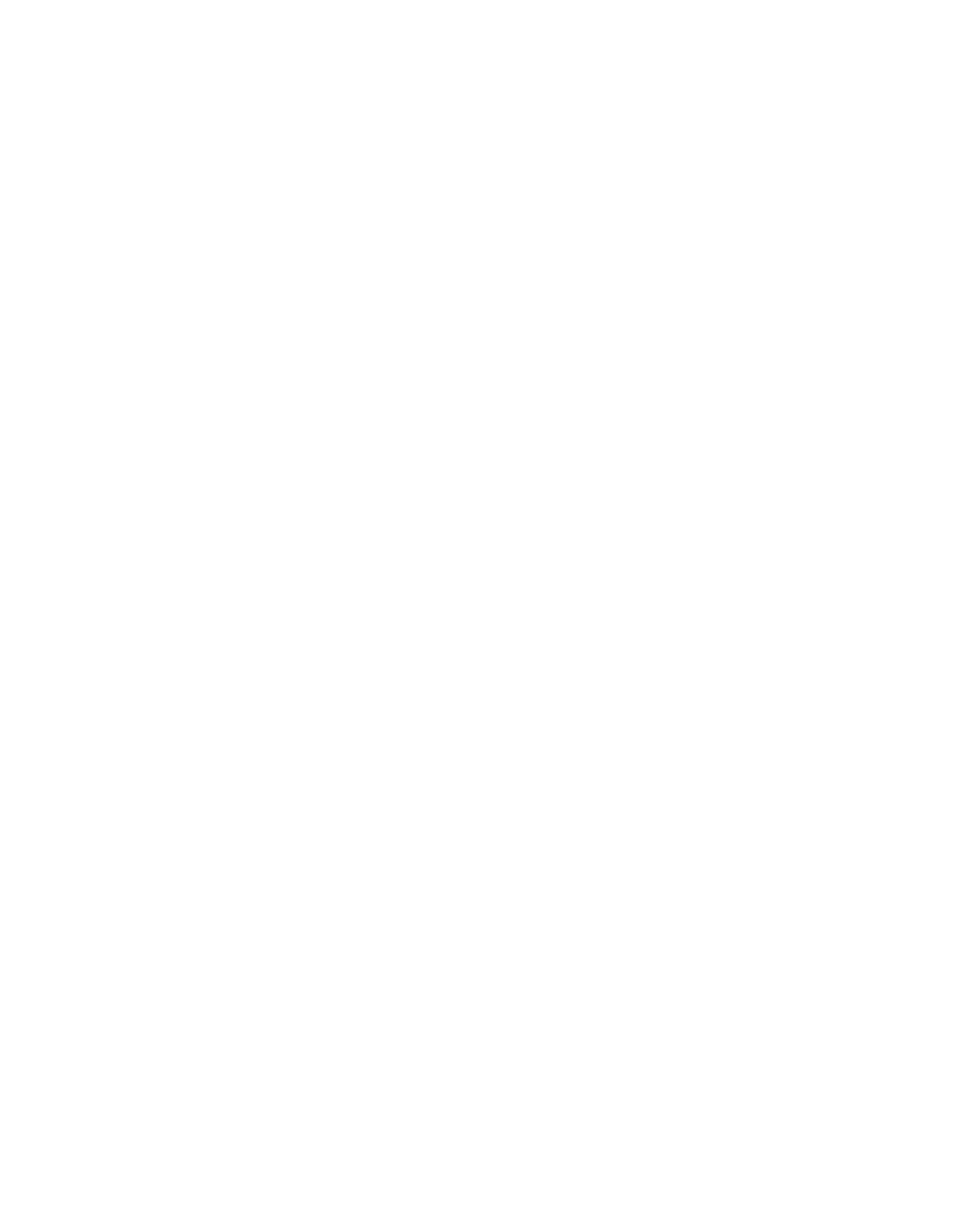### AN ABSTRACT OF THE THESIS OF

Shiwei Zhao for the degree of Doctor of Philosophy in Electrical and Computer Engineering presented on June 7, 2006. Title: Pulsed Ultra-Wideband: Transmission, Detection, and Performance

Abstract approved:

Huaping Liu

Ultra-wideband (UWB) communication has emerged as a very promising technology for short-range wireless applications, including high-speed multimedia transmissions and sensor networks. UWB system designs involve many different aspects covering analog and digital processing, channel estimation and modeling, and modulation and demodulation. Although UWB still faces many challenges, significant progress has been made to commercialize UWB systems. This thesis focus on schemes to improve the performance and to lower the complexity of the UWB physical layer.

We first propose a frequency-hopped multi-band UWB system structure for higher throughput with better inter-symbol interference (ISI) immunity. This system is analyzed and compared to a single-band system. Pulse overlapping causes inter-pulse interference and may limit the system performance, especially in dense multipath environments. We then build a mathematical model with pulse overlapping considered and investigate the optimum linear RAKE receiver structure in such situation. The analysis is further is extended to systems that employ a prerake diversity combining scheme, in more realistic channel environments. The prerake scheme shifts RAKE receivers' related signal processing needs to the transmitter side and helps combat narrow-band interference.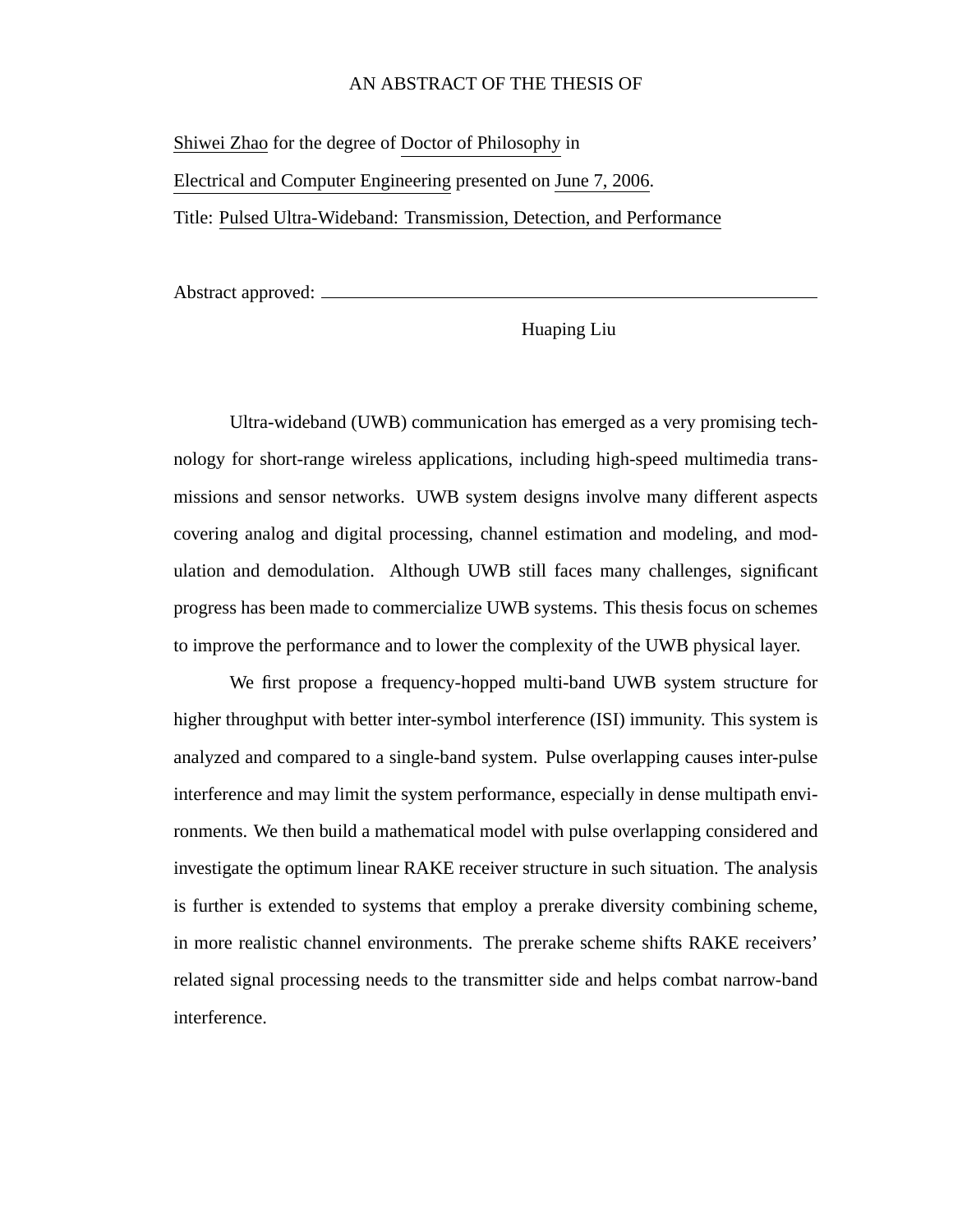To lower complexity, we develop a decision-directed autocorrelation (DDA) receiver, which offers more effective multipath energy capture at a lower complexity than the conventional RAKE receiver structures. Compared with transmit-reference receivers, the proposed DDA methods can considerably lower the noise level in the selfderived template waveform by operating in an adaptive decision-directed mode, thus improving the overall detection performance. There is little loss in energy efficiency since no reference pilots are required during adaptation.

Finally, we propose a hybrid modulation method that enables a heterogeneous network structure where users can flexibly choose a coherent RAKE receiver or a transmit-reference receiver structure. While neither type of receiver sacrifices performance loss by enabling the heterogeneous structure, the coherent RAKE receivers enjoy great performance advantages when further combined with forward error correction and iterative decoding methods.

Throughout the thesis, theoretical performance analysis is always presented along with corroborating simulations.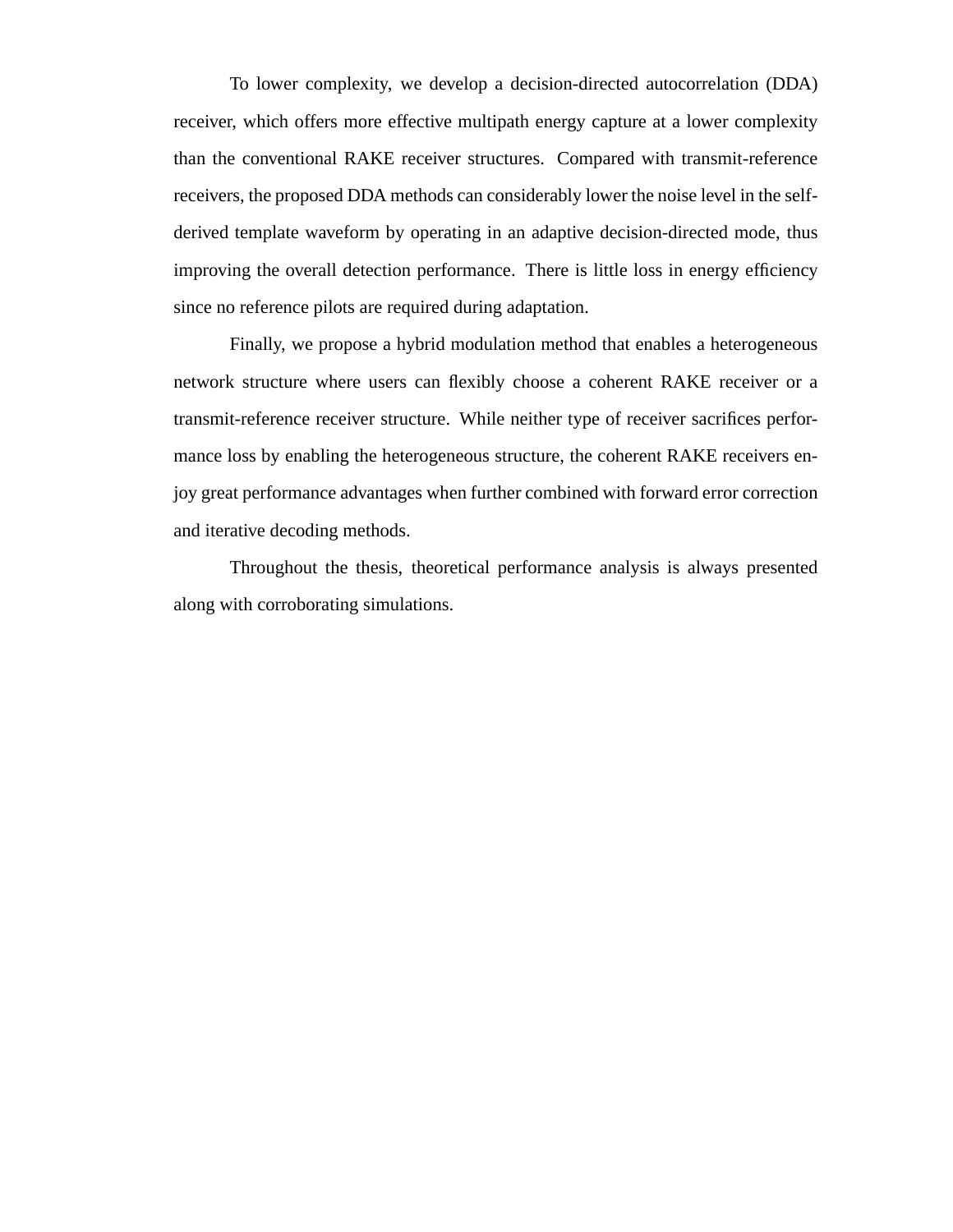$^\copyright$  Copyright by Shiwei Zhao June 7, 2006 All Rights Reserved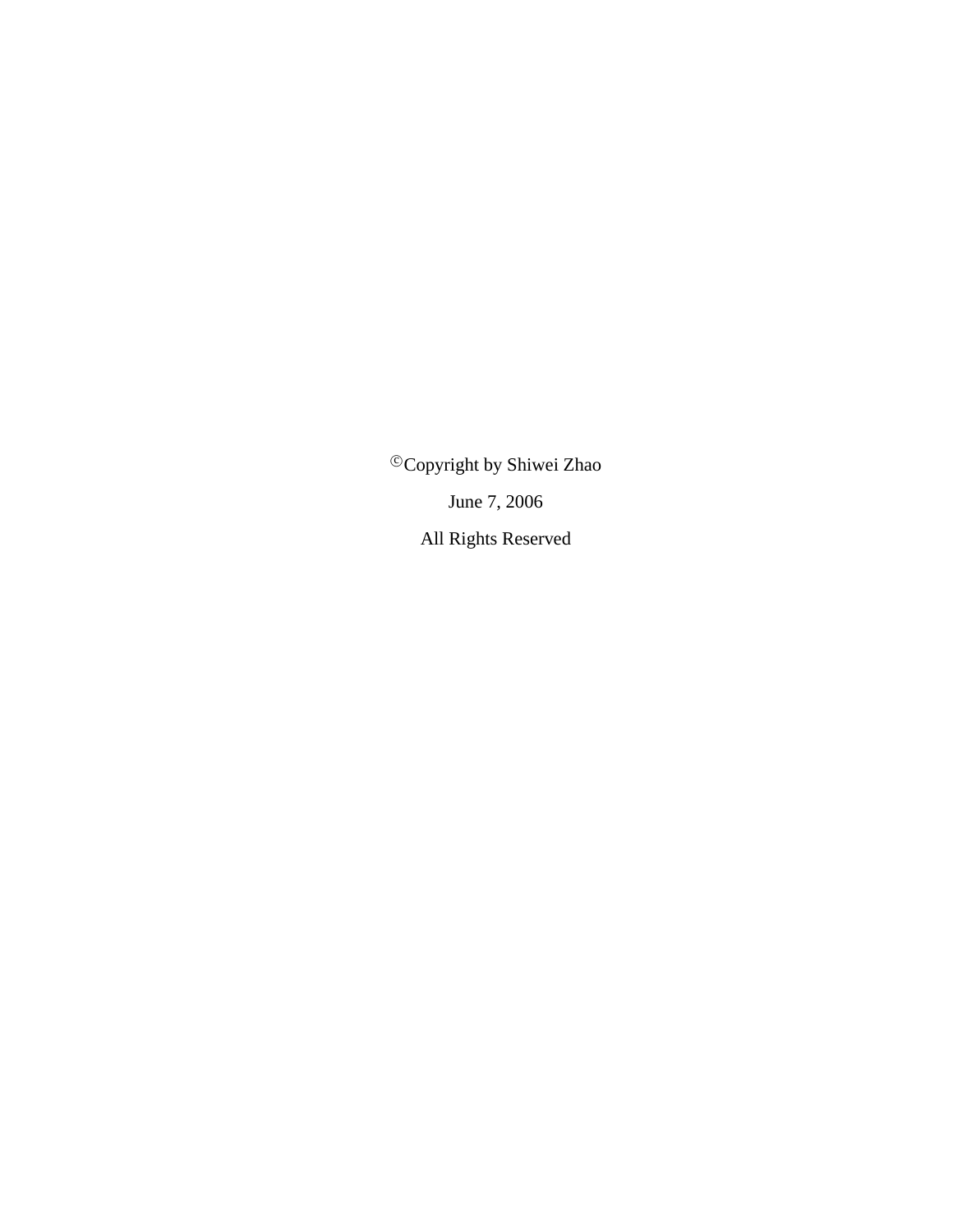by

Shiwei Zhao

# A THESIS

# submitted to

Oregon State University

in partial fulfillment of the requirements for the degree of

Doctor of Philosophy

Presented June 7, 2006 Commencement June 2007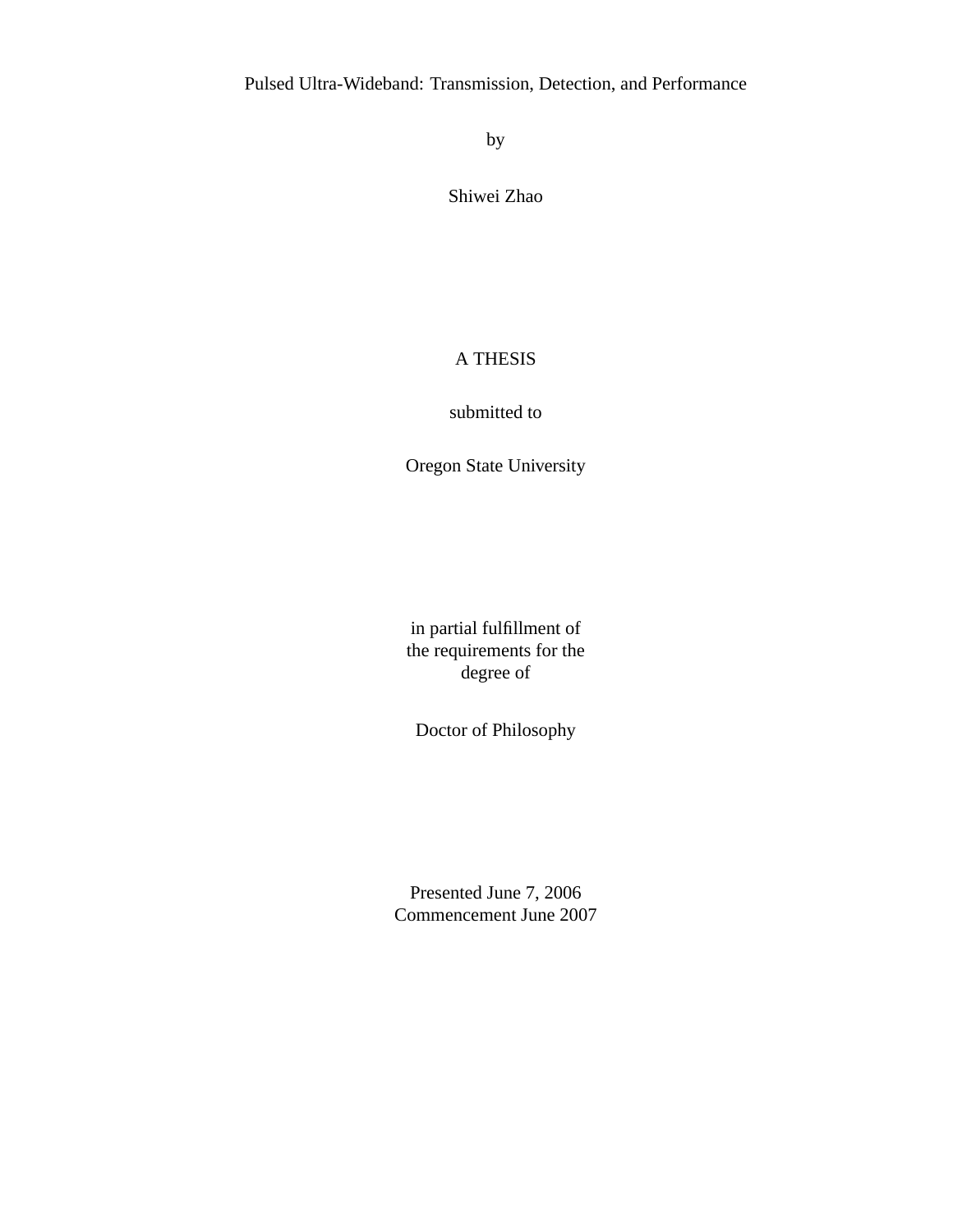Doctor of Philosophy thesis of Shiwei Zhao presented on June 7, 2006

APPROVED:

Major Professor, representing Electrical and Computer Engineering

Director of the School of Electrical Engineering and Computer Science

Dean of the Graduate School

I understand that my thesis will become part of the permanent collection of Oregon State University libraries. My signature below authorizes release of my thesis to any reader upon request.

Shiwei Zhao, Author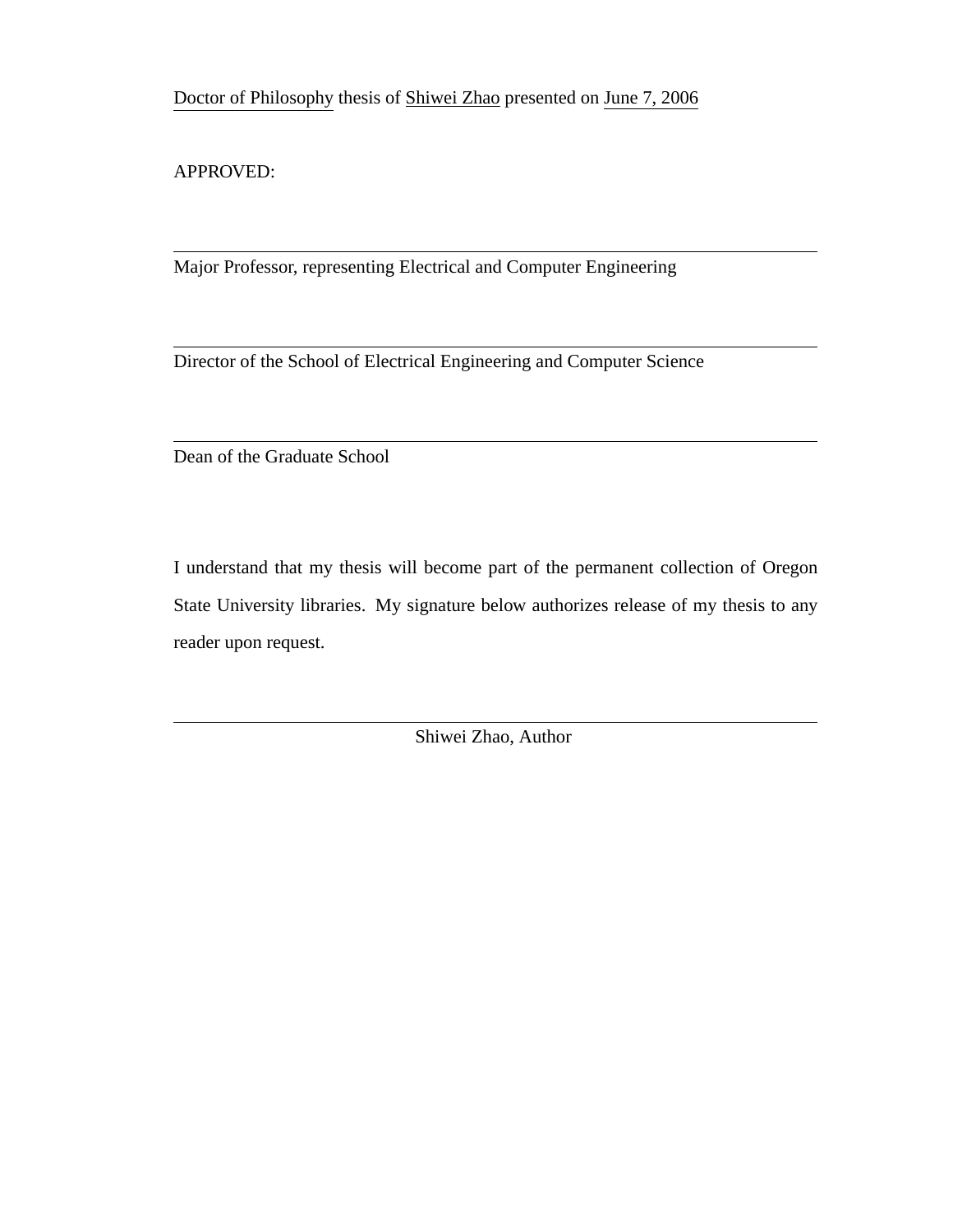### ACKNOWLEDGMENTS

When I first started my Ph.D journey four years ago, I was like a baby with a piece of white paper. The only thing I have in my hand is a pen. I started learning, drawing, and making tracks on my own map. Today, the roadmap is almost complete, and I hope it could be useful for other travelers, who may already have started their trips or will be on the way to their Ph.Ds soon. There are frustrations during the journey, but the path finally led to some new and useful discoveries, which motivate me to keep up on the journey over the years. Many individuals have played important roles during my journey and have extended me a helping hand when I was about to fall. I cannot make it without the help and support from these people.

First of all, I would like to express my sincere gratitude to my advisor, Prof. Huaping Liu who led me to this field and inspired my interest, for his support and inviable trust on my capabilities, especially at the difficult times. All the encouraging words will be always remembered in my heart. I am also very grateful to Dr Liu's pieces of advices and suggestions on my research and thesis. Without him, the goal could not have been achieved today.

I want to give my special thanks to the researchers we collaborated with, Prof. Zhi Tian, Dr. Shaomin Mo, Dr. Philip Orlik, Dr. Andreas F. Molisch, and Dr. Jinyun Zhang. I also want to express my appreciation for the time and advices from the professors on my Ph.D committee, Prof. David McIntyre, Prof. Larry Marple, Prof. Mario E. Magaña, and Prof. Luca Lucchese.

I gratefully acknowledge my former and present colleagues at the wireless communications group at OSU for creating such a pleasant research environment and for helping me on many research and technical problems. These include Yu Zhang, Liang Xian, Jie Gao, Orhan C. Ozdural, and more than I can name. I have always been in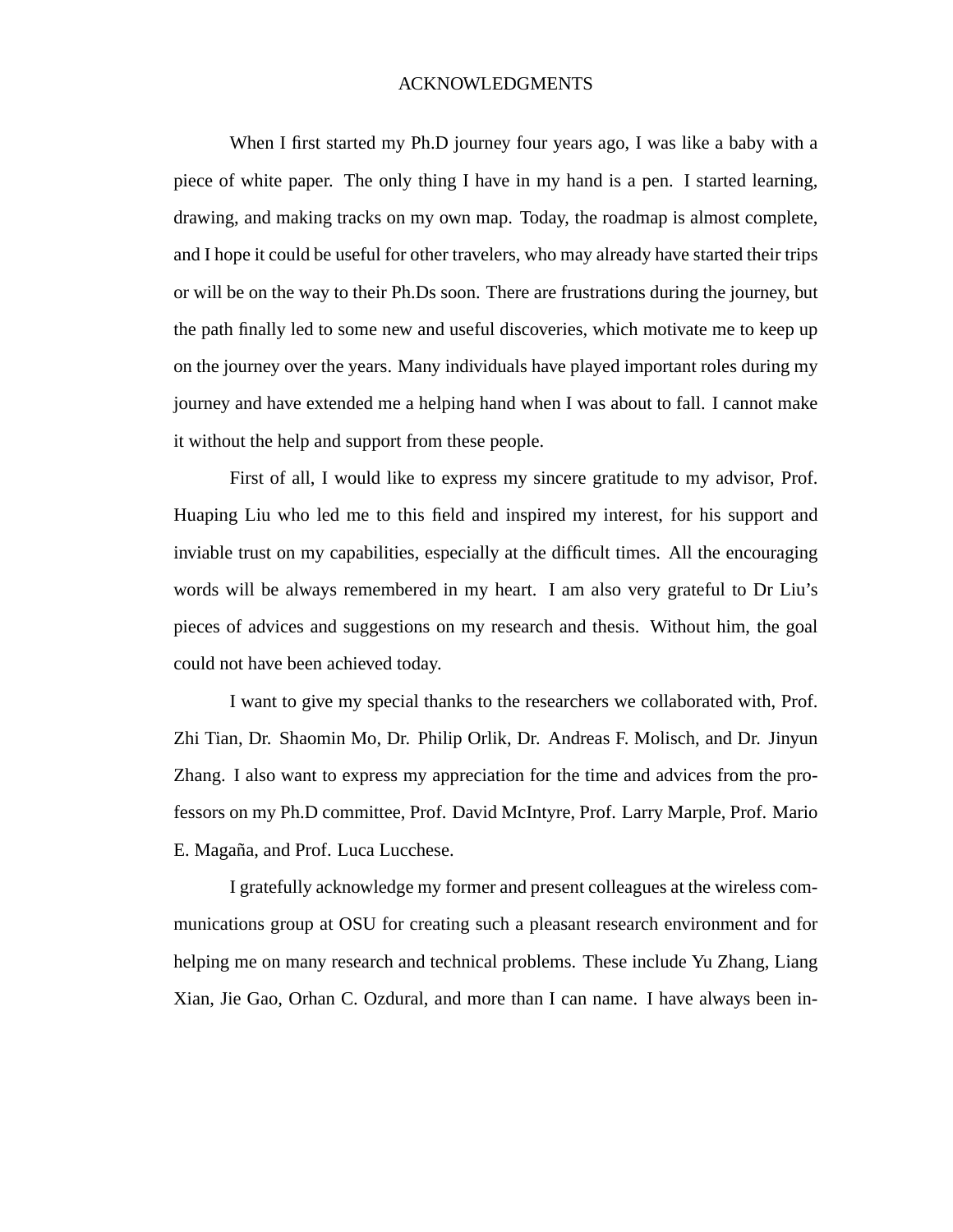spired and impressed by their hard work and novel ideas. My appreciation also goes to the friends I met at Oregon State University. Thank you for sharing the wonderful time with me during these years.

I also owe my thanks to my dear parents, who gave me a great education and taught me positive attitudes. Your patience, encouragement, and support will always be in my heart.

Finally, but not the least, I would like to express my deepest gratitude and appreciation to my wife Yunzhu for her love and support; without her, I could not have successfully completed this dissertation.

To all of them, I express my sincere thanks!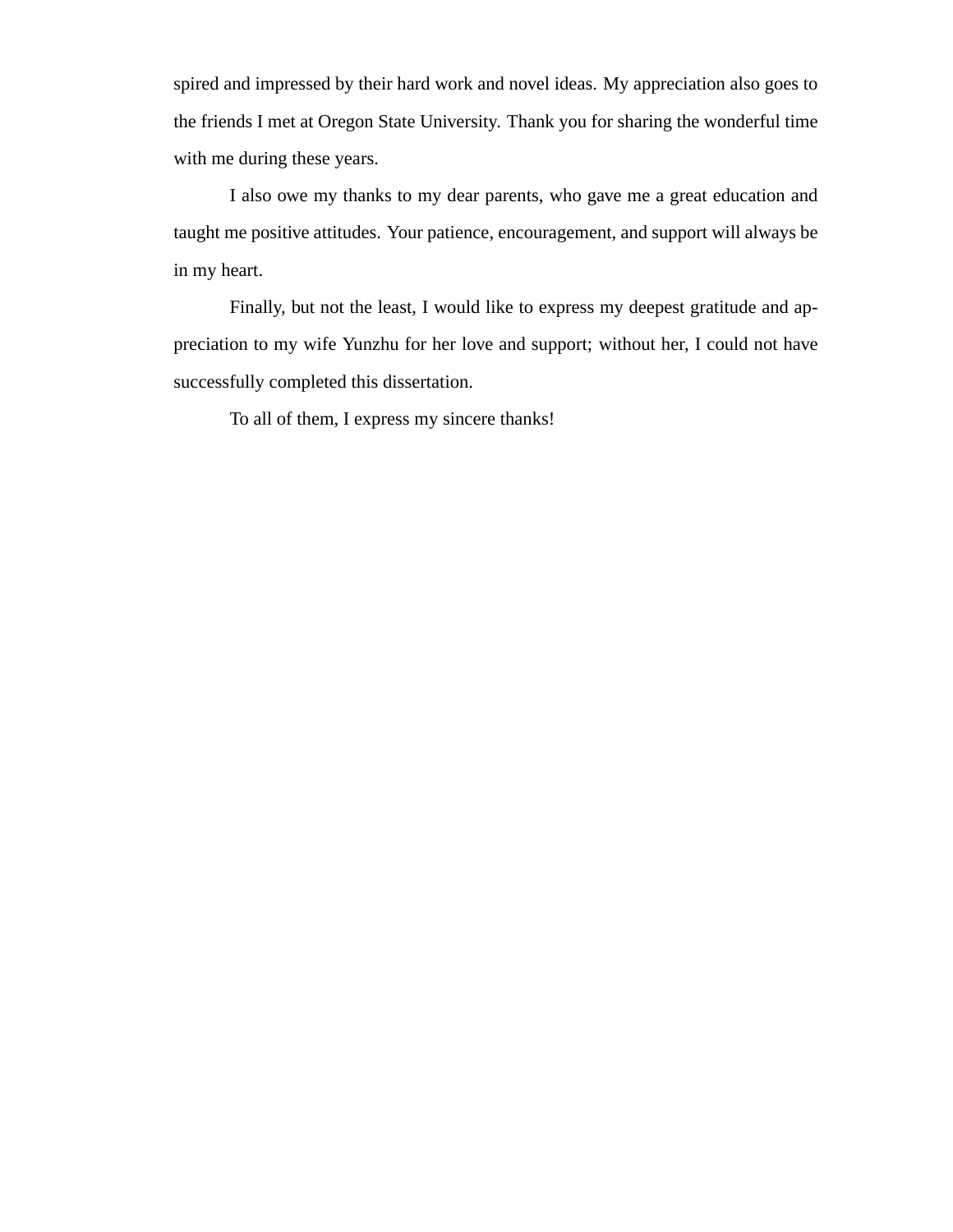# TABLE OF CONTENTS

# Page

| $\mathbf{1}$ |     | 1                                                    |                |
|--------------|-----|------------------------------------------------------|----------------|
|              | 1.1 |                                                      | 1              |
|              | 1.2 |                                                      | $\overline{4}$ |
|              | 1.3 |                                                      | 7              |
| 2            |     |                                                      | 10             |
|              | 2.1 |                                                      | 10             |
|              |     | Monocycle waveform<br>2.1.1                          | 10             |
|              |     | 2.1.2                                                | 11             |
|              | 2.2 |                                                      | 13             |
|              | 2.3 |                                                      | 15             |
|              |     | 2.3.1                                                | 15             |
|              |     | 2.3.2                                                | 17             |
|              | 2.4 |                                                      | 19             |
|              |     | 2.4.1                                                | 20             |
|              |     | Multi-band OFDM scheme<br>2.4.2                      | 20             |
| 3            |     | PERFORMANCE OF A MULTI-BAND ULTRA-WIDEBAND SYSTEM IN |                |
|              | 3.1 |                                                      | 21             |
|              | 3.2 |                                                      | 21             |
|              |     | 3.2.1                                                | 21             |
|              |     | 3.2.2                                                | 23             |
|              | 3.3 |                                                      | 25             |
|              | 3.4 |                                                      | 27             |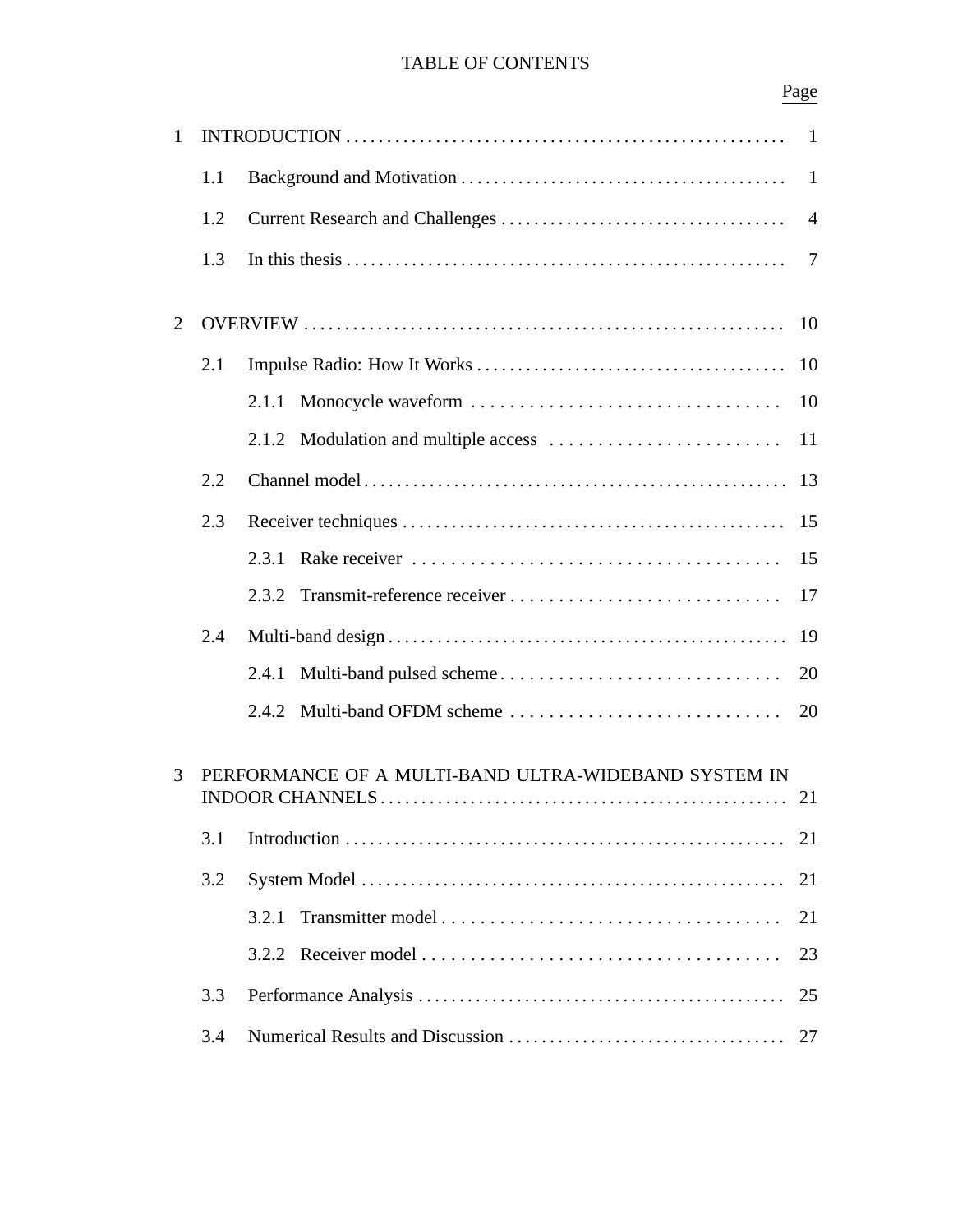# TABLE OF CONTENTS (Continued)

|                | 3.5 |                                                                                                    | 30 |
|----------------|-----|----------------------------------------------------------------------------------------------------|----|
| $\overline{4}$ |     | ON THE OPTIMUM LINEAR RECEIVER FOR IMPULSE RADIO SYS-<br>TEMS IN THE PRESENCE OF PULSE OVERLAPPING | 32 |
|                | 4.1 |                                                                                                    | 32 |
|                | 4.2 |                                                                                                    | 33 |
|                | 4.3 | Optimum Detection in the Presence of Pulse Overlapping                                             | 33 |
|                | 4.4 |                                                                                                    | 38 |
|                | 4.5 |                                                                                                    | 38 |
| 5              |     | DECISION DIRECTED AUTOCORRELATION RECEIVERS FOR PULSED                                             | 40 |
|                | 5.1 |                                                                                                    | 40 |
|                | 5.2 |                                                                                                    | 41 |
|                | 5.3 |                                                                                                    | 43 |
|                |     | Sliding-window based DDA Detector<br>5.3.1                                                         | 45 |
|                |     | 5.3.2                                                                                              | 46 |
|                |     | 5.3.3<br>LMS based DDA Detector                                                                    | 47 |
|                |     |                                                                                                    | 48 |
|                | 5.4 |                                                                                                    | 50 |
|                |     | 5.4.1                                                                                              | 50 |
|                |     | 5.4.2                                                                                              | 51 |
|                |     |                                                                                                    | 52 |
|                |     |                                                                                                    | 53 |
|                |     | 5.4.2.3 Error performance                                                                          | 54 |

Page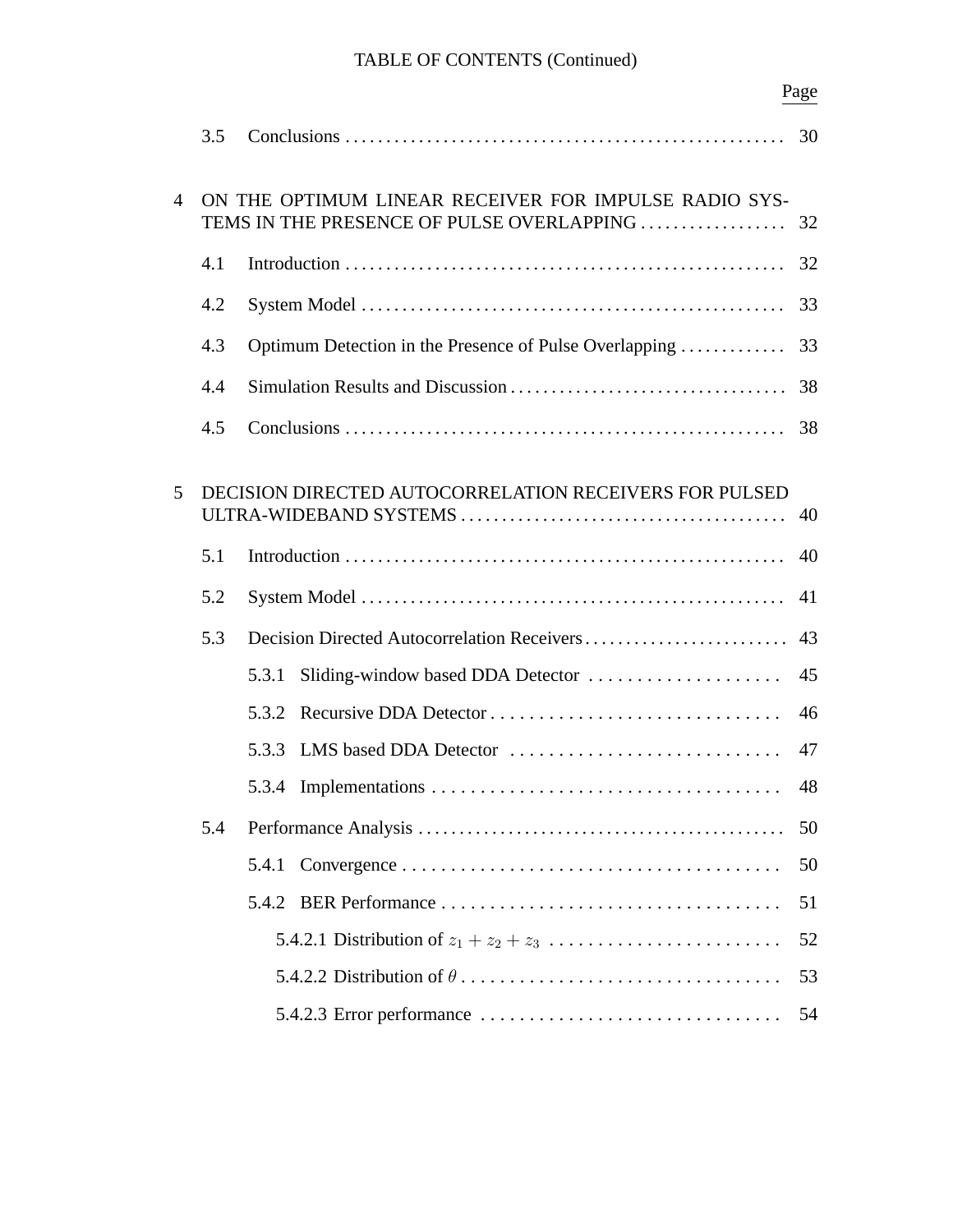# TABLE OF CONTENTS (Continued)

|   |     | 5.4.3 Error performance in low SNR region                                                                    | 55 |
|---|-----|--------------------------------------------------------------------------------------------------------------|----|
|   | 5.5 |                                                                                                              | 56 |
|   | 5.6 |                                                                                                              | 60 |
|   | 5.7 |                                                                                                              | 63 |
| 6 |     | <b>HYBRID ULTRAWIDEBAND MODULATIONS COMPATIBLE FOR BOTH</b><br>COHERENT AND TRANSMIT-REFERENCE RECEIVERS     | 66 |
|   | 6.1 |                                                                                                              | 66 |
|   | 6.2 |                                                                                                              | 68 |
|   |     | 6.2.1                                                                                                        | 68 |
|   |     | Alternative interpretation and receiver structure<br>6.2.2                                                   | 71 |
|   | 6.3 | Enhanced Hybrid Modulation with Iterative Decoding                                                           | 73 |
|   |     | 6.3.1                                                                                                        | 73 |
|   |     | 6.3.2                                                                                                        | 75 |
|   | 6.4 |                                                                                                              | 77 |
|   | 6.5 |                                                                                                              | 80 |
|   |     | 6.5.1                                                                                                        | 82 |
|   |     | 6.5.2 Hybrid modulation concatenated with convolutional encoding                                             | 83 |
|   | 6.6 |                                                                                                              |    |
| 7 |     | TRANSMITTER-SIDE MULTIPATH PREPROCESSING FOR PULSED<br>UWB SYSTEMS CONSIDERING PULSE OVERLAPPING AND NARROW- |    |
|   | 7.1 |                                                                                                              | 89 |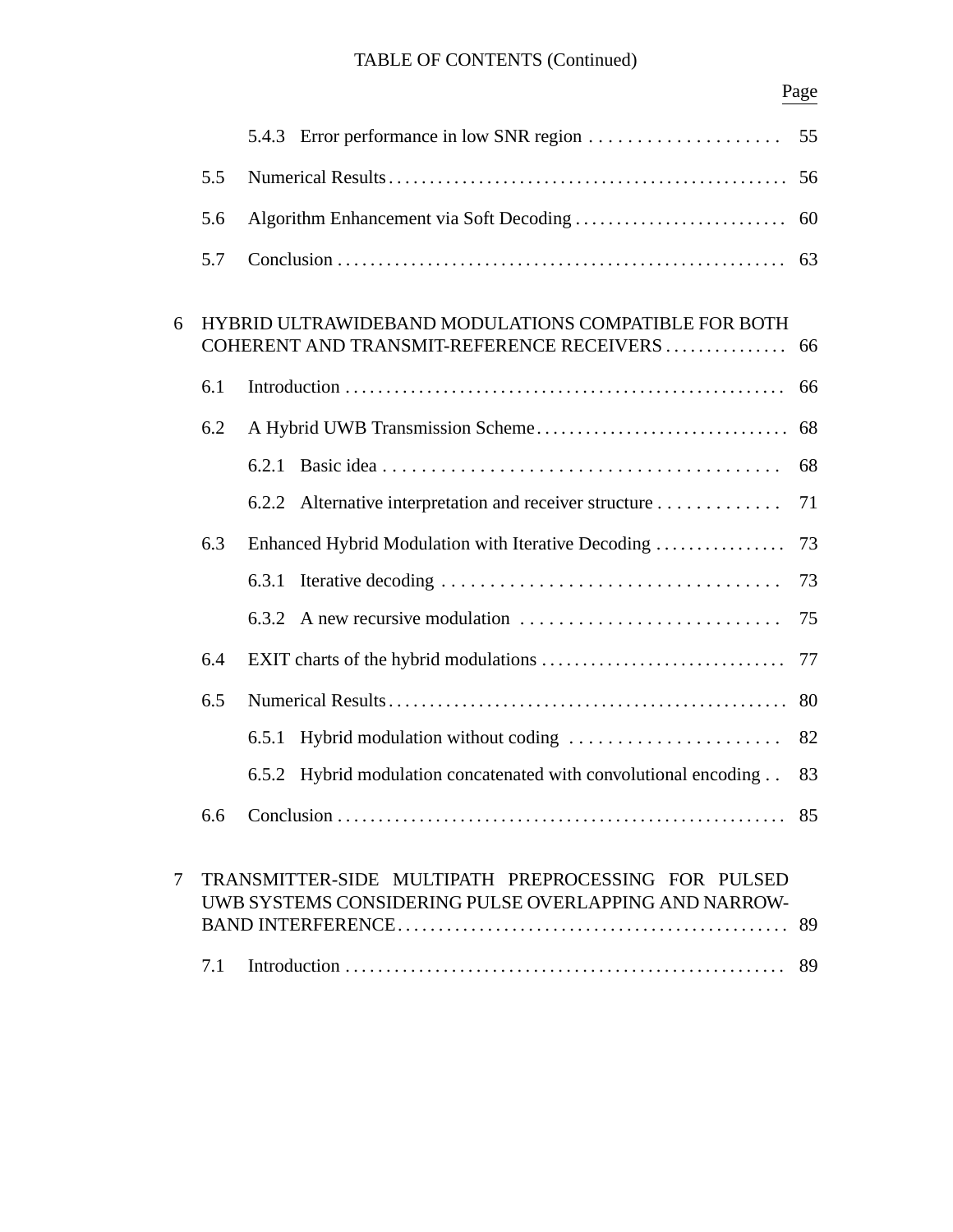# TABLE OF CONTENTS (Continued)

# Page

| 7.2 |     |                                                                     |
|-----|-----|---------------------------------------------------------------------|
|     |     | 91                                                                  |
|     | 7.3 | Prerake optimization in the presence of pulse overlapping<br>94     |
|     |     | 96                                                                  |
|     |     | 7.3.2 Maximization of the received SNR based on eigenanalysis<br>97 |
|     | 7.4 |                                                                     |
| 7.5 |     |                                                                     |
|     |     | 7.5.1                                                               |
|     |     |                                                                     |
|     |     |                                                                     |
|     |     |                                                                     |
|     | 7.6 |                                                                     |
|     | 7.7 |                                                                     |
| 8   |     |                                                                     |
|     |     |                                                                     |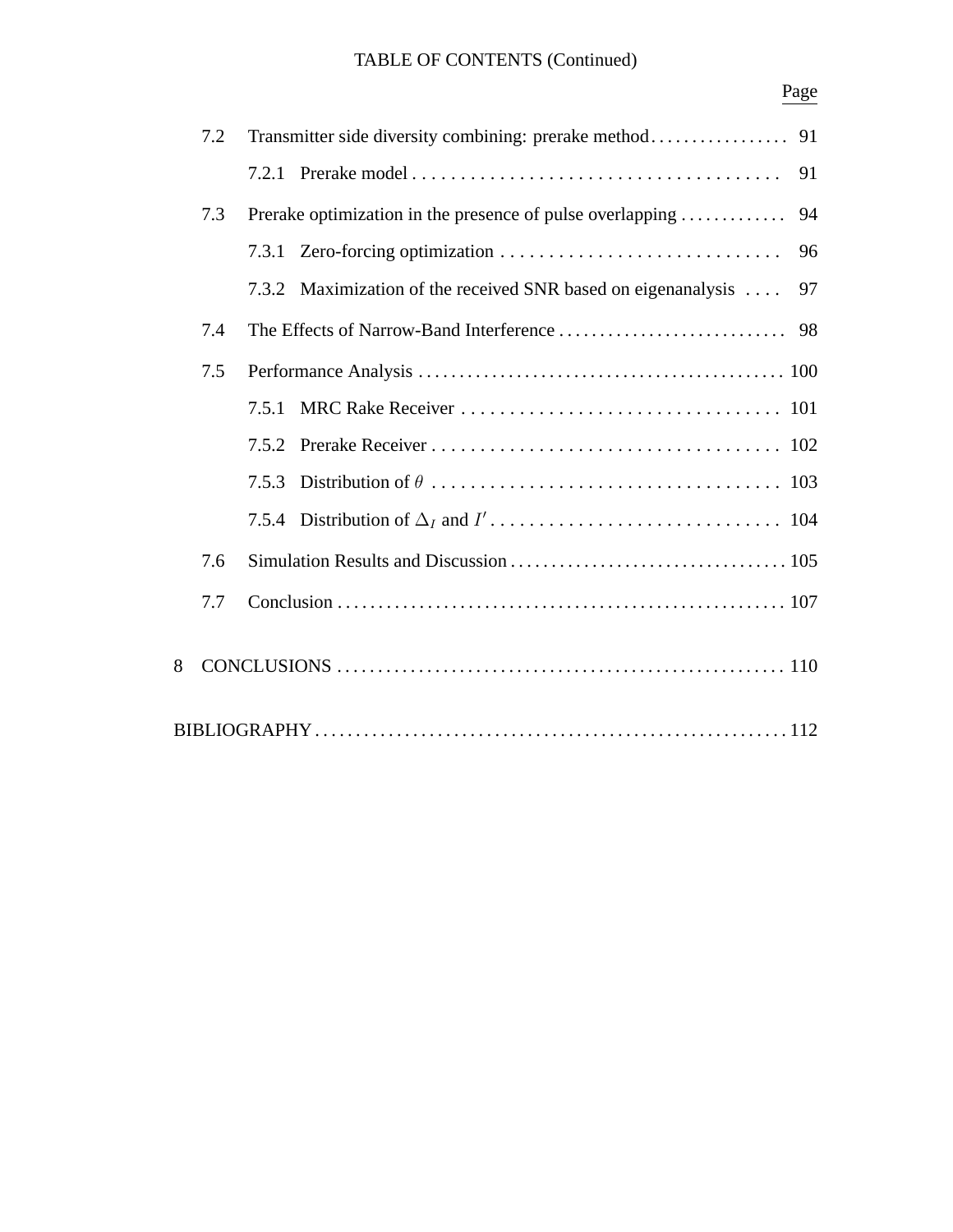# LIST OF FIGURES

### Figure Page

| 1.1               | FCC regulated spectral mask for indoor and outdoor UWB systems.                                                                                                                                                    | 3        |
|-------------------|--------------------------------------------------------------------------------------------------------------------------------------------------------------------------------------------------------------------|----------|
| 2.1               | Block diagram of a typical RAKE receiver structure.                                                                                                                                                                | 16       |
| 2.2               |                                                                                                                                                                                                                    | 18       |
| 3.1               | A band and time slot assignment scheme in a multi-band system.                                                                                                                                                     | 23       |
| 3.2               | Theoretical and simulated BER versus SNR per bit $(L_p = 3)$ .                                                                                                                                                     | 28       |
| 3.3               | Theoretical and simulated BER versus number of paths combined by the                                                                                                                                               | 29       |
| 3.4               | Simulated BER versus SNR per bit of a single-band UWB system ( $L_p =$                                                                                                                                             | 30       |
| 3.5               | Simulated error performance of a multi-band UWB system with MRC and                                                                                                                                                | 31       |
| 4.1               | Simulated BER versus $E_b/N_0$ curves of the generic MRC receiver and the<br>optimum MMSE receiver when IPI caused by pulse overlapping is taken                                                                   | 39       |
| 5.1               |                                                                                                                                                                                                                    | 45       |
| $\frac{5.2}{5.3}$ | Low-complexity recursive decision directed autocorrelation structure. Analytical and simulated BER versus average received SNR curves using<br>different receiver schemes. $L_p$ is 35 for DDA and TR, 5 for RAKE. | 47<br>58 |
| 5.4               | BER versus SNR for various receiver schemes: $L_p$ is 20 for DDA and TR,                                                                                                                                           | 59       |
| 5.5               | BER versus SNR for various receiver schemes: $L_p = 5$ for all schemes                                                                                                                                             | 60       |
| 5.6               | BER versus SNR curves using the analytical approach given in Sections                                                                                                                                              |          |
| 5.7               | Simulated BER curves for DDA receiver with different number of col-                                                                                                                                                | 62       |
| 5.8               | Simulated BER curves for DDA receiver with different window length $N$ .                                                                                                                                           | 63       |
| 5.9               | Performance comparison among all three DDA schemes.                                                                                                                                                                | 64       |
|                   | 5.10 Performance of DDA and TR receivers in multi-user scenarios: $E_b/N_0 =$                                                                                                                                      | 64       |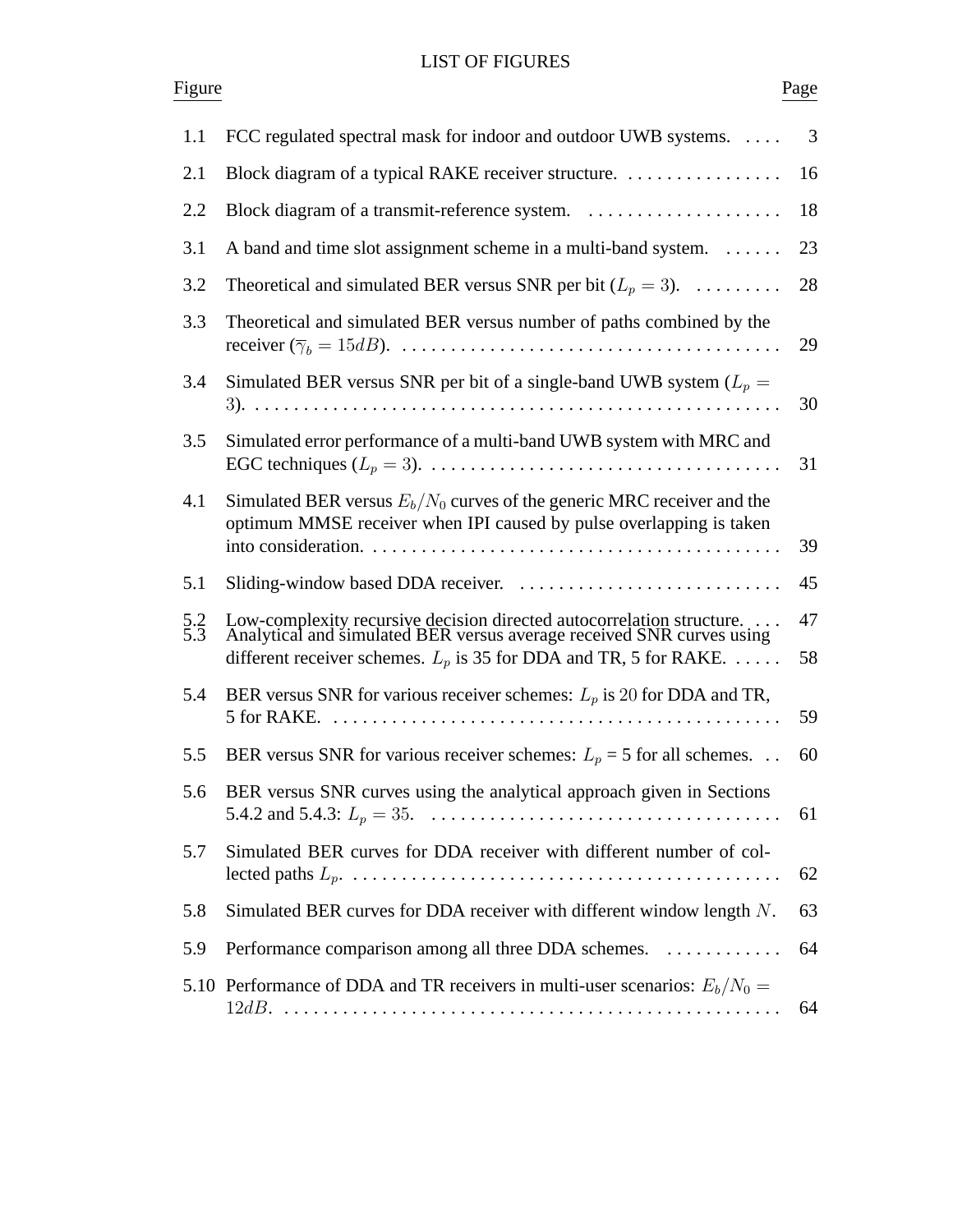# LIST OF FIGURES (Continued)

| Figure |                                                                                                                                                                                     | Page |
|--------|-------------------------------------------------------------------------------------------------------------------------------------------------------------------------------------|------|
|        | 5.11 Performance comparison between the hard decoding and soft decoding                                                                                                             | 65   |
| 6.1    | (a) Block diagram of the hybrid transmitter; (b) Trellis representation of<br>the hybrid modulation. $\ldots \ldots \ldots \ldots \ldots \ldots \ldots \ldots \ldots \ldots \ldots$ | 69   |
| 6.2    | (a) Modified encoder structure; (b) Iterative decoding structure for hybrid                                                                                                         | 74   |
| 6.3    | (a) The basic hybrid modulation; (b) The improved recursive hybrid mod-                                                                                                             | 76   |
| 6.4    | (a) Trellis representation of the new recursive hybrid modulation; (b) An<br>example on decoding the recursive modulated signals by TR receiver.                                    | 76   |
| 6.5    | EXIT chart analysis of hybrid modulation schemes.                                                                                                                                   | 79   |
| 6.6    | BER versus SNR curves of uncoded hybrid and BPSK modulation with                                                                                                                    | 82   |
| 6.7    | BER versus SNR curves of uncoded hybrid and BPSK modulation with<br>coherent rake receiver over measured indoor industrial multipath fading                                         | 83   |
| 6.8    | BER versus SNR curves of the basic hybrid modulation scheme over<br>AWGN channels: coherent receiver with iterative decoding.                                                       | 85   |
| 6.9    | BER versus SNR curves of the recursive hybrid modulation scheme over<br>AWGN channels: coherent receiver with iterative decoding.                                                   | 86   |
|        | 6.10 BER versus SNR curves of the basic hybrid modulation scheme over mea-<br>sured indoor industrial multipath fading channels: coherent receiver with                             | 87   |
|        | 6.11 BER versus SNR curves of the recursive hybrid modulation scheme over<br>measured indoor industrial multipath fading channels: coherent receiver                                | 88   |
| 7.1    | Illustration of rake and prerake systems in the absence of pulse overlap-<br>ping: (a) rake diversity combining; (b) prerake diversity combining.                                   | 93   |
| 7.2    | Concept of prerake systems in the presence of pulse overlapping: (a) rake<br>diversity combining; (b) prerake diversity combining                                                   | 96   |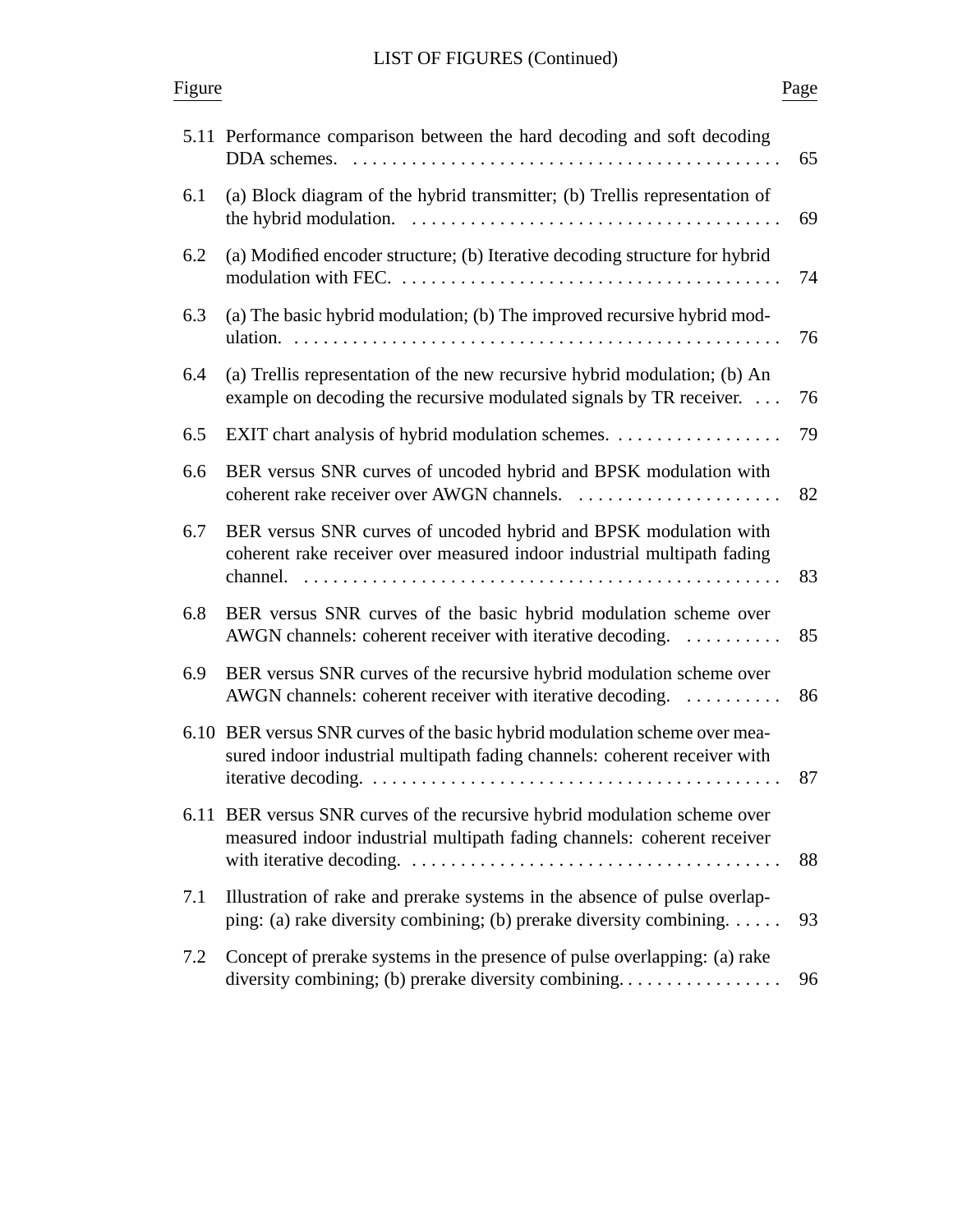# LIST OF FIGURES (Continued)

### Figure Page

| 7.3 | Distributions of NBI experienced by prerake and rake systems as in-band    |
|-----|----------------------------------------------------------------------------|
| 7.4 | Distributions of NBI experienced by prerake and rake systems as in-band    |
| 7.5 | Simulated BER versus $E_b/N_0$ curves of the prerake and rake systems with |
| 7.6 | Simulated BER versus $E_b/N_0$ curves of the prerake and rake systems with |
| 7.7 | Simulated BER versus $E_b/N_0$ curves of the prerake and rake systems with |
| 7.8 | Analytical and simulated BER performances of the prerake and rake sys-     |
| 7.9 | BER performances of the prerake and rake systems in the presence of        |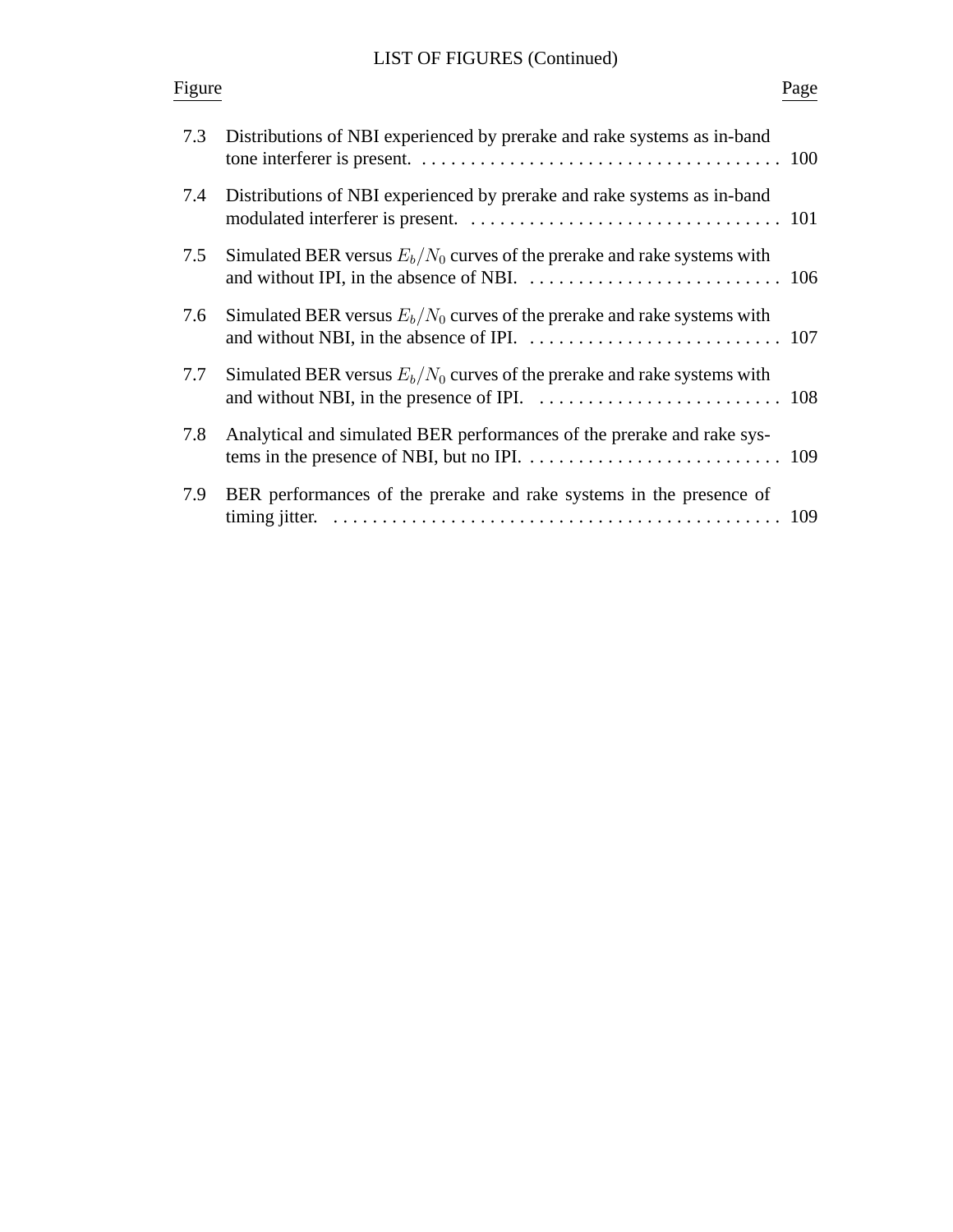| Table | Page |
|-------|------|
|       |      |
|       |      |
|       |      |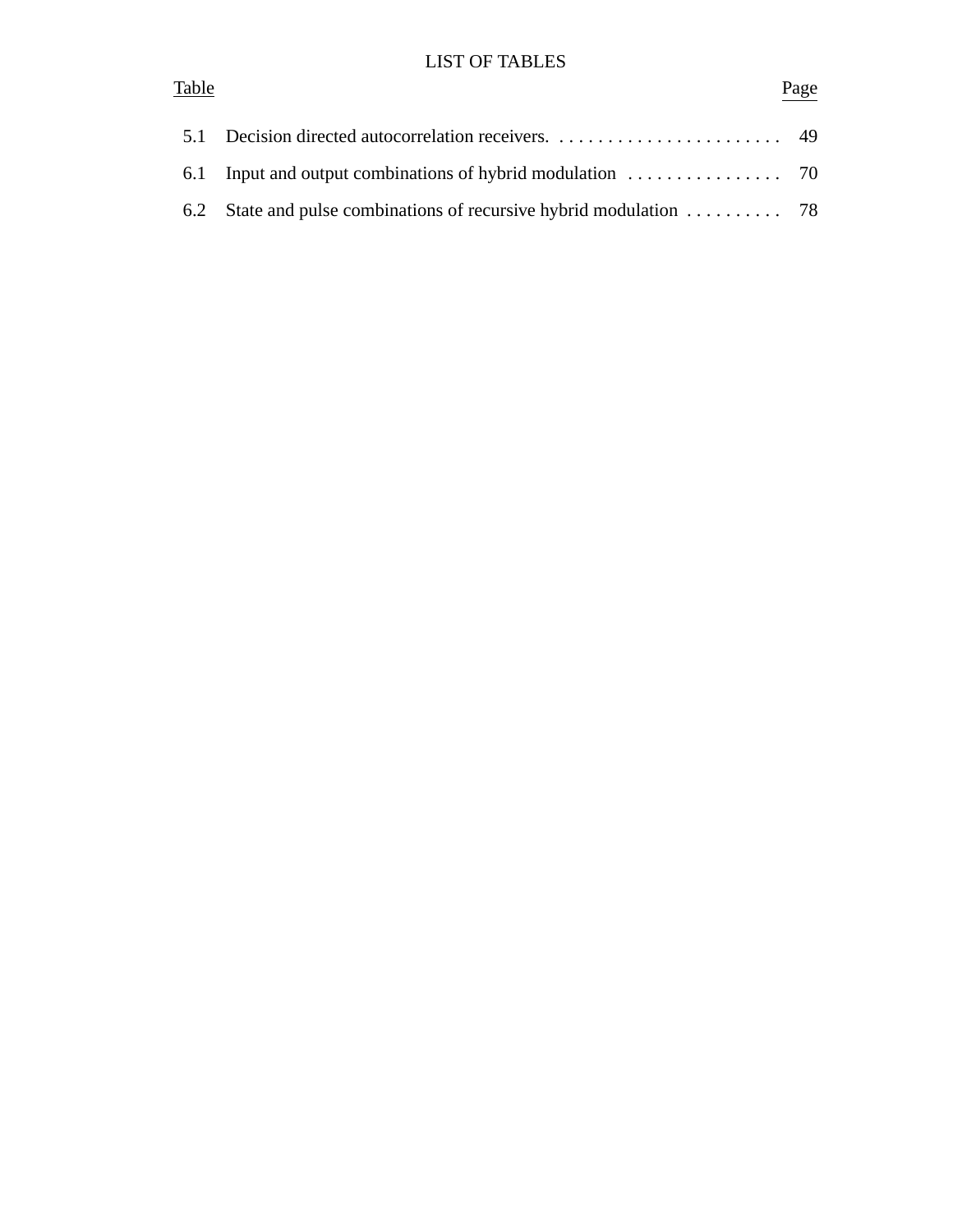## USED NOTATIONS, SYMBOLS, AND ACRONYMS

In this thesis, scalar variables are written as plain lower-case letters, vectors as bold-face lower-case letters, and matrices as bold-face upper-case letters. Some further used notations and commonly used acronyms are listed in the following:

| $E\{\cdot\}$    | Statistical expectation of a random variable |
|-----------------|----------------------------------------------|
| $ \cdot $       | Absolute magnitude                           |
| $\{\cdot\}^*$   | Complex conjugate                            |
| $\{\cdot\}^T$   | Transpose                                    |
| $\{\cdot\}^H$   | Hermitian transpose                          |
| $ \cdot $       | The integer part of a number                 |
| $\delta(\cdot)$ | Dirac delta function                         |
| $Q(\cdot)$      | The complementary error function             |
| <b>AWGN</b>     | Additive white Gaussian noise                |
| <b>BER</b>      | Bit error rate                               |
| <b>CDMA</b>     | Code-division multiple-access                |
| <b>CSI</b>      | Channel state information                    |
| DS              | Direct-sequence                              |
| <b>EGC</b>      | Equal gain combining                         |
| <b>EXIT</b>     | Extrinsic information transfer chart         |
| <b>FEC</b>      | Forward error correction                     |
| <b>IPI</b>      | Inter-pulse interference                     |
| <b>ISI</b>      | Inter-symbol interference                    |
| LOS             | Line-of-sight                                |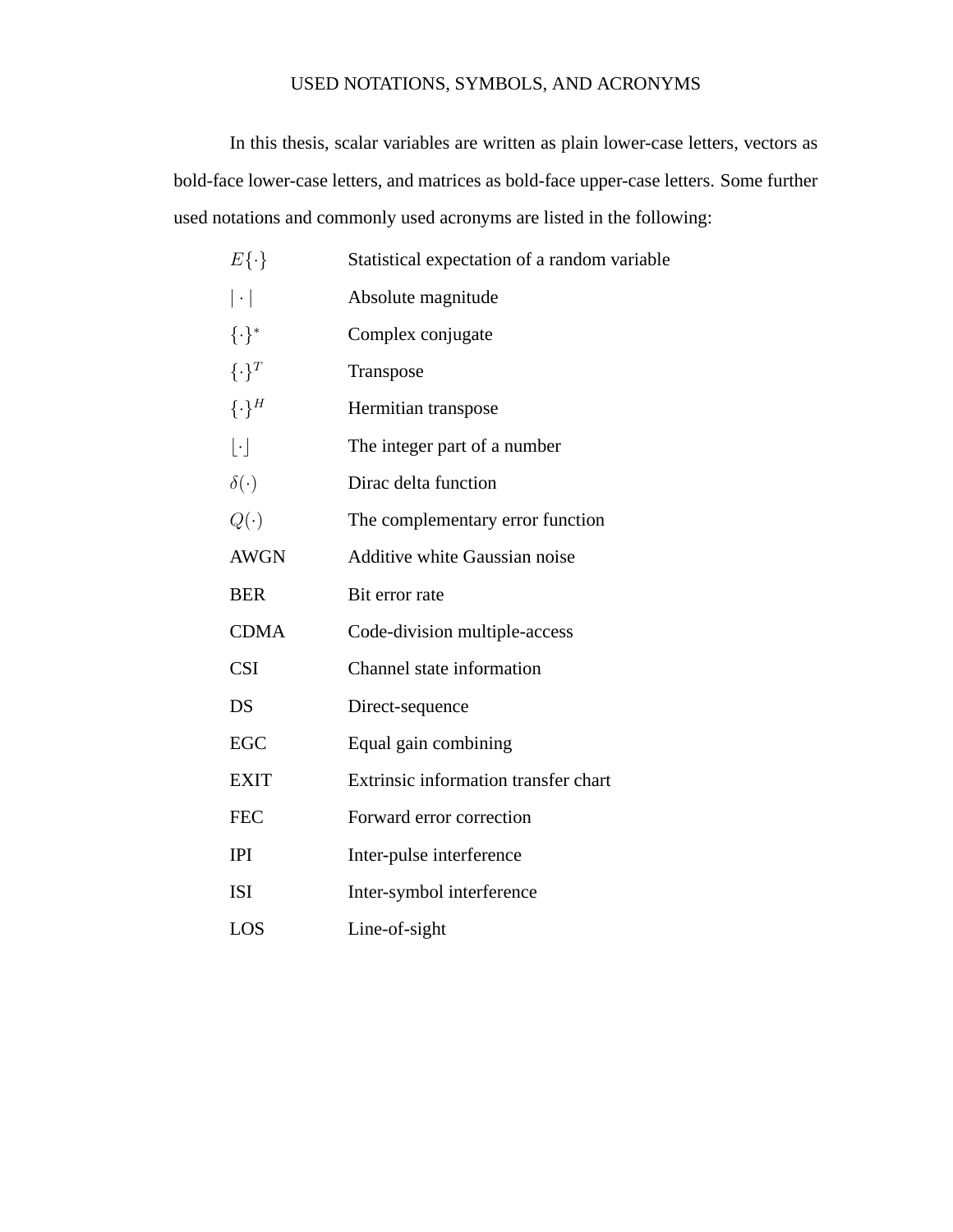| <b>MAI</b>  | Multiple-access interference         |
|-------------|--------------------------------------|
| <b>MAP</b>  | Maximum a posteriori probability     |
| <b>ML</b>   | Maximum likelihood                   |
| <b>MMSE</b> | Minimum mean-square error            |
| <b>MRC</b>  | Maximal ratio combining              |
| <b>NBI</b>  | Narrowband interference              |
| <b>NLOS</b> | Non-line-of-sight                    |
| PAM         | Pulse-amplitude modulation           |
| <b>PPM</b>  | Pulse-position modulation            |
| <b>PSD</b>  | Power spectral density               |
| <b>PSK</b>  | Phase-shift keying                   |
| <b>RMS</b>  | Root-mean-square                     |
| <b>RRC</b>  | Root-raised-cosine                   |
| <b>SISO</b> | Soft-input soft-output               |
| <b>SIR</b>  | Signal-to-interference (power) ratio |
| <b>SNR</b>  | Signal-to-noise (power) ratio        |
| TH          | Time-hopping                         |
| TR          | Transmit-reference                   |
| <b>UWB</b>  | Ultra-wideband                       |
| ZF          | Zero-forcing                         |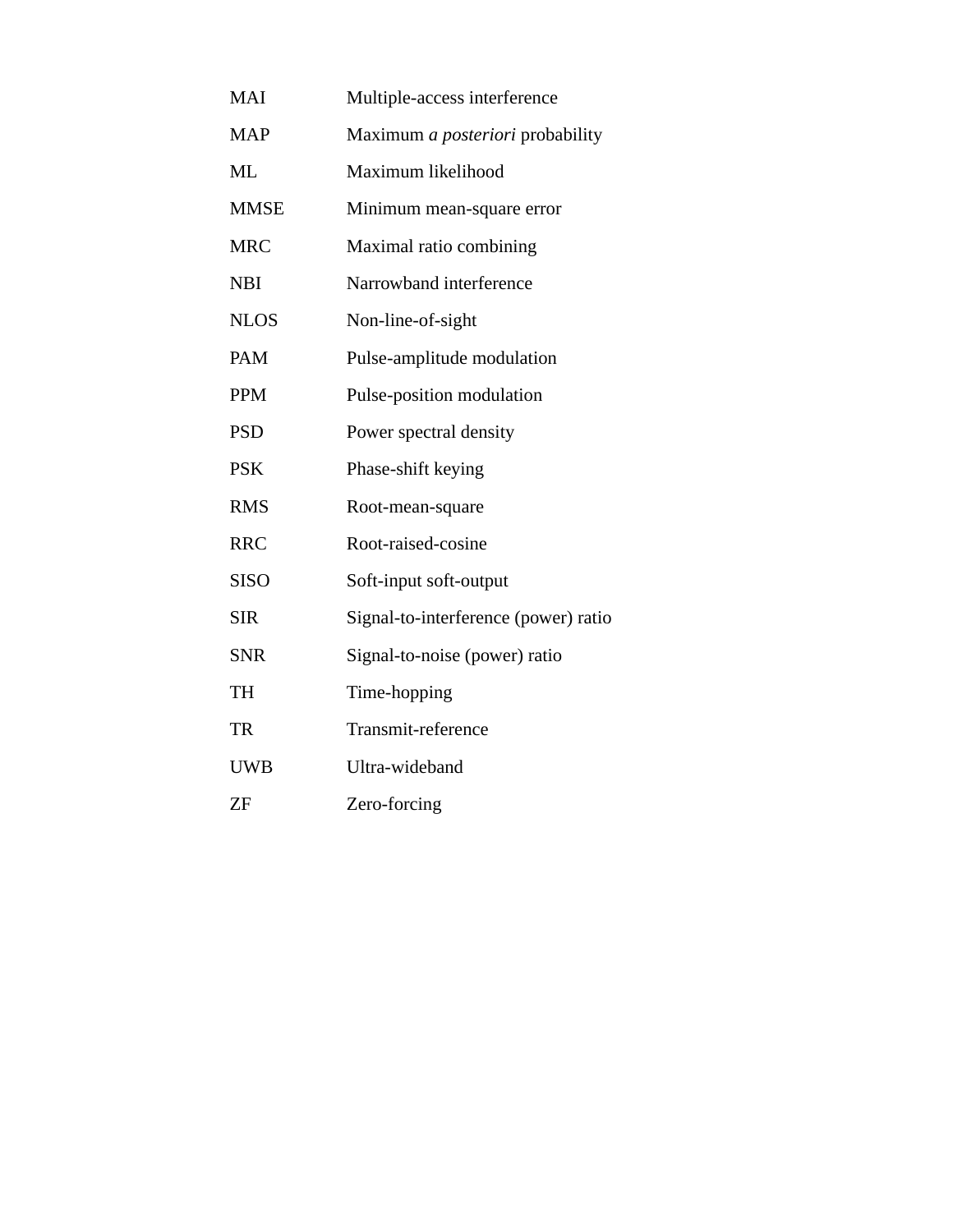### **Pulsed Ultra-Wideband: Transmission, Detection, and Performance**

### **1. INTRODUCTION**

### **1.1. Background and Motivation**

Ultra-wideband (UWB) communication has emerged as a very promising technology for short-range, high-speed wireless applications [1–6]. UWB signals have an instantaneous spectral bandwidth (10dB bandwidth) in excess of 500 MHz or a fractional bandwidth of more than 20% of its center frequency. Ultra-wideband signaling is commonly realized by transmitting very-short-duration pulses, often on the order of nanoseconds or less, whereby the occupied bandwidth goes to very large values. Such a large bandwidth allows it to deliver data rates in excess of 100 Mbit/s, while using a small amount of power and operating in the same bands as existing communications without causing significant interference.

UWB radios operate at extremely low transmitted power spectral density under Federal Communications Commission (FCC) spectral regulations, which open up a host of new wireless services capable of overlay with legacy narrowband systems. By conveying information over ultra-short pulses, pulsed UWB radios also provide very fine temporal resolution, which may lead to high-performance detector design when ample multipath diversity can be properly collected. UWB techniques may offer many potential merits including a simple radio that inherently leads to low-cost and low power design, covert operations, good immunity to narrow-band interference, large processing gain with fine multipath resolution, and fine time resolution for accurate position sensing.

UWB technology offers great opportunities for short-range wireless multimedia networking. The potential applications of UWB will not be, however, restricted to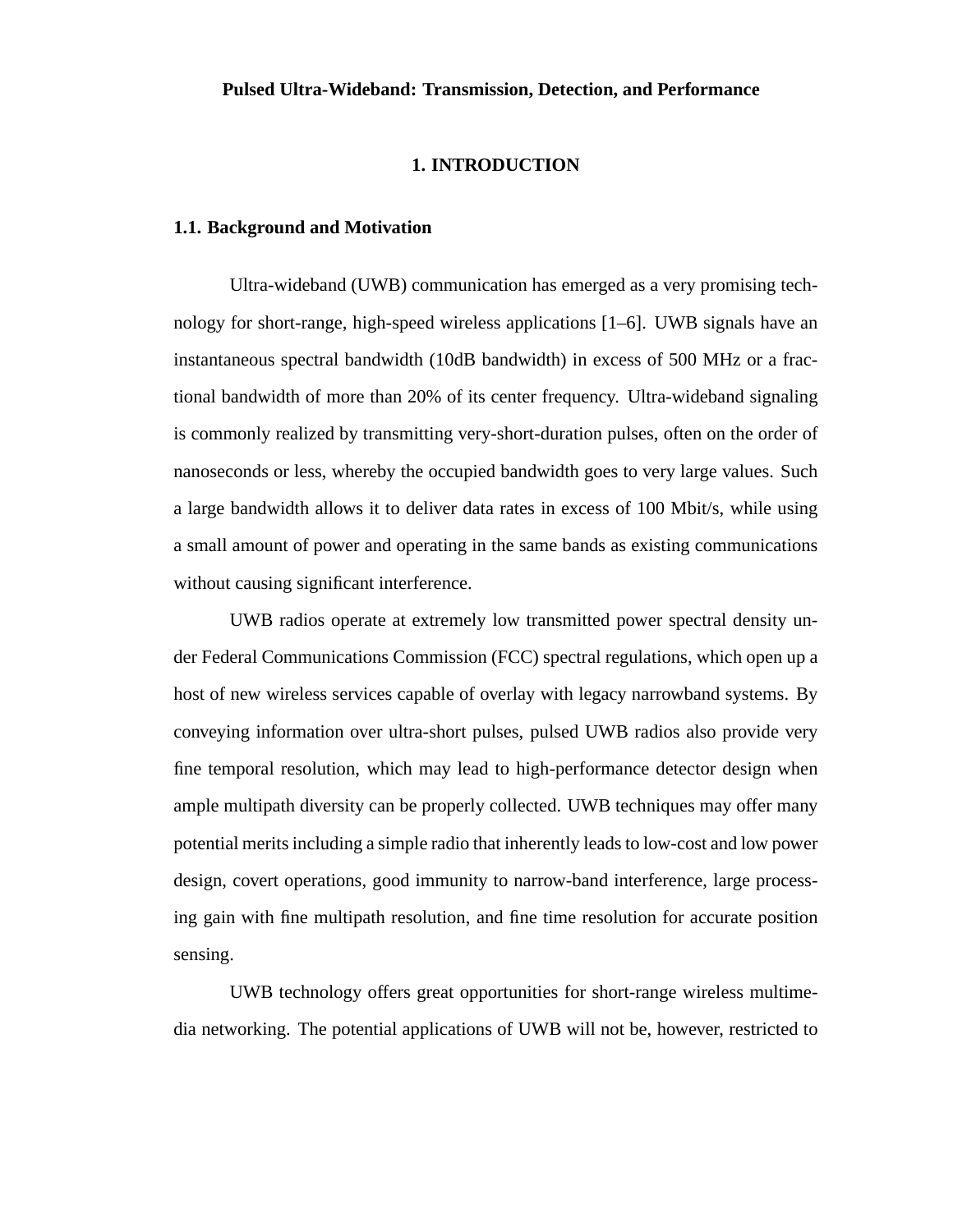high-quality multimedia. For example, its high-speed capabilities enable device synchronization via wireless, keeping one's contacts, calendars, music, and movies all in sync so quickly that users might not even realize that their contents are actually from separate devices. However, UWB receiver design also faces a number of challenges, such as multipath energy capture, inter-symbol interference, and the need for highsampling-rate analog-to-digital converters.

Although often considered a recent breakthrough in wireless communications, UWB has actually experienced over 40 years of technological development. Due to technical limitations, narrow-band communications was preferred over UWB. Similar to spread spectrum or code-division multiple access (CDMA) systems, early UWB deployments were mainly for military covert radar and communication systems. In 1990, the U.S. Department of Defense (DoD) coined the term "ultra-wideband" for devices occupying at least 1.5 GHz or a -20 dB fractional bandwidth exceeding 25% [7]. After some of the research activities were unclassified in 1998 [1, 8], the research and development accelerated, though still was not very motivated due to the absence of a permit by spectrum regulatory authorities.

Announced in February 2002 and released in April of the same year [9], the US FCC (Federal Communications Commission) allowed the use of UWB systems for both indoor and outdoor communications in the 3.1-10.6 GHz band if certain restrictions with respect to bandwidth and spectral density are fulfilled [9]. Specifically, the UWB requirements mandated by the FCC are the fulfillment of a spectral mask that allows emission with a power of at most -41.3 dBm/MHz and transmission bandwidth of at least 500 MHz. This very low limit on power levels is to allow UWB wireless transmissions to overlay legacy narrowband services such as the IEEE 802.11 WLAN systems to coexist in the 3.1-10.6 GHz band. The FCC assigned emission limits on bandwidth and spectral mask are illustrated in Fig. 1.1 for indoor UWB systems and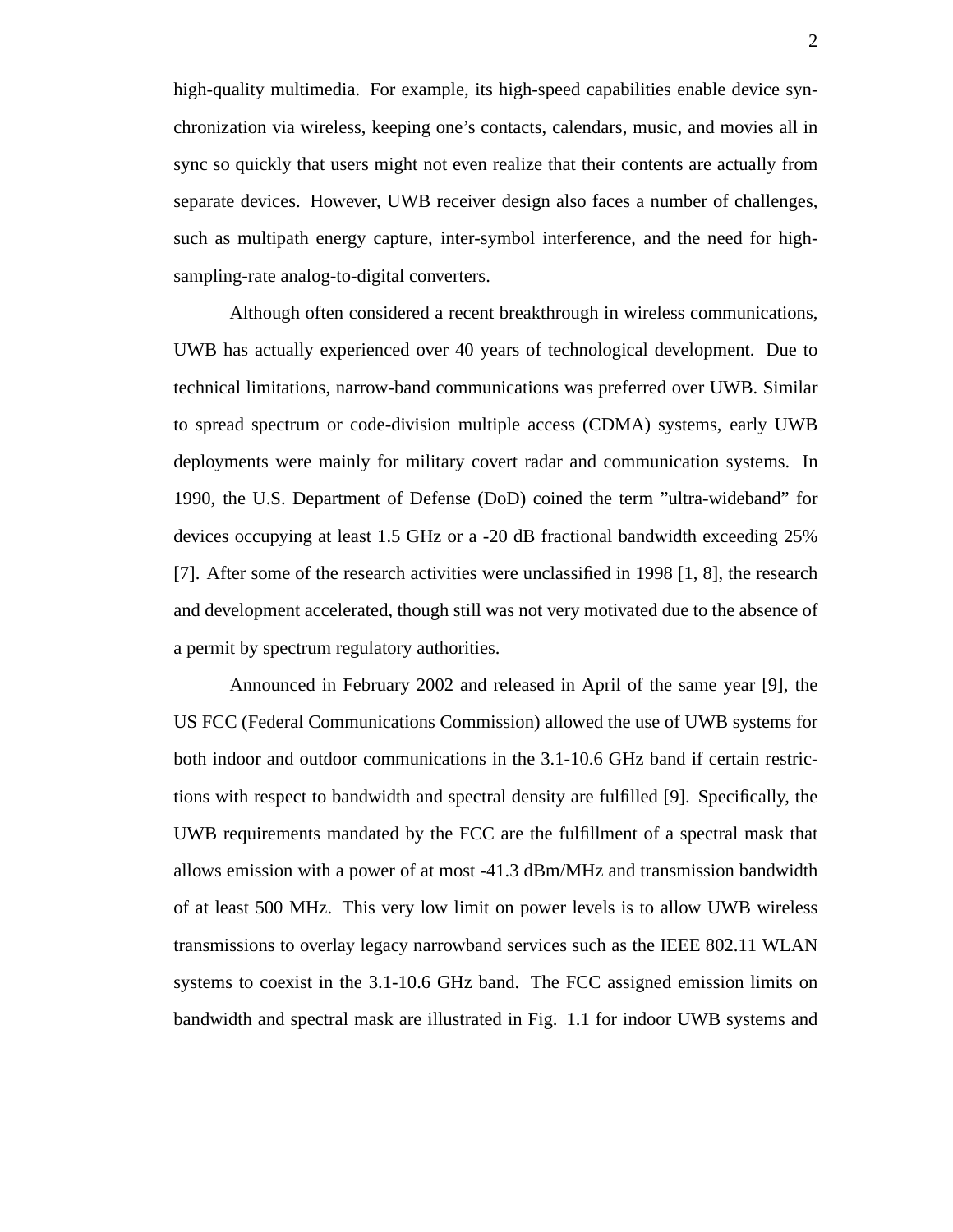outdoor UWB hand-held devices. Although currently the United States is the only country which permits commercial operation of UWB devices, regulatory efforts are underway both in Europe and in Japan.



FIGURE 1.1. FCC regulated spectral mask for indoor and outdoor UWB systems.

The main limiting factor of UWB wireless systems is power spectral density rather than bandwidth. Thus, the initially targeted applications are very high data rates  $($  2 110 Mbps) over short distances (in the order of 10-20 meters), being standardized within the IEEE 802.15.3a Working Group (WG) for wireless personal area networks (WPAN) (also known as in-home networks). Due to implementation limitations to deliver high data rates and also its advantage on accurate ranging and ultra-low power hardware, UWB systems with moderate range (100-300m), low data rates (less than a few Mbps), but accurate locating capability (about 1m accuracy) have received significant attention since 2003 for wireless sensor networks [10], and is adopted in the baseline draft of IEEE 802.15.4a standards. In addition, UWB applications should also include safety/health monitoring, medical imaging, industrial inventory/process control/maintenance (including Radio Frequency Identification (RFID)), vehicular radar, etc.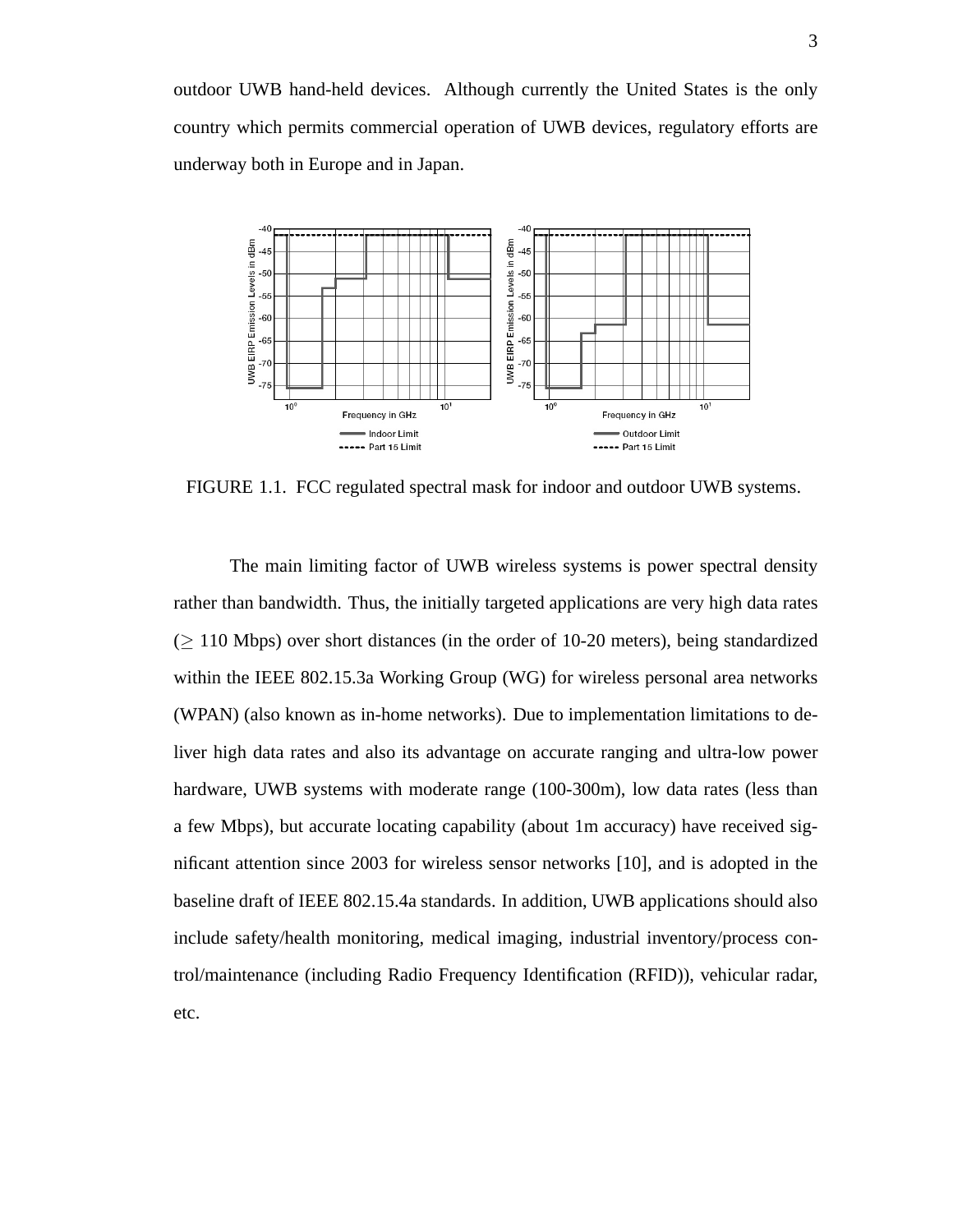### **1.2. Current Research and Challenges**

Most of the published research to date on UWB has focused on single-band systems. The commonly used signaling scheme in a single-band UWB system employs short-duration, low-duty-cycle pulses to transmit information. The multi-band UWB concept has been introduced in more recent proposals [24–26]. The basic idea of the multi-band approach is to divide the  $7.5GHz$  (3.1-10.6 $GHz$ ) unlicensed UWB spectrum set by the FCC [9] into multiple sub-bands<sup>1</sup>. The multi-band architecture is expected to provide a more flexible and scalable usage of the spectrum, thus mitigating co-existence (e.g., with 802.11a) and many implementation issues. The achievable maximum data rate in a single-band UWB system is determined by the channel multipath delay that may cause inter-symbol interference (ISI). Given the same amount of bandwidth, a multi-band system might provide a higher throughput than a single-band system.

One of the key challenges for impulse radio is the construction of low-cost receivers that work well in multipath environments. Optimal energy capture is obtained by a coherent RAKE receiver that has enough fingers to collect all resolvable multipath components (MPCs) [27, 28]. However, the number of MPCs could be over tens or even hundreds in typical indoor environments (see [19–21] and references therein), which imposes technical hurdles as well as implementation difficulties. Although simplified RAKE structures were proposed before, e.g. [29], channel estimation, multipath tracking, and multipath combining contribute to the overall complexity of coherent RAKE receivers.

<sup>&</sup>lt;sup>1</sup>The minimum bandwidth is  $500MHz$  each sub-band.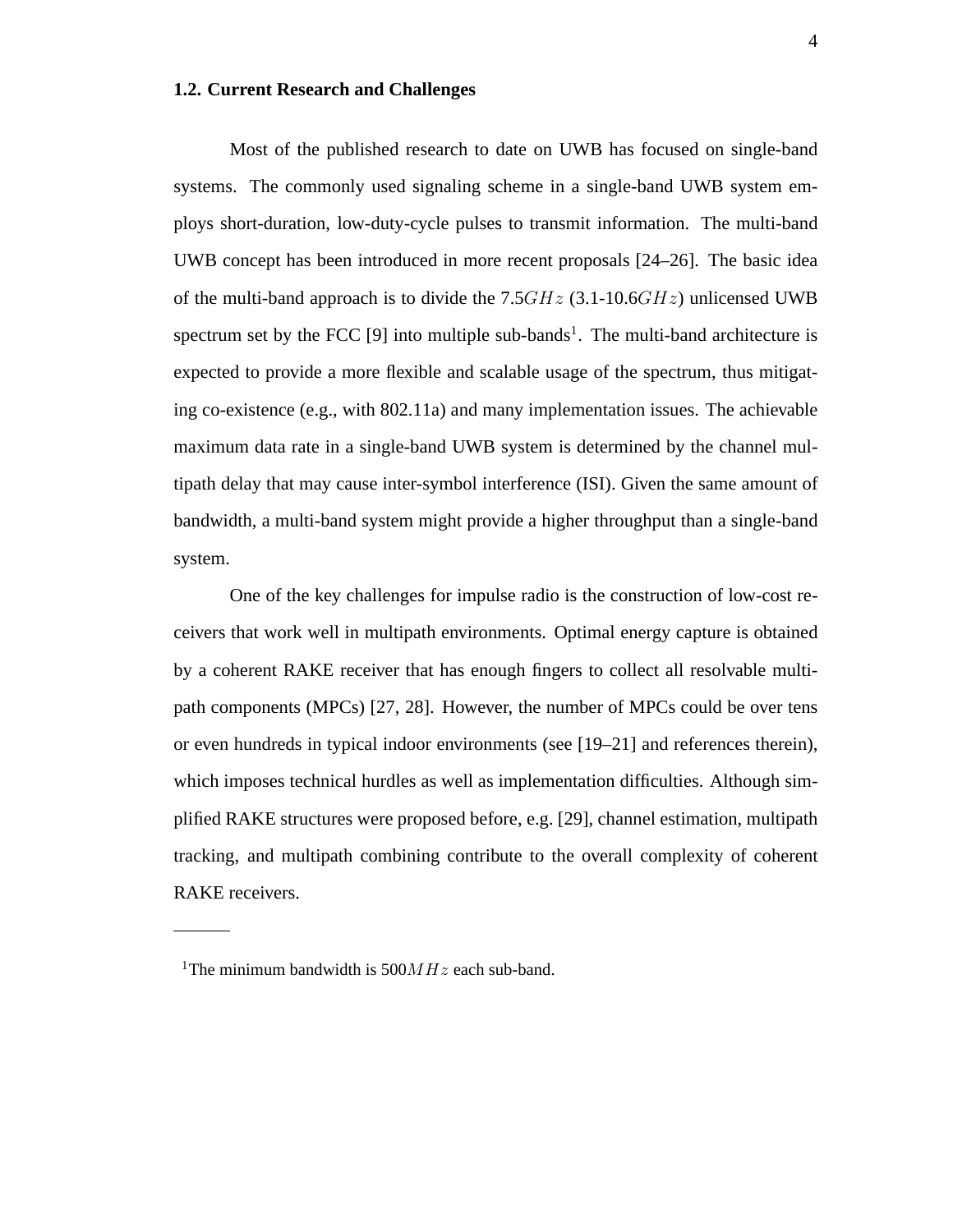With a RAKE structure, hardware complexity, power consumption, and system cost scale up significantly with the number of paths combined, which should be avoided for portable or mobile units. Most UWB networks have fixed access points, and it is very desirable if the RAKE processes can be shifted from the mobile receivers to the transmitter at a fixed access point. As such a shift usually requires channel state information (CSI) in the transmitter, this technique is attractive for systems with timedivision duplexing (TDD), where CSI can be easily obtained at both the transmitter and the receiver since both the uplink and the downlink of TDD systems operate in the same frequency band.

For TDD code-division multiple-access (CDMA) systems, a transmit precoding technique was investigated in [59]. This scheme suggests a prerake structure in which pre-delayed signal transmission is employed in the transmitter. This scheme was shown to have comparable performance to the common RAKE receiver. The prerake scheme has recently been applied to pulsed UWB systems [60], in which the ideal case that received adjacent paths are separated in time by at least one pulse width is assumed. This assumption might be acceptable for communications in line-of-sight (LOS) environments. In non-LOS indoor environments, however, it becomes inappropriate. Besides IPI due to pulse overlapping, co-existing narrow-band radios will interfere with UWB systems. The effects of narrowband interference (NBI) to UWB systems with RAKE reception have been analyzed extensively [64, 65]. Prerake systems are expected to function differently from the conventional RAKE receiver in the presence of NBI. Therefore, the conclusions made in existing research on prerake UWB systems need to be re-examined and some optimizations might help to improve performance when pulse overlapping and NBI are taken into consideration.

In order to capture a considerable portion of the signal energy scattered in multipath components, a conventional RAKE-based digital receiver not only has to sample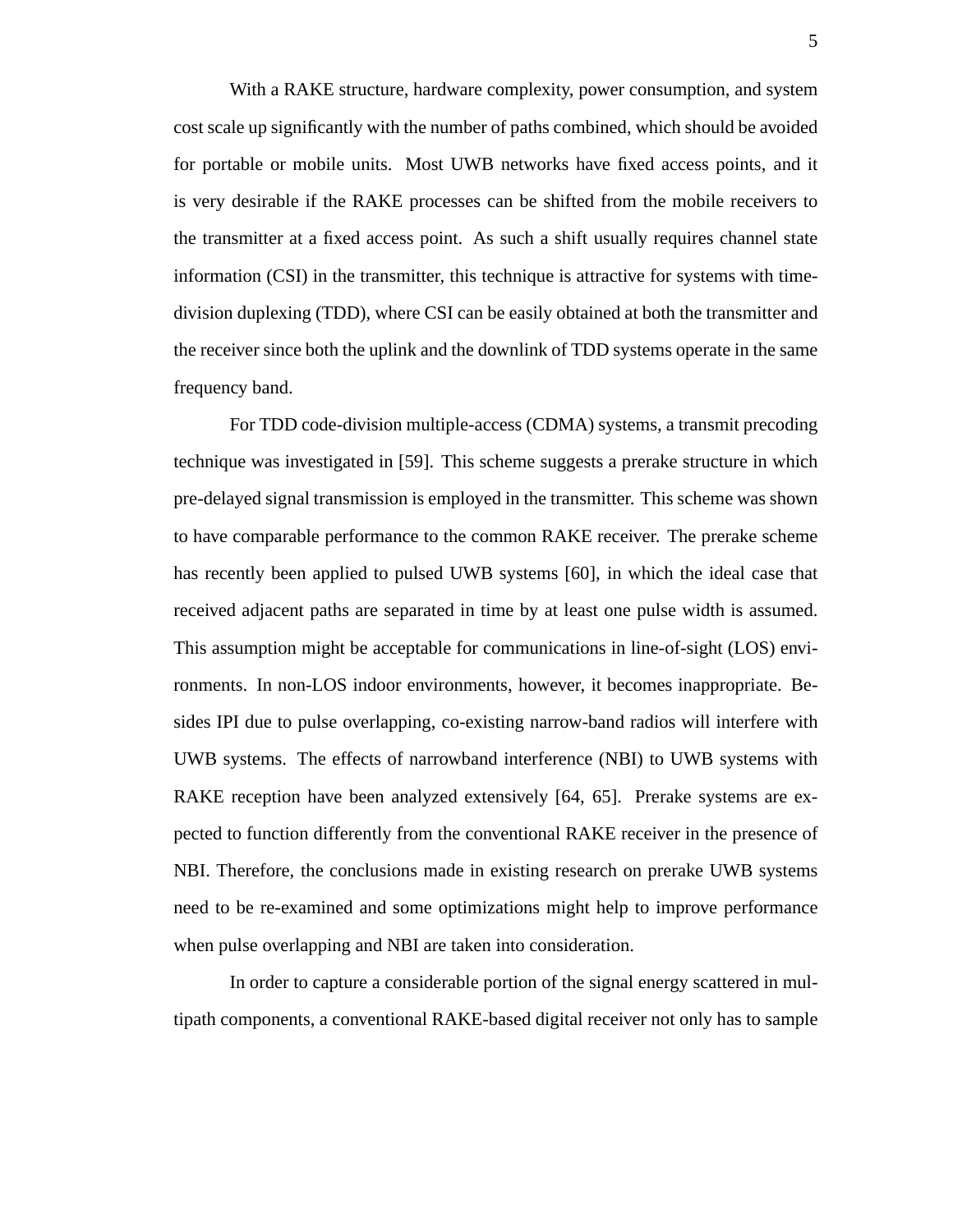and operate at a minimum of hundreds of MHz to even multi-GHz clock rates, but also requires an impractically large number of RAKE fingers. Realizing optimal RAKE reception performance requires accurate channel and timing knowledge, which is quite challenging to obtain as the number of resolvable paths grows. Moreover, the received pulse shapes of resolvable multipath might be distorted differently due to diffraction, which make it suboptimal to use line-of-sight signal waveform as the correlation template in RAKE reception.

For these reasons, transmitted-reference (TR) (also known as autocorrelation) receivers have drawn significant attention in recent years [38, 41, 39, 40]. TR encodes the data in the phase difference of the two pulses of a pulse pair, and offers better multipath capture capability at much lower hardware complexity than RAKE receivers  $2$ . In a slow fading environment, TR collects multipath energy efficiently without requiring multipath tracking or channel estimation. Analog autocorrelation also alleviates the burden on A-D converters, thus lowering the power consumption by interface circuits in the UWB regime. Nevertheless, TR autocorrelators entail several drawbacks: the use of reference pulses increases transmission overhead and reduces data rate, which results in reduced transmission power efficiency; the bit-error-rate (BER) performance is limited by the noise term in the reference signal [38, 41]. To compare, coherent RAKE receivers should be able to perform better in most cases provided that quite a lot work is needed to overcome those challenges. On the other hand, TR receivers offer a promising alternative with low hardware complexity and cost, though it faces perfor-

 $2$ Note that the scheme is different from the differential modulation, where data are encoded in the phase difference between successive *symbols*. Differential modulation is not practical for low-data-rate UWB signals, due to the long duration of the required delays.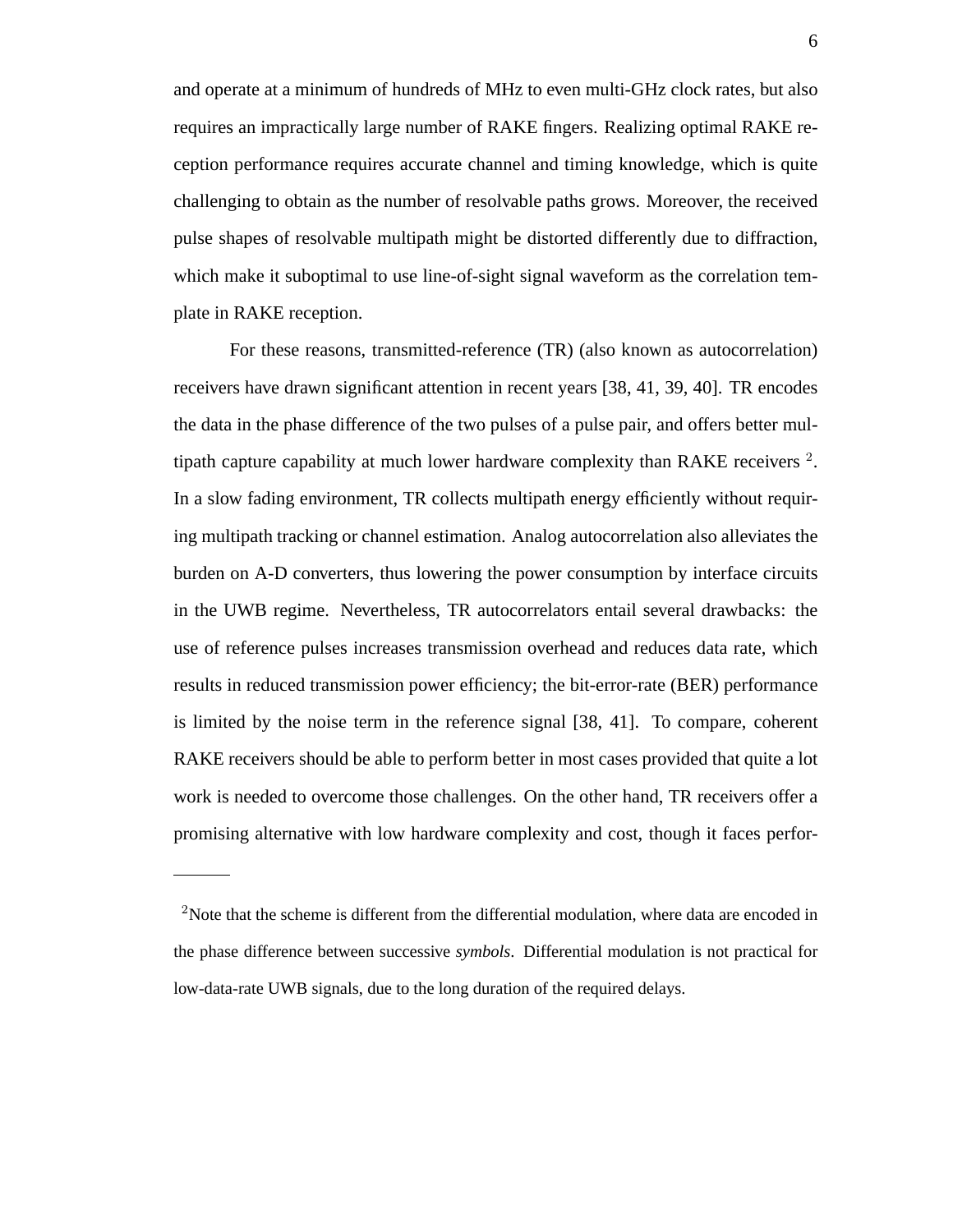mance limitations and its own technical difficulty on analog delay lines. As research advances, it is possible that it can approach or even outperform RAKE receivers.

### **1.3. In this thesis**

In Chapter 2, we review the basics involved in the physical layer research of UWB systems. Basic signaling, modulations, receiver structures, and its special channel characteristics are covered. In Chapter 3, we introduce a frequency-hopped, multiband UWB signaling scheme. We derive its analytical error performance in indoor lognormal fading channels and provide simulation results to validate some of the analytical results. Performance comparison is made between a single-band and a multi-band system.

In impulse radio ultra-wideband systems, multipath delay may cause received pulses to overlap with each other. Such a pulse overlapping causes inter-pulse interference (IPI) which may, especially in dense multipath environments, severely limit the system performance. Existing research has assumed that the received adjacent pulses are separated in time. In Chapter 4, we build a mathematical model with pulse overlapping considered and derive an optimum minimum mean-square error (MMSE) receiver. A simpler RAKE receiver is to take samples for each received pulse and perform maximal ratio combining (MRC) by ignoring the IPI. We then show, by an analytical approach, that the optimum linear MMSE receiver performs exactly the same as the simpler MRC receiver.

The need for effective capture of multipath energy presents a key challenge to receiver design for pulsed ultra-wideband (UWB) systems operating in non-lineof-sight propagation environments. Conventional RAKE receivers can capture only a small fraction of the received signal energy under practical implementation constraints,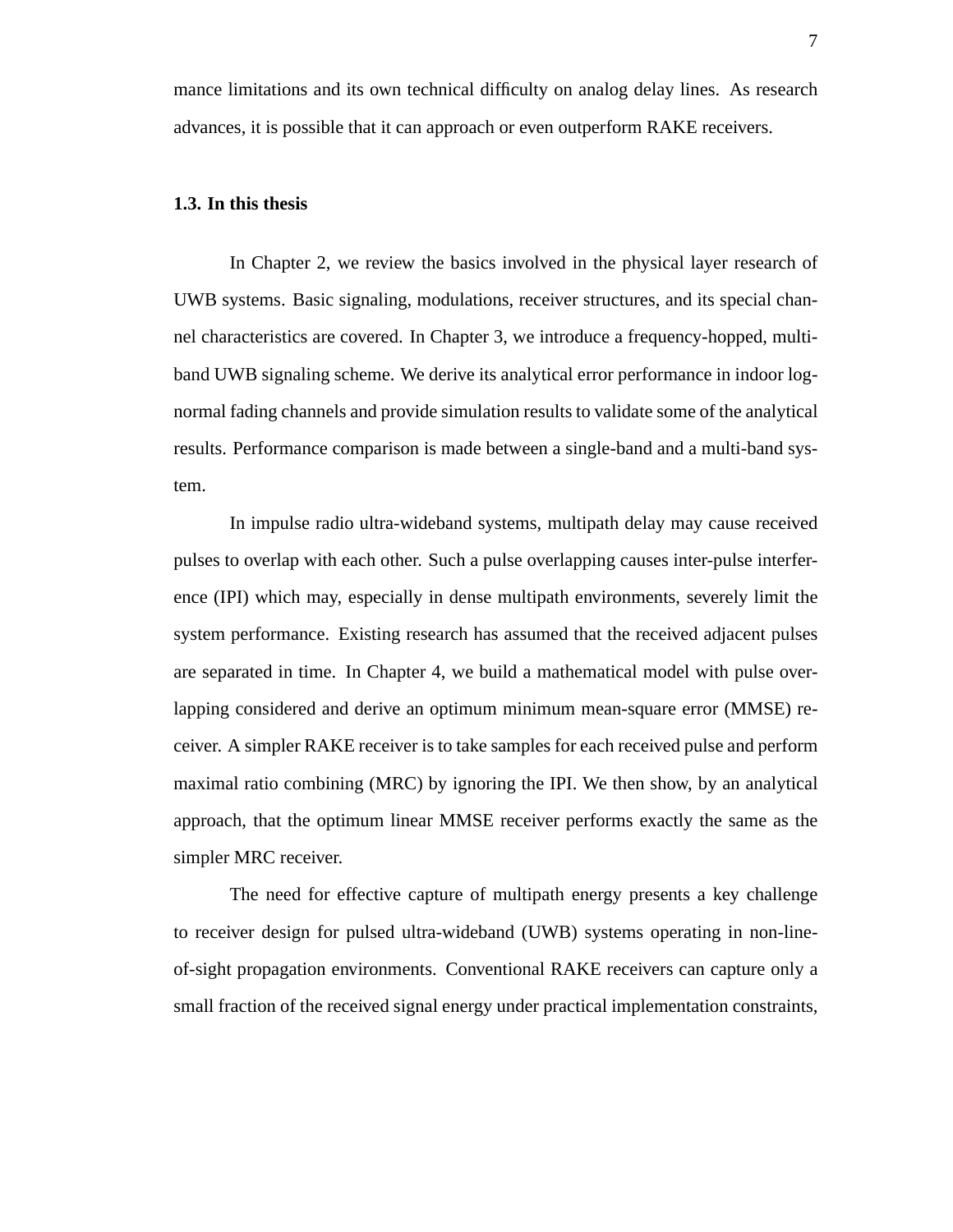and have to deal with stringent synchronization and channel estimation requirements. Transmit-reference and autocorrelation receivers can effectively collect energy from all the received multipath components without explicit channel estimation, but the detection performance is limited by noise enhancement effects and the data rate drops by 50% because of pilot symbol overhead. In Chapter 5, we develop decision-directed autocorrelation (DDA) receivers for effective multipath energy capture at low complexity. Operating in an adaptive decision-directed mode, the proposed DDA methods can considerably lower the noise level in the self-derived template waveform, thus improving overall detection performance. There is little loss in energy efficiency since no reference pilots are required during adaptation. Analytical performance analysis along with corroborating simulations is performed to evaluate the error performance of the proposed receivers in indoor lognormal fading channels.

Chapter 6 considers signaling schemes for heterogeneous ultra-wideband communications networks that contain both coherent (rake) and transmitted-reference (TR) receivers. Users in a UWB network often have different quality of service (QoS) requirements. It is thus very desirable to enable a heterogeneous network structure, where users can flexibly choose the type of receiver sufficient to achieve their specific QoS targets while minimizing cost. While coherent receivers are capable of receiving TR signals, they do so with a 3 dB penalty, because they cannot make use of the energy invested into the reference pulse. We propose a new signaling scheme that avoids this drawback, by encoding redundant information on the reference pulse. The resulting scheme does not affect the operation of a TR receiver, while recovering the 3 dB penalty and furthermore providing an additional 1.7 dB gain to a coherent receiver. This can be explained by interpreting the scheme as a trellis-coded modulation. We also provide an alternative implementation that can be viewed as a *recursive* systematic convolutional encoder. Combining this version further with a simple FEC encoder results in a con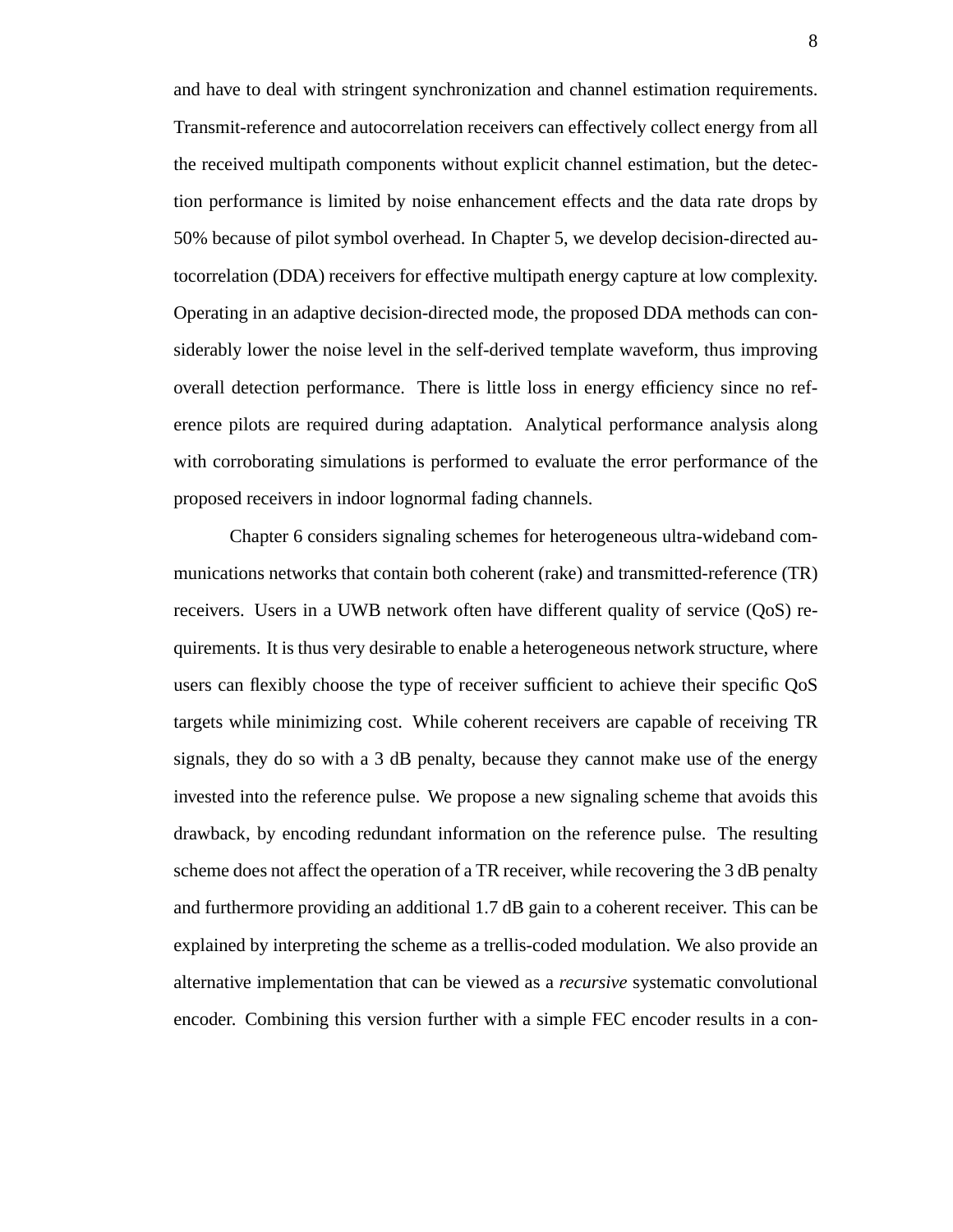catenated code that can be decoded iteratively, providing a BER of 10<sup>−</sup><sup>3</sup> at 2.8 dB SNR in AWGN. The convergence behavior of this iterative code is analyzed by using EXIT charts. The proposed signaling scheme is applicable not only to pulsed UWB systems, but also to narrowband or conventional spread spectrum systems.

In Chapter 7, we analyze the prerake diversity combining schemes for pulsed ultra-wideband (UWB) systems to shift signal processing needs from the receiver to the transmitter. We consider the more realistic case that received pulses carrying the same transmitted symbol could overlap with one another in optimizing the prerake scheme based on zero-forcing and eigenanalysis techniques. We show that in the presence of inter-pulse interference caused by pulse overlapping, the optimum prerake combining scheme in the sense of maximizing the received signal-to-noise ratio derived by using the eigenanalysis technique performs the same as a conventional rake with maximal ratio combining. Since for UWB systems it is important to consider the effects of narrow-band interference (NBI), we also analyze the different behaviors of prerake and rake schemes in the presence of in-band modulated or tone interferer.

This thesis is concluded in Chapter 8. Most of the contents presented in this thesis have been published or submitted for publication in [11–18]. The hybrid IR methods proposed in [15, 16] have been filed for patents.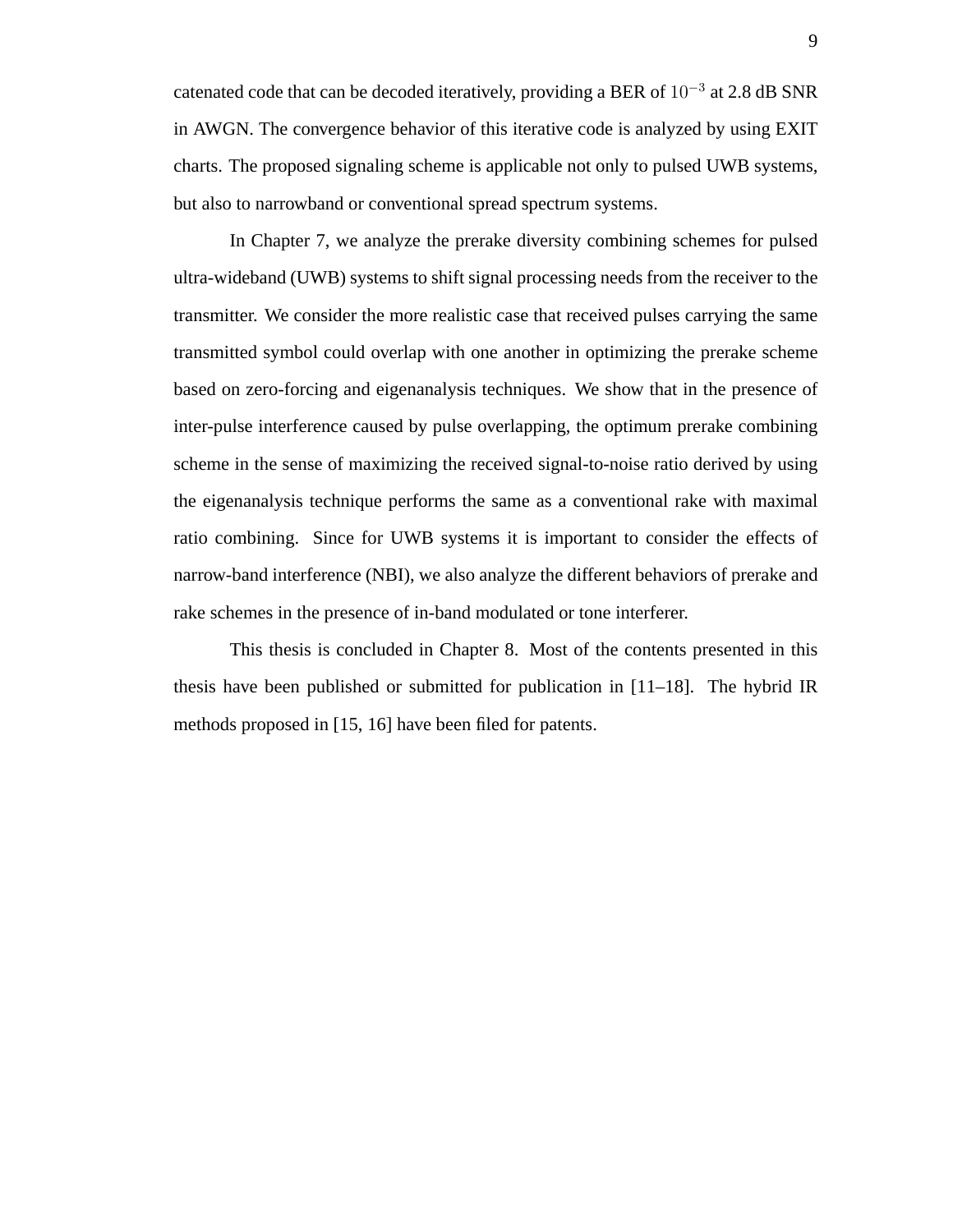### **2. OVERVIEW**

### **2.1. Impulse Radio: How It Works**

UWB transmission usually refers to impulse based waveforms that can be used with different modulation schemes. The transmitted signal consists of a train of very narrow pulses at baseband, normally on the order of a nanosecond (denoted as pulse width  $T_p$ ). Each transmitted pulse is referred to as a *monocycle*. The information can be carried by the position or amplitude of the pulses. In general, narrower pulses in the time domain correspond to electromagnetic radiation of wider spectrum in the frequency domain. Thus, the baseband train of nanosecond impulses can have a frequency spectrum of several GHz.

### **2.1.1. Monocycle waveform**

The frequency-domain spectral content of a UWB signal depends on the pulse waveform shape and the pulse width. To satisfy the UWB emission constraint specified in FCC regulation and, in the meantime, to increase the maximum allowable transmission power for wider range, the desired frequency spectrum of the monocycle waveform should be flat over a target bandwidth.

The most popular pulse waveforms referred in the literature include Gaussian pulses, the derivatives of Gaussian pulses, or a combination of several derivatives of different orders. An important feature of these monocycles is that they do not have a DC component so that carrier modulation is not necessary, which makes the radiation of the monocycles more efficient. Other reasons behind their popularity include (a) the smallest possible time-bandwidth product of 0.5 and (b) the readily available simple signal generator.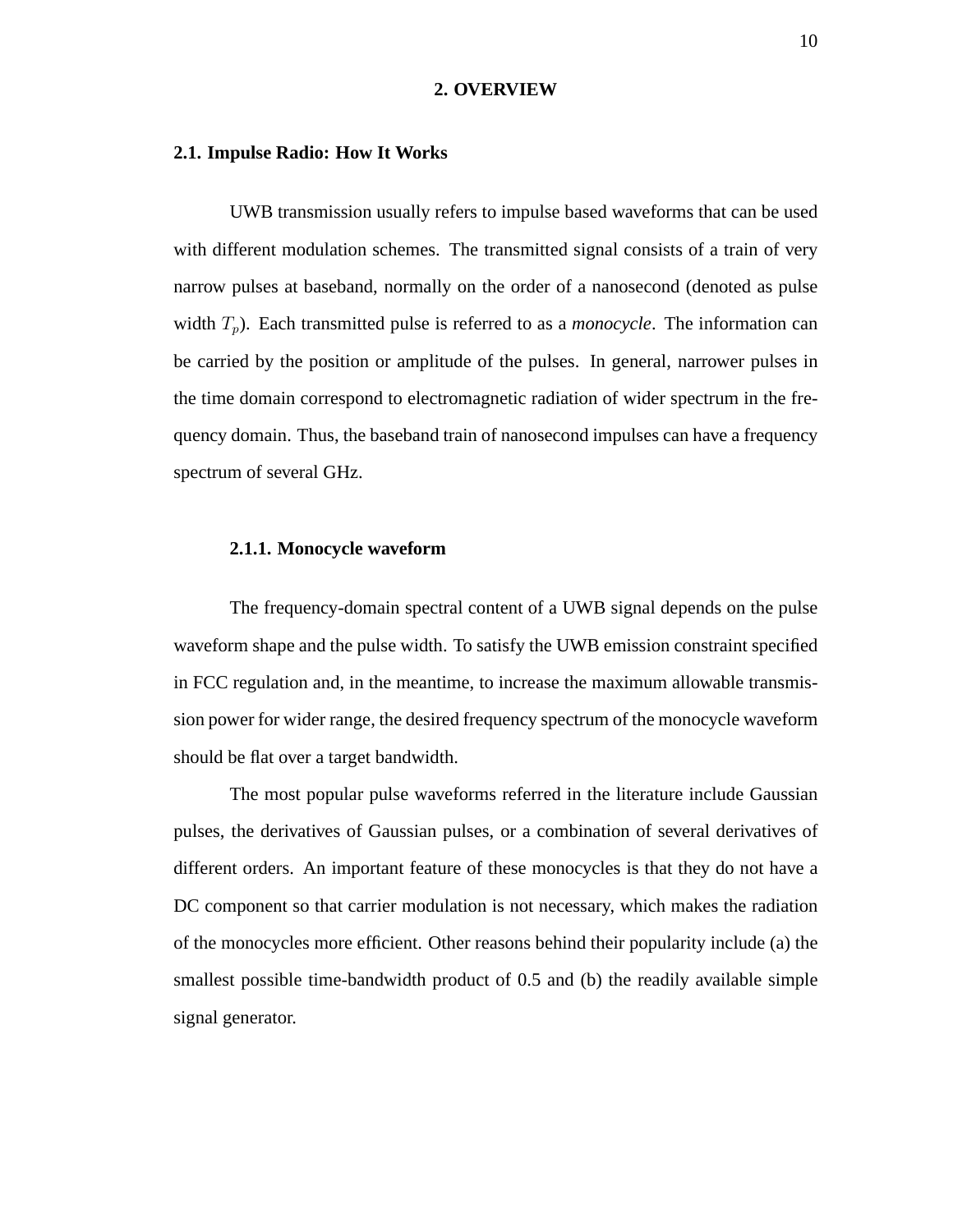As multi-band UWB schemes begin to be attract attention, carrier-modulated root-raised cosine (RRC) pulses come into the scene. It offers the desired availability of mature and even cheaper generators. Its frequency spectrum can be very flat and very flexible to adjust (with different roll-off factors).

### **2.1.2. Modulation and multiple access**

For pulsed UWB systems, the widely used forms of modulation schemes include pulse amplitude modulation (PAM), on-off keying (OOK), and pulse position modulation (PPM). In fact, PPM was almost exclusively adopted in the early development of UWB radios because negating ultra-short pulses was difficult to implement. Because the nature that UWB transmission is mainly power limited instead of spectrum limited, binary modulation is usually adopted. For binary PPM signaling, bit "1" is represented by a pulse without any delay and bit "0" by a pulse with delay  $\tau$  relative to the time reference. The most commonly used PPM scheme is the orthogonal signaling scheme for which the UWB pulse shape is orthogonal to its time-shifted version.

Another modulation scheme that does not require pulse negation is OOK, where symbol "1" is represented by transmitting a pulse, and "0" by transmitting nothing. The OOK scheme is less attractive than PAM or PPM because of its inferior error performance. However, if receiver complexity is the main design concern, a simple energy detection scheme can be applied with OOK signaling, resulting in a receiver of lowest achievable complexity.

OOK and PPM signals have discrete spectral lines, which could cause severe interference to existing narrowband radios. Various techniques such as random dithering could be applied in PPM to smooth the spectrum.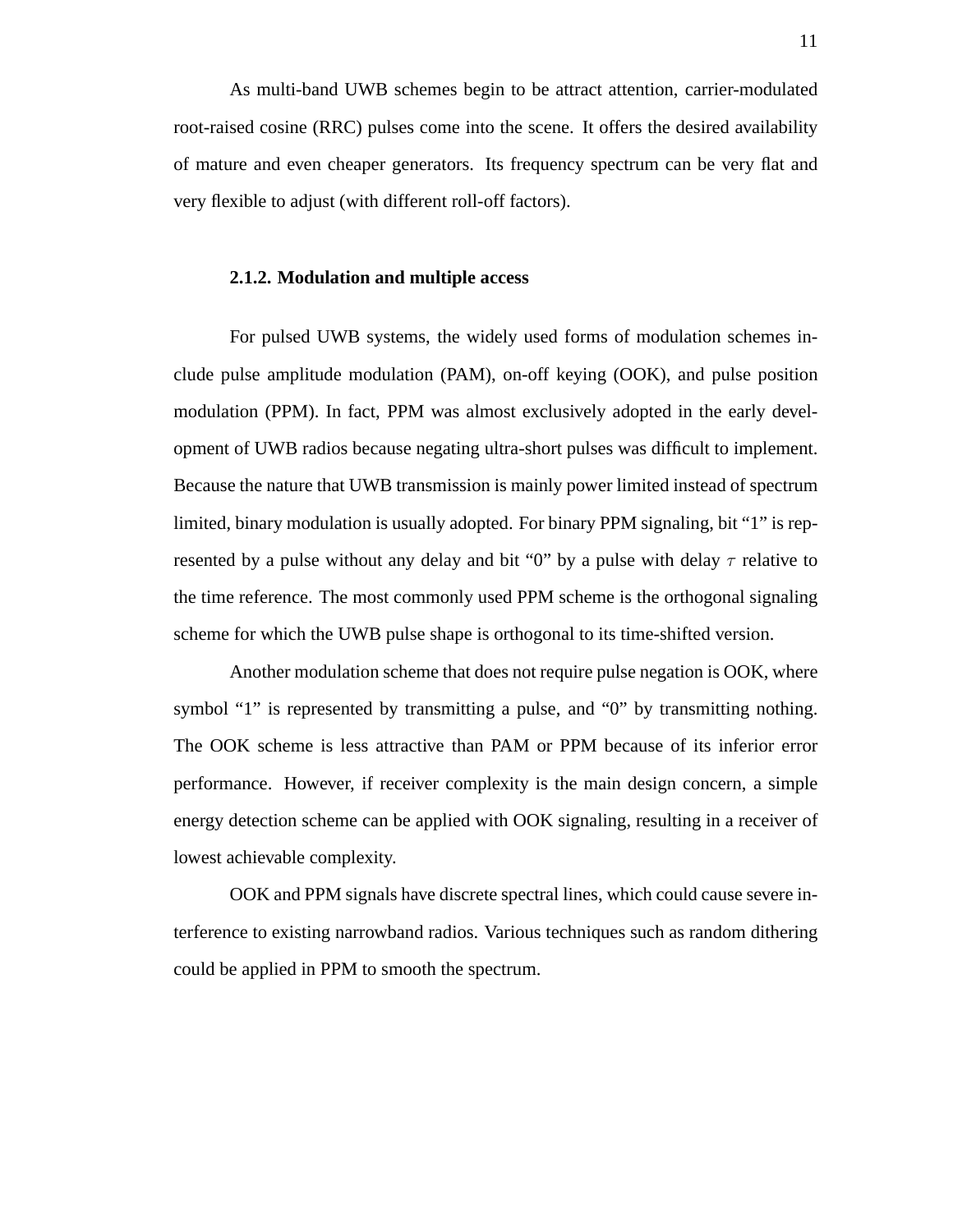As pulse negation became easier to implement, PAM attracted more attention. For binary PAM signaling, information bits modulate the pulse polarity. PAM and PPM schemes have similar performance. Because of the random polarities of the information symbols, the PAM scheme inherently offers smooth PSD when averaged over a number of symbol intervals.

For better data rate or error performance, biorthogonal signaling by combing orthogonal PPM with binary PAM as well as orthogonal waveform and block orthogonal modulation schemes have also been reported. Transmitted-reference system is another method employing innovative modulation and detection methods to compromise the performance with receiver complexity.

To allow for multi-user access to the UWB channel, mainly two methods have been applied: time-hopping (TH) and direct-sequence (DS). Since pulsed UWB systems are inherently spread spectrum systems, the use of spreading codes in DS-UWB systems is solely for accommodating multiple users.

In a typical UWB system, each information-conveying symbol is represented by a number of  $(N_f)$  pulses, each transmitted per frame of duration  $T_f \gg T_p^{-1}$ . As the pulse duty cycle is very small, the transmitter is gated off for the bulk of a symbol period. Time-hopping can be implemented by employing appropriately chosen hopping sequences for different users to minimize the probability of collisions due to multiple access. In TH UWB, each frame is subdivided into  $N_c$  chips of duration  $T_p$ . Each user (indexed by k) is assigned a unique pseudo-random time shift pattern  $\{h_{k,n}\}\, 0 \leq$  $h_{k,n} < N_c$ , called a TH sequence, which provides an additional time shift to each pulse in the pulse train. The  $n^{th}$  pulse undergoes an additional time shift of  $h_{k,n}T_p$ ,

<sup>&</sup>lt;sup>1</sup>Having  $N_f$  frames per symbol period reverses the commonly used terminology where a frame consists of multiple symbols (here multiple frames comprise a symbol).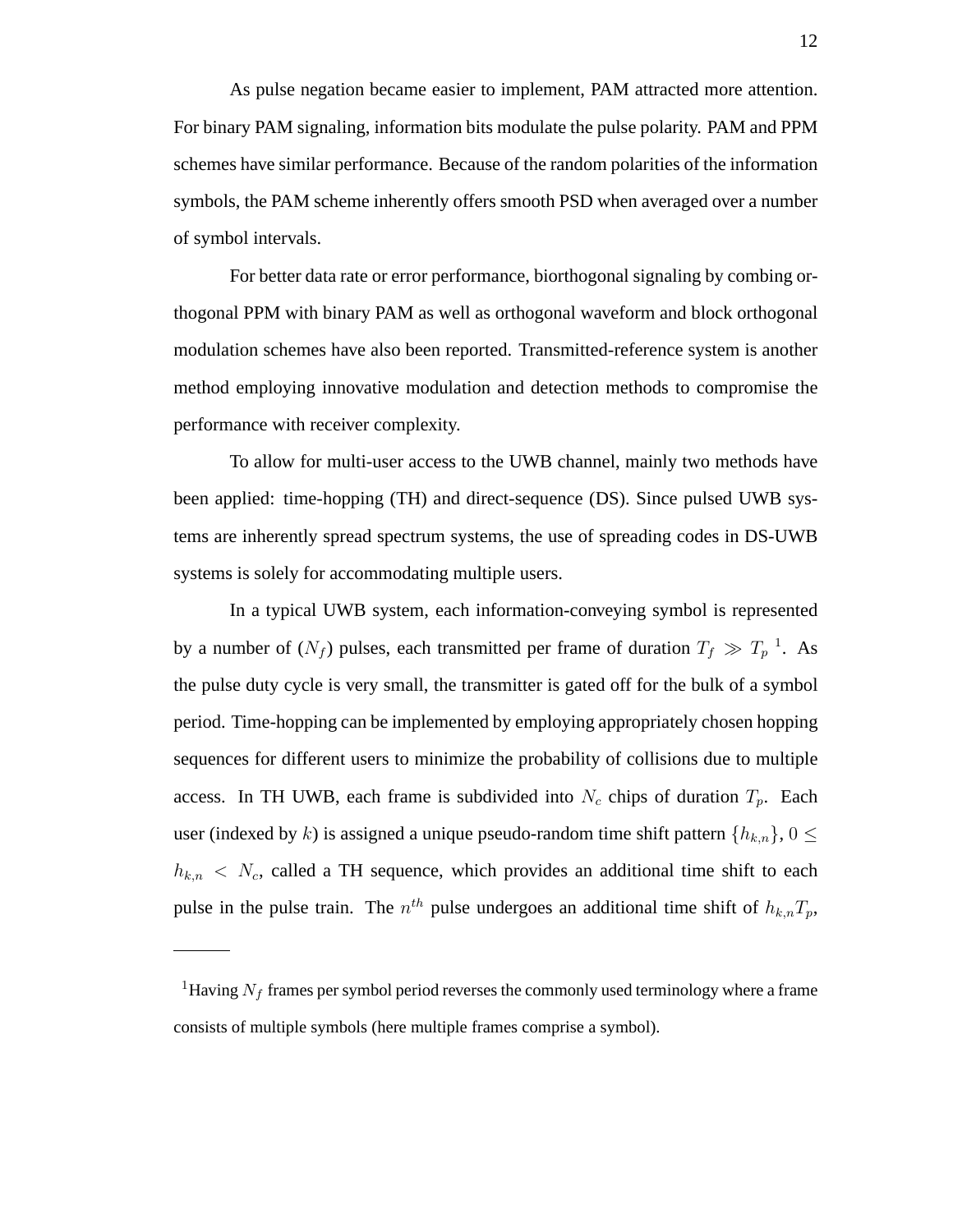where chip duration  $T_p$  is also the addressable time delay bin. With binary signaling, the transmitted TH PAM or PPM signal of the  $k<sup>th</sup>$  user can be written in a general mathematical form as

$$
s_k(t) = \sum_{n = -\infty}^{\infty} \sqrt{E_p} b_{k,n}^0 p(t - nT_f - h_{k,n}T_p - \tau(1 - b_{k,n}^1))
$$
 (2.1)

where  $E_p$  is the transmitted energy per pulse. For TH PPM,  $b_{k,n}^0$  is set to 1 and  $b_{k,n}^1 \in$  $\{0, 1\}$  carries information. For TH PAM,  $b_{k,n}^1$  is set to 1 and  $b_{k,n}^0 \in \{\pm 1\}$  carries information (in non-return-to-zero form).

Direct-sequence codes can also be used with both PAM and PPM modulation for multiple access. For binary signaling, the transmitted signal of the  $k^{th}$  user can be written as

$$
s_k(t) = \sum_{n = -\infty}^{\infty} \sqrt{E_p} b_{k,n}^0 a_{k,n} p(t - nT_f - \tau (1 - b_{k,n}^1))
$$
 (2.2)

The pseudo-noise (PN) sequence  $a_{k,n}$  is used to identify the  $k^{th}$  user, which can be a long sequence period over multiple bits (symbols) or a short sequence over only one bit (symbol) (each bit or symbol contains multiple frames). Common characteristics of DS codes are assumed here.

### **2.2. Channel model**

To accurately appreciate and evaluate UWB system designs, it is important to firstly understand the propagation characteristics of the ultra-short UWB waveforms and accurately model the channel statistics. Given the wideband nature of UWB transmissions, the conventional channel models developed for narrowband transmissions are not adequate anymore. Here we examine the channel model recommended by the IEEE 802.15.3a and 4a working group [19, 20], which is extracted from a large amount of measurements in different communication environments such as residential, office,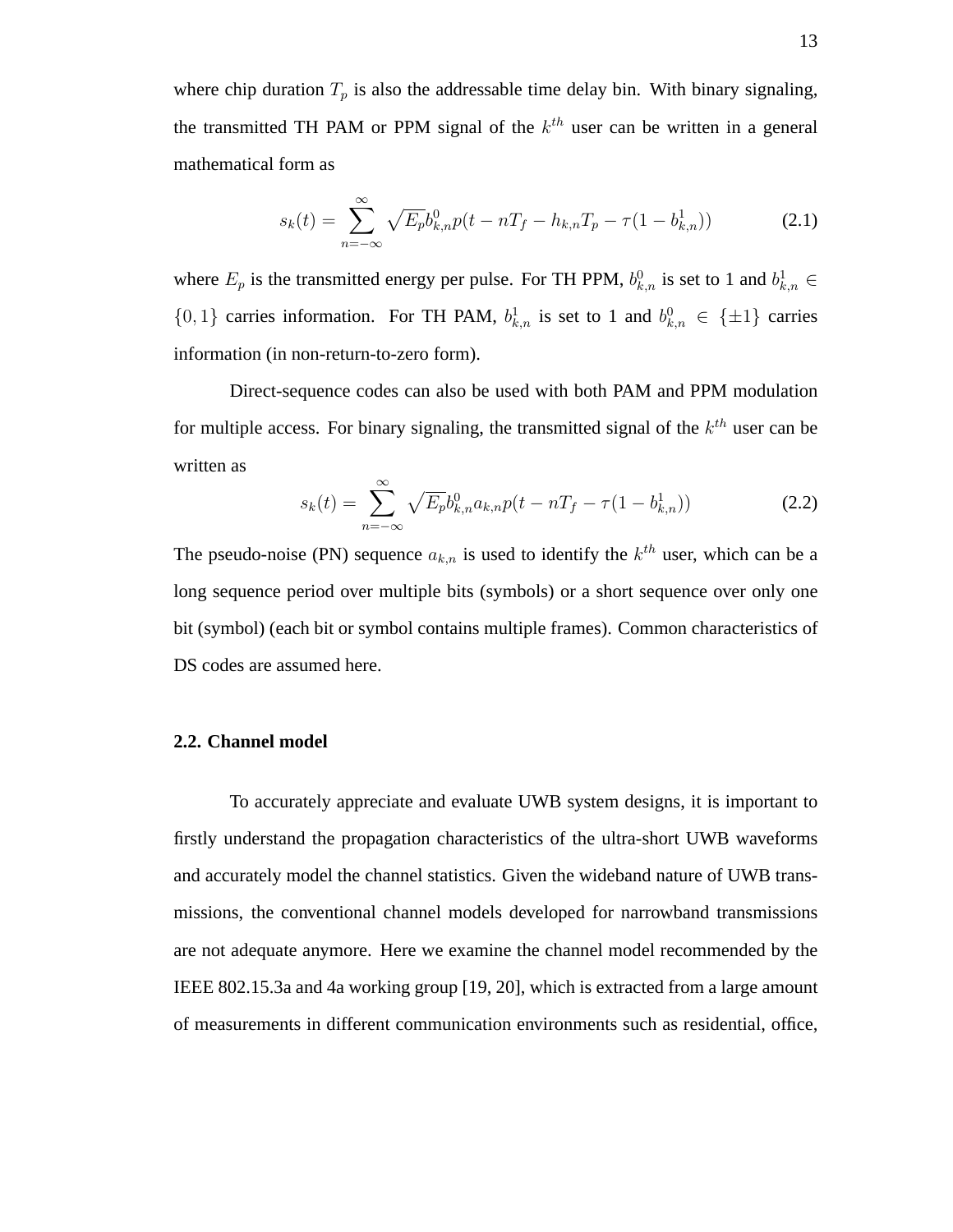industry, and outdoor, covering the frequency range from 2GHz to 10GHz. We will focus on indoor channels since more than 80% of the envisioned commercial UWB applications will be indoor communications.

The channel for pulsed UWB systems exhibits highly frequency-selective fading and can be modeled as a discrete linear filter [19, 20] with an impulse response expressed as

$$
h(t) = \sum_{l=0}^{L-1} \alpha_l \delta(t - \tau_l)
$$
\n(2.3)

where  $L$  is the total number of resolvable multipath components, each with path fading gain  $\alpha_l$  and delay  $\tau_l$  relative to the first path, and  $\delta(t)$  is the Dirac delta function. The approach suggested in [19] models the fading coefficient  $\alpha_l$  in (5.2) as  $\alpha_l = \lambda_l \beta_l$ , where  $\lambda_l \in \{1, -1\}$  with equal probability accounts for the random pulse inversion that could occur due to reflections. The magnitude term  $\beta_l$  is modeled as having a lognormal distribution for indoor channels [22, 32]. The standard deviation of fading amplitudes is typically in the range of  $3-5dB$ . The RMS delay spread could be from several to half a hundred nanoseconds, and the maximum excess delay spread is usually 3 to 5 times the RMS delay spread for an exponential decay power delay profile model. Upon synchronization, the receiver can adjust its timing according to the estimated first arrival time  $\tau_0$ . By assuming perfect timing, the multipath delays with respect to the adjusted receiver timing could be set as  $\tau_0 = 0$ .

The distribution of the path arrival time sequence  $\tau_l$  and power delay profile [73] of the channel are chosen to follow the modified Saleh-Valenzuela (S-V) model suggested in [19]. Because multipath components tend to arrive in clusters [19],  $\tau_l$ in (5.2) is expressed as  $\tau_l = \mu_c + \nu_{m,c}$ , where  $\mu_c$  is the delay of the  $c^{th}$  cluster that the  $l^{th}$  path falls in,  $\nu_{m,c}$  is delay (relative to  $\mu_c$ ) of the  $m^{th}$  multipath component in the  $c^{th}$  cluster. The relative power of the  $l^{th}$  path to the first path can be expressed as  $E\{|\alpha_l|^2\} = E\{|\alpha_0|^2\}e^{-\mu_c/\Gamma}e^{-\nu_m/\gamma}$ , where  $E\{\cdot\}$  denotes statistical expectation,  $\Gamma$  is the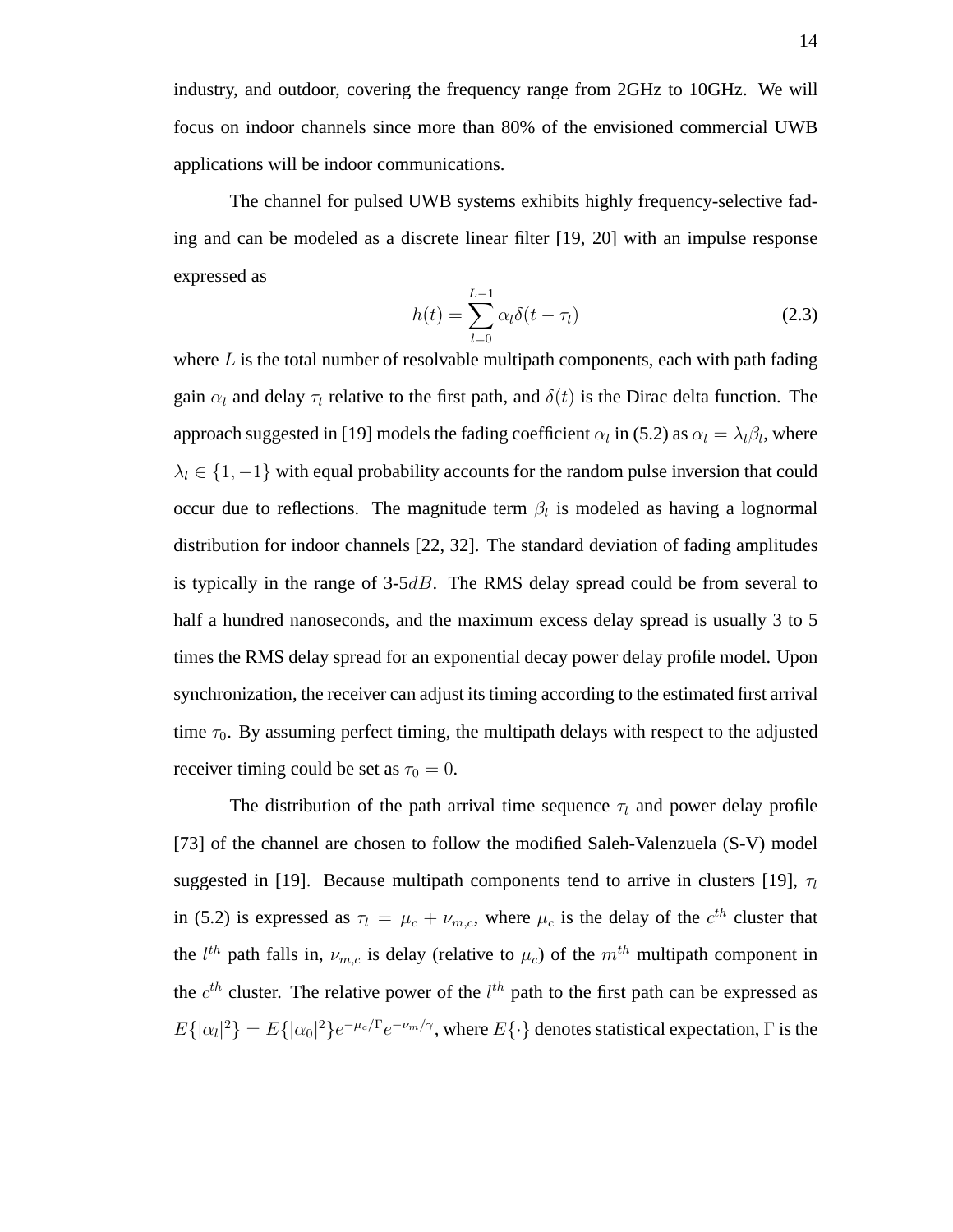cluster decay factor, and  $\gamma$  is the ray decay factor. Note that, different from common baseband models of narrow-band systems,  $\alpha_l$  is real-valued in the UWB channel model.

Since UWB is targeted mostly for high-rate communications in slowly fading indoor environments, the channel can be reasonably assumed to be constant over a number of bit intervals [19]. Throughout this thesis fading is assumed to be quasistatic, allowing all channel coefficients  $\alpha_l$  and relative delays  $\tau_l$  to be constant over a block of data and change independently from one block to another. For example, if the channel is static over a  $100\mu s$  data burst period, as suggested in [19], the size of a quasistatic block is 1000 bits for a data rate of 40Mbps employing binary signaling.

### **2.3. Receiver techniques**

The most common UWB receiver designs include threshold/energy detectors, transmit-reference (TR) receivers, and RAKE (correlation) receivers. The threshold/energy detectors are simple to implement, with tradeoff on performance, and suitable for UWB radar systems. Rake correlation receivers coherently detect the received signal and can achieve the optimal performance *in theory*. Most of early receiver research focused on RAKE type of receivers. Recently due to the difficulty and complexity from stringent timing synchronization requirement and energy capture of multipaths, suboptimal TR (also called autocorrelation) receivers start to attract significant attentions. Next we will look into the ideas of the RAKE and the TR receiver structures, and compare their advantages/disadvantages.

### **2.3.1. Rake receiver**

It is well known that the optimum receiver for AWGN channels is a correlator (i.e. matched filter) receiver. The receiver locally generated monocycle waveform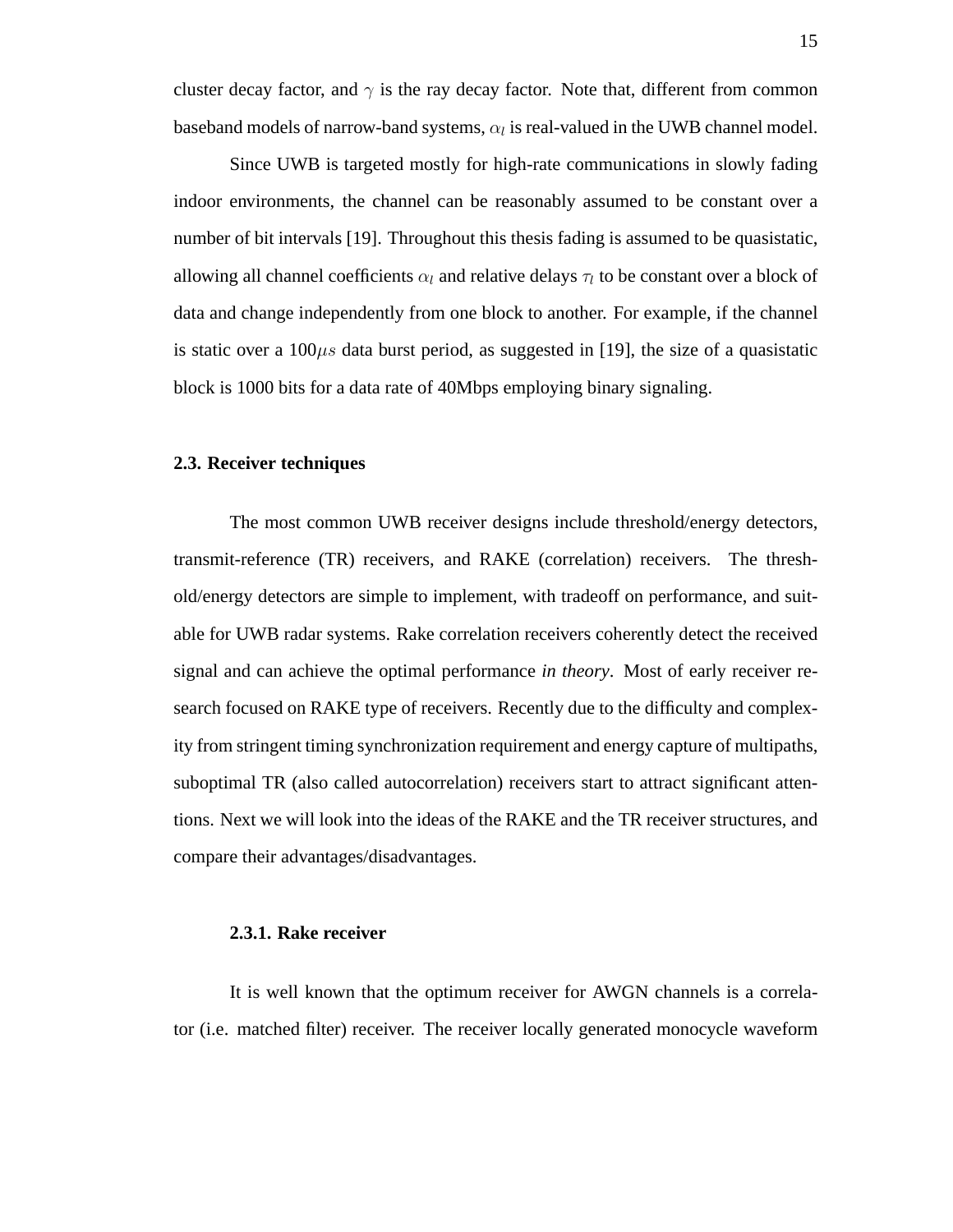would be perfectly synchronized and correlated with the incoming monocycle train, which is only distorted by AWGN noise.

Conveying information with ultra-short pulses, UWB transmissions can resolve many paths and are thus rich in multipath diversity. A RAKE receiver can be used to exploit the diversity by constructively combining the separable received multipath components. It is so named because of its analogous function to a garden rake, consisting of "sub-receivers" each delayed accordingly to tune into the individual multipath components. Each branch is a correlator (matched filter), coherently collecting received signal energy independently, and, at a later stage, is combined in order to make the most use of the different transmission characteristics of each transmission path. This could very well result in higher signal-to-noise ratio (SNR, also known as Eb/No) in a multipath environment.



FIGURE 2.1. Block diagram of a typical RAKE receiver structure.

Fig. 2.1 shows the receiver block diagram, which consists of  $L_p$  correlators/fingers to collect the received signal energy from the  $L_p$  strongest paths having excess delays  $\{\tau_l\}|_{l=0}^{L_p-1}$ . The *l<sup>t</sup>h* correlator,  $l = 0, 1, 2, ..., L_p - 1$ , is to correlate the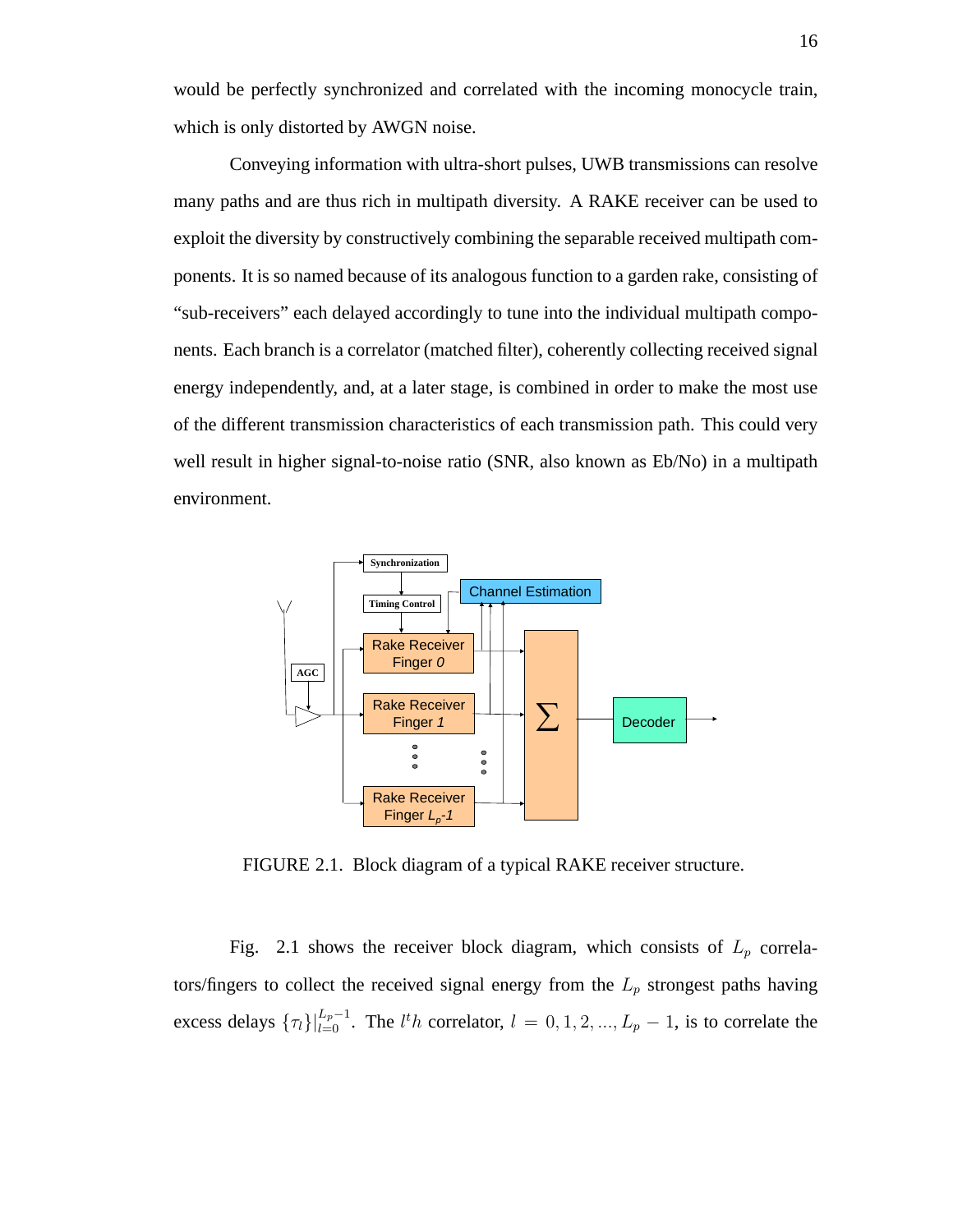received signal with the receiver locally generated reference signal delayed by  $\tau_l$ . The output of the correlators can be linearly combined in different ways to form the decision variable. The maximal ratio combining (MRC) approach provides optimal performance, with the prerequisite of accurate channel information at the receiver. As accurate channel information are not available, equal gain combining (EGC) and some other methods could be choices.

### **2.3.2. Transmit-reference receiver**

One of the key challenges for impulse radio is the construction of low-cost receivers that work well in multipath environments. From the previous section, we know that the coherent RAKE receiver offers optimal performance, relying on enough fingers to accurately capture all or a significant part of resolvable multipath components (MPCs) [27, 28]. However, a large discrepancy in performance exists between the implementations and the theoretically optimal receivers. In a pulse-based UWB system, the number of resolvable paths could reach tens to over a hundred in typical indoor propagation environments [19–21], which imposes technical hurdles as well as implementation difficulties. In order to capture a considerable portion of the signal energy scattered in multipath components, a conventional RAKE-based digital receiver not only has to sample and operate at a minimum of hundreds of MHz to even multi-GHz clock rates, but also requires an impractically large number of RAKE fingers. In addition, realizing optimal RAKE reception performance requires accurate channel and timing knowledge, which is quite challenging to obtain as the number of resolvable paths grows. The received pulse shapes of resolvable multipath are distorted differently due to diffraction, which make it suboptimal to use line-of-sight signal waveform as the correlation template in RAKE reception. Because of these issues unique to UWB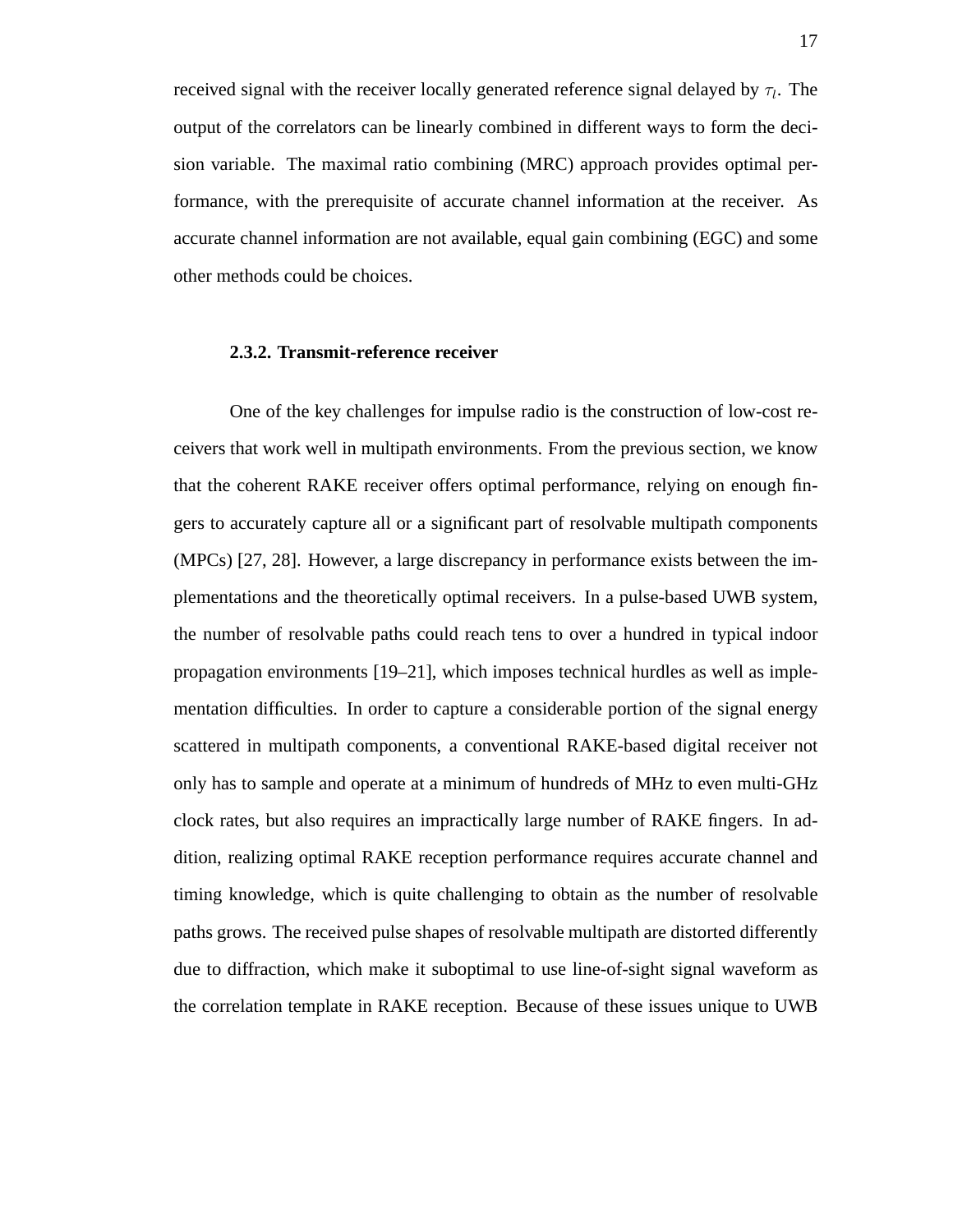pulsed radios, an optimal RAKE receiver design becomes either ineffective or very complicated.

For these reasons, transmit-reference (TR) receivers (also called autocorrelation receivers) have drawn significant attention in recent years [38–42]. As a suboptimal, low-complexity alternative, TR receivers offer better multipath capture capability at much lower hardware complexity than RAKE receivers. TR encodes the data in the phase difference of the two pulses of a pulse pair. The first pulse in that pair does not carry information, but serves as a reference pulse; the second pulse is modulated by the data and is referred to as the data pulse. The two pulses are separated by a fixed delay. It can be easily shown that the receiver can demodulate this signal by simply multiplying the received signal with a delayed version of itself<sup>2</sup>. The simple TR transceiver structure is shown by the block diagram in Fig. 2.2.



FIGURE 2.2. Block diagram of a transmit-reference system.

 $2$ Note that the scheme is different from the differential modulation, where data are encoded in the phase difference between successive *symbols*. Differential modulation is not practical for low-data-rate UWB signals, due to the long duration of the required delays.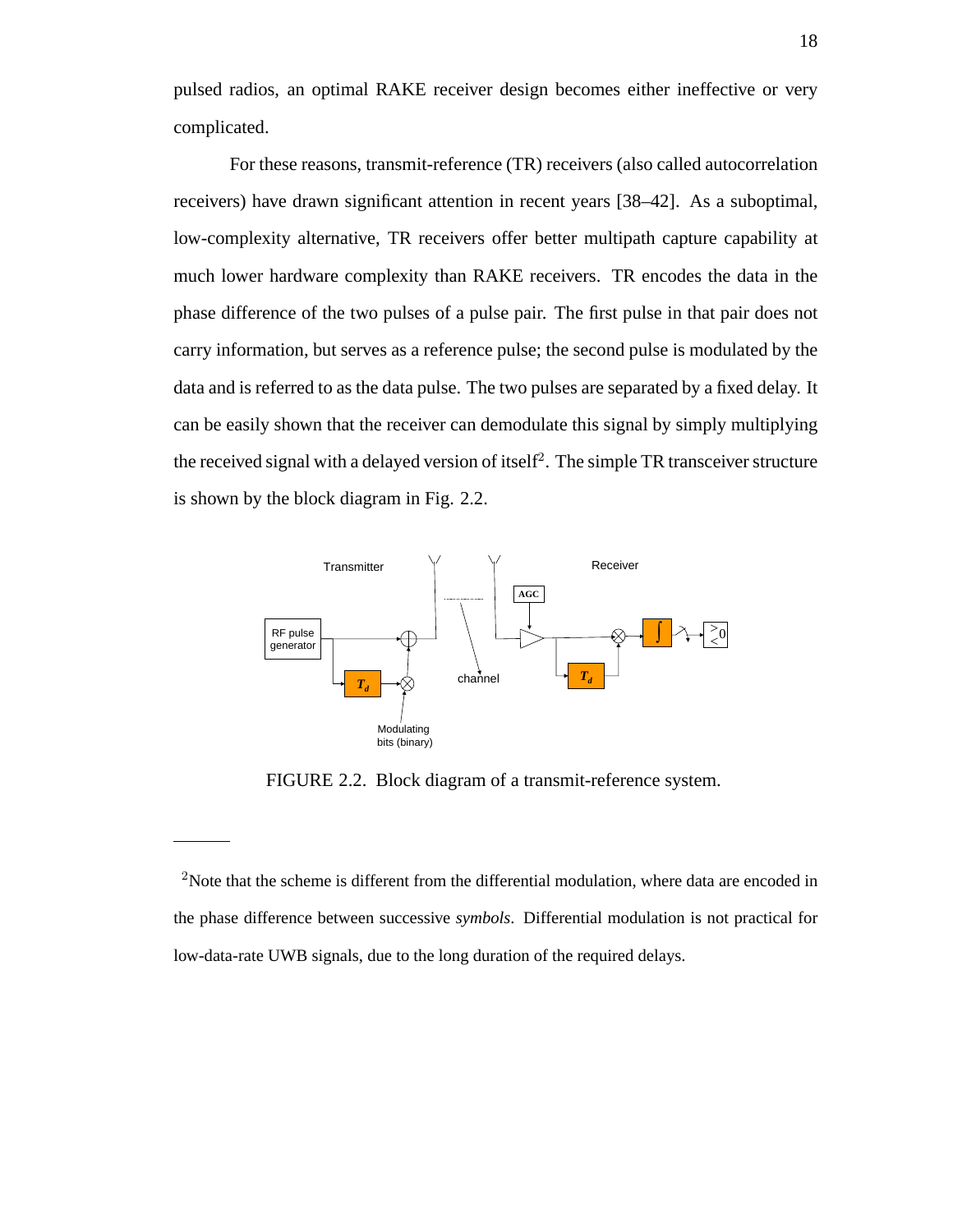In a slow fading environment, TR collects multipath energy efficiently without requiring multipath tracking or channel estimation. Analog autocorrelation also alleviates the burden on A-D converters, thus lowering the power consumption by interface circuits in the UWB regime. Nevertheless, TR autocorrelators entail several drawbacks and usually show worse performance than coherent RAKE receivers: the use of reference pulses increases transmission overhead and reduces data rate, which results in reduced transmission power efficiency; the bit-error-rate (BER) performance is limited by the noise term in the reference signal [38, 41]. Different methods have been proposed to improve the error performance either by modulation parameter selection [43], signal set selection [44], or receiver processing [41, 45–48]. Finally, the performance of TR receivers relies on the implementation of accurate analog delay lines which can save and delay the reference waveforms for up to tens of nanoseconds. This is still a big challenge to current circuit technology.

### **2.4. Multi-band design**

Most of the published UWB research to date has focused on single-band systems. The multi-band UWB concept has been introduced in more recent proposals [24–26]. The basic idea of the multi-band approach is to divide the 7.5 GHz (3.1- $10.6GHz$ ) unlicensed UWB spectrum set by the FCC [8] into multiple smaller subbands<sup>3</sup>. The multi-band architecture is expected to provide a more flexible and scalable usage of spectrum, thus mitigating co-existence (e.g. with 802.11a) and many implementation issues. Information on each of the sub-bands can be transmitted using either single-carrier (pulse-based) or multi-carrier (OFDM, stands for orthogonal frequency-

<sup>&</sup>lt;sup>3</sup>The minimum bandwidth is  $500MHz$  each sub-band, as regulated by the FCC.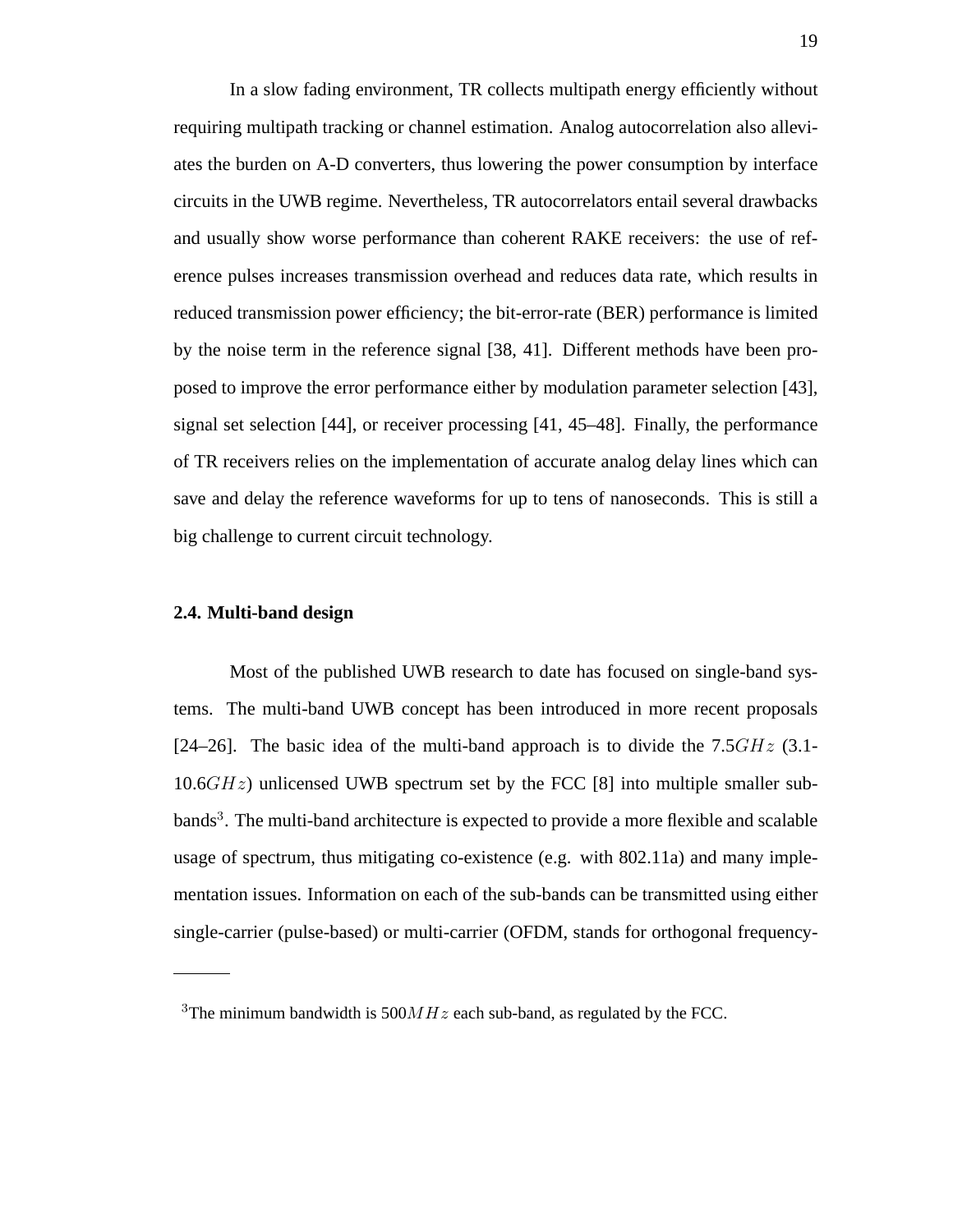division multiplexing) techniques. [3] offered very good comparison and overview on these two schemes, which are replicated here for completeness and for readers' convenience.

## **2.4.1. Multi-band pulsed scheme**

The main disadvantage of narrow time domain pulses is the difficulty on building radio frequency (RF) and analog circuits as well as high-speed analog-to-digital converters (ADCs) to process signals of extremely wide bandwidth and its usually resulted high power consumption. Collection of sufficient energy in dense multipath environments requires a large number of RAKE fingers. The pulsed multi-band approach can eliminate the disadvantages associated with large front-end processing bandwidth by dividing the spectrum into several subbands. However, it is difficult to collect significant multipath energy using a single RF chain. There are also very stringent frequency switching time requirements at both transmitter and receiver.

# **2.4.2. Multi-band OFDM scheme**

An OFDM carrier signal is the sum of a number of orthogonal sub-carriers (also called tones), with baseband data on each sub-carrier being independently modulated. The multi-band OFDM (MB-OFDM) system transmits information on each subband, using multiple sub-carriers with OFDM modulation. The transmitted OFDM symbols are time-interleaved across the subbands. It can efficiently capture multipath energy with a single RF chain. The drawbacks include that the transmitter is more complex due to the need of inverse fast Fourier transform (IFFT) operations, and the peak-toaverage ratio (PAR) is usually higher than pulse-based approaches. Further details on OFDM and MB-OFDM can be found in [25, 26, 69].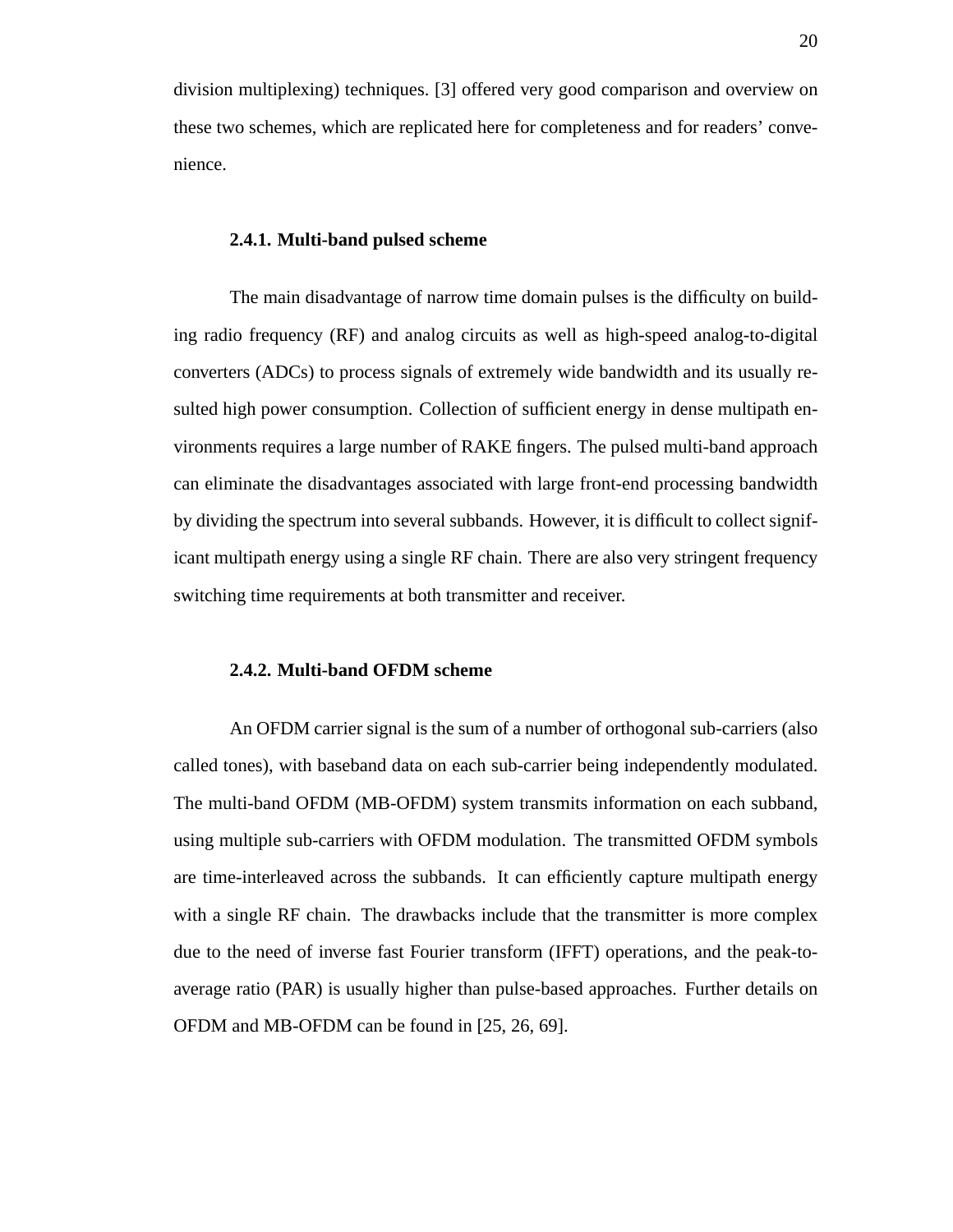# **3. PERFORMANCE OF A MULTI-BAND ULTRA-WIDEBAND SYSTEM IN INDOOR CHANNELS**

### **3.1. Introduction**

The achievable maximum data rate in a single-band UWB system is determined by the channel multipath delay that may cause inter-symbol interference (ISI). Given the same amount of bandwidth, a multi-band system might provide a higher throughput than a single-band system. In this chapter, we study the performance of a proposed multi-band UWB system that employs antipodal pulse amplitude modulation (PAM). We will first introduce a frequency-hopped, multi-band UWB signaling scheme. We then derive its analytical error performance in indoor lognormal fading channels. We will also provide simulation results to validate some of the analytical results and compare the performance of a signal-band system and a multi-band system.

## **3.2. System Model**

### **3.2.1. Transmitter model**

In a commonly used binary PAM UWB system, the amplitude of short-duration pulses are modulated by information bits. The typical width of these pulses is in the range of a fraction of a nanosecond to a few nanoseconds. To avoid severe ISI, adjacent pulses must be sufficiently separated, resulting in the transmitted signals with a low-duty cycle. For a single-user multi-band system, we assume that there are  $M$  adjacent sub-bands of equal bandwidth. Successive input pulses are frequency hopped to different sub-bands. To maximize the separation between adjacent pulses in the same sub-band, each pulse is hopped to a different sub-band and the period of the hop sequence equals  $M$ , the number of sub-bands. Hopping of a user's signal to different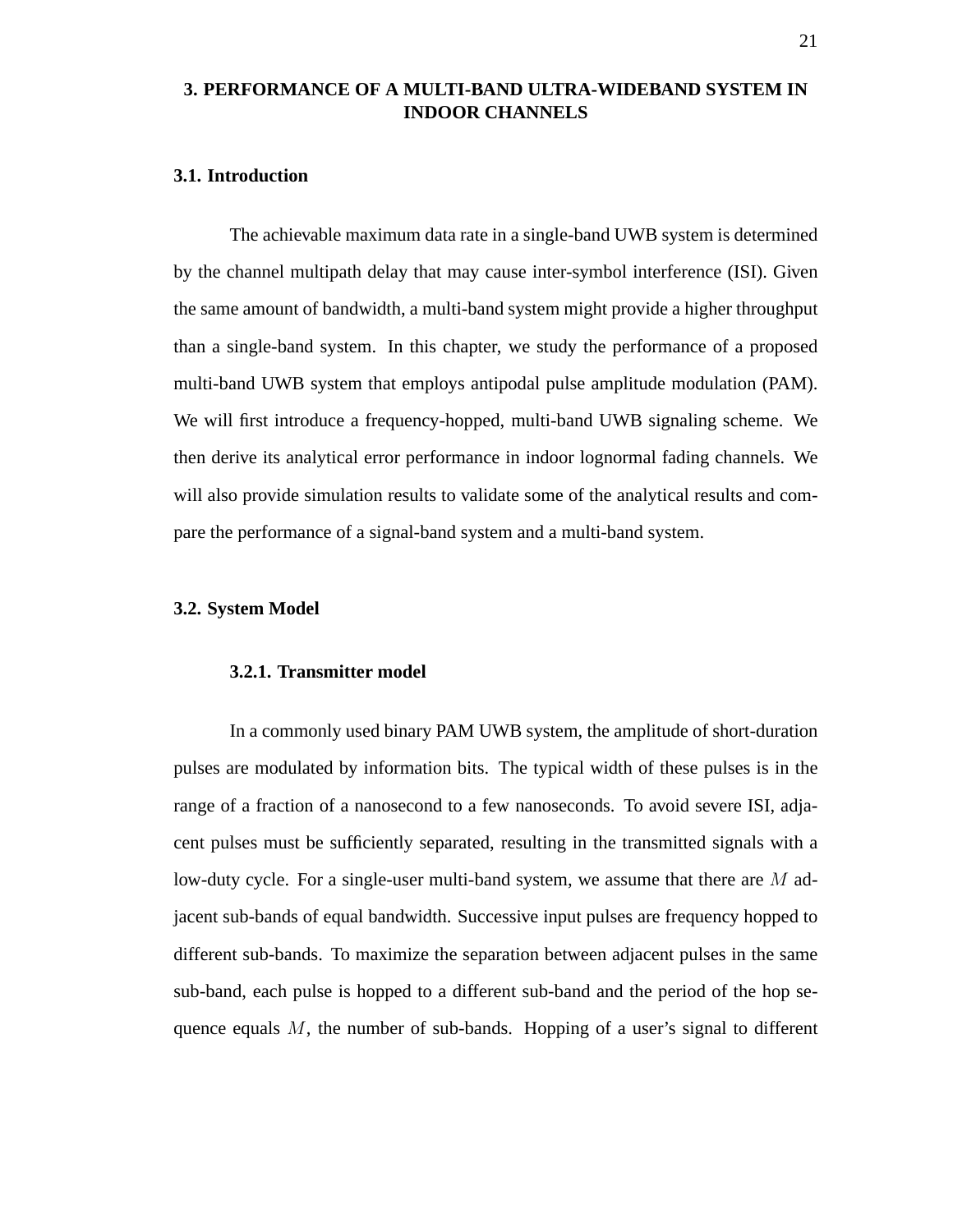sub-bands in the time domain helps to improve the system's narrowband interference immunity, combat frequency selective fading, lower the peak-to-average power ratio, and further smooth power spectrum of transmitted signals.

The transmitted UWB signal in a particular sub-band of a single-user, multiband UWB system is expressed as

$$
s(t) = \sum_{n = -\infty}^{\infty} \sqrt{E_b} b_i q_{f[i]}(t - iT_s)
$$
\n(3.1)

where  $q_{f[i]}(t)$  is the short-duration UWB pulse shape (e.g. a carrier-modulated Gaussian monocycle) of width  $T_m$ ,  $E_b$  is the symbol energy,  $T_s$  is the symbol interval  $(T_s \gg T_s)$  $T_m$ ) in each sub-band, and  $b_i \in \{1, -1\}$  is the  $i^{th}$  nonreturn-to-zero converted bit. The energy of the basic pulse  $q(t)$  (before carrier modulation) is normalized to  $E_p =$  $\int_{-\infty}^{\infty} p^2(t)dt = 1$ . To avoid partial correlation, we assume that  $q(t)$  is non-zero only within the interval  $0 \le t \le T_m$ . The subscript  $f[i]$  in (7.1) represents the sub-band in which the  $i^{th}$  pulse is transmitted. A band and time slot assignment scheme is illustrated in Fig. 3.1 where the modulating carriers for pulses of these sub-bands are not shown.

For a multi-user multi-band system, we restrict our analysis to the case where the number of users is less than or equal to the number of available sub-bands  $(M)$ . This enables us to design appropriate hopping sequences for all users to avoid collision and to minimize inter-symbol interference caused by multipath delay. In this case, a simple time-division multiple-access scheme where all users are assigned to have an equal share of all possible time slots from all sub-bands can be designed. With such a condition, there will be no multiple-access interference (MAI) and the analysis and models for the multi-user system are the same as that of the single-user system.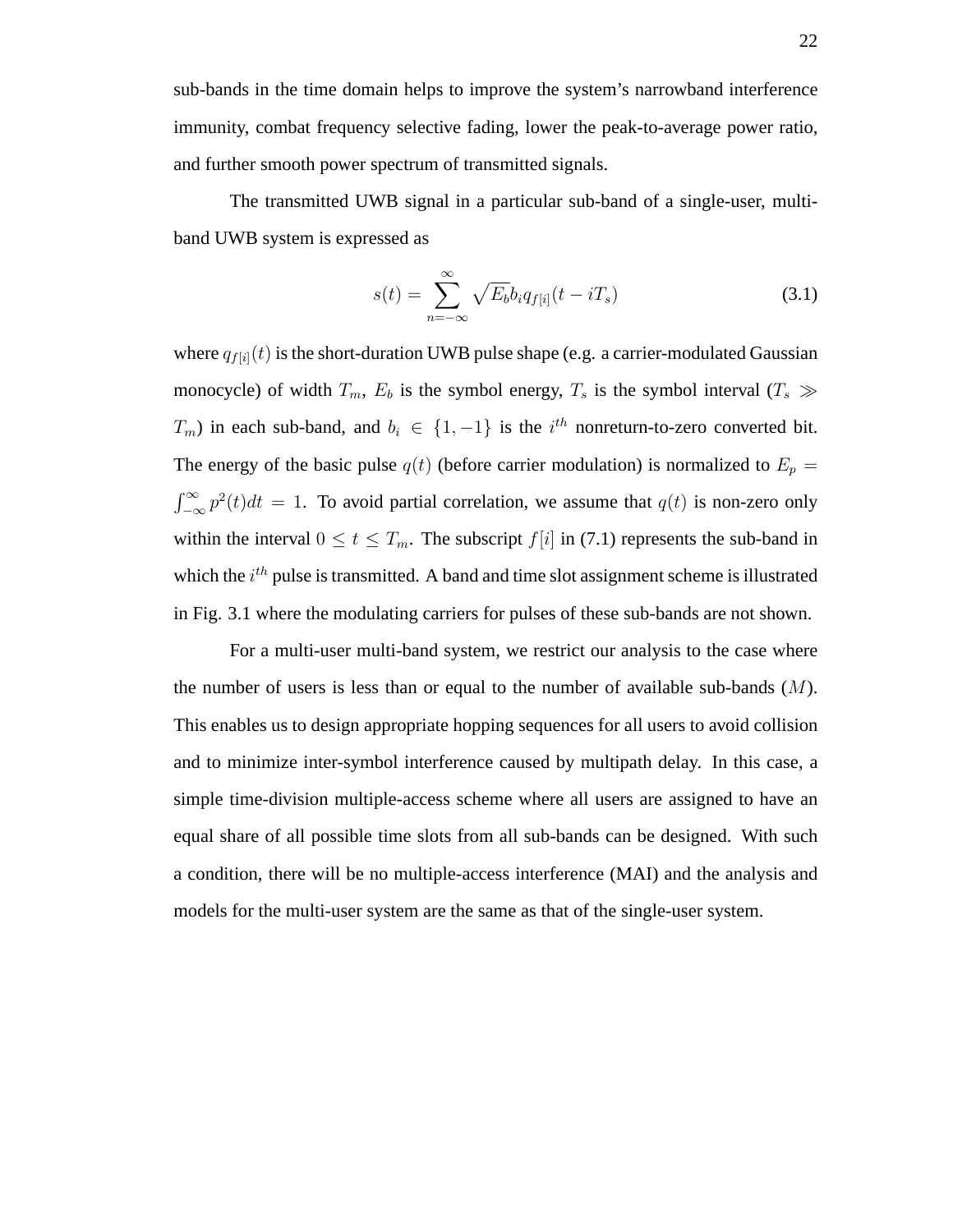

FIGURE 3.1. A band and time slot assignment scheme in a multi-band system.

# **3.2.2. Receiver model**

We assume that there is no inter-band interference. After passing through the multipath fading channel, the transmitted signal  $s(t)$  in a particular sub-band given in (7.1) is received in multiple independently faded copies at the receiver as

$$
r(t) = \sum_{l=0}^{L-1} \alpha_l s(t - lT_m) + n(t)
$$
\n(3.2)

where  $n(t)$  is the white Gaussian noise process with a two-sided power spectral density (PSD) of  $N_0/2$ . The received signal is correlated with the pulse shape  $q(t)$  and then sampled. The receiver combines  $L_p$  ( $L_p < L$ ) resolvable paths for data detection. Due to its simplicity, the equal gain combining (EGC) technique will be applied in this chapter. This also makes the analytical performance analysis tractable.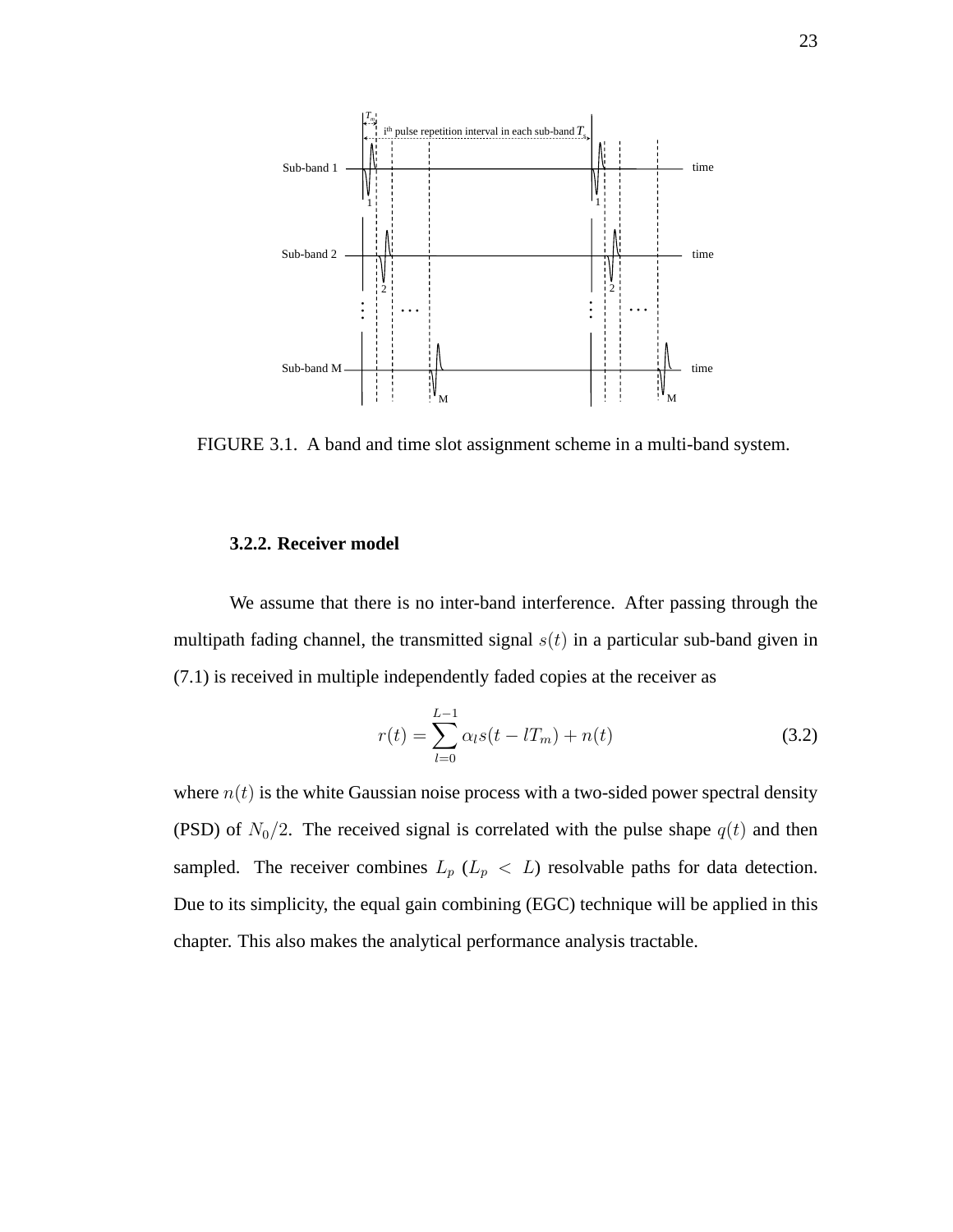$$
r(l) = \int_0^{T_s} r(t)p(t - lT_m)dt.
$$
 (3.3)

Because the channel coefficient is expressed as  $\alpha_l = \lambda_l \beta_l$  where  $\lambda_l \in \{\pm 1\}$ , the decision variable for the  $i^{th}$  bit is expressed as

$$
\Delta_i = \sum_{l=0}^{L_p - 1} r(l)\lambda_l = b_i \phi + \varphi + \psi \qquad (3.4)
$$

where

$$
\phi = \sqrt{E_b} \sum_{l=0}^{L_p - 1} |\alpha_l| \tag{3.5a}
$$

$$
\varphi = \sqrt{E_b} \sum_{n=1}^{N} \sum_{l=0}^{L_p - 1} \alpha_{n\epsilon + l} b_{i-n} \lambda_l
$$
 (3.5b)

$$
\psi = \sum_{l=0}^{L_p - 1} n(l)\lambda_l \tag{3.5c}
$$

and N represents the number of previous symbols whose delayed copies interfere with the current symbol (causing ISI),  $\varepsilon = MT_s/T_m$  and  $\varepsilon T_m$  represents the time elapsed between two adjacent pulses transmitted in the same band.

It is easy to recognize that the right-hand side of (3.5a), (3.5b), and (3.5c) represent, respectively, the desired signal, the inter-symbol interference, and the noise term. The decision rule for the  $i^{th}$  bit is obtained as

$$
\Delta_i > 0, \quad \text{decide} \quad 1 \tag{3.6a}
$$

$$
\Delta_i < 0, \quad \text{decide} \quad 0. \tag{3.6b}
$$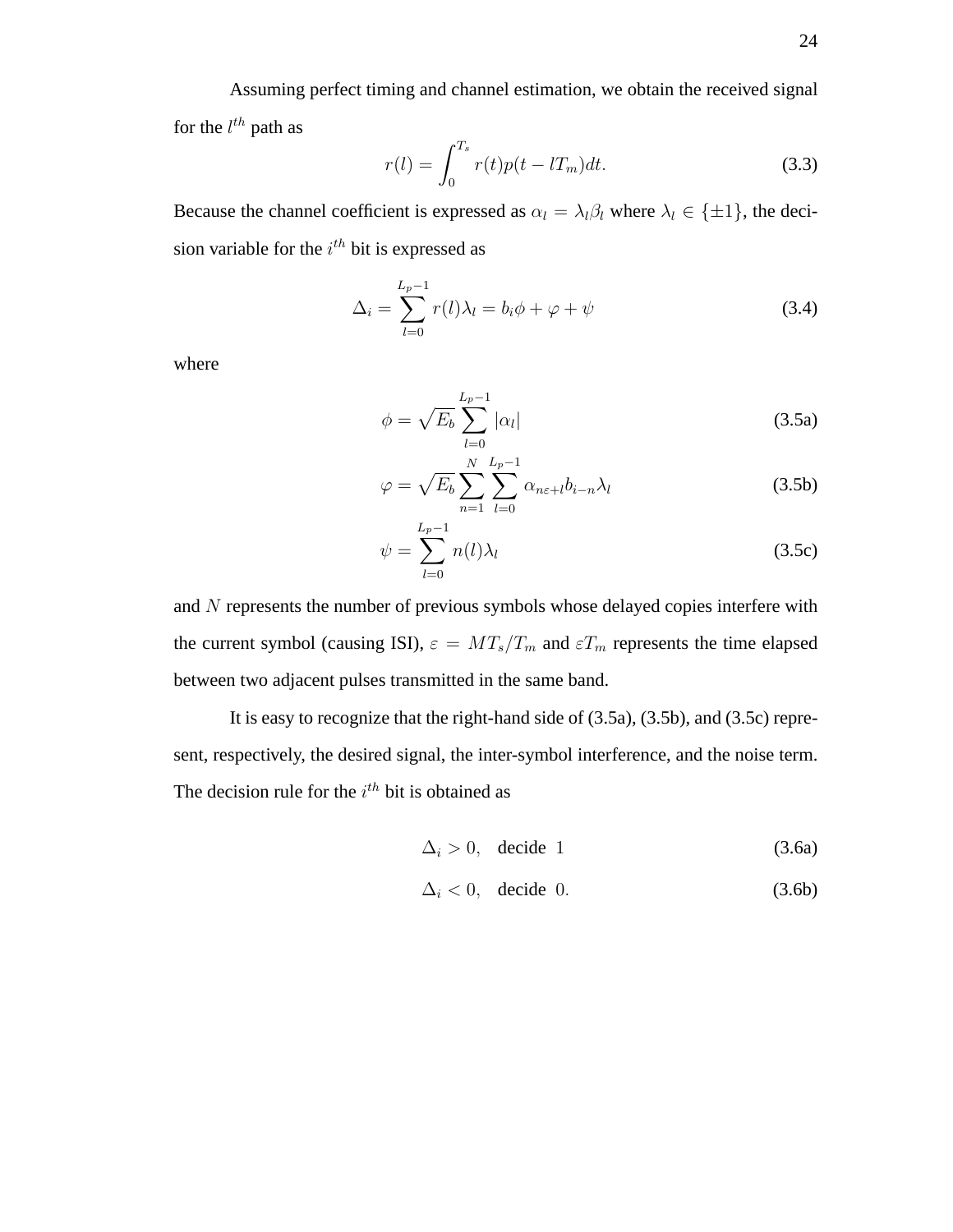#### **3.3. Performance Analysis**

Without loss of generality, we assume that the  $i<sup>th</sup>$  transmitted bit  $b<sub>i</sub>$  is a 1 and derive the conditional bit error rate  $(BER)^1$ . With this assumption, the instantaneous received signal part simply equals to  $\phi$  given in (3.5a).

The  $NL_p$  terms on the right-hand side of (3.5b) are independent zero-mean random variables (RVs). For a typical UWB channel, the power decay factor  $\rho$  is small enough so that these  $NL_p$  terms can be approximately treated as identically distributed. Thus, when the number of paths combined by the receiver  $(L_p)$  is large (e.g., greater than 3) and  $N(N)$  depends on the data rate and the channel delay spread) is also large, the ISI term  $\varphi$  given in (3.5b) can be approximated as a single Gaussian RV, i.e.,  $\varphi \sim$  $\mathcal{N}(0, \sigma_{\varphi}^2)$ . The variance of this zero-mean interference term is obtained to be

$$
\sigma_{\varphi}^{2} = E\{\varphi\varphi^{*}\} = E_{b} \sum_{n=1}^{N} \sum_{l=0}^{L_{p}-1} E\left\{\alpha_{n\epsilon+l}^{2}\right\}
$$
 (3.7)

where  $E\{\cdot\}$  represents statistical expectation and  $\{\cdot\}^*$  denotes complex conjugate.

The approximated Gaussian noise term  $\varphi$  is independent of the noise term  $\psi$ . Because  $\lambda_l \in \{1, -1\}$  with equal probability to take on the value of 1 or -1,  $\lambda_l$  applied in the EGC process does not change the statistics of the noise term  $\psi$ . Thus,  $\psi$  is still a zero-mean Gaussian RV with a variance that is easily obtained to be  $\sigma_{\psi}^2 = L_p \frac{N_0}{2}$ . The combined noise term,  $\varphi + \psi$ , is approximated as a Gaussian distributed RV, i.e.,  $\varphi + \psi \thicksim N\left(0, \sigma^2_\psi + \sigma^2_\varphi\right).$ 

Obviously,  $\phi$  given in (3.5a) is a random variable. In order to determine the analytical BER expression, we derive the conditional BER conditioned on a fixed set of

<sup>&</sup>lt;sup>1</sup>When input bits have an equal probability to take on the value of 1 and 0, the conditional BER equals the average BER. This condition is assumed to be true in this thesis.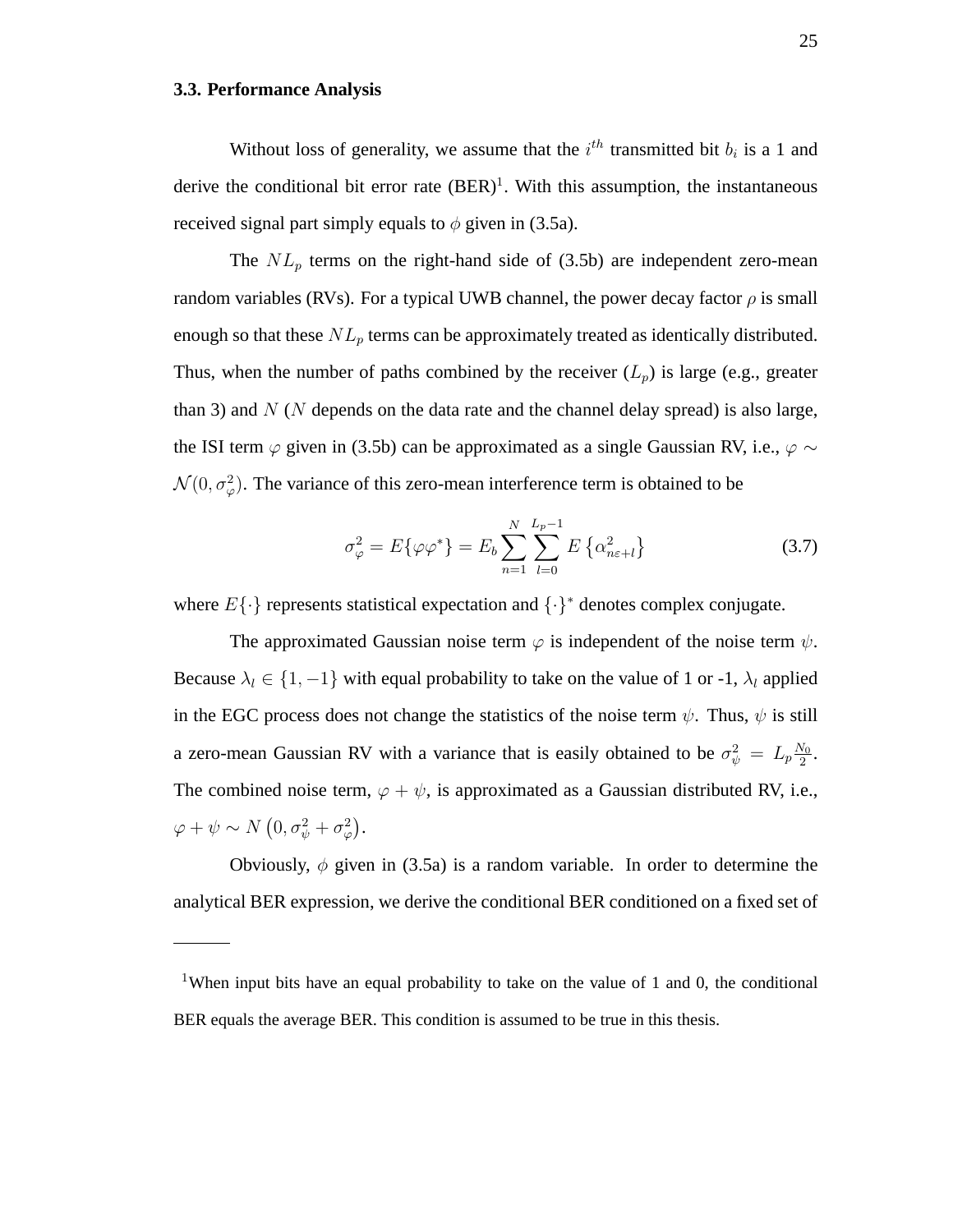channel coefficients  $\{\alpha_0, \dots, \alpha_{L_p-1}\}$ . The conditional BER can then be averaged over the probability density function of  $\phi$  to compute the average BER. As mentioned in Chapter 2.2, channel coefficient  $\alpha_l$  can be modeled as  $\alpha_l = \lambda_l \beta_l$ , where  $\lambda_l \in \{1, -1\}$ and  $\beta_l = |\alpha_l|$  is a lognormal RV. Let

$$
\beta_l = |\alpha_l| = e^{y_l} \tag{3.8a}
$$

$$
\phi_l = \sqrt{E_b} |\alpha_l| = e^{c_0/2 + y_l} \tag{3.8b}
$$

where  $c_0 = \ln(E_b)$  and  $y_l$  is a normal RV, i.e.  $y_l \sim \mathcal{N}(\mu_{y_l}, \sigma_{y_l}^2)$ . The  $k^{th}$  moment of the lognormal variable  $\beta_l$  is given as

$$
E\{\beta_l^k\} = e^{k\mu_{y_l} + k^2 \sigma_{y_l}^2}.
$$
\n(3.9)

Because fading coefficients for different paths are independent from one another,  $\phi$  is a sum of independent lognormal RVs. Although an exact closed-form expression for the probability density function of a sum of independent lognormal RVs does not exist, there are a number of methods to approximate it. One of these methods, the Wilkinson's method [34], will be applied in this paper to approximate the pdf. Let  $\phi = e^z$  where  $z, z \sim \mathcal{N}(\mu_z, \sigma_z^2)$ , is a normal RV. In Wilkinson's method, the two parameters  $\mu_z$  and  $\sigma_z$  are obtained by matching the first two moments of  $\phi$  with the first two moments of  $\sum_{l=0}^{L_p-1} \phi_l$ . The mean and variance are obtained as  $\mu_z = \ln(E_{L1}^2/\sqrt{E_{L2}})$  and  $\sigma_z =$  $\sqrt{\ln(E_{L2}/E_{L1}^2)}$ . The two quantities,  $E_{L1}$  and  $E_{L2}$ , are related to  $\mu_y$  and  $\sigma_y^2$  as

$$
E_{L1} = \sum_{l=0}^{L_p - 1} e^{(c_0/2 + \mu_{y_l} + \sigma_{y_l}^2/2)}
$$
(3.10a)  

$$
E_{L2} = \sum_{l=0}^{L_p - 1} e^{(c_0 + 2\mu_{y_l} + 2\sigma_{y_l}^2)} +
$$

$$
l=0
$$
  
\n
$$
2\sum_{u=1}^{L_p-1} \sum_{v=0}^{u-1} e^{(c_0+\mu_{yu}+\mu_{yu}+\sigma_{yu}^2/2+\sigma_{yu}^2/2)}
$$
\n(3.10b)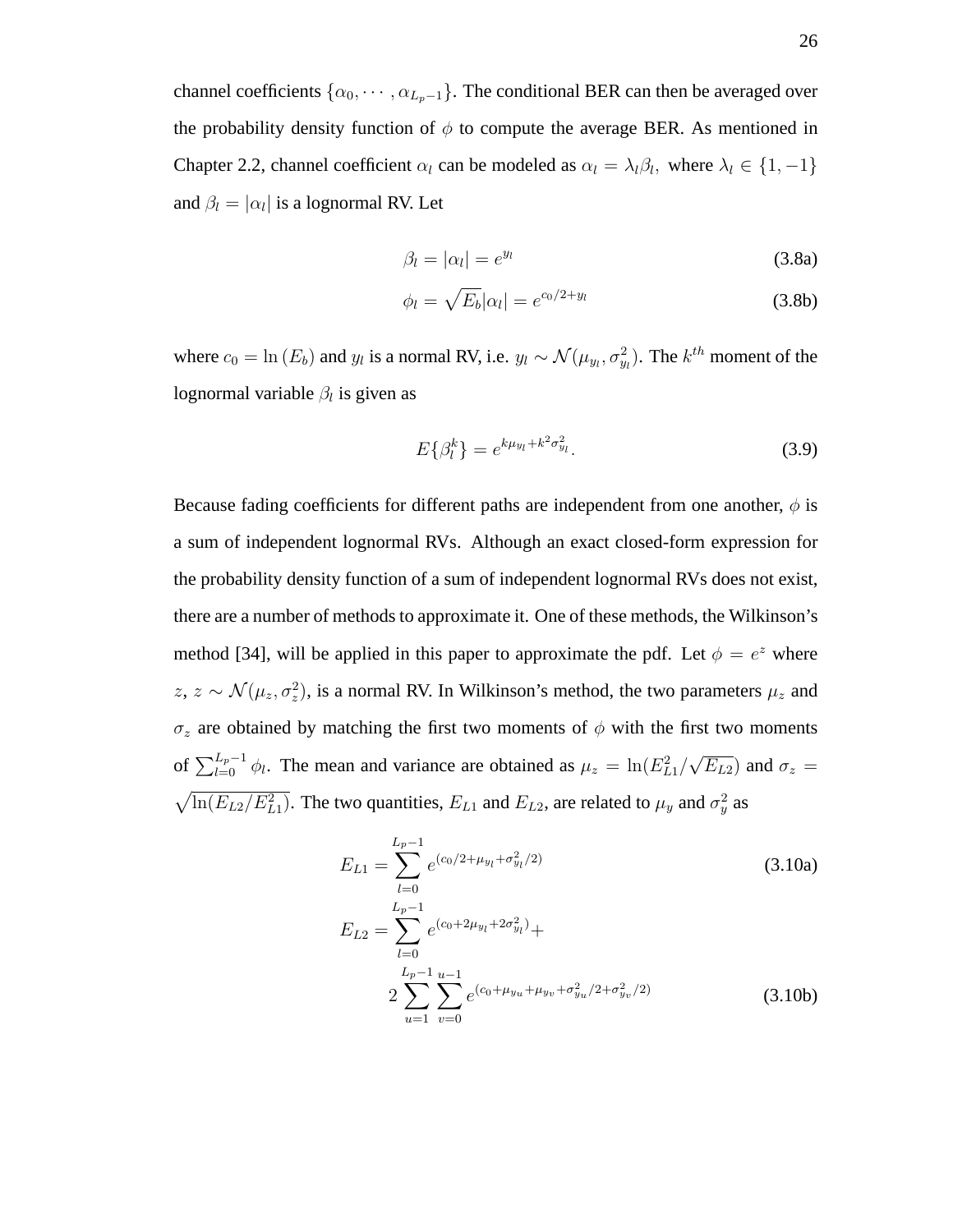The approximated pdf of  $\phi$  is obtained as

$$
f(\phi) = \frac{1}{\phi\sqrt{2\pi\sigma_z^2}} exp\left[-\frac{(\ln(\phi) - \mu_z)^2}{2\sigma_z^2}\right].
$$
\n(3.11)

The bit error rate expression conditioned on a fixed set of channel coefficients  $\{\alpha_0, \alpha_1, \cdots, \alpha_{L_p}\}$  is obtained as

$$
p(\phi) = \frac{1}{\sqrt{2\pi(\sigma_{\psi}^2 + \sigma_{\varphi}^2)}} \int_{-\infty}^{0} exp\left[-\frac{(\lambda - \phi)^2}{2(\sigma_{\psi}^2 + \sigma_{\varphi}^2)}\right] d\lambda
$$
  
= 
$$
\frac{1}{2} erfc\left(\sqrt{\frac{\phi^2}{L_p N_0 + 2\sigma_{\varphi}^2}}\right).
$$
 (3.12)

The average BER can be calculated by averaging the conditional BER  $p(\phi)$  over  $f(\phi)$ as

$$
P_b = \int_0^\infty p(\phi) f(\phi) d\phi.
$$
 (3.13)

### **3.4. Numerical Results and Discussion**

For all analytical and simulation results, the average signal-to-noise ratio (SNR) per bit is defined as  $\overline{\gamma}_b = \frac{E_b}{N_0} \sum_{l=0}^{L_p-1} e^{-\rho l}$ . Based on measurement results, it was reported in [19, 22] that the root-mean-square (RMS) delay spread  $\tau_{rms}$  of indoor wireless channels is between 20 and 30 $ns$  for 5-30 $m$  antenna separations. In all simulations,  $\tau_{rms} = 27ns$  is chosen.

Given the same data rate, an increased number of sub-bands results in a larger time separation between adjacent bits that will hop to the same sub-band. This helps to lower the potential ISI. With a fixed total bandwidth, a smaller sub-channel bandwidth results in a larger number of sub-bands. For these reasons, the 3.1−6.6GHz spectrum is divided into 7 sub-bands of  $500MHz$  (the minimum bandwidth regulated by the FCC) each in our simulation for multi-band systems. The UWB pulse shapes for each subband is obtained by carrier modulating the same truncated Gaussian monocyle  $q(t)$ .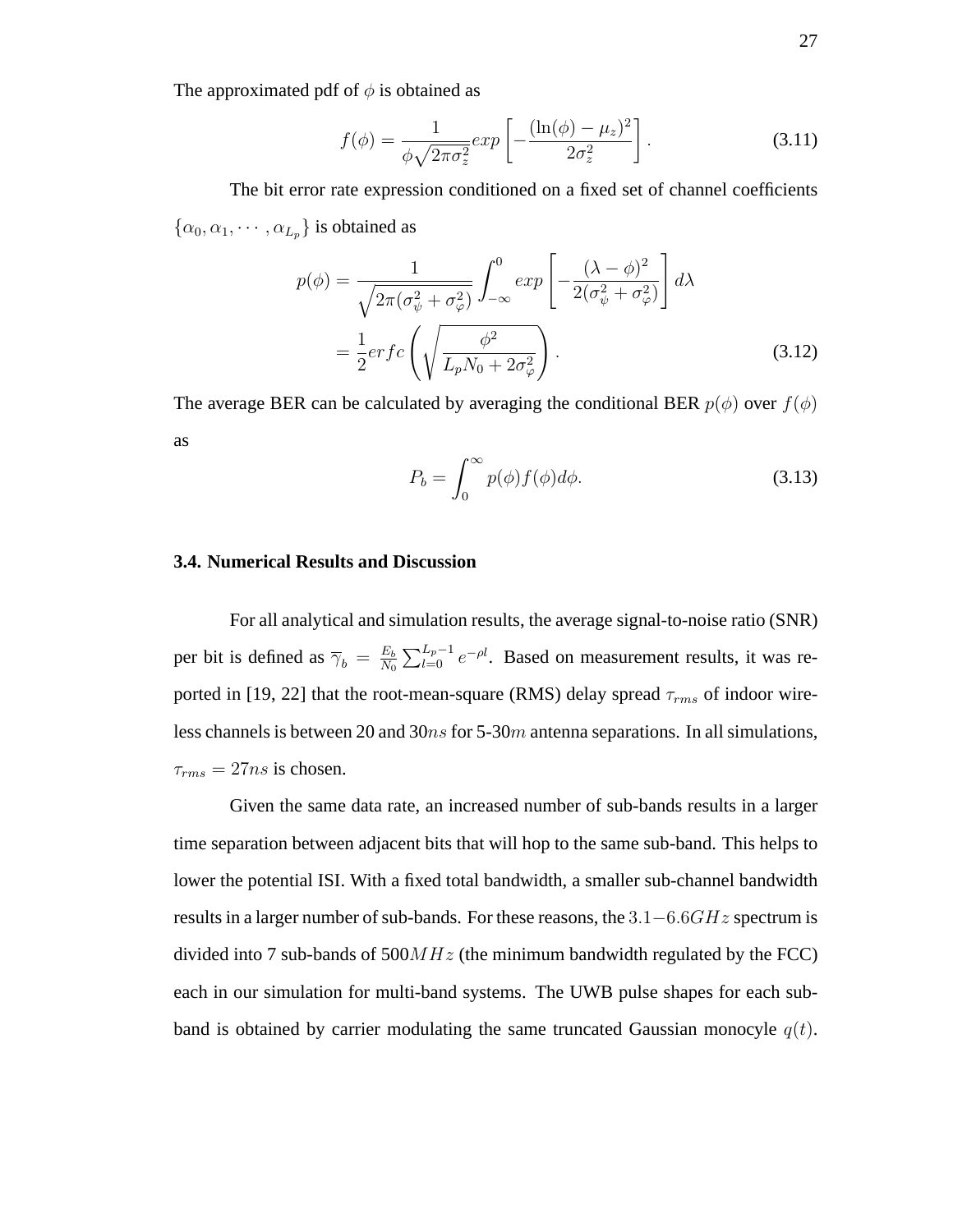

FIGURE 3.2. Theoretical and simulated BER versus SNR per bit  $(L_p = 3)$ .

The truncated Gaussian monocycle has a  $4ns$  pulse width and a  $10dB$  bandwidth of 500MHz.

Fig. 3.2 shows the analytical and simulated error performance of a multi-band system with different data rates. The standard deviation of the fading coefficients applied is 4.8dB. Thus, the standard deviation of  $y_l$  introduced in (3.8a) is calculated as  $\sigma_{y_l} = 4.8/(20 \log_{10}(2.71828) = 0.55$ . A 27ns channel RMS delay spread is used. The number of resolvable multipath components within  $20dB$  down from the strongest path is obtained to be 35 using the approach given in [32]. The power decay factor is thus calculated to be  $\rho = 0.1316$ . Simulation results match reasonably well with the analytical results for the set of system parameters chosen. The factors that caused the slight mismatch between the analytical and simulation results are the two approximations made in Section 3.3 of this chapter.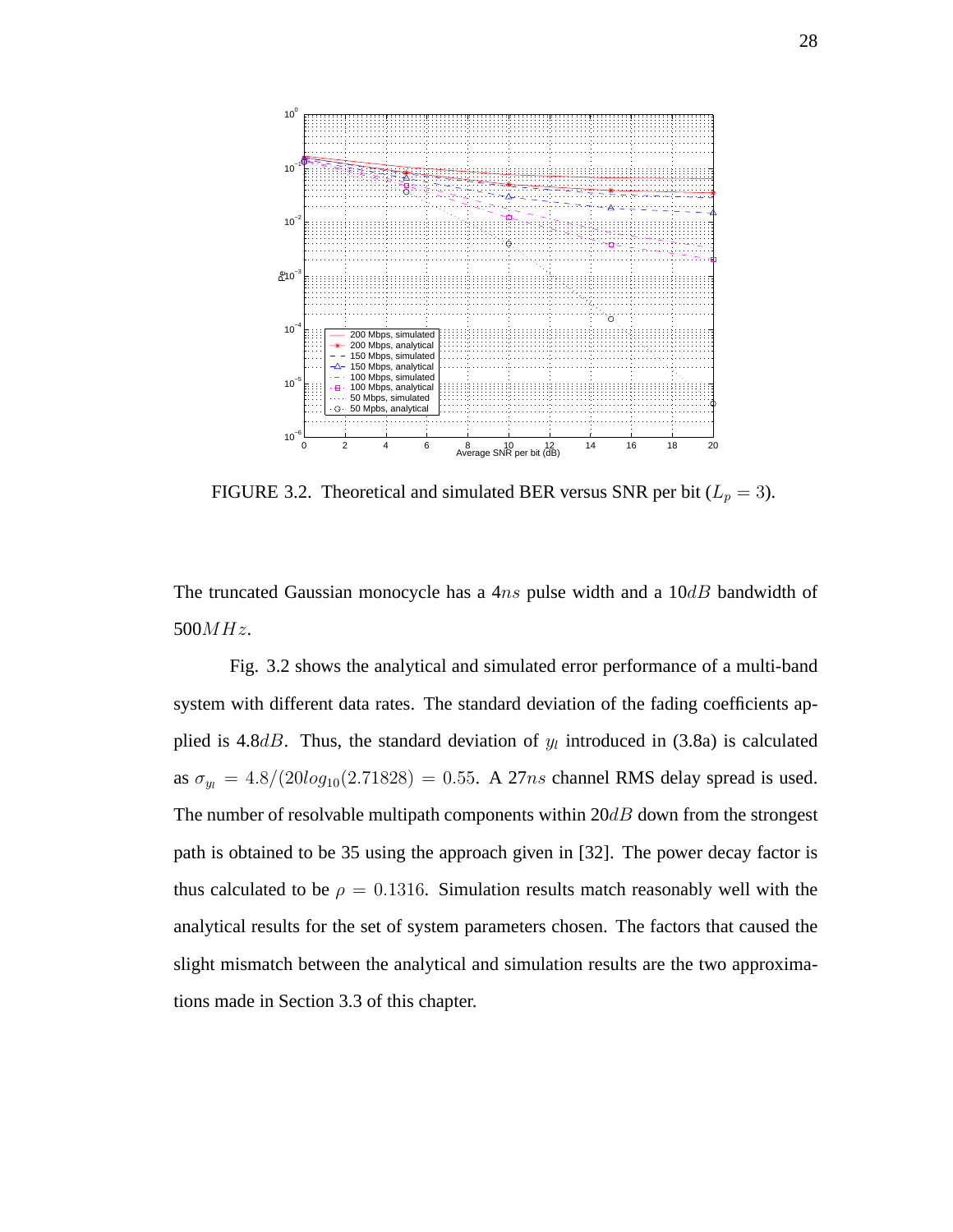The number of paths combined  $(L_p)$  obviously affects the receiver performance. Fig. 3.3 shows the analytical and simulated BER versus  $L_p$  curves of the multi-band system. The average SNR per bit is fixed at  $\overline{\gamma}_b = 15dB$  and aggregated data rates over all sub-bands are chosen to be 50, 100, and  $150Mbps$ . All channel-related parameters applied are the same as the simulation which generated Fig. 3.2. With the average SNR per bit  $\overline{\gamma}_b$  adopted in this paper, it is found that the performance does not, as in any system with path diversity, improve linearly with the number of paths combined.



FIGURE 3.3. Theoretical and simulated BER versus number of paths combined by the receiver ( $\overline{\gamma}_b = 15dB$ ).

For comparison purposes, the simulated performance of a single-user, singleband system with the same total bandwidth as the above two cases is shown in Fig. 3.4. The width of the pulse transmitted is  $0.3ns$ , which corresponds to a  $3-dB$  bandwidth of 3.5GHz (3.1-6.6GHz). Given the same channel delay spread and  $\sigma_{y_l}$  as previous cases, the number of resolvable paths is calculated to be 465, which yields a power decay factor of  $\rho = 0.01$ . By comparing Figs. 3.2 and 3.4, it is observed that given the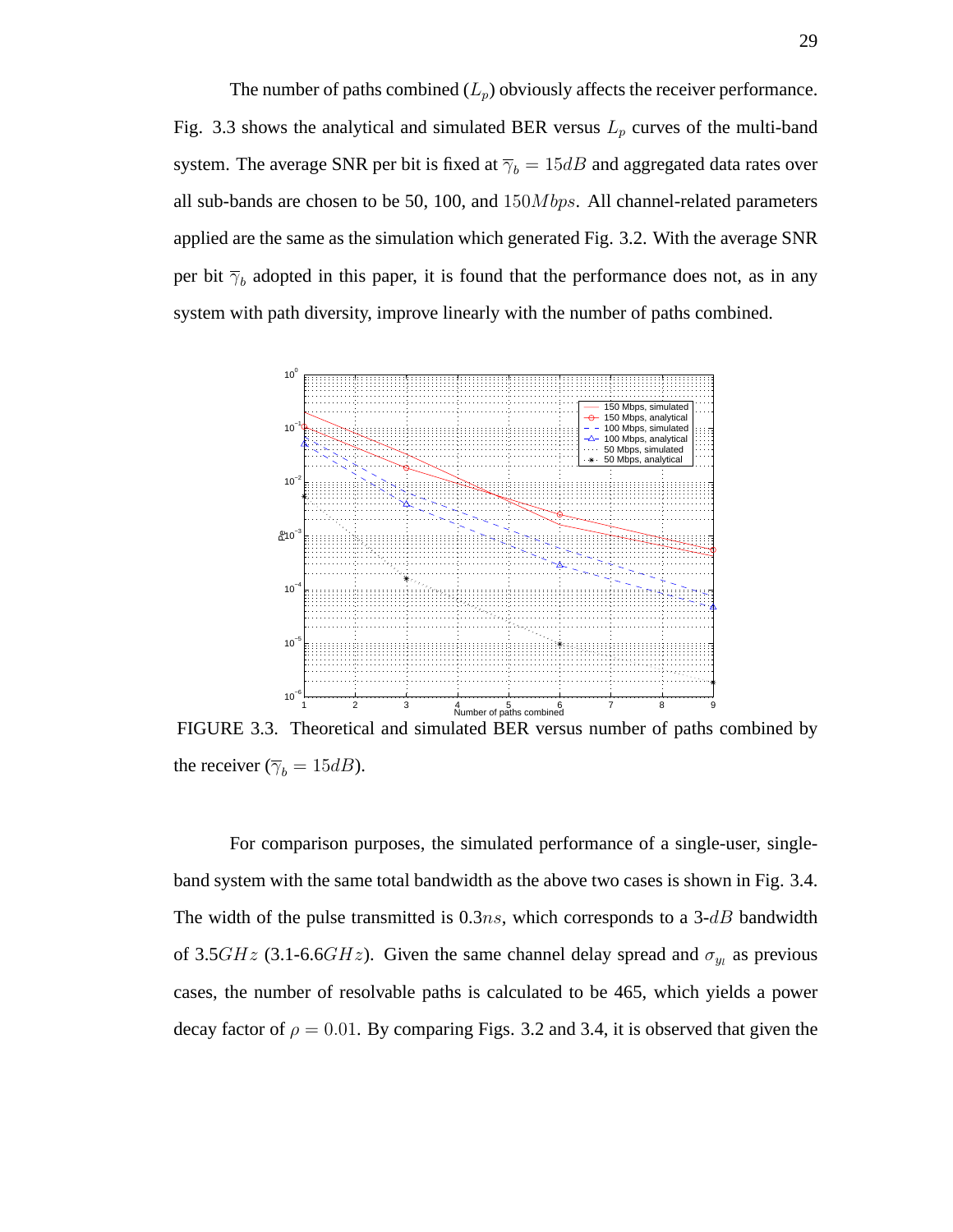

FIGURE 3.4. Simulated BER versus SNR per bit of a single-band UWB system  $(L_p = 3)$ .

same BER, the multi-band system achieves almost M (number of sub-bands) times the throughput of a single-band system.

To assess the potential performance improvement that can be achieved by a multi-band system with maximal ratio combining (MRC) over an EGC system, we simulated their BER versus  $\overline{\gamma}_b$  curves with the same set of parameters that were applied to obtain Fig. 3.2. These results are shown in Fig. 5.1. Although the MRC technique has a higher complexity, it does provide an observable performance improvement.

# **3.5. Conclusions**

In this chapter, the analytical error performance of a multi-band UWB system in indoor lognormal fading channels has been derived. Simulation results validated the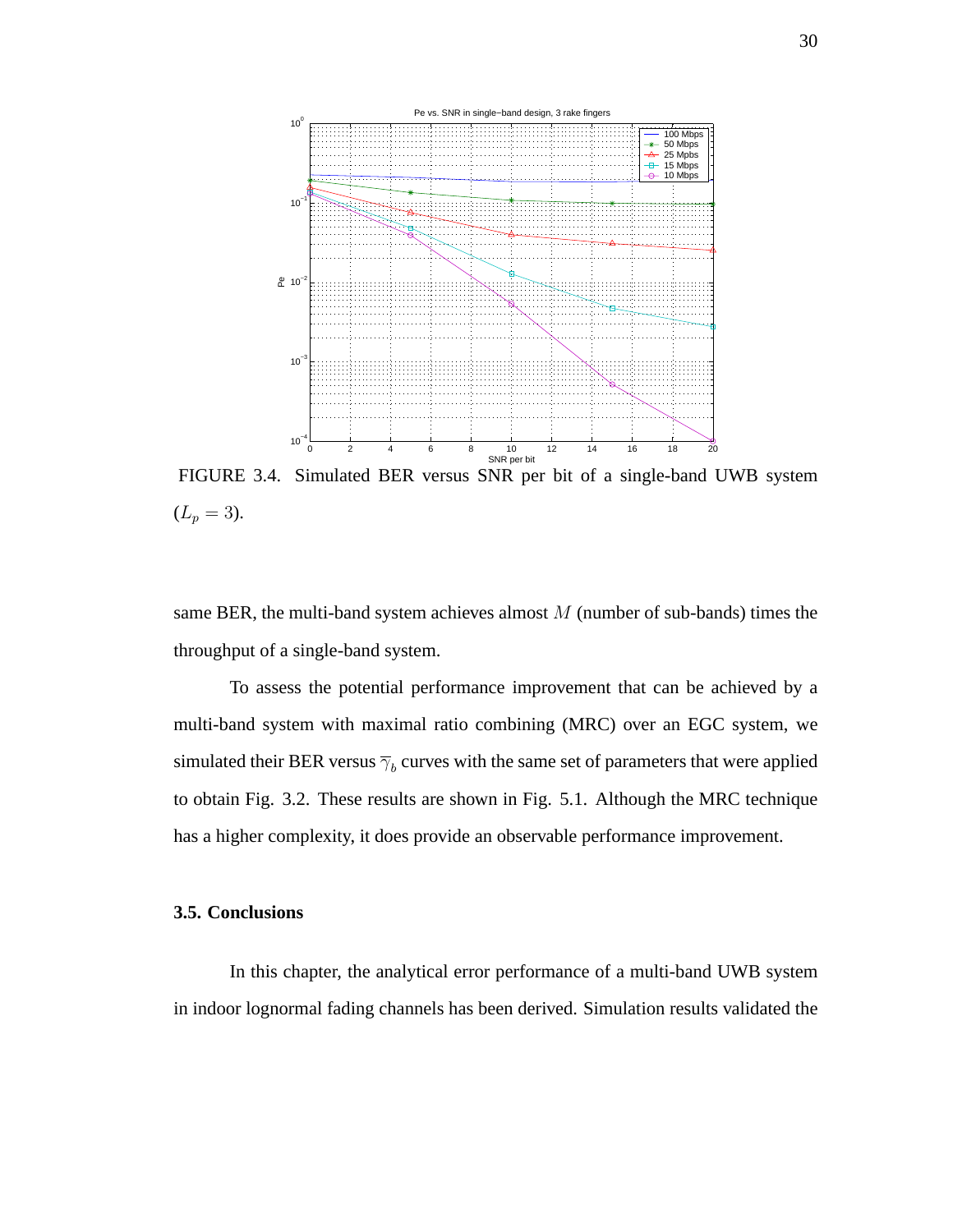

FIGURE 3.5. Simulated error performance of a multi-band UWB system with MRC and EGC techniques  $(L_p = 3)$ .

accuracy of the analytical approach applied. The inter-symbol interference caused by channel multipath delay has been found to limit the achievable throughput in UWB systems. Performance of a single-band system and a multi-band system with the same total bandwidth has been compared. It has been found that the multi-band system could potentially provide a much higher throughput than the single-band system given the same total bandwidth and channel conditions.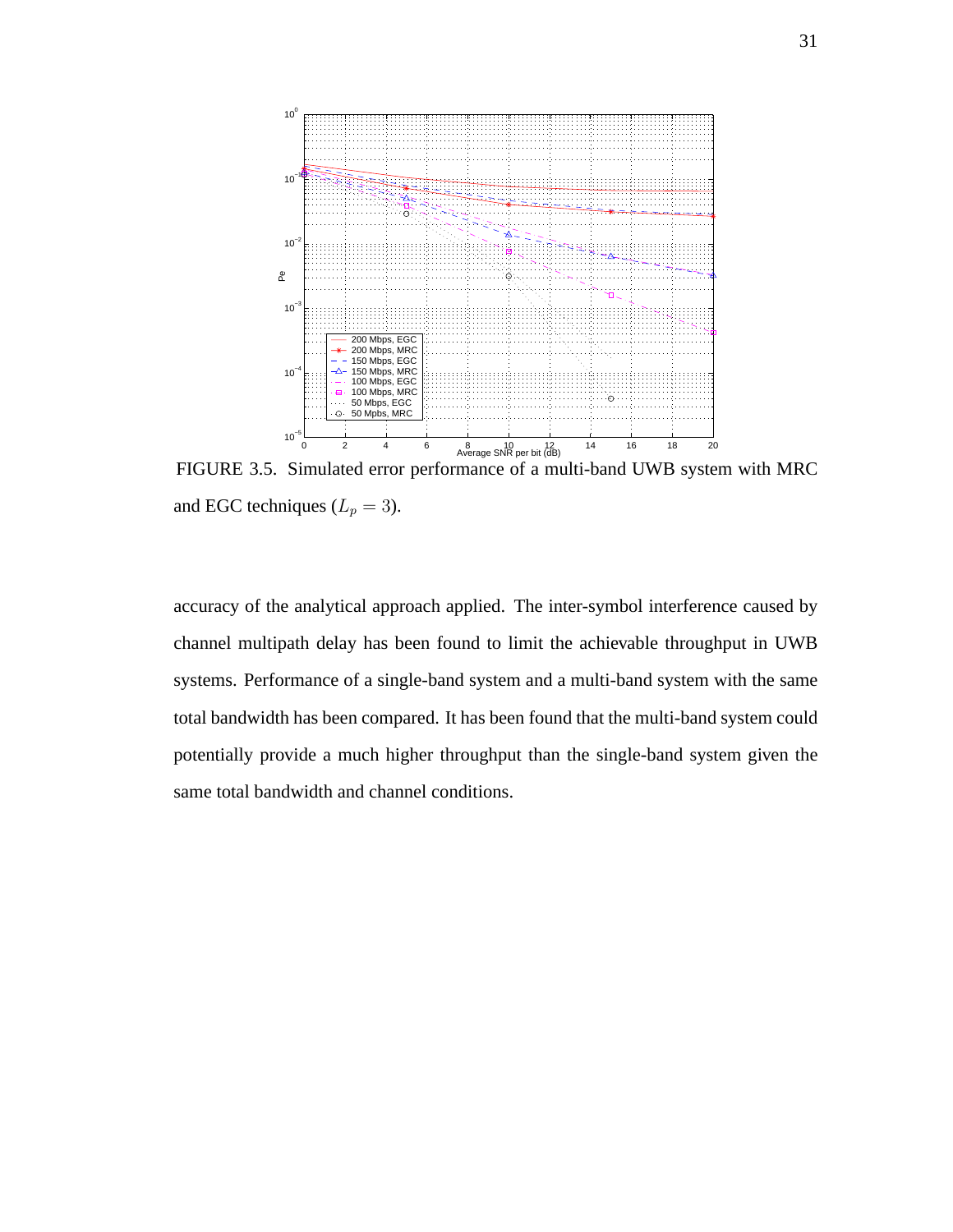# **4. ON THE OPTIMUM LINEAR RECEIVER FOR IMPULSE RADIO SYSTEMS IN THE PRESENCE OF PULSE OVERLAPPING**

### **4.1. Introduction**

One of the advantages of impulse radio UWB communications is its ability to resolve individual multipath components. This requires a RAKE receiver to gain path diversity and to capture multipath energy. Existing research on detection and performance analysis of pulse-based UWB systems has only addressed, to the authors' knowledge, the ideal case that received adjacent paths are separated in time by at least one pulse width. This assumption might be accurate enough for communications in line-of-sight (LOS) environments. In dense multipath non-LOS environments, however, there could be severe overlapping between adjacent received pulses, and pulse overlapping must be considered in performance analysis and receiver design. This is especially the case when a multi-band pulsed UWB [11, **?**, 24] is adopted. In a typical indoor environment, measurements [19, 23] have shown that the typical average multipath arrival rate is in the range of  $0.5 - 2ns$ . For an impulse radio UWB system using 500MHz-1GHz bandwidth (10dB bandwidth), which is common for multi-band UWB systems, the typical pulse width is in the range of  $2 - 4ns$  [35]. In this situation, apparently the received multipath components will experience severe time overlap and the assumption of ideal multipath resolution becomes inappropriate.

It is well known that a RAKE receiver with maximal ratio combining (MRC) [72] is optimum when the desired signal is distorted only by the additive white Gaussian noise (AWGN). In the presence of inter-pulse interference (IPI) caused by pulse overlapping, a minimum mean-square error (MMSE) scheme [73] is expected to improve the receiver performance over the MRC scheme. The major purpose of this chapter is to derive the optimum MMSE scheme for pulsed UWB systems when pulse overlap-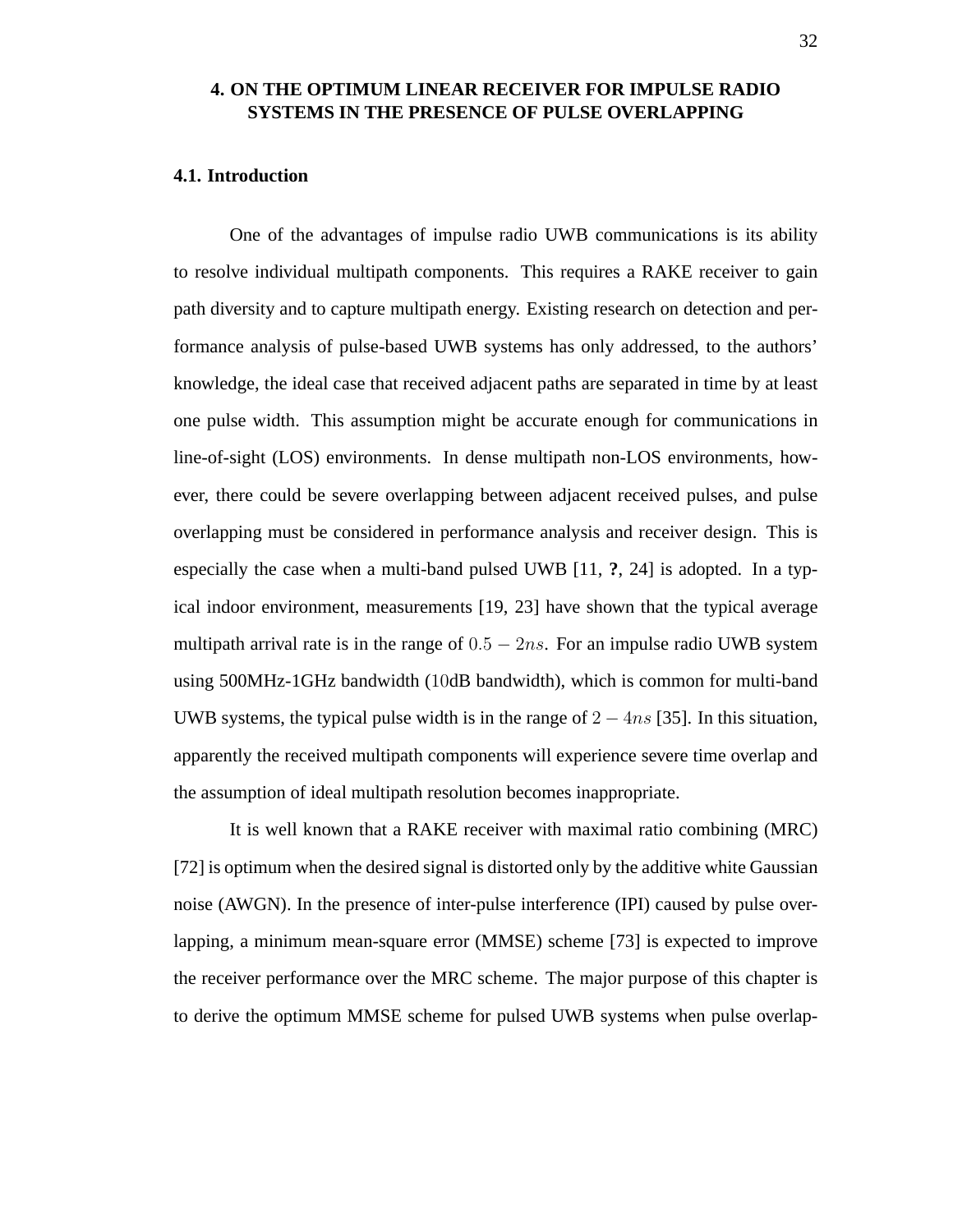ping is considered and compare the performance of the MMSE receiver with that of a generic MRC receiver in an indoor lognormal fading environment.

### **4.2. System Model**

In a commonly used binary pulse amplitude modulated (PAM) UWB system, the amplitude of short-duration pulses are modulated by information bits. These pulses are then transmitted over a frequency-selective lognormal fading channel [19, 23] with additive white Gaussian noise. The transmitted signal is expressed as

$$
s(t) = \sum_{i = -\infty}^{\infty} s_i(t) = \sum_{i = -\infty}^{\infty} \sqrt{E_b} b(i) p(t - iT_b)
$$
\n(4.1)

where  $p(t)$  is the short-duration UWB pulse shape of width  $T_m$ ,  $E_b$  is the bit energy,  $T_b$ is the bit interval  $(T_b \gg T_m)$ , and  $b(i) \in \{1, -1\}$  is the  $i^{th}$  information bit. The energy of the basic pulse  $p(t)$  is normalized to  $E_p = \int_{-\infty}^{\infty} p^2(t)dt = 1$ .

### **4.3. Optimum Detection in the Presence of Pulse Overlapping**

We assume that the signaling rate is such that the received signal energy of a particular bit is contained within one pulse repetition interval  $(T_b)$  so that there is no inter-symbol interference (ISI). Thus, we can focus on a particular bit interval in the receiver modelling. After passing through the multipath fading channel described by (5.2), the transmitted signal  $s_i(t)$  (for the  $i^{th}$  information bit) given in (7.1) is received in multiple independently faded copies as

$$
r(t) = \sum_{l=0}^{L-1} \alpha_l s_i(t - \tau_l) + n(t)
$$
\n(4.2)

where  $n(t)$  is the zero-mean white Gaussian noise process with a two-sided power spectral density (PSD) of  $N_0/2$ .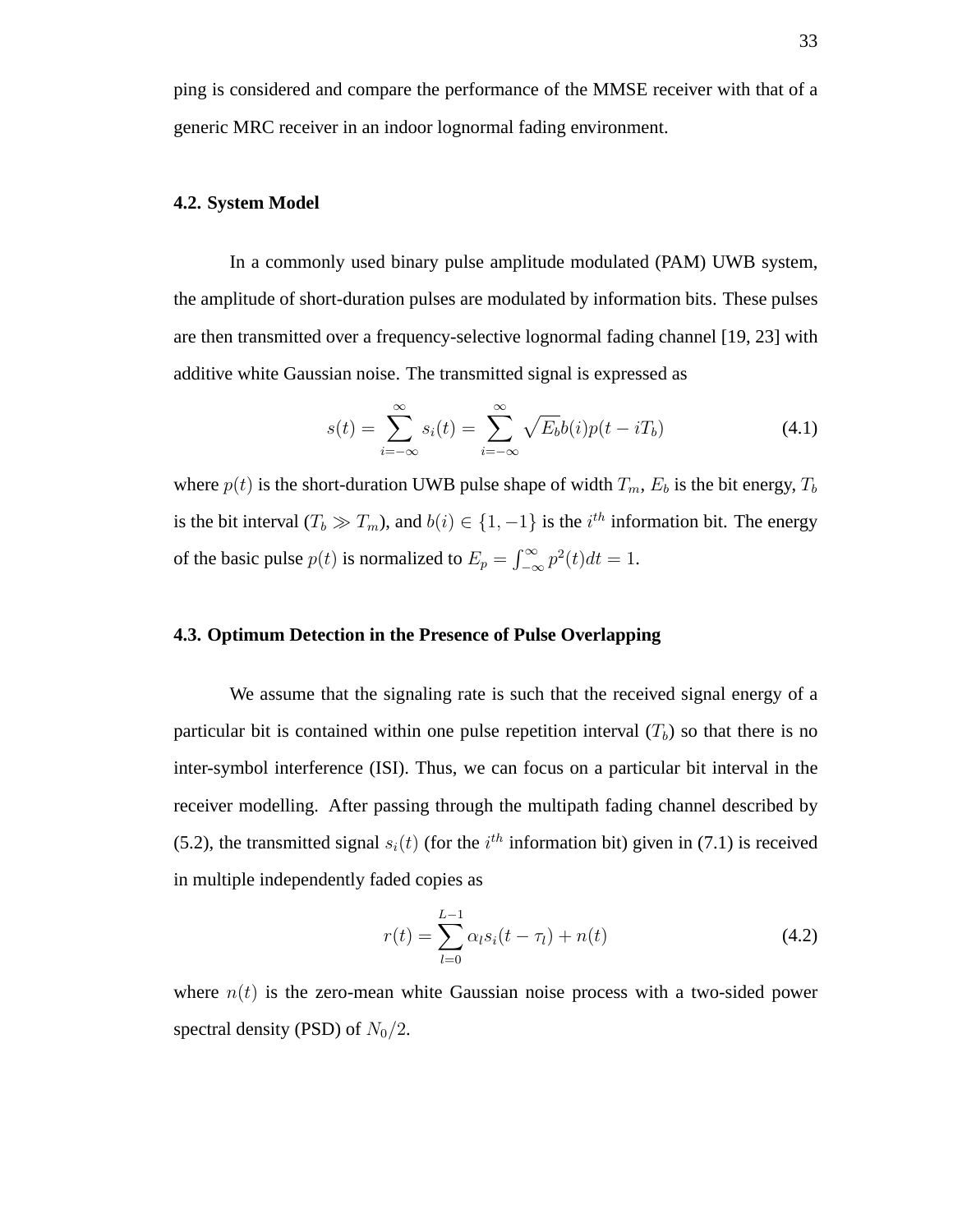In a generic RAKE receiver, the received signal is filtered by a matched filter that is matched to  $p(t)$ , delayed and sampled according to the relative delays of different paths, and then combined. The first  $L_p$  ( $L_p \leq L$ ) received paths ( $l = 0, \dots, L_p - 1$ ) are statistically the strongest among all multipath components. For simplicity, these  $L_p$ paths will be linearly combined when a generic RAKE receiver is employed.

The sampled signal for the  $l^{th}$  path of the  $i^{th}$  information bit is expressed as

$$
r_l = \sum_{k=0}^{L_p-1} \left( \alpha_k \sqrt{E_b} b(i) \int_{-\infty}^{\infty} p(t-\tau_k) p(t-\tau_l) dt \right) + n_l, \quad l = 0, 1, \dots, L_p - 1 \quad (4.3)
$$

where the zero-mean noise component is  $n_l = \int_{-\infty}^{\infty} n(t)p(t-\tau_l)dt$  with variance  $\sigma_{n_l}^2 =$  $N_0/2$ . Note that due to the pulse overlapping, noise components  $n_l$ ,  $l = 0, \dots, L_p$ , may not be mutually independent.

By defining the partial correlation between  $p(t - \tau_k)$  and  $p(t - \tau_l)$  as  $\rho_{l,k}$  =  $\int_{-\infty}^{\infty} p(t - \tau) p(t - \tau_k) dt = \rho_{k,l}$ , we can simplify Eq. (7.3) as

$$
r_l = \sum_{k=0}^{L_p - 1} \rho_{l,k} \alpha_k \sqrt{E_b} b(i) + n_l, \quad l = 0, 1, \dots, L_p - 1.
$$
 (4.4)

Since the energy of  $p(t)$  is normalized to unity,  $\rho_{l,k} = 1$  for  $l = k$  and  $0 < \rho_{l,k} < 1$  for  $l \neq k$ , with the exception that  $\rho_{l,k} = 0$  if  $p(t - \tau_k)$  and  $p(t - \tau_l)$  do not overlap with each other.

The received  $L_p$  samples per bit interval can be written in vector form as  $r =$  $[r_0, r_1, \ldots, r_{L_p-1}]^T$ , where  $(\cdot)^T$  denotes transpose. This received signal vector is expressed as

$$
r = \sqrt{E_b}b(i)\mathbf{R}\alpha + \mathbf{n} \tag{4.5}
$$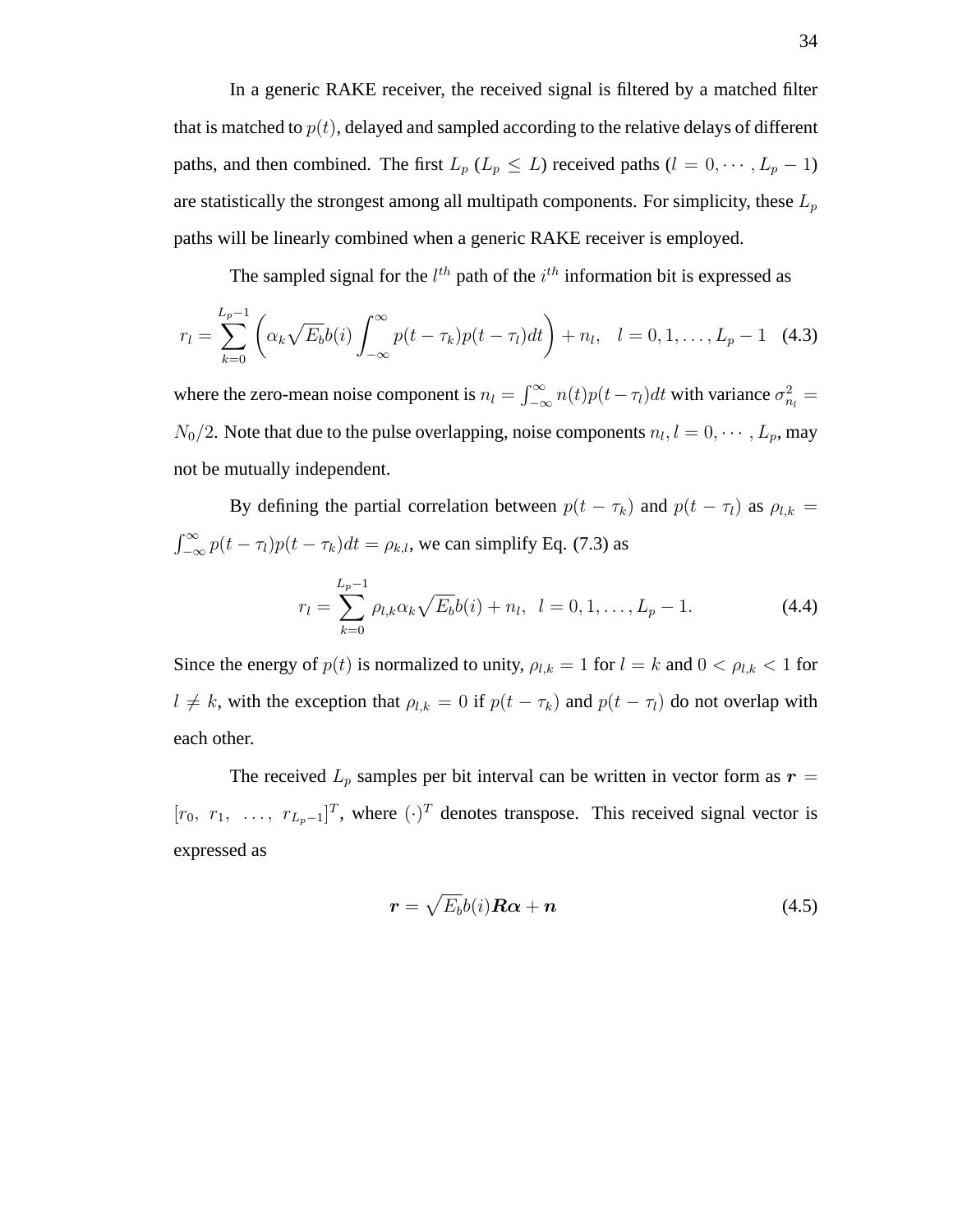where  $\alpha = [\alpha_0, \alpha_1, \cdots, \alpha_{L_p-1}]^T$  is the channel fading coefficient vector,  $n =$  $[n_0, n_1, \cdots, n_{L_p-1}]^T$  is the noise vector, and

$$
\boldsymbol{R} = \begin{bmatrix} 1 & \rho_{0,1} & \dots & \rho_{0,L_p-1} \\ \rho_{1,0} & 1 & \dots & \rho_{1,L_p-1} \\ \vdots & \vdots & \ddots & \vdots \\ \rho_{L_p-1,0} & \rho_{L_p-1,1} & \dots & 1 \end{bmatrix}
$$
(4.6)

is the partial correlation matrix, which can be calculated using the relative multipath delays  $\tau_l$  and the pulse shape  $p(t)$ .

The covariance matrix of the zero-mean noise vector  $n$  given in (7.9) is obtained to be  $E\{nn^H\} = \mathbf{R}\frac{N_0}{2}$ , where  $(\cdot)^H$  denotes conjugate transpose. The decision variable is obtained by combining the  $L_p$  elements of  $r$  using certain tap weights. Because the noise components of  $r_l, l = 0, \dots, L_p$ , are identically distributed, the tap weights can be set to match the conjugates of the channel fading coefficients  $\boldsymbol{\alpha}^* = [\alpha_0, \alpha_1, \ldots, \alpha_{L_p-1}]^H$ , which results in the generic RAKE receiver with MRC. Mathematically, this approach is not optimum because of the IPI caused by pulse overlapping and noise correlation.

It is of interest to derive the optimum linear combining scheme and compare its performance with that of the MRC scheme. For the optimum linear MMSE receiver, we need to determine the optimum tap weight vector  $\bm{w} = [w_0, \ w_1, \ \cdots, \ w_{L_p-1}]^T$  to form the decision variable  $\Delta = \mathbf{w}^T \mathbf{r}$ . For the typical target desired signal  $y = \sqrt{E_b} b(i)$ , the weight vector is chosen to be such that the mean-square value of error  $e = y - \mathbf{w}^T \mathbf{r}$  is minimized. The mean-square error (MSE) is easily determined as

$$
\varepsilon = E\{ee^{H}\}\
$$
  
=  $E\{yy^{H}\} + \boldsymbol{w}^{T}E\{\boldsymbol{r}\boldsymbol{r}^{H}\}\boldsymbol{w}^{*} - E\{y^{H}\boldsymbol{r}^{T}\}\boldsymbol{w} - E\{y\boldsymbol{r}^{H}\}\boldsymbol{w}^{*}.$  (4.7)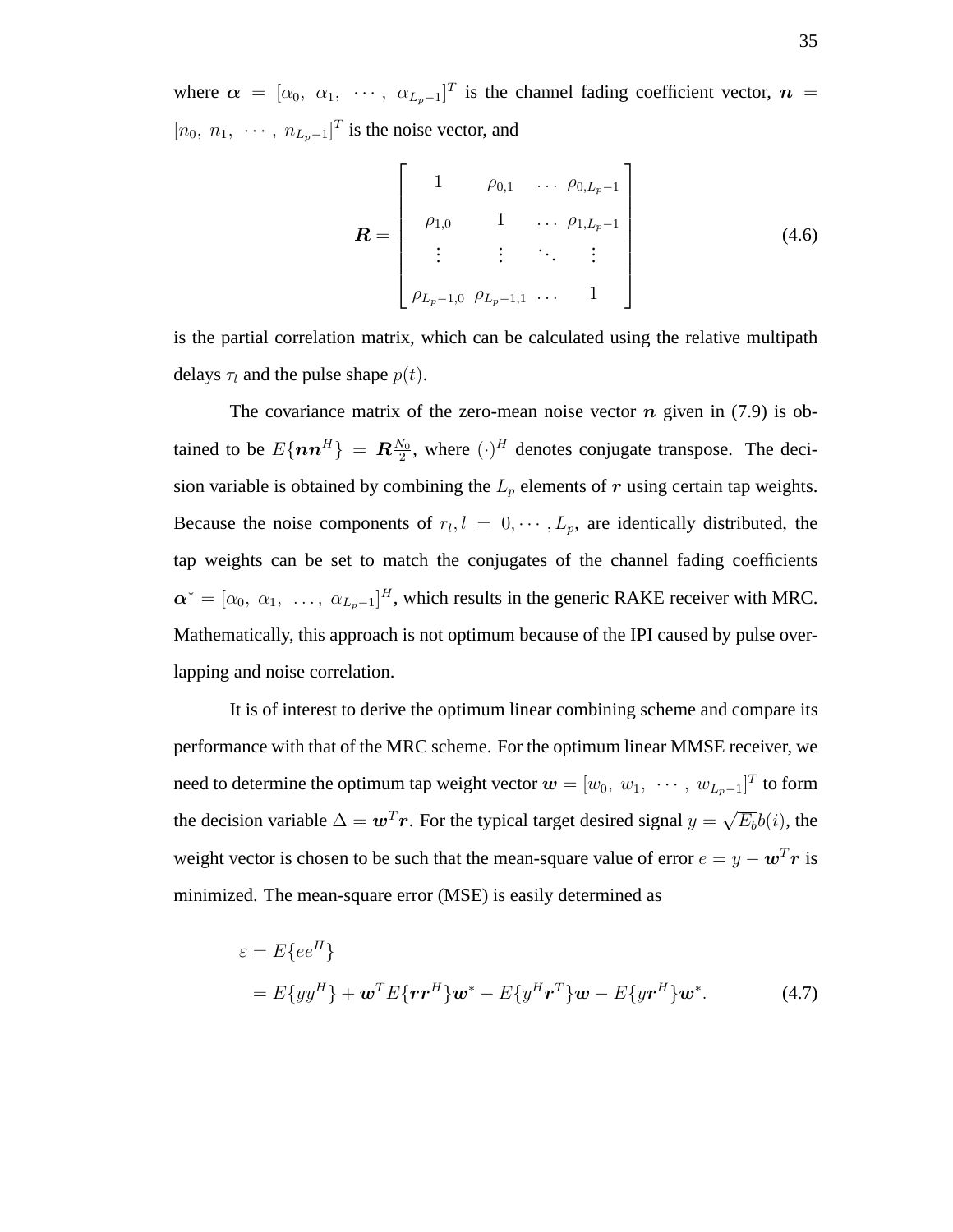By letting the derivative of  $\varepsilon$  with respective to *w*,  $d\varepsilon/dw = E\{rr^H\}w^* - E\{y^Hr\}$ , equal zero, we obtain the conjugate of the optimum MMSE weight vector as

$$
\boldsymbol{w}^* = \boldsymbol{P}^{-1}\boldsymbol{q} \tag{4.8}
$$

where

$$
P = E\{rr^H\} \tag{4.9a}
$$

$$
\boldsymbol{q} = E\{y^H \boldsymbol{r}\}.
$$
\n(4.9b)

With the quasistatic slowly fading channel model adopted, the channel fading coefficients and relative path delays are static over a block of data. The *instantaneous* matrix given in (4.9a) and column vector given in (4.9b) are obtained as

$$
\boldsymbol{P} = E_b \boldsymbol{R} \boldsymbol{\alpha} \boldsymbol{\alpha}^H \boldsymbol{R}^H + \boldsymbol{R} \frac{N_0}{2}
$$
 (4.10a)

$$
\boldsymbol{q} = E_b \boldsymbol{R} \boldsymbol{\alpha}.\tag{4.10b}
$$

It will be very interesting to find out the difference between the MRC scheme with the tap weight  $\alpha^*$ , for which IPI caused by pulse overlapping and noise correlation have been ignored, and the optimum MMSE scheme whose tap weight is given in Eq. (4.8). To analyze this, we re-write  $w^*$  as

$$
\boldsymbol{w}^* = E_b \left[ E_b \boldsymbol{R} \left( \boldsymbol{\alpha} \boldsymbol{\alpha}^H \boldsymbol{R}^H + \frac{N_0}{2E_b} \boldsymbol{I}_{L_p} \right) \right]^{-1} \boldsymbol{R} \boldsymbol{\alpha} = \left( \boldsymbol{\alpha} \boldsymbol{\alpha}^H \boldsymbol{R}^H + \frac{N_0}{2E_b} \boldsymbol{I}_{L_p} \right)^{-1} \boldsymbol{\alpha}
$$
(4.11)

where  $I_{L_p}$  is the  $L_p \times L_p$  identity matrix.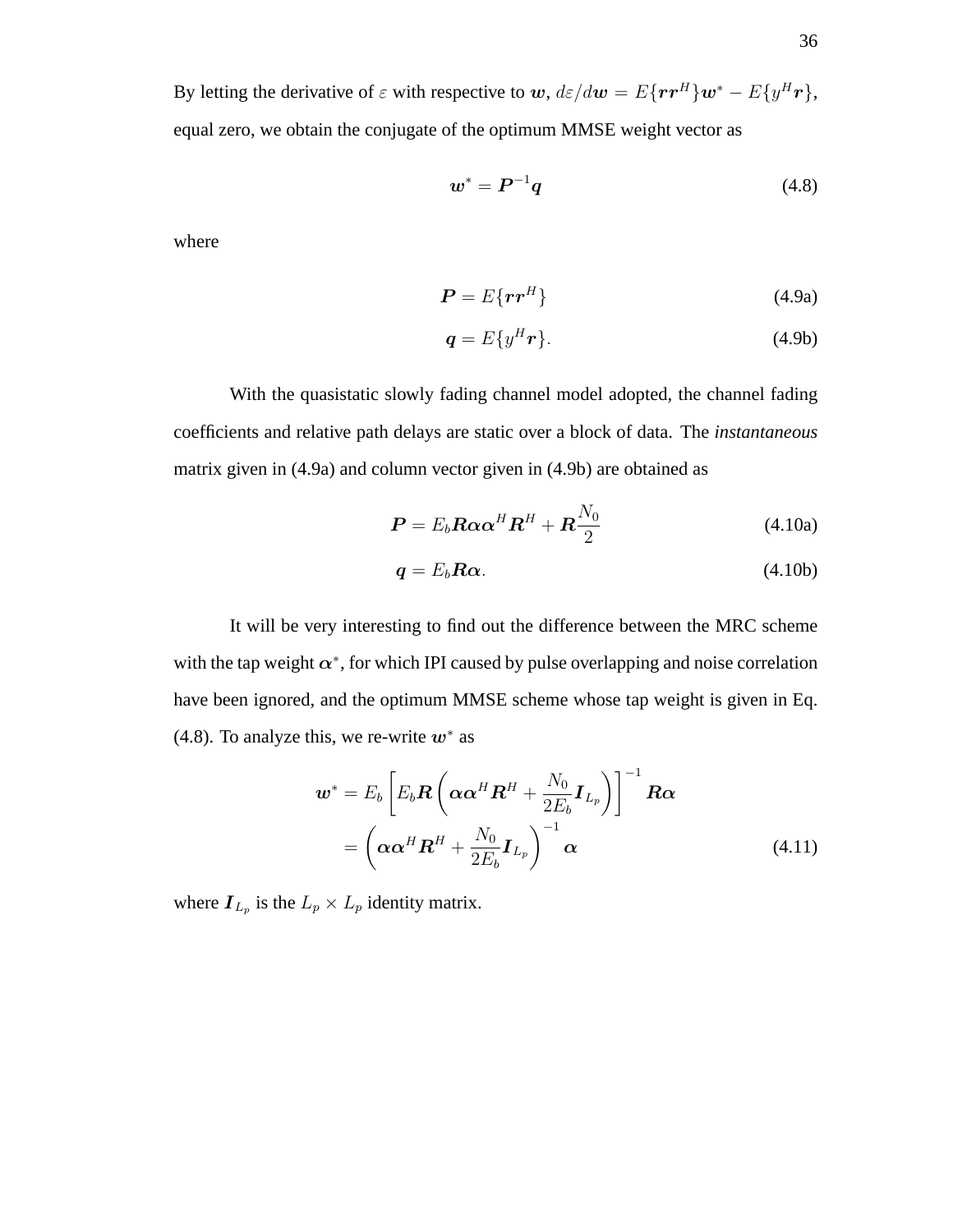It is easy to obtain that  $\left(\alpha \alpha^H \bm{R}^H + \frac{N_0}{2E_b} \bm{I}_{L_p}\right) \alpha = \left(\zeta + \frac{N_0}{2E_b}\right)$  $\alpha$ , where  $\zeta =$  $\alpha^H \mathbf{R}^H \alpha$  is a scalar. Thus, Eq. (4.11) transforms to<sup>1</sup>

$$
\boldsymbol{w}^* = \frac{1}{\zeta + \frac{N_0}{2E_b}} \boldsymbol{\alpha}.
$$
\n(4.12)

Eqs. (4.11) and (4.12) indicate that  $\alpha$  is an eigen vector of matrix  $\left[ R\left( \alpha \alpha^H R^H + \frac{N_0}{2E_b} I_{L_p} \right) \right]^{-1} R$ . This shows, interestingly, that the optimum MMSE tap weight  $w$  is essentially the same as the MRC tap weight  $\alpha^*$ . We can therefore conclude that the generic MRC RAKE receiver performs the same as the linear optimum MMSE receiver when the unavoidable pulse overlapping in a pulsed UWB system is taken into consideration.

In a code-division multiple-access (CDMA) system, an MMSE receiver, when used as an equalizer in the presence of ISI and multiple-access interference (MAI) [36], should perform better than a generic RAKE receiver. In the pulsed UWB system, all  $L_p$  received paths given in Eq. (4.4) carry the same information bit, and the MMSE receiver derived in this chapter is designed to optimally combine these components in the presence of pulse overlapping. In a CDMA system, however, MAI and ISI are from other users or bits, and the MMSE receiver separates desired signals from interference. When there are both ISI and IPI in the pulsed UWB system, an MMSE receiver is expected to perform better than an MRC RAKE receiver.

<sup>1</sup>This relationship is obtained as follows. Let  $M\alpha = m\alpha$ , where M is a positive definite matrix, m is a scalar, and  $\alpha$  is a vector. We can write  $M^{-1}M\alpha = \alpha = M^{-1}m\alpha$ , from which  $\boldsymbol{M}^{-1}\boldsymbol{\alpha} = \frac{1}{m}\boldsymbol{\alpha}$  follows.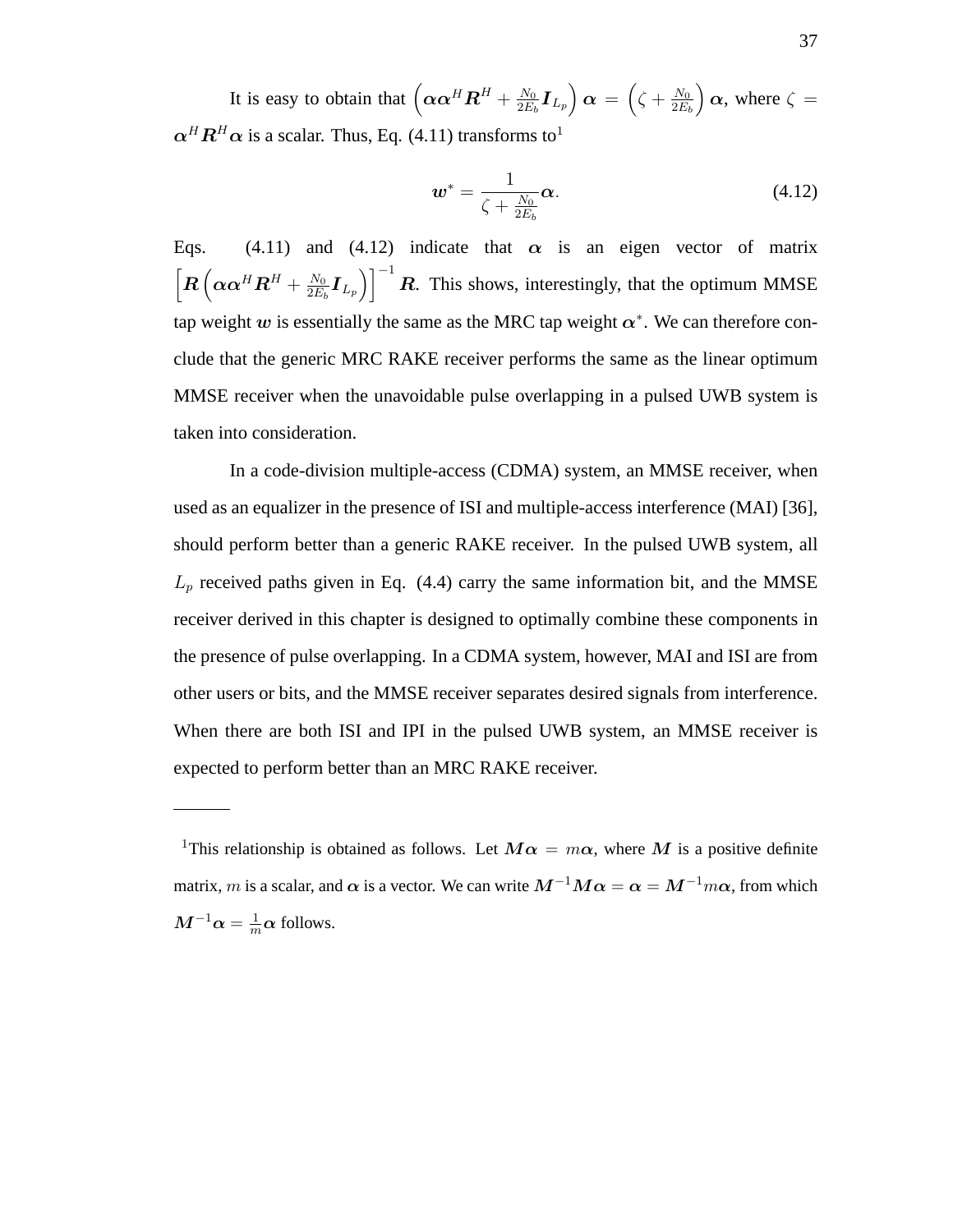### **4.4. Simulation Results and Discussion**

In obtaining simulation results, a carrier-modulated, truncated Gaussian pulse is applied as the UWB pulse shape  $p(t)$ . This pulse has a width of  $T_m = 2ns$  and a 10dB bandwidth of 1GHz. We adopted the CM3 channel model [19] with a root-meansquare (RMS) delay spread of  $15ns$ , an average cluster arrival rate of 0.0667/ns, and an average path arrival rate of  $2/ns$ . The cluster decay factor applied is  $\Gamma = 14ns$ , and the ray decay factor applied is  $\gamma = 7.9$ ns. The standard deviation of the fading coefficients chosen is 3.4dB. The average power of the first path is normalized as  $E\{|\alpha_0|^2\} = 1$ . It is assumed that the transmission rate is such that inter-symbol interference caused by channel excess delay is negligible. Also, the receiver is assumed to have perfect knowledge of the channel coefficients and delays.

Fig. 7.5 shows the simulated performance curves of a RAKE receiver with the MRC scheme (with markers) and with the MMSE scheme (smooth curves) when different number of paths  $(L_p)$  are exploited. For all cases simulated, the generic MRC scheme performs exactly the same as the optimum linear MMSE scheme.

Although perfect channel knowledge is assumed in simulations, the above conclusion still holds with an imperfect knowledge of channel coefficients and delays. When  $\alpha$  and  $\hat{R}$  in Eqs. (4.11) and (4.12) are estimates (imperfect), the same conclusion can still be made from Eq. (4.12).

# **4.5. Conclusions**

Inter-pulse interference caused by pulse overlapping could severely degrade the performance of impulse radio UWB systems in dense multipath environments. In this chapter, the optimum linear MMSE receiver in the presence of pulse overlapping has been investigated. It has been found, by an analytical approach, that the generic RAKE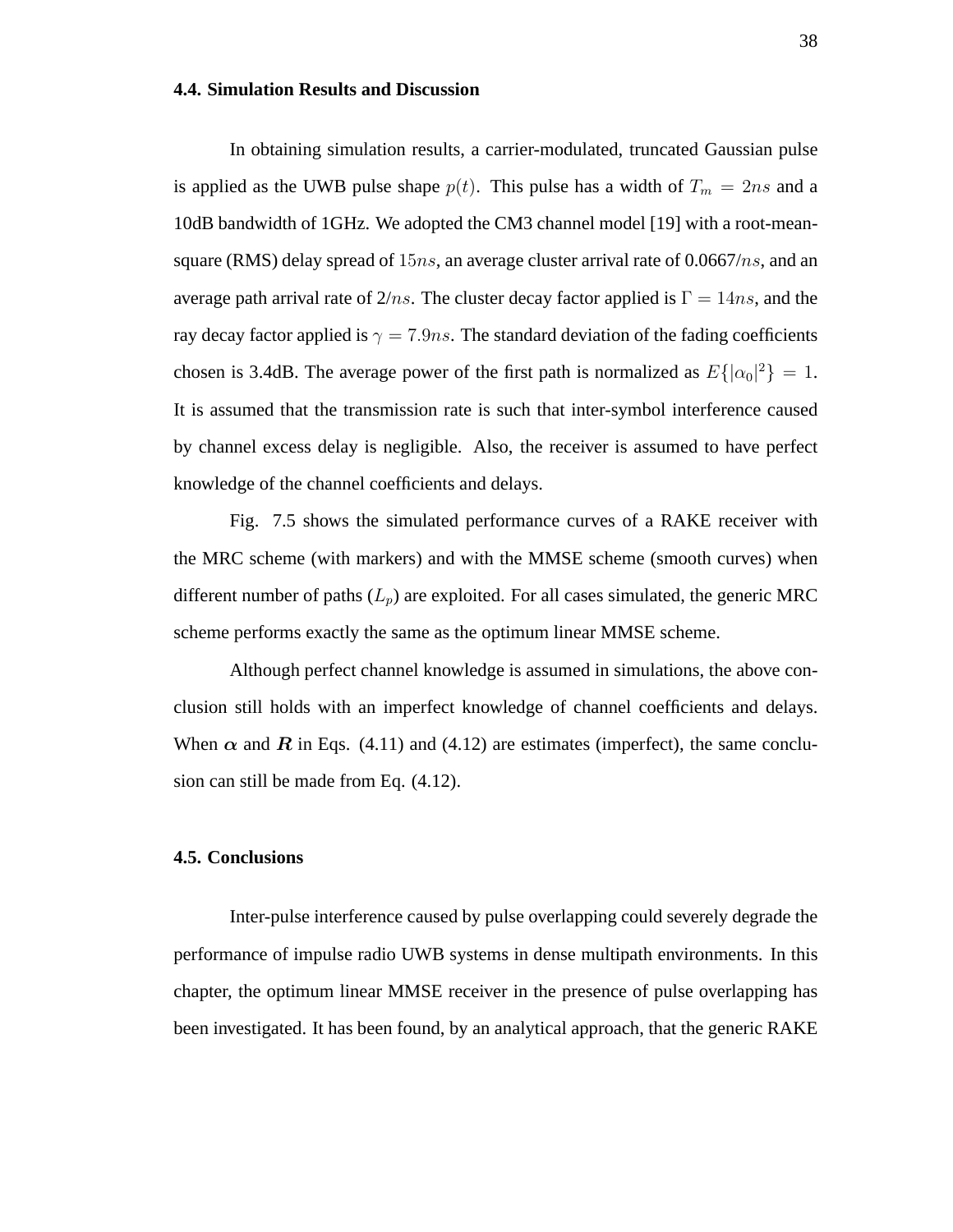

FIGURE 4.1. Simulated BER versus  $E_b/N_0$  curves of the generic MRC receiver and the optimum MMSE receiver when IPI caused by pulse overlapping is taken into consideration.

receiver with MRC, which ignores IPI caused by pulse overlapping and noise correlation, performs the same as the optimum MMSE receiver. In simulations we have constructed the received signal waveforms and followed exactly the matched filtering process and the combining procedures. The waveform-based simulation results have validated this conclusion.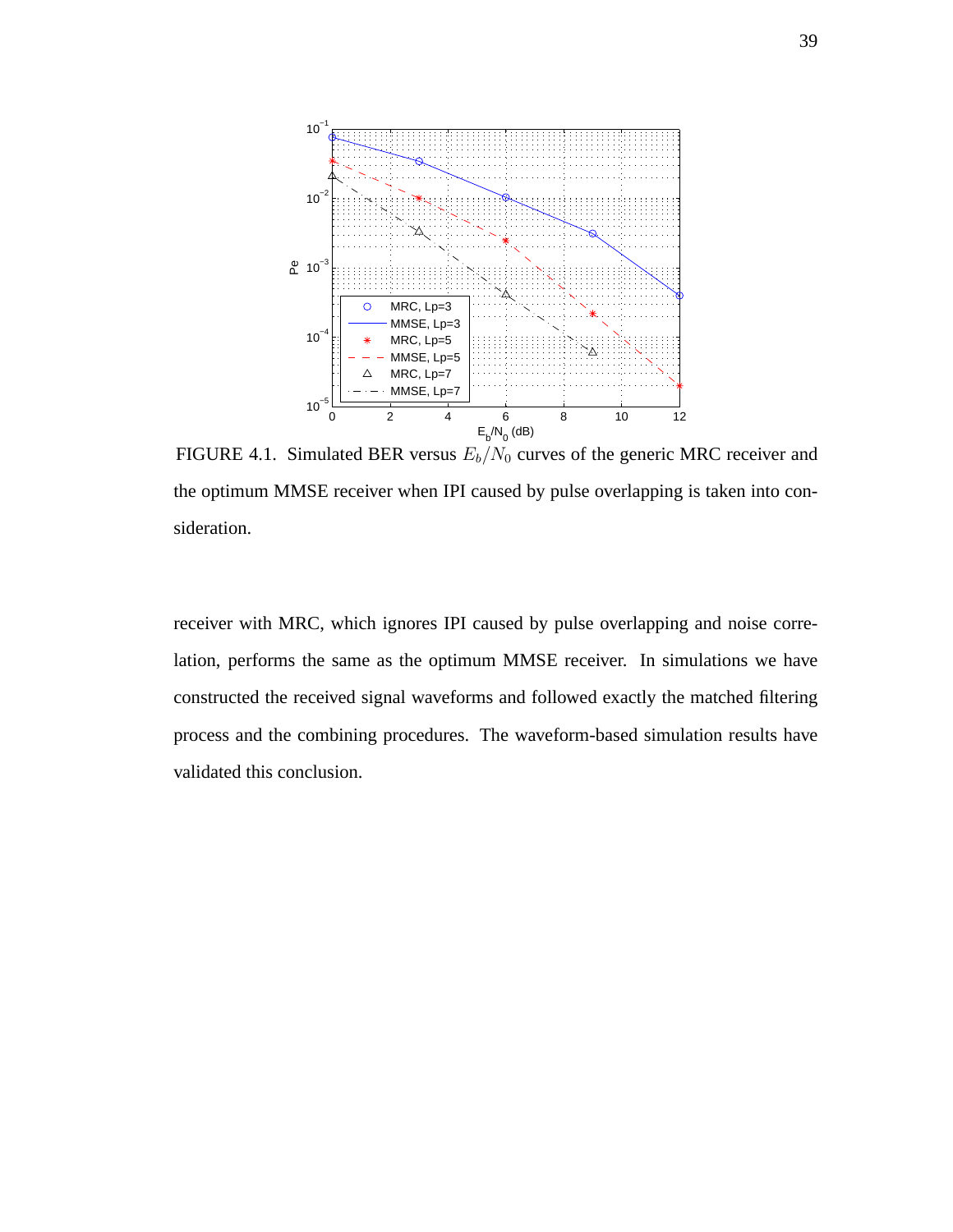# **5. DECISION DIRECTED AUTOCORRELATION RECEIVERS FOR PULSED ULTRA-WIDEBAND SYSTEMS**

### **5.1. Introduction**

As that has been discussed previously in this thesis, Chapter 1 and 2, the popular traditional RAKE receiver method faces technical hurdles as well as implementation difficulties when it is applied in typical indoor propagation environments for pulsed UWB systems. As a suboptimal, low-complexity alternative, transmit-reference (TR) or autocorrelation receivers [38] – [48] have been investigated, which offer better multipath capture capability at much lower hardware complexity than RAKE receivers. Nevertheless, TR autocorrelators entail several drawbacks: the use of reference pulses increases transmission overhead and reduces data rate, which results in reduced transmission power efficiency; the bit-error-rate (BER) performance is limited by the noise term in the reference signal [38, 41].

In this chapter, we propose decision-directed autocorrelation (DDA) receivers that not only offer considerable performance improvement but also significantly reduce the signaling overhead (to zero asymptotically) compared with existing TR-type schemes. In DDA, a near-optimal correlation template is constructed directly from information-bearing received waveforms. Specifically, received symbol waveforms preceding the current symbol are delayed, multiplied by symbol decisions within the corresponding symbol window, and averaged to form the template waveform adaptively. This template is then used to correlate with the received signal to detect the current symbol. Because decision-directed (DD) symbol estimates are used in lieu of pilot symbols, the signaling overhead is reduced to zero asymptotically as the data length increases. Operating at the symbol rate, the DDA scheme does not require multipath tracking or channel estimation as is required in a RAKE receiver, and is still able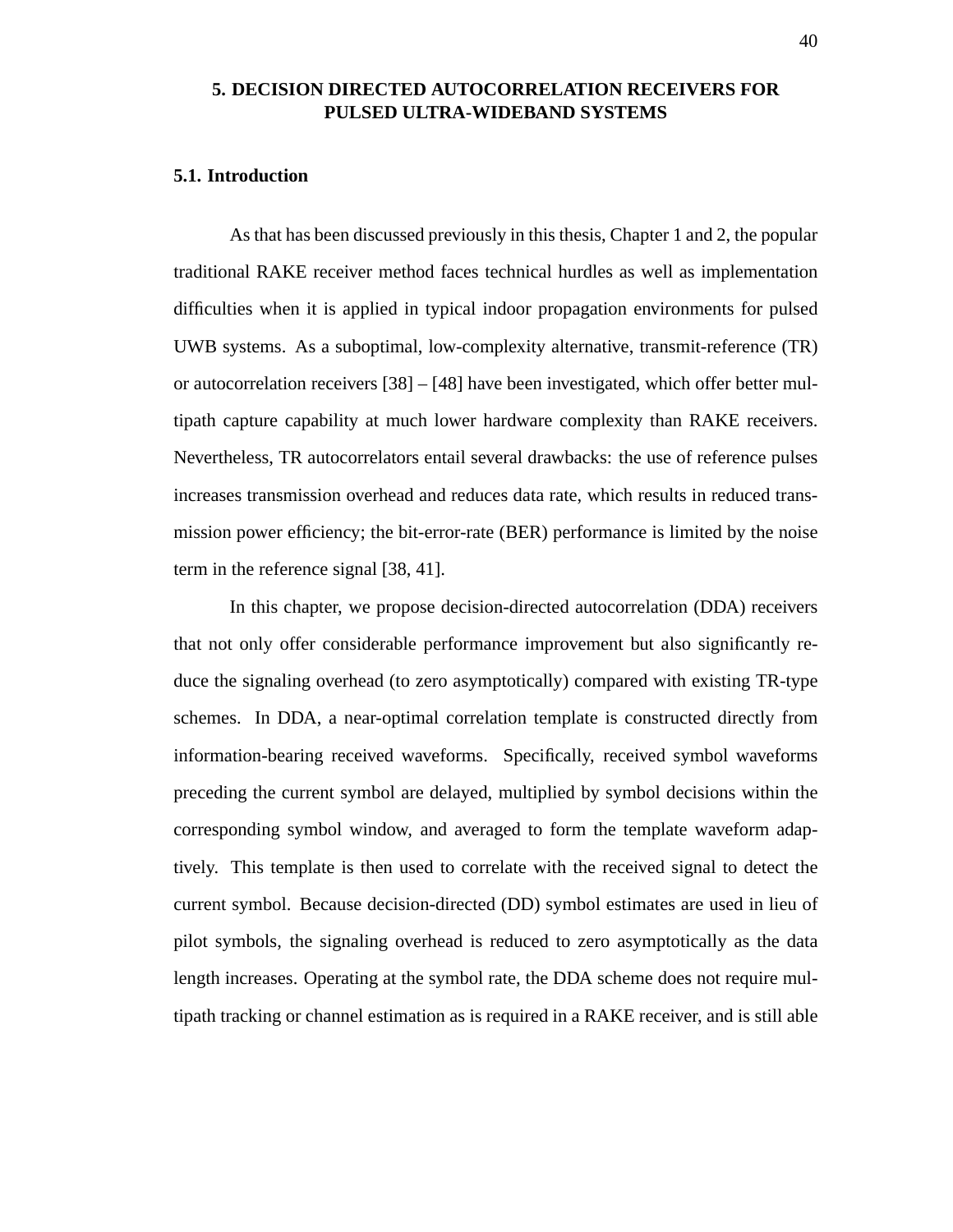to capture energy from all received multipath components. It offers significant performance improvement over TR because noise in the self-derived template waveform is effectively alleviated through the decision-directed waveform averaging process. Provided that past symbol decisions are accurate, the resulting template is asymptotically optimal for correlation detection.

It is appropriate to compare the proposed DDA receiver with some existing schemes. In [41, 43, 45], the template waveform is formed by averaging over multiple previous reference pulses for autocorrelation operations. Unlike our scheme, these reference pulses result in signal power overheads and throughput penalties. In [47], a differential TR receiver was proposed to avoid reference pulses, but its error performance is limited by the noisy reference signal that is constructed without waveform averaging. The independent work [48] developed almost in parallel with this work [12] presented a decision-directed adaptive differential receiver, which is very similar to one of the recursive DDA detectors we will detail in Section 5.3.2. The focus of this chapter is to develop three different algorithms for obtaining the template waveforms based on the DDA principle. We not only establish the optimality of the three algorithms, but also compare their relative advantages and disadvantages. We also provide analytical error performance of these algorithms in practical lognormal fading environments.

## **5.2. System Model**

In binary PAM UWB signaling, information bits  $b[i] \in \{1, -1\}$  are transmitted over a train of ultra-short pulses  $p(t)$  of pulse width  $T_p$ . The bit interval  $T_b$  is much larger than  $T_p$ , resulting in a low duty cycle transmission form. With energy  $E_b$  per bit,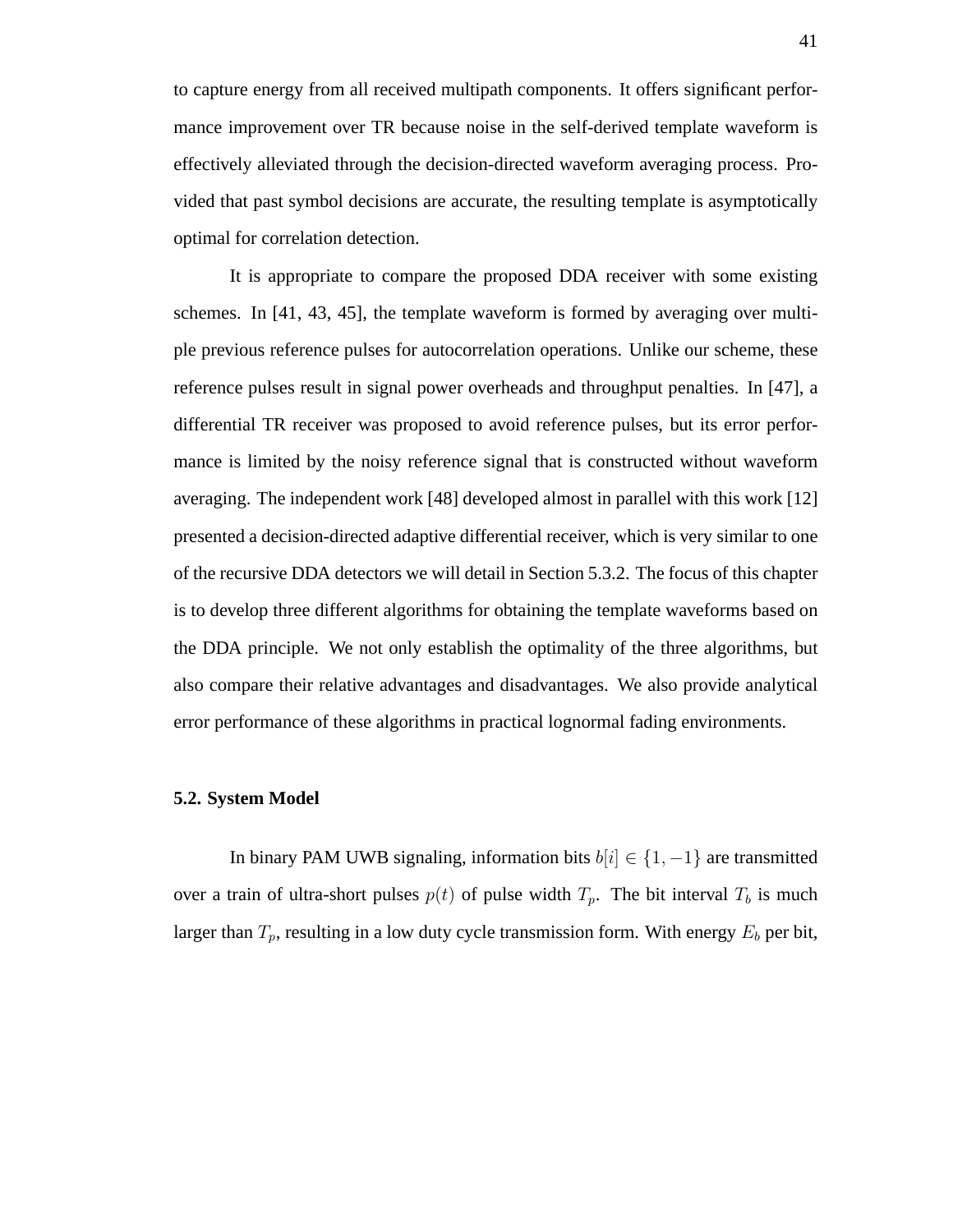the transmitted PAM UWB waveform is given by

$$
s(t) = \sum_{i = -\infty}^{\infty} \sqrt{E_b} b[i] p(t - iT_b).
$$
 (5.1)

Pulsed UWB signaling gives rise to frequency selective channels, whose impulse responses can be modeled as tapped delay line filters. The aggregate channel after convolving with the transmitted pulse is given by [19]

$$
h(t) = \sum_{l=0}^{L-1} \alpha_l p(t - \tau_l),
$$
\n(5.2)

where L is the total number of multipath components, each with path fading gain  $\alpha_l$ and delay  $\tau_l$  relative to the first path. Perfect timing is assumed by setting  $\tau_0 = 0$ . The received waveform is thus given by

$$
r(t) = \sum_{l=0}^{L-1} \alpha_l s(t - \tau_l) + n_o(t) = \sqrt{E_b} \sum_{i=-\infty}^{\infty} b[i] h(t - iT_b) + n_o(t), \quad (5.3)
$$

where  $n_o(t)$  is the ambient noise typically treated as a zero-mean white Gaussian process with power spectral density (PSD)  $N_o/2$ . To avoid channel-induced inter-symbol interference (ISI), the bit interval  $T<sub>b</sub>$  is selected to be larger than the channel delay spread  $\tau_{L-1}$ . In practice, the received signal  $r(t)$  is first passed through an ideal bandpass filter with center frequency  $f_0$  and double-sided bandwidth  $B$  which is chosen to be wide enough, larger than the signal's 10dB bandwidth, to avoid filter-induced ISI. It is also assumed that B is an integer multiple of  $1/(2T_b)$ . The filtered noise  $n(t)$  is no longer white, but its autocorrelation in time can be very small due to the ultra-wide filter bandwidth B. The autocorrelation function of  $n(t)$  is

$$
R_n(\tau) = E\{n(t)n(t+\tau)\} = N_o B \frac{\sin(2\pi B\tau)}{2\pi B\tau} \cos(2\pi f_0 \tau).
$$
 (5.4)

Free of ISI, the received signal waveform can be described by the following one-shot model within each symbol period  $t \in [iT_b, (i+1)T_b)$ :

$$
r_i(t) := r(t + iT_b) = \sqrt{E_b}b[i]h(t) + n_i(t), \quad t \in [0, T_b)
$$
\n(5.5)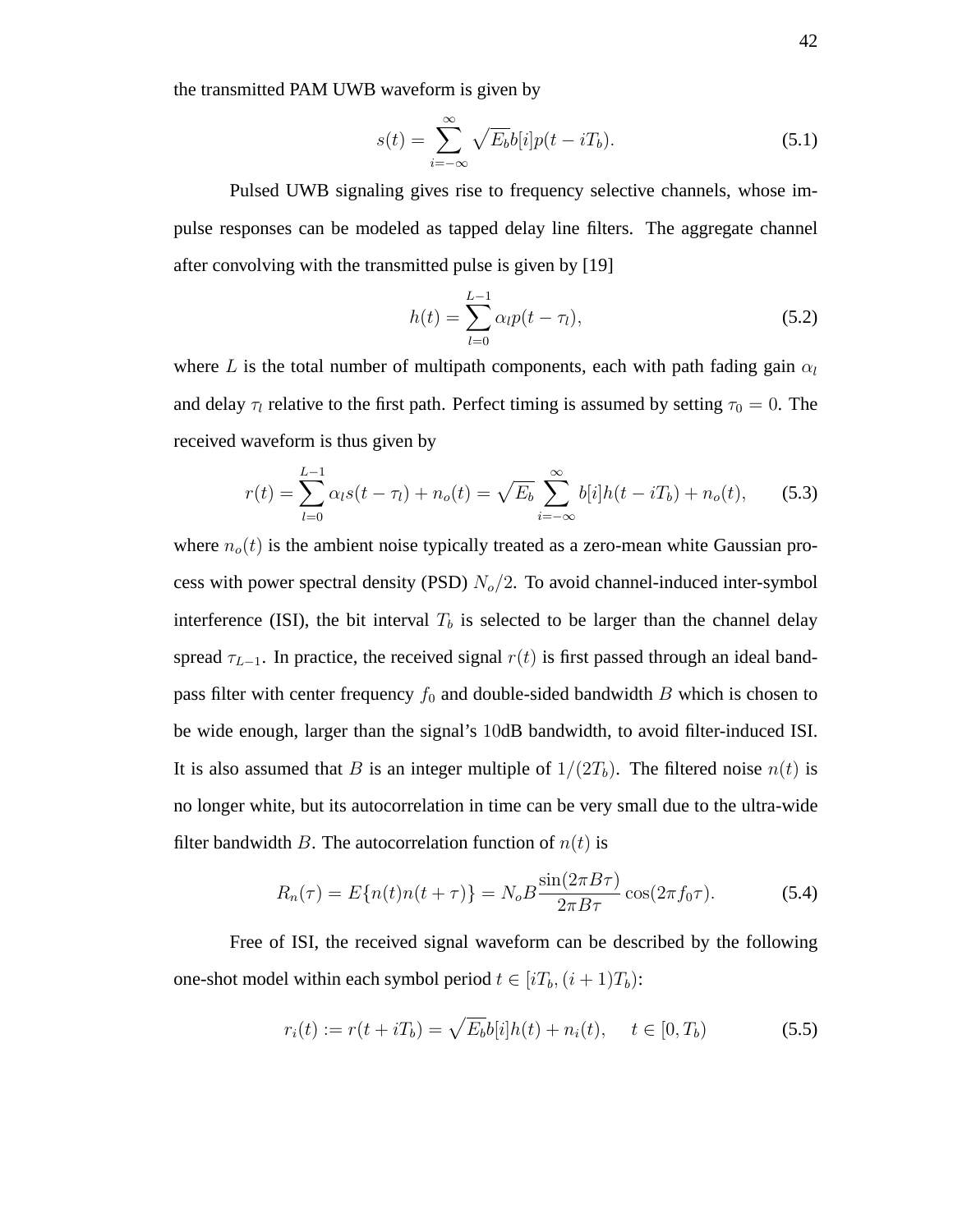where  $n_i(t) := n(t + iT_b)$ ,  $t \in [0, T_b)$ , is the corresponding  $T_b$ -long segment of the filtered noise  $n(t)$ .

Although our detector design will not rely on any specific channel model, the channel model measured by the IEEE 802.15.3a working group [19] will be used in our performance analysis.

#### **5.3. Decision Directed Autocorrelation Receivers**

For symbol-by-symbol correlation-based detection, the optimal correlation template is given by the aggregate channel waveform  $h(t)$ . Focusing on the one-shot model in (5.5), we first examine the optimal channel estimate of  $h(t)$  given  $\{r_i(t)\}_{i=0}^{\infty}$ . When  $h(t)$  is treated as deterministic but unknown, the optimal minimum mean square estimator of  $h(t)$  (notwithstanding a scaling factor  $\sqrt{E_b}$ ) conditioned on real-valued  $\boldsymbol{v} := \{b[i]\}$  can be formulated as  $\hat{h}(t) = argmin_{h(t)} E\{|r_i(t) - b[i]h(t)|^2\}$ , which leads to

$$
\hat{h}(t) = E\left\{b^{-1}[i]r_i(t)\right\}.
$$
\n(5.6)

When it comes to binary PAM, we may equivalently replace  $b^{-1}[i]$  by  $b[i]$  for convenience. This channel estimator makes intuitive sense, because multiplying each received symbol waveform by the corresponding symbol takes out the symbol effect but retains the channel information. The remaining question is: how can we find  $\hat{h}(t)$  in the absence of the knowledge of *v*?

Our approach towards practical realizations of (5.6) in a slowly fading environment (channel remains static over a large number of bit intervals) is to employ DD operations. To this end, we construct a finite-sample implementation of  $(5.6)$  at the k-th symbol period as follows:

$$
\hat{h}_k(t) = \frac{1}{k} \sum_{i=0}^{k-1} \hat{b}[i] r_i(t),
$$
\n(5.7)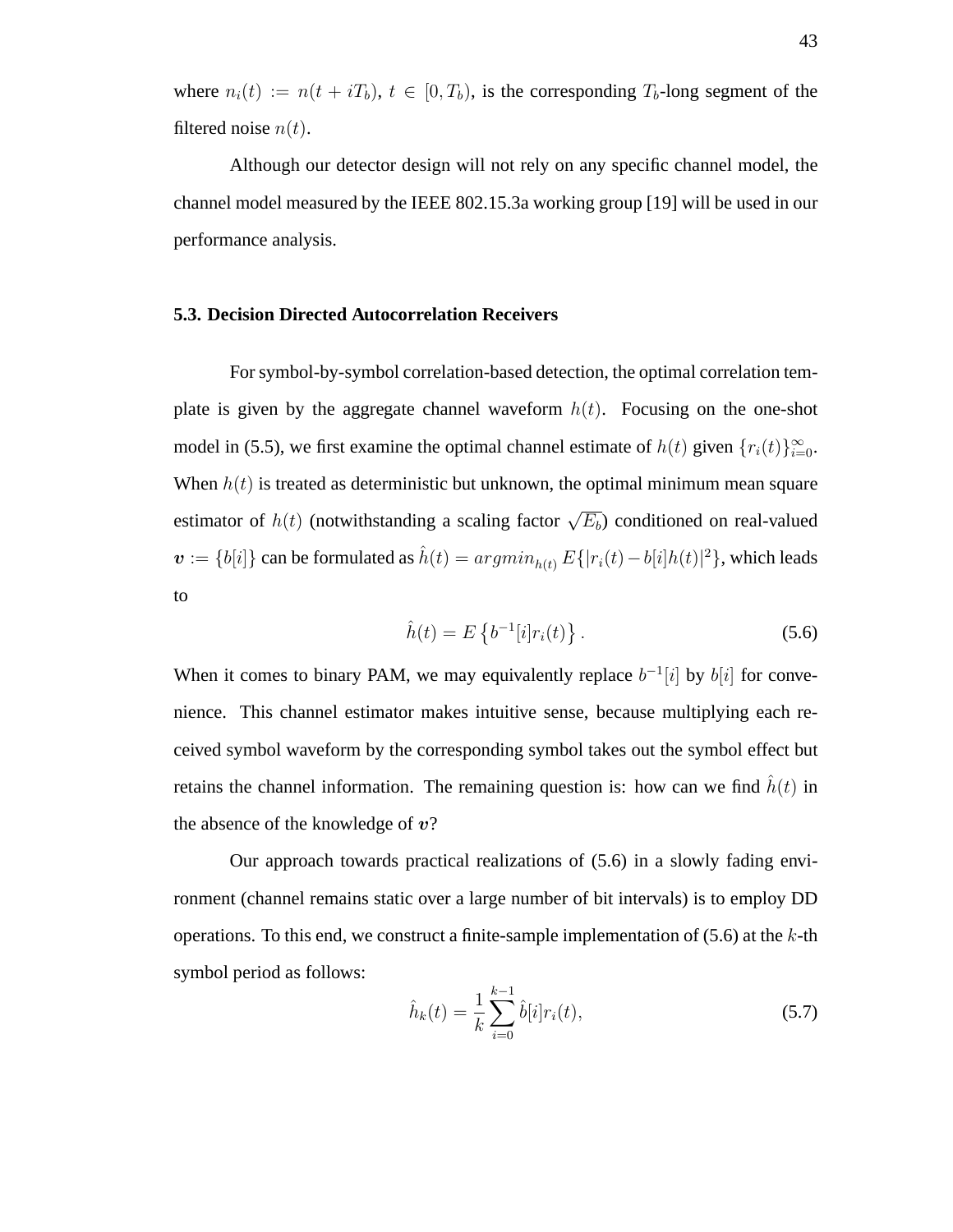where  $\hat{b}[i]$  are symbol decisions made in the past, and  $\hat{h}_k(t)$  is the estimated template for detecting  $b[k]$  (as well as future symbols, if needed). When past decisions are correct,  $\hat{h}_k(t)$  approaches the optimal  $\hat{h}(t)$  in (5.6) asymptotically as  $k \to \infty$ . The estimator in (5.7) does not require training overhead except during the initialization phase. A receiver using  $\hat{h}(t)$  or  $\hat{h}_k(t)$  as the correlation template is an autocorrelator, because the template is self-derived from the received signal  $r(t)$ .

An autocorrelation receiver can be viewed as a linear filter system to produce symbol decision statistic y[k] from input waveform  $r(t)$  via a filter  $w(t) = \hat{h}(t)$ . A binary decision can then be made according to  $\hat{b}[k] = \text{sgn}\{y[k]\}\$ . It is thus natural to make connections with filter theory which may benefit our algorithm development and analysis. Let  $x \cdot y := \int_0^{T_b} x(t)y(t)dt$  denote the inner product of two time-functions  $x(t)$ and  $y(t)$ . Meanwhile, let  $||x||^2 := \int_0^{T_b} x^2(t)dt$ . Treating  $w_k(t) = \hat{h}_k(t)$  as an adaptive filter, the following basic relations arise [70]:

| filter output:                                   | $y[k] = \int_0^{T_b} w_k(t) r_k(t) dt = w_k \cdot r_k$ |
|--------------------------------------------------|--------------------------------------------------------|
| desired output: $d[k] = b[k]$                    |                                                        |
| estimation error: $e[k] = d[k] - y[k]$           |                                                        |
| decision direction: $d[k] = \text{sgn}\{y[k]\}.$ |                                                        |

Because of the decision direction  $d[k] = \hat{b}[k]$  involved, we term the overall detector a decision directed autocorrelation (DDA) filter. The problem of estimating the correlation template  $w(t)$  boils down to updating the adaptive filter weight  $w_k(t)$ . Implementation of the DDA detector in (5.7) can be accomplished either in batch operation or in an iterative manner. The former has faster convergence at the expense of higher complexity, while the latter is simpler to implement with an extra benefit of being capable of adapting to slow time-varying channels. Several implementation options will be presented next.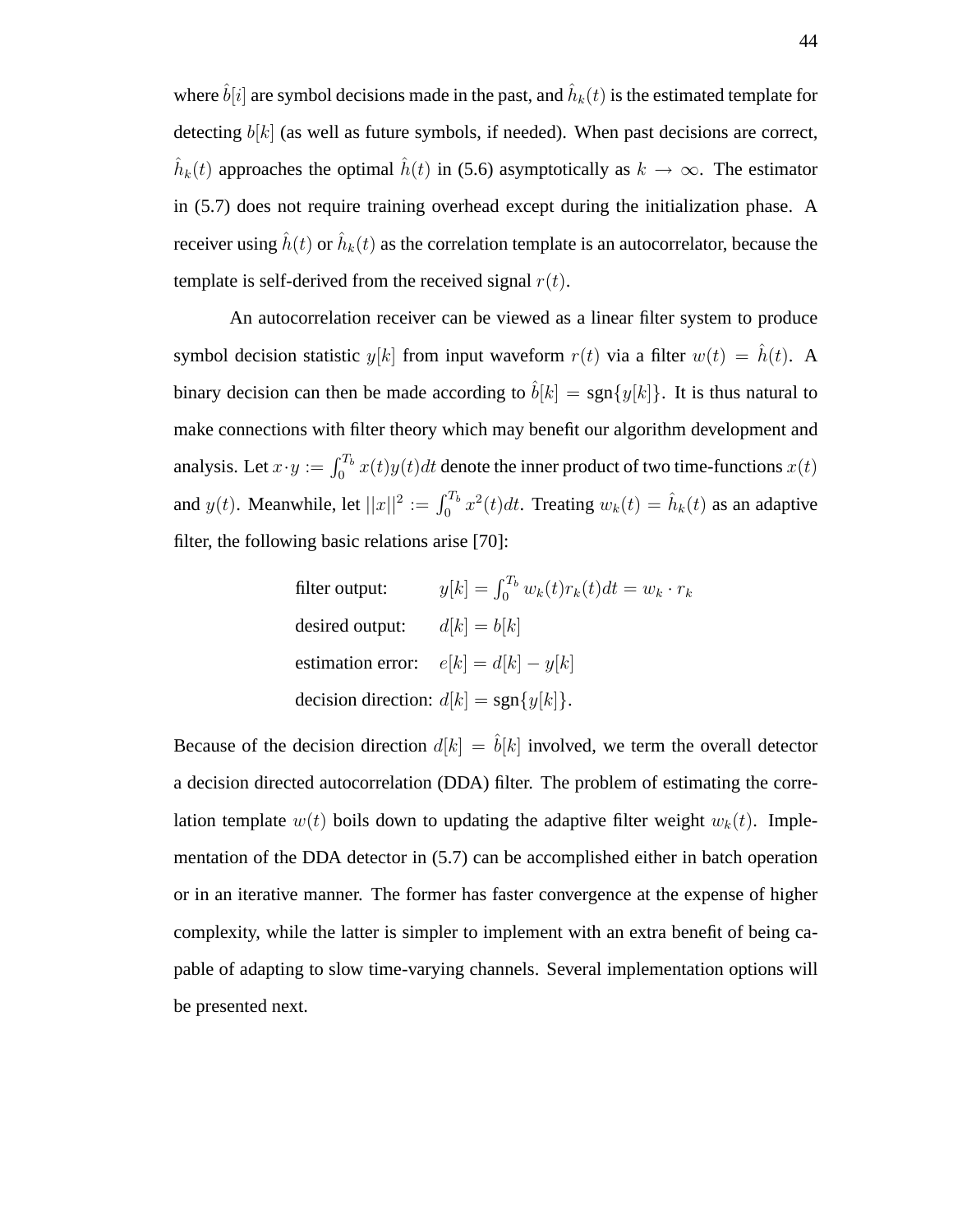#### **5.3.1. Sliding-window based DDA Detector**

To implement (5.7) with a fixed filter memory length, we consider a sliding window approach in which the correlation-template filter  $w_k(t)$  for detecting the kth symbol is derived from the received symbol waveforms and the corresponding data decisions within a window of  $N$  symbol intervals preceding the current symbol. Specifically,  $w_k(t)$  is constructed as

$$
w_k(t) = \frac{1}{N} \sum_{j=1}^{N} \hat{b}[k-j] r_{k-j}(t).
$$
 (5.8)

This sliding-window DDA receiver is illustrated in Fig. 5.1. The data-demodulated (using symbol decisions) received signal from bits  $k - N$  to  $k - 1$  are delayed and summed in an analog fashion. For initialization, a group of  $N$  pilot symbols are used at the beginning of the transmission to generate the initial template waveform and symbol decisions. Afterwards, the receiver is switched to the DD mode without using any pilot symbol.



FIGURE 5.1. Sliding-window based DDA receiver.

In (5.8), the signal component of  $w_k(t)$  is given by  $\gamma_k \sqrt{E_b} h(t)$ , which is exactly the ideal channel subject to scaling by  $\sqrt{E_b}$  and an estimation efficiency factor  $\gamma_k =$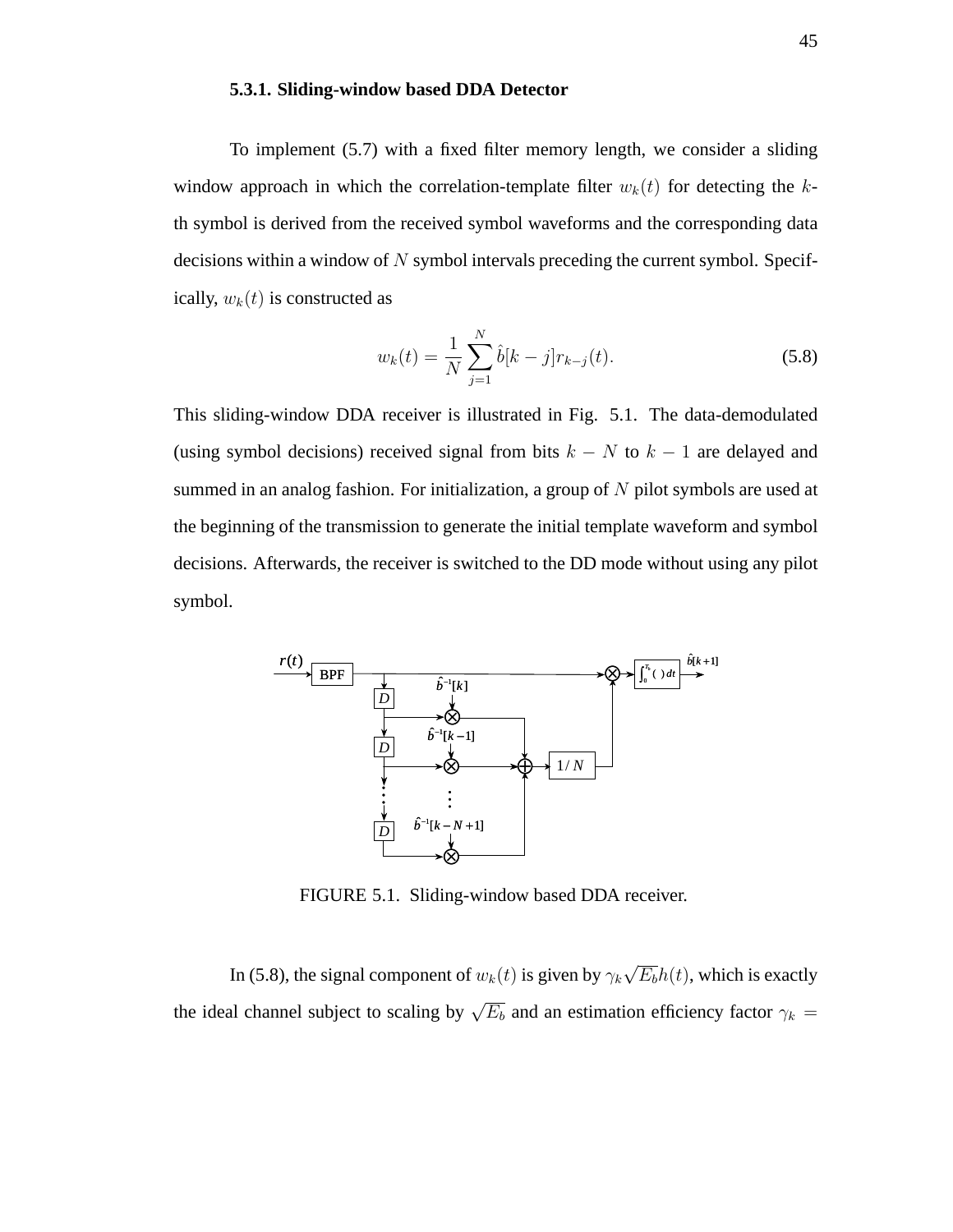$\left(\frac{1}{N}\sum_{j=1}^{N}b[k-j]\hat{b}[k-j]\right)$  in the range of [0, 1]. When feedback decisions are correct, it holds that  $\hat{b}[k-j] = b[k-j], \forall k$ , and  $\gamma_k = 1$ , which corresponds to maximum estimation efficiency equivalent to the training case. The correlation template can be equivalently written as

$$
w_k(t) = \gamma_k \sqrt{E_b} h(t) + \xi_k(t). \tag{5.9}
$$

where  $\xi_k(t) = \frac{1}{N} \sum_{j=1}^N \hat{b}[k-j] n_{k-j}(t)$  is the noise component of the self-derived template. It can be shown that the PSD of  $\xi_k(t)$  is  $\sigma_k^2(N_o/2)$  with  $\sigma_k^2 = 1/N$ ,  $\forall k$ . Obviously,  $w_k(t)$  is very close to the optimal correlation template when N is large, as long as the channel remains static within the  $N$  symbol periods.

### **5.3.2. Recursive DDA Detector**

The sliding window DDA detector requires  $N$  analog delay units, which can be expensive when  $N$  is large. To reduce hardware complexity, next we implement (5.7) in a recursive manner, where an update yielding the new template  $w_{k+1}(t)$  relies only on the current template  $w_k(t)$  and the newly received waveform  $r_k(t)$ . Common in adaptive filter designs, an alternative to (5.7) is given by the weighted time average  $w_k(t) = \sum_{i=0}^{k-1} \mu^{k-1-i} \hat{b}[i] r_i(t)$ , where  $\mu$  is a positive exponential forgetting factor less than 1. This factor allows the template filter to accommodate possible non-stationarities in the input and gives adaptation capability in the presence of time-varying fading. In an iterative manner, the weighted-average expression leads to the following template estimate for a recursive DDA detector:

$$
w_{k+1}(t) = \mu w_k(t) + \hat{b}[k]r_k(t).
$$
\n(5.10)

The overall receiver structure is shown in Fig. 5.2, which only requires two delay units. Similar to (5.9), we can express the template estimate as  $w_k(t) = \gamma_k \sqrt{E_b} h(t) + \xi_k(t)$ .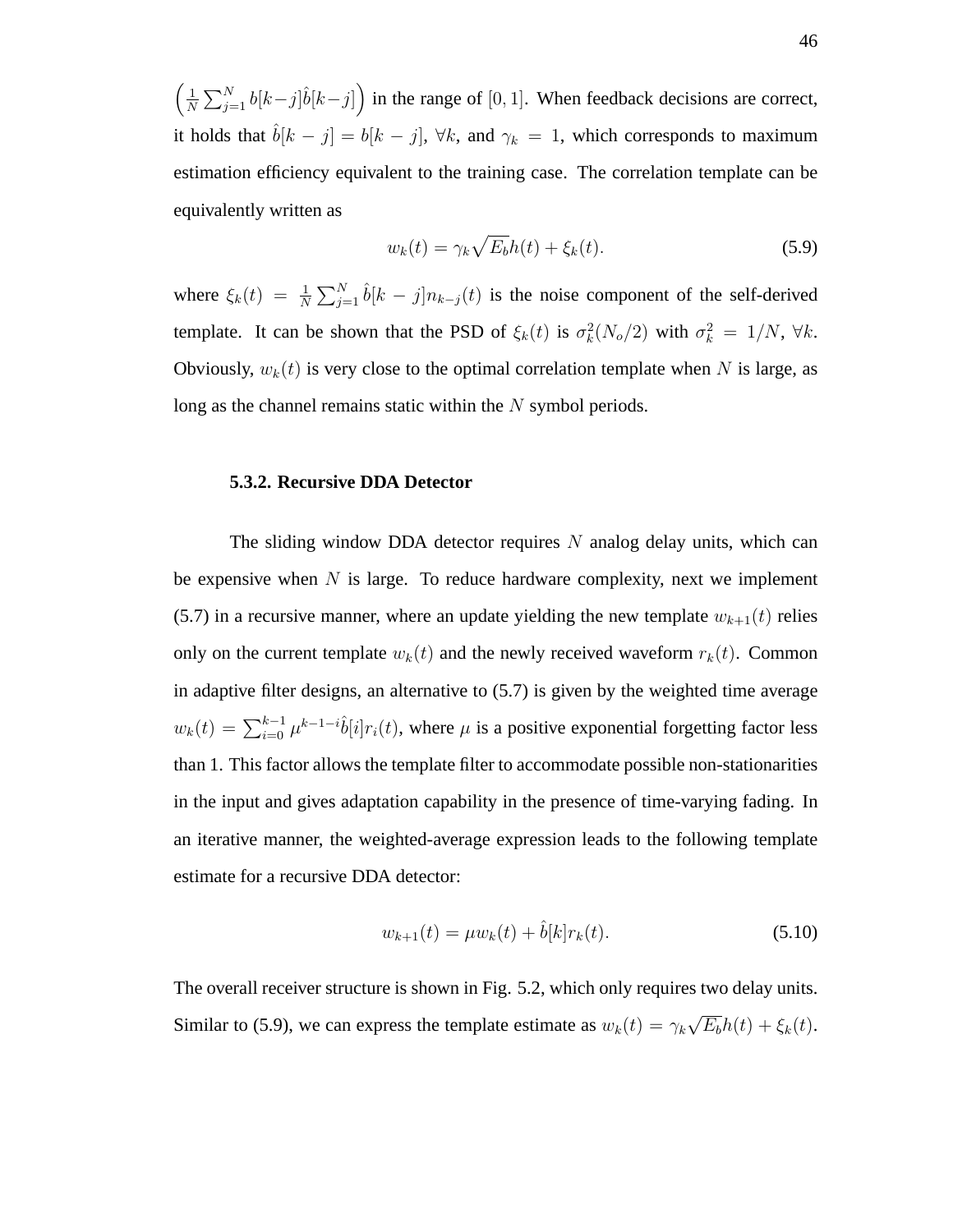Here  $\gamma_k$  is given by  $\gamma_k = \sum_{i=0}^{k-1} \mu^{k-1-i} \hat{b}[i] b[i]$  which reduces to  $\gamma_k = (1 - \mu^k)/(1 - \mu)$ under accurate past decisions. The noise PSD is given by  $\sigma_k^2(N_o/2)$  with  $\sigma_k^2 = (1 (\mu^{2k})/(1-\mu^2).$ 



FIGURE 5.2. Low-complexity recursive decision directed autocorrelation structure.

### **5.3.3. LMS based DDA Detector**

In Sections 5.3.1 and 5.3.2, decision direction is adopted to replace training symbols in the process of channel estimation. Alternatively, we may utilize decision direction as indication of the quality of past waveforms, which will in turn determine how these waveforms contribute to the updated correlation template. The goal is to detect  $b[k]$  rather than estimating  $h(t)$  per se. Next we present a least mean square (LMS) filter that provides a simple implementation of such an approach.

Consider the following least-square formulation for designing the template  $w_k(t)$ :

$$
\min_{\hat{h}_k(t)} J(k) = \sum_{i=0}^k e^2[k] = \sum_{i=0}^k |d[k] - w_k \cdot r_k|^2.
$$
\n(5.11)

In the DD mode, the LMS solution to (5.11) yields the following adaptation steps: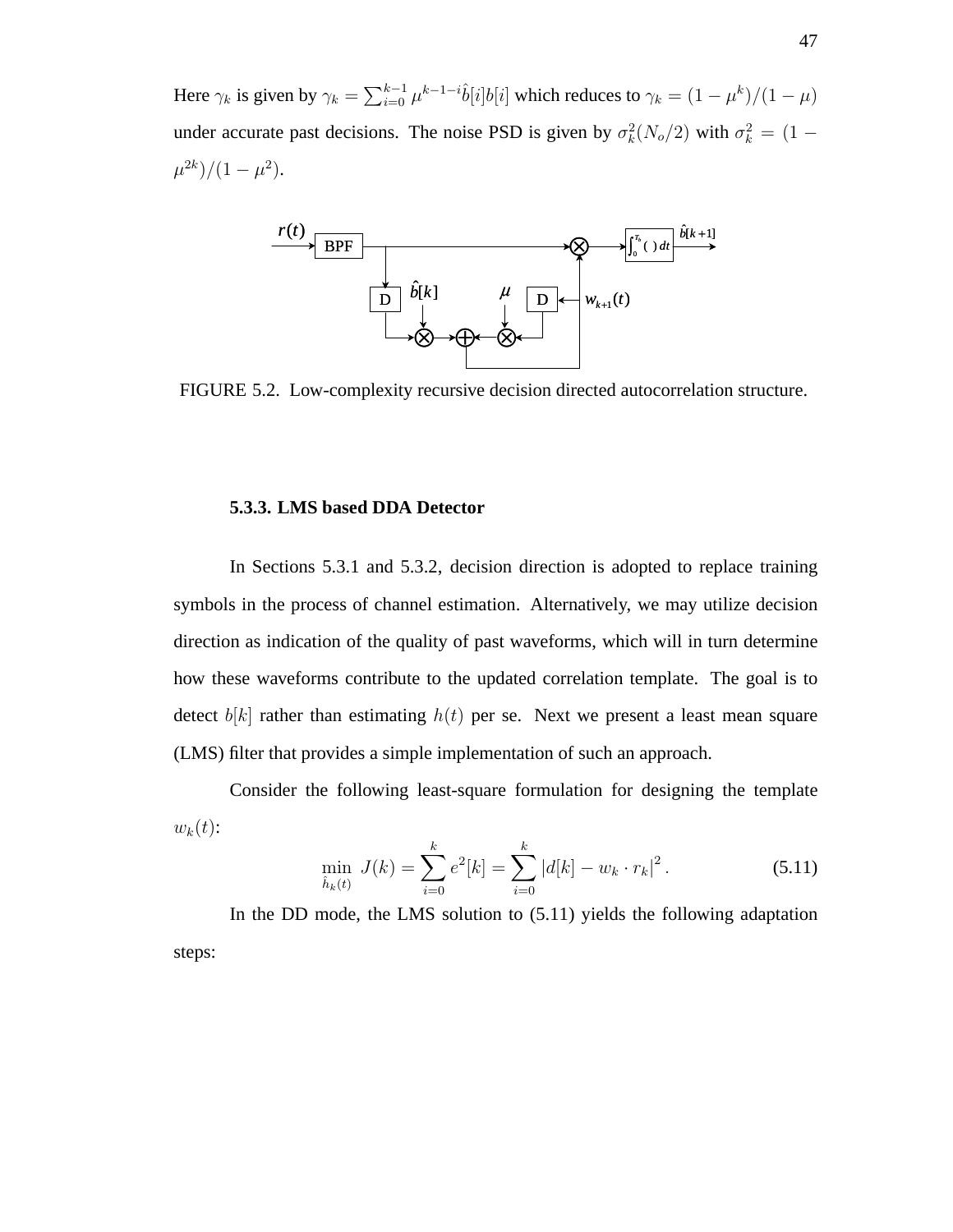$$
\hat{b}[k] = \text{sgn}\left\{w_k \cdot r_k\right\} \tag{5.12a}
$$

$$
e[k] = \hat{b}[k] - w_k \cdot r_k \tag{5.12b}
$$

$$
w_{k+1}(t) = w_k(t) + \alpha r_k(t)e[k]
$$
\n(5.12c)

where  $\alpha$  is the step size that takes on a small value. Considering the fluctuation in the instantaneous received energy  $||r_k||^2 := \int_0^{T_b} r_k^2(t)dt$ , we may set  $\alpha = \tilde{\alpha}/||r_k||^2$  or  $\alpha = \tilde{\alpha}/(a + ||r_k||^2)$  with constants  $a > 0$  and  $0 < \tilde{\alpha} < 2$ . These choices give rise to the normalized LMS algorithm, which is convergent in the mean square and potentially converges faster than a standard LMS algorithm.

To implement (5.12c), the same receiver structure in Fig. 5.2 applies. However, the input  $r_k(t)$  in (5.12c) is not demodulated by  $\hat{b}[k]$  before being added to the new filter update  $w_{k+1}(t)$ . Instead, it is adjusted by  $\hat{b}[k]$  via the filter estimation error  $e[k]$ , which depends on the projected difference between  $\hat{b}[k]$  and  $r_k(t)$  rather than their crosscorrelation as in (5.10). This operation reflects a different mechanism from that used in (5.8) and (5.10). In fact, LMS-based DDA filter corresponds to an adaptive implementation of the optimal Wiener filter  $w_o(t) = arg \min E\{|b[i] - w_o \cdot r_i|^2\}$ , whereas recursive DDA filter corresponds to an optimal matched filter  $h(t)$ . The template estimate in the LMS DDA filter can still be subsumed by  $w_k(t) = \gamma_k^{(LMS)} \sqrt{E_b} h(t) + \xi_k^{(LMS)}(t)$ , except that the noise term  $\xi_k^{(LMS)}(t)$  has non-zero mean due to the bias between  $w_o(t)$  and  $h(t)$ .

#### **5.3.4. Implementations**

All these DDA filters rely on decision direction, in which case initialization becomes an imminent issue. Similar to conventional DD methods, initialization is typically accomplished via training or other sub-optimal low-complexity processing. A training based initialization method has been discussed in Section 5.3.1, which can be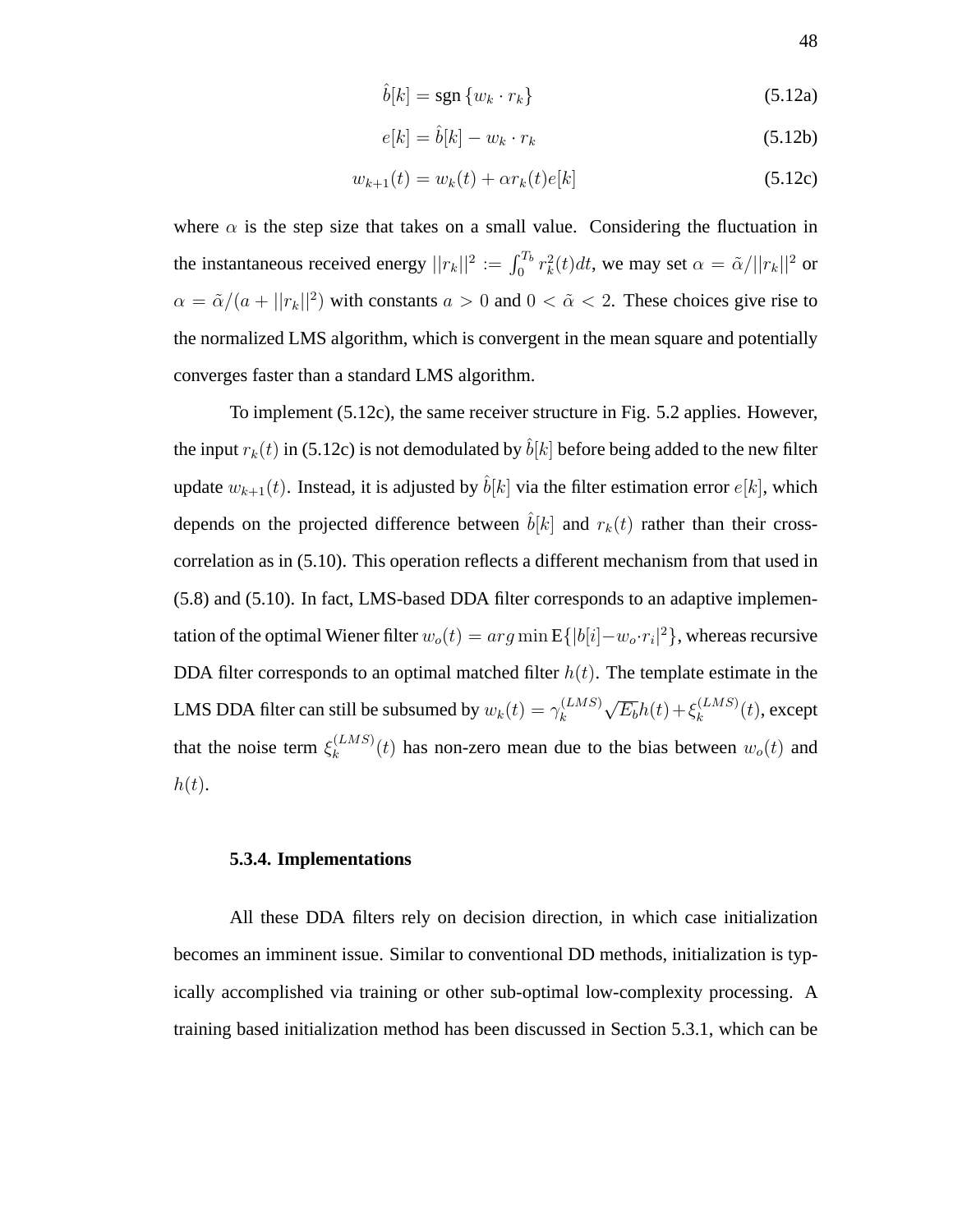|          | Initialization $w_1(t) = (1/N) \sum_{n=-N-1}^{0} b[n] r_n(t)$ ,                         |
|----------|-----------------------------------------------------------------------------------------|
|          | with $\{b[1 - N], \ldots, b[0]\}$ known.                                                |
|          | Filter output $ y[k]  = w_k \cdot r_k$                                                  |
|          | Bit decision $ \hat{b}[k] = \text{sgn}\{y[k]\} $                                        |
| Weight   | sliding-window DDA: $w_{k+1}(t) = \frac{1}{N} \sum_{i=0}^{N-1} \hat{b}[k-i] r_{k-i}(t)$ |
| updating | recursive DDA: $w_{k+1}(t) = \mu w_k(t) + \hat{b}[k]r_k(t)$                             |
|          | LMS DDA: $w_{k+1}(t) = w_k(t) + \alpha r_k(t) (\hat{b}[k] - y[k])$                      |

TABLE 5.1. Decision directed autocorrelation receivers.

used for other DDA algorithms as well. The adaptive procedures for all three DDA receivers are summarized in Table 5.1.

Among the three DDA receivers, sliding-window DDA has the highest implementation complexity in terms of the number of delay units required. The other two iterative filters have similar hardware complexity, while LMS-based DDA has slightly higher computational load than recursive DDA.

Compared with other UWB receivers, all of the proposed autocorrelators build upon analog delay-and-average units operating at the *symbol rate*. Asymptotically optimal correlation templates capable of sufficient energy capture are constructed without explicit channel estimation and multipath tracking of path gains and delays, nor do they require pilot symbol overhead. In contrast, constructing and implementing a proper correlation template for a RAKE receiver rely on digital operations at an impractical *sub-pulse rate*, as well as computationally-involved channel state information estimation.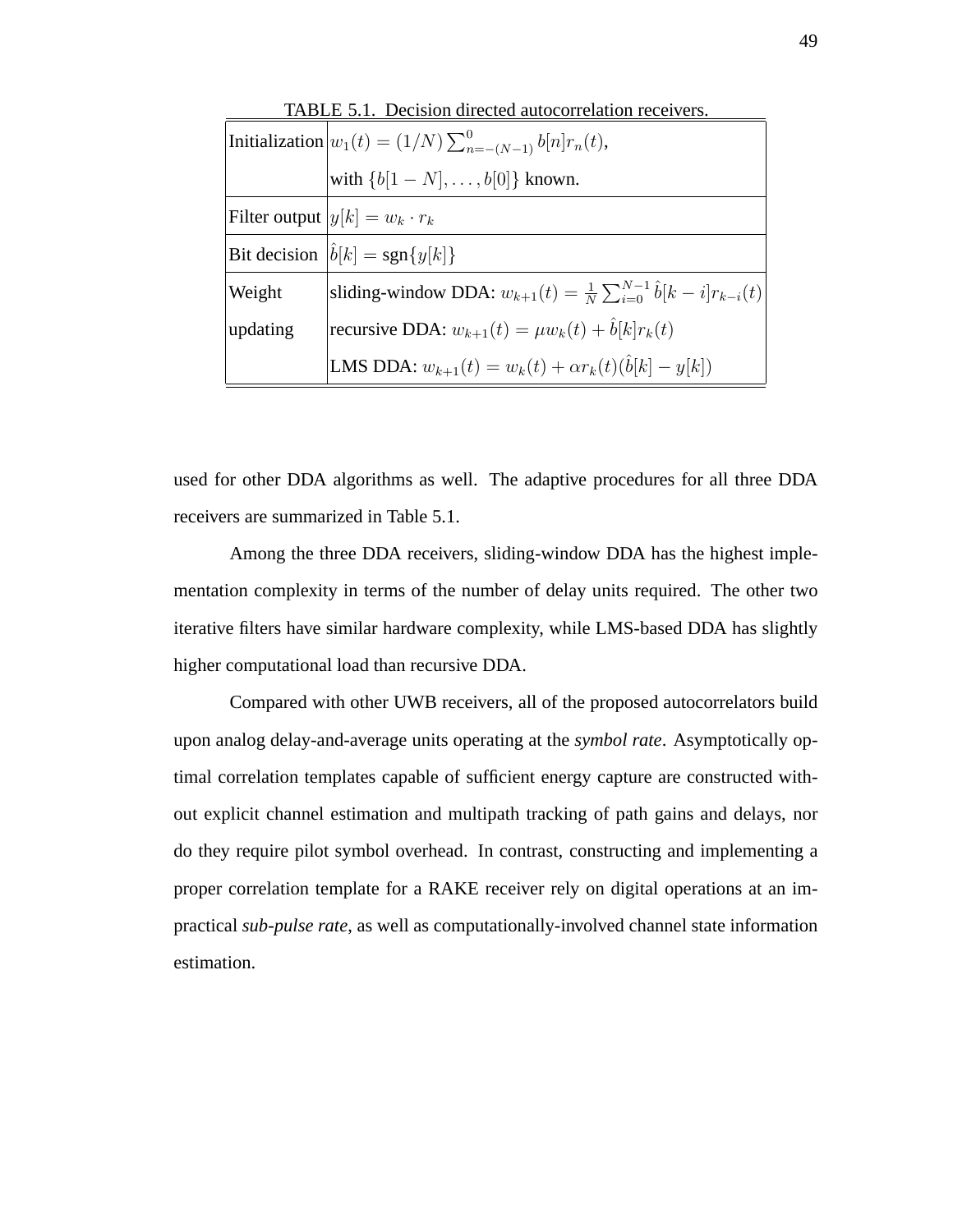### **5.4. Performance Analysis**

In this section, we analyze the proposed adaptive DDA UWB receivers in terms of their steady-state BER performances and algorithm convergence rates. We will first assume that all past decisions are accurate. Such analysis is common for DD methods, and establishes tangible bounds for benchmarking performance in the high SNR region. BER performance in the low SNR region will also be discussed to take into account the effect of incorrect past decisions.

## **5.4.1. Convergence**

Under accurate past decisions, both sliding-window and recursive DDA filters can be written in a unified form after normalization, as follows:

$$
w_k(t) = \sqrt{E_b}h(t) + \sigma_{\xi}[k]\bar{\xi}(t),
$$
\n(5.13)

where  $\bar{\xi}(t) = \xi_k(t)/\sigma_k$  is the normalized noise term with a fixed PSD  $N_o/2$ , and  $\sigma_{\xi}[k] =$  $\sigma_k/\gamma_k$ . The two filters differ only in  $\sigma_{\xi}^2[k]$ , which is given by

$$
\sigma_{\xi}^{2}[k] = \begin{cases} \frac{1}{N}, & \text{sliding-window DDA;}\\ \frac{1+\mu^{k}}{1-\mu^{k}} \frac{1-\mu}{1+\mu}, & \text{recursive DDA.} \end{cases}
$$
(5.14)

For the adaptive filter in (5.13), its rate of convergence can be evaluated by  $\sigma_{\epsilon}^2[k] := \mathbb{E}\{\epsilon_k^2\}$ , which is the mean square value of the filter estimation error  $\epsilon_k(t) :=$  $w_k(t) - \sqrt{E_b}h(t)$ . It is straightforward to show that

$$
\sigma_{\epsilon}^2[k] = \sigma_{\xi}^2[k](N_o/2)BT_b, \quad \text{when } 1/B \le T_b.
$$
\n(5.15)

Based on (5.14), it is apparent that sliding-window DDA has a fixed error variance across  $k$ , which is determined by the sliding window size  $N$ . In contrast, the error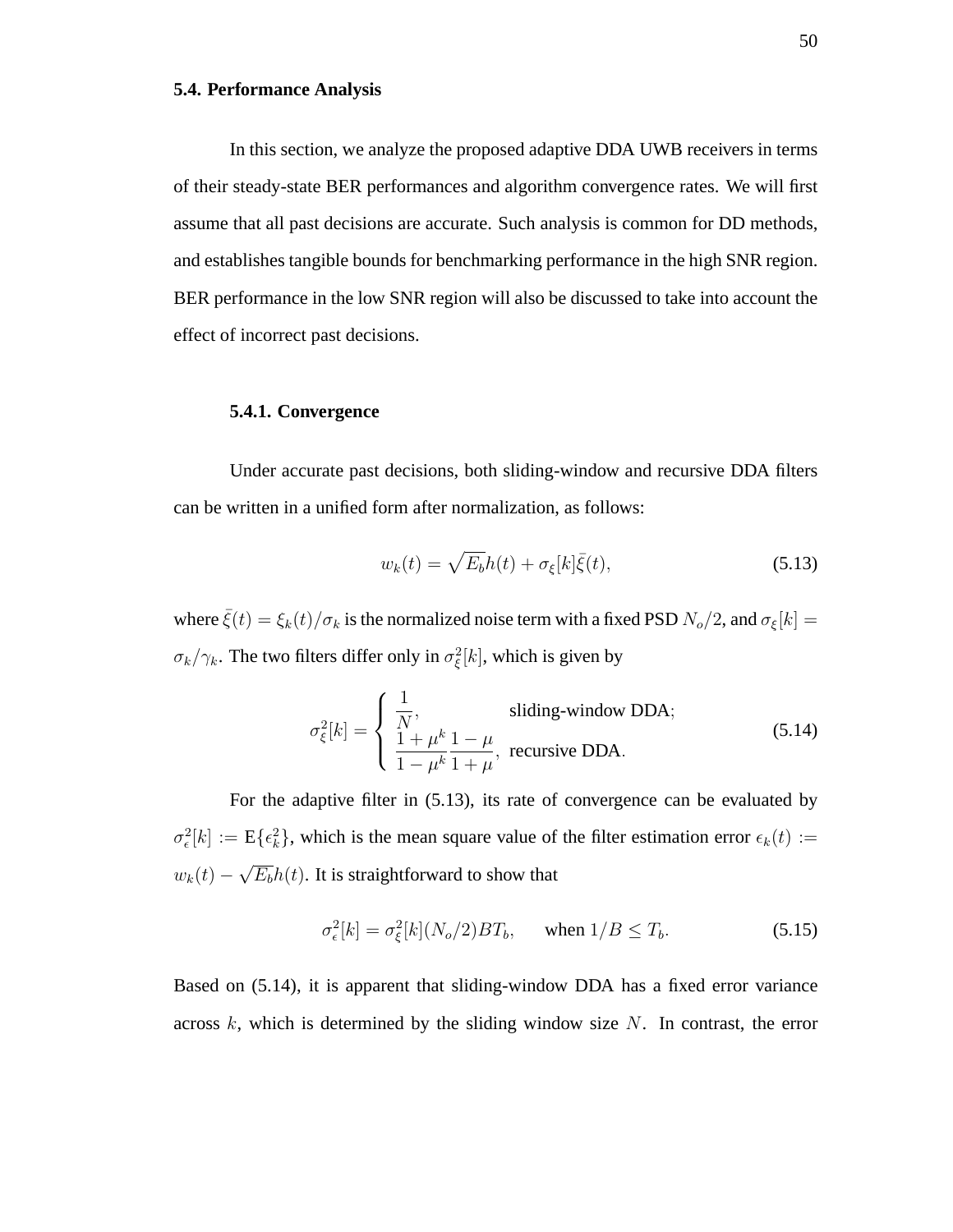variance of recursive DDA drops as k increases, and has a convergence rate of  $1/k$ when  $\mu = 1$ . At the steady state, the filter error variance is proportional to  $\tilde{\sigma}_{\xi}^2 :=$  $\lim_{k\to\infty}$  E{ $\sigma_{\xi}^2[k]$ }, which equals  $1/N$  for sliding-window DDA and  $(1-\mu)/(1+\mu)$  for recursive DDA, provided that the channel is time invariant.

It is also possible to analyze the rate of convergence of the LMS DDA filter, and possibly its tracking capability in the presence of time-varying channels [70]. Unfortunately, there is no proper time-varying model for UWB propagation channels, which leaves this topic for future exploration.

### **5.4.2. BER Performance**

To analyze the steady-state BER performance of the proposed adaptive receivers in UWB fading channels, we will use a practical channel model whose structure and parameters are explained in Section 3.2. To provide a general result, we allow the time-window of the correlator to have a flexible length  $T_L \leq T_b$ , which corresponds to collecting the first arrived  $L_p$  ( $L_p \leq L$ ) paths. Correlating the filtered signal waveform  $r(t)$  with the self-derived template waveform  $w_k(t)$  in (5.13), the decision variable for the  $k^{th}$  bit is obtained as

$$
y[k] = \int_{iT_b}^{iT_b + T_L} r_k(t)w_k(t)dt = b[k]\theta + z_1 + z_2 + z_3,
$$
\n(5.16)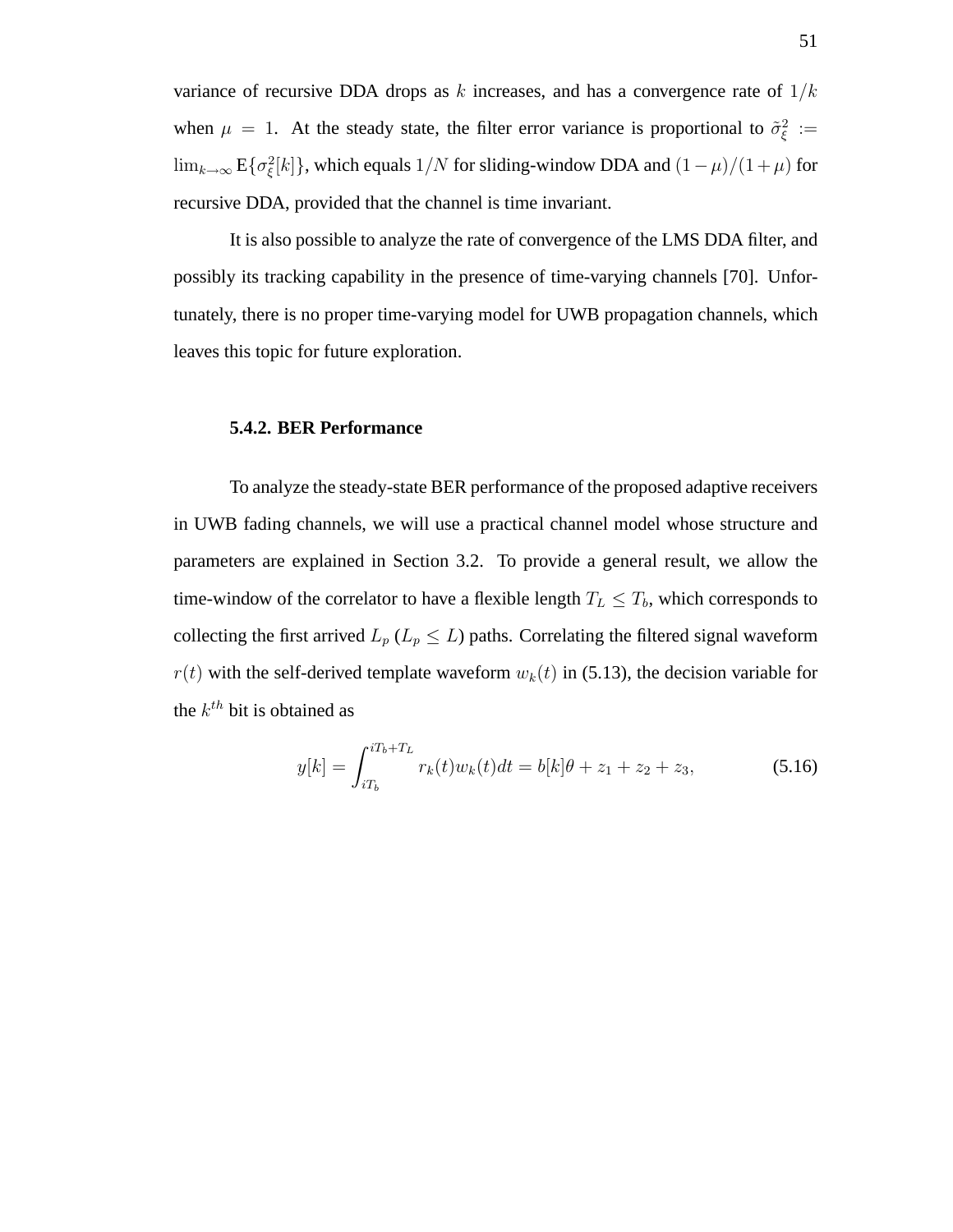where the first term  $b[k]\theta$  in (5.16) is the desired signal term, while  $z_1$ ,  $z_2$  and  $z_3$  are noise terms, given respectively by

$$
\theta = E_b \int_{iT_b}^{iT_b + T_L} h^2(t) dt,
$$
\n(5.17a)

$$
z_1 = \sqrt{E_b} \tilde{\sigma}_{\xi} \int_{iT_b}^{iT_b+T_L} h(t) \bar{\xi}(t) dt, \qquad (5.17b)
$$

$$
z_2 = \sqrt{E_b} \int_{iT_b}^{iT_b+T_L} h(t)n(t)dt,
$$
\n(5.17c)

$$
z_3 = \tilde{\sigma}_{\xi} \int_{iT_b}^{iT_b+T_L} n(t)\bar{\xi}(t)dt.
$$
 (5.17d)

In order to determine the analytical BER expression for binary PAM signals, we will derive the conditional BER from (5.16) depending on a given realization of the random channel coefficients  $\alpha = {\alpha_0, \cdots, \alpha_{L_p-1}}$ . This instantaneous performance will then be integrated over the joint probability density function (pdf) of the random parameters to obtain the average BER.

# *5.4.2.1. Distribution of*  $z_1 + z_2 + z_3$

Evaluation of the distribution of the composite noise  $z = z_1 + z_2 + z_3$  has been shown to be a complex procedure [41, 58, 71]. The DPSK performance analysis in [58, 71] is not applicable to the new characteristics in this DDA receiver. The performance evaluation in [41] analyzed a very similar scenario as that of this DDA receiver. However, it did not give an easy-to-use solution and its calculation complexity is high. Here we derive a BER expression which can approximately predict the performance reliably while keeping the complexity reasonable.

Because both  $\bar{\xi}(t)$  and  $n(t)$  are zero-mean Gaussian random processes independent of  $h(t)$ , the noise terms  $z_1$  and  $z_2$  can be regarded as zero-mean Gaussian random variables. When  $BT_b$  is large, the noise product term  $z_3$  can also be well approximated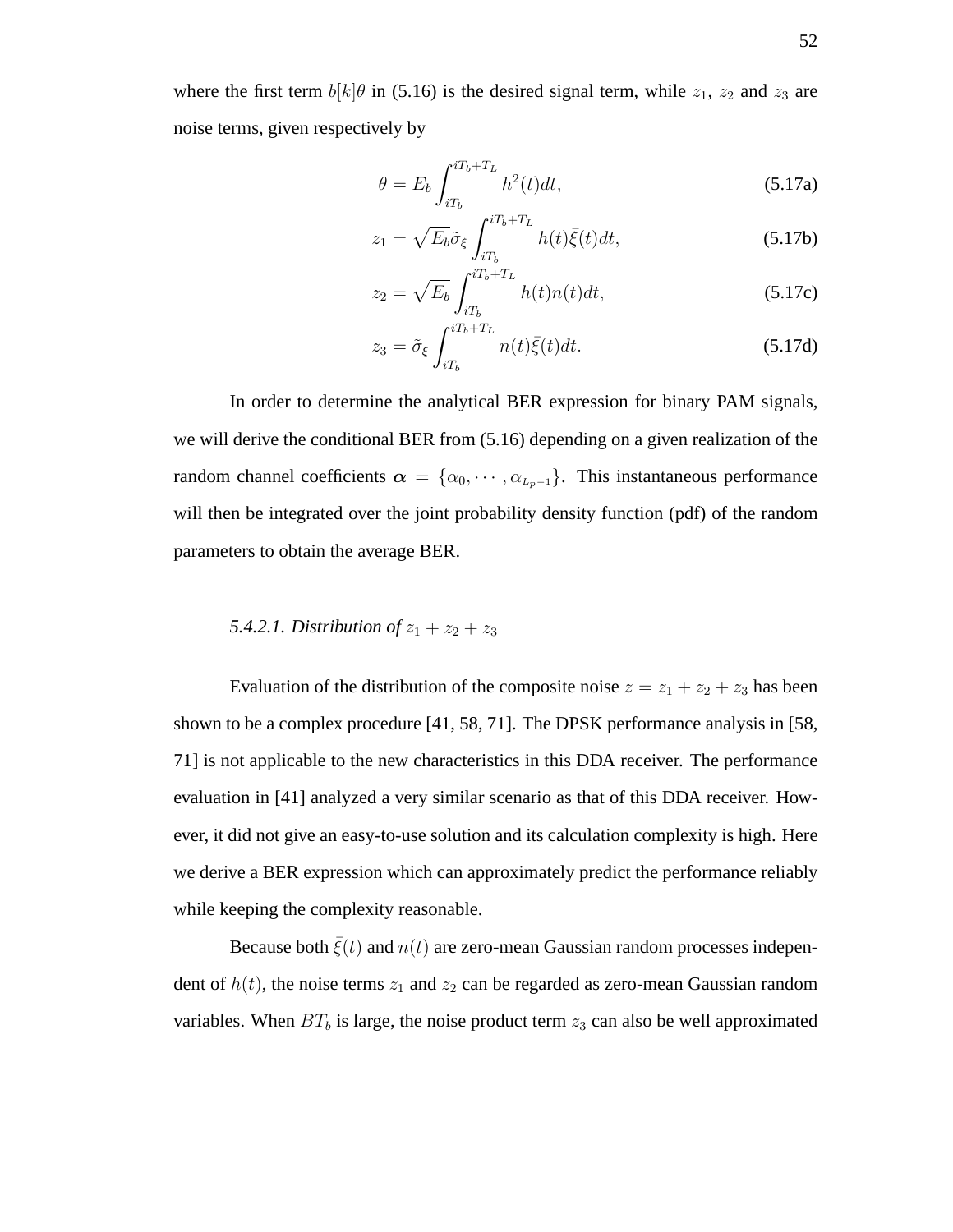as a Gaussian random variable for SNR regions of practical interest [38, 41, 58, 71]. The mean value of  $z_3$  is zero when the bandwidth B is an integer of  $1/(2T_b)$ , as we have assumed in Section 3.2. By using  $R_n(T_b)=0$ , it is straightforward to show that all three noise terms are uncorrelated, i.e.,  $E\{z_1z_2\} = E\{z_1z_3\} = E\{z_2z_3\} = 0$  [38, 41, 58, 71].

By using (5.4) and (5.17), and employing the assumption  $B \gg 1/T_L$ , the noise variance can be approximately evaluated as [71, 58]

$$
\sigma_z^2 \cong \theta \frac{N_o}{2} (1 + \tilde{\sigma}_{\xi}^2) + BT_L \tilde{\sigma}_{\xi}^2 N_o^2. \tag{5.18}
$$

### *5.4.2.2. Distribution of* θ

Let  $R_h(\tau) := \int_0^{\tau} h^2(t) dt$  denote the channel energy as a function of the integration window length  $\tau$ . From (5.17a), the effective sample gain  $\theta$  is given by  $\theta = E_b R_h(T_L)$ . Focusing on the UWB indoor channel model in [19], we suppose for simplicity that all channel paths arrive separately in time, i.e., there is no pulse overlapping. Under this assumption, the received sample gain  $\theta$  can be simplified to  $\theta = \sum_{l=0}^{L_p-1} E_b \alpha_l^2$ . Apparently, it is the sum of squared multipath fading coefficients, which are independent lognormal random variables (RVs). To evaluate the pdf of  $\theta$ , one needs to find the pdf of a sum of independent lognormal RVs. Although an exact closed-form expression does not exist, there are a number of methods to approximate this pdf. We will apply the Wilkinson's method [34] to approximate the desired pdf of θ.

As mentioned in Section 3.2, the channel coefficient  $\alpha_l$  can be modeled as  $\alpha_l =$  $\lambda_l \beta_l$ , where  $\lambda_l \in \{1, -1\}$  and  $\beta_l = |\alpha_l|$  is a lognormal RV. Let  $\beta_l := |\alpha_l| = e^{u_l}$ , where  $u_l$  is a normal RV obeying  $u_l \sim \mathcal{N}(\mu_{u_l}, \sigma_{u_l}^2)$ , and  $\theta_l := E_b \alpha_l^2 = e^{c_0 + 2u_l}$ , where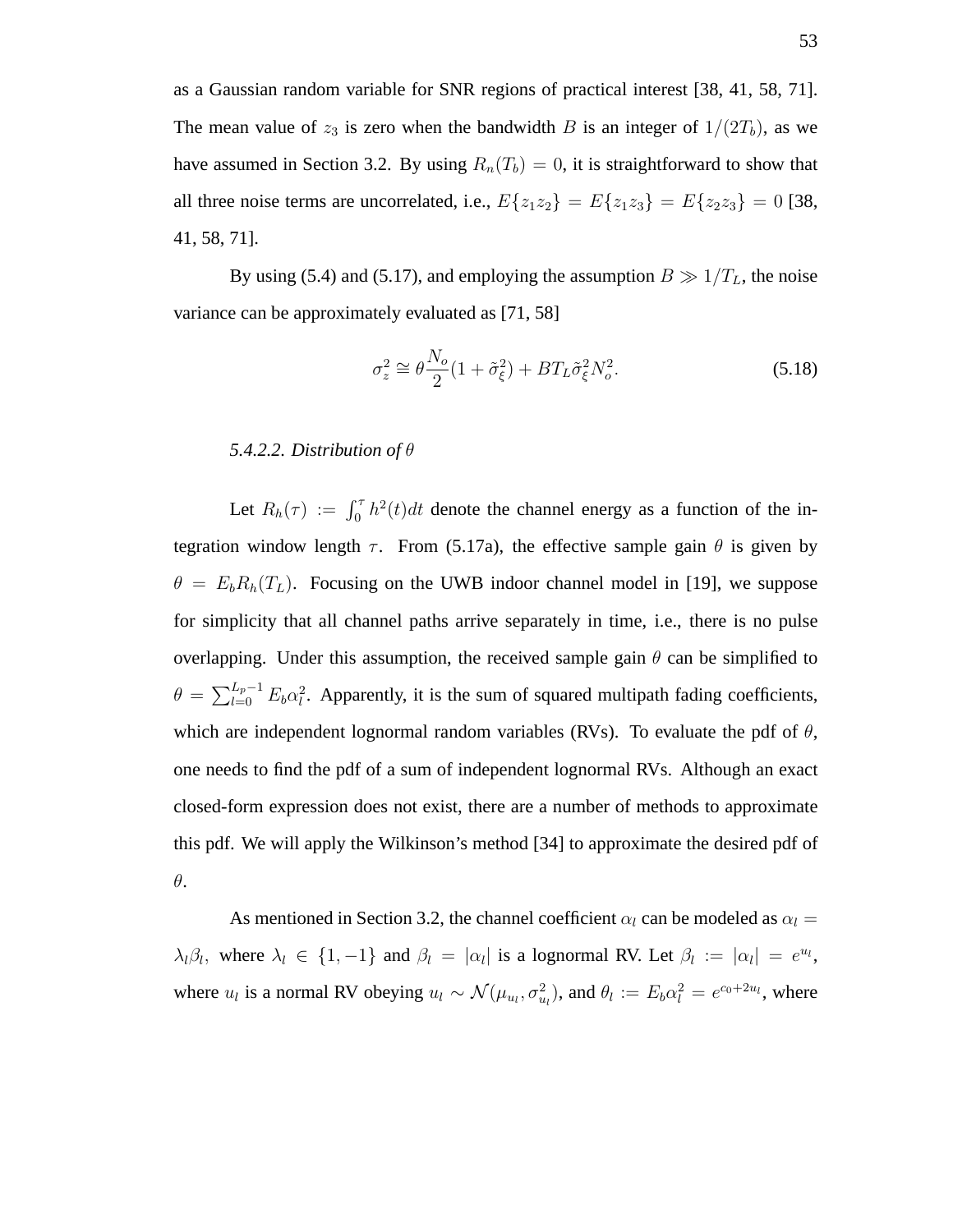$c_0 = \ln(E_b)$ . The  $k^{th}$  moment of the lognormal variable  $\beta_l$  is then given by

$$
E\{\beta_l^k\} = e^{k\mu_{u_l} + k^2 \sigma_{u_l}^2/2}.
$$
\n(5.19)

According to Wilkinson's method, we let  $\theta = \sum_{l=0}^{L_p-1} \theta_l$  be modeled as a lognormal RV, which implies that  $\theta = e^x$  and  $x \sim \mathcal{N}(\mu_x, \sigma_x^2)$  is a normal RV. The two parameters  $\mu_x$  and  $\sigma_x$  can be obtained by matching the first two moments of  $\theta$  with the first two moments of  $\sum_{l=0}^{L_p-1} \theta_l$ . Algebraic manipulations lead to the mean  $\mu_x = \ln(E_{L1}^2/\sqrt{E_{L2}})$ and the variance  $\sigma_x = \sqrt{\ln(E_{L2}/E_{L1}^2)}$ , where the two scalars  $E_{L1}$  and  $E_{L2}$  are related to  $\mu_{u_l}$  and  $\sigma_{u_l}^2$  by

$$
E_{L1} = \sum_{l=0}^{L_p - 1} e^{(c_0 + 2\mu_{u_l} + 2\sigma_{u_l}^2)}
$$
(5.20a)  
\n
$$
E_{L2} = \sum_{l=0}^{L_p - 1} e^{2(c_0 + 2\mu_{u_l} + 4\sigma_{u_l}^2)}
$$
  
\n
$$
+ 2 \sum_{l=1}^{L_p - 1} \sum_{m=0}^{l-1} e^{2(c_0 + \mu_{u_l} + \mu_{u_m} + \sigma_{u_l}^2 + \sigma_{u_m}^2)}.
$$
(5.20b)

Putting all together, the pdf of  $\theta$  is approximated as

$$
f(\theta) = \frac{1}{\theta \sqrt{2\pi \sigma_x^2}} exp\left[-\frac{(\ln(\theta) - \mu_x)^2}{2\sigma_x^2}\right].
$$
 (5.21)

## *5.4.2.3. Error performance*

Conditioned on  $\theta$ , the BER expression of a binary PAM signal is given by

$$
P(\theta) = \frac{1}{\sqrt{2\pi\sigma_z^2}} \int_{-\infty}^0 exp\left[-\frac{(\lambda - \theta)^2}{2\sigma_z^2}\right] d\lambda = Q\left(\frac{\theta}{\sigma_z}\right)
$$
(5.22)

where  $Q(\cdot)$  is the complementary error function.

The average BER can be calculated by averaging the conditional BER  $P(\theta)$ over the probability density function  $f(\theta)$  in (7.27) as

$$
P_b = \int_0^\infty P(\theta) f(\theta) d\theta.
$$
 (5.23)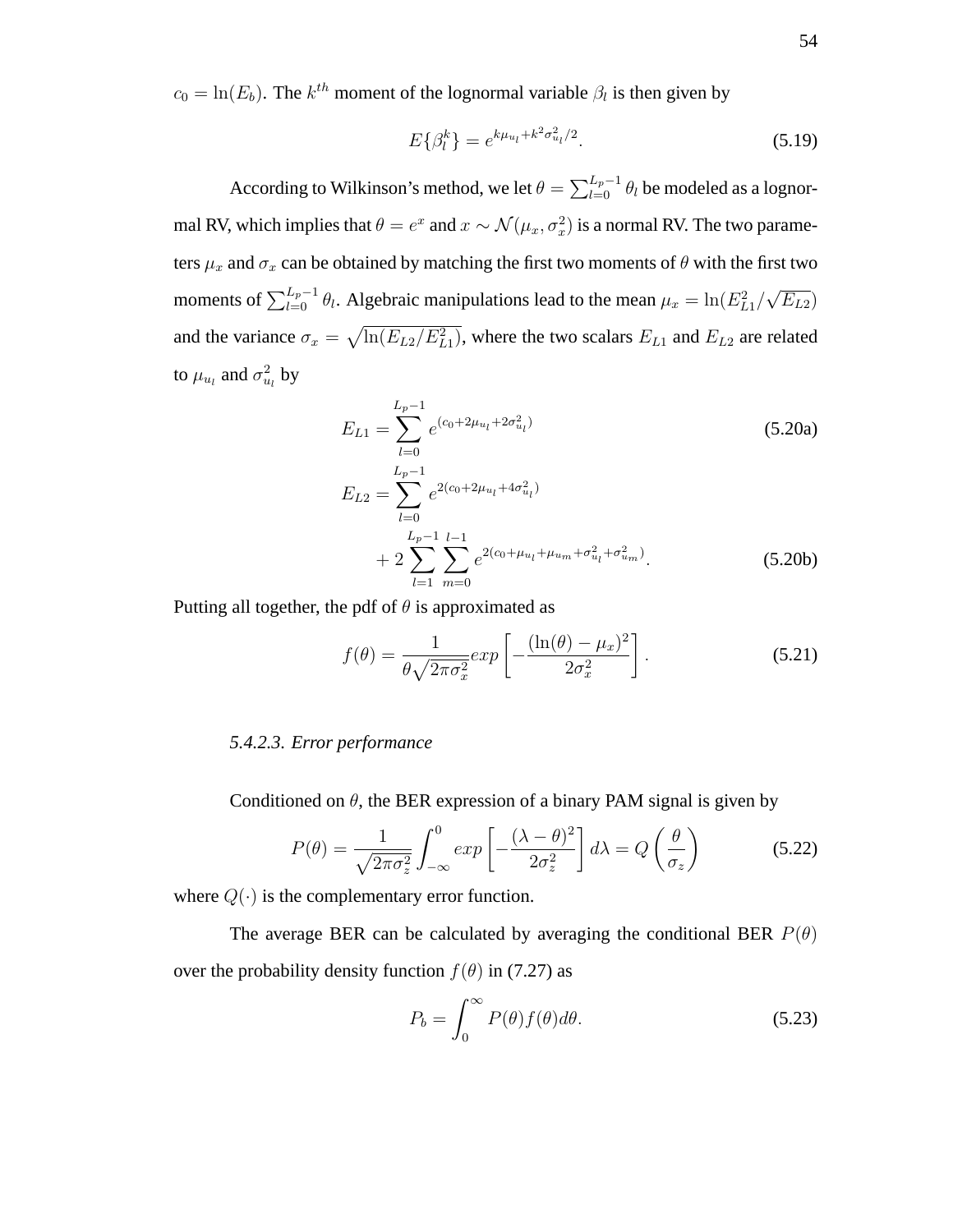This BER expression applies to any channel type without necessarily incurring the assumption of no pulse overlapping. In a general case, the pdf  $f(\theta)$  should be replaced by the actual channel statistic and can be evaluated via Monte Carlo simulations. Numerical methods can be used to evaluate the BER in (5.23), which provides the performance lower bound under the assumption of perfect past decisions.

#### **5.4.3. Error performance in low SNR region**

Albeit fairly accurate at the high SNR region, the BER expression in (5.23) cannot precisely describe the receiver error performance for low SNRs, in which case the number of erroneous past decisions becomes non-trivial. Here we examine the low-SNR case to provide some insight on the receiver performance. Our approach relies on counting the probability of erroneous symbol decisions.

Recall the template estimate  $w_k(t)$  in (5.8). When past decisions are in error, the noise term  $\xi_k(t)$  in the template remains un-affected, but the estimation efficiency factor  $\gamma_k$  is lowered. Each wrong symbol decision will cause its corresponding waveform to counteract a correctly demodulated waveform. As a result,  $\gamma_k$  should be replaced by  $\gamma'_k = (1 - 2P(\theta))\gamma_k$  to accommodate the effect of wrong decisions. It is reasonable to assume that  $P(\theta)$  must be less than 50% for a meaningful transmission. Corresponding to (5.13), the low-SNR general expression for  $w_k(t)$  can be written as

$$
w_k(t) = (1 - 2P(\theta))\sqrt{E_b}h(t) + \sigma_{\xi}^2[k]\bar{\xi}(t).
$$
 (5.24)

The decision statistic  $y[k]$  in (5.16) should be adjusted accordingly. The effective sample amplitude  $\theta$  should be replaced by  $\theta' = (1 - 2P(\theta))\theta$  and the second noise term in (5.17c) replaced by  $z_2' = (1 - 2P(\theta))z_2$ , while  $z_1$  and  $z_3$  remain the same. The composite noise variance is now  $\sigma_z'^2 \cong \theta(1 - 2P(\theta) + \tilde{\sigma}_{\xi}^2)(N_o/2) + BT_L \tilde{\sigma}_{\xi}^2 N_o^2$ . Substituting  $\theta'$ and  $\sigma_z^2$  for  $\theta$  and  $\sigma_z^2$  in (5.22), we obtain an expression for  $P(\theta)$  in the low SNR region: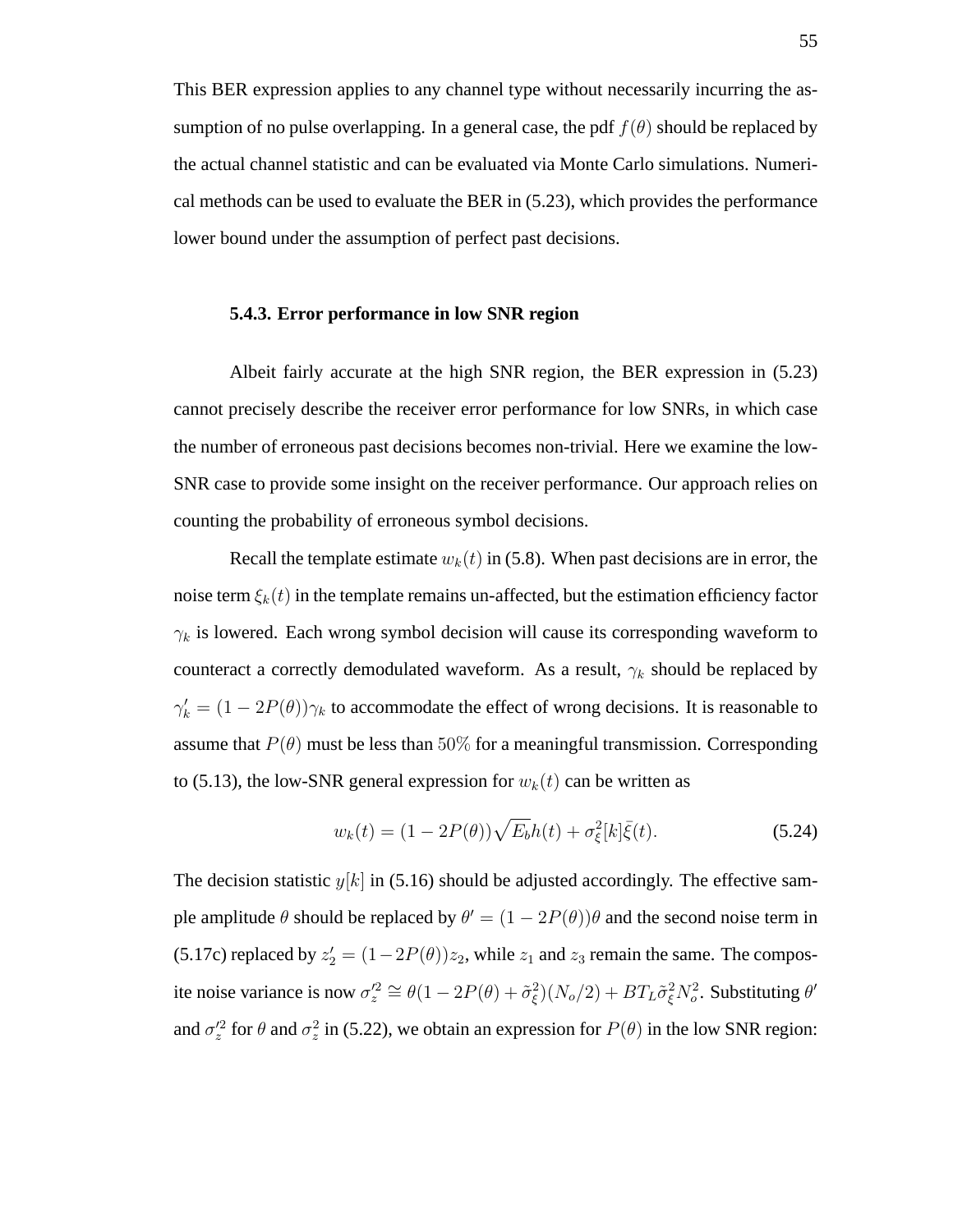$$
P(\theta) = Q\left(\frac{\theta'}{\sigma'_z}\right)
$$
\n
$$
= Q\left(\frac{(1 - 2P(\theta))\theta}{\sqrt{\theta(1 - 2P(\theta) + \tilde{\sigma}_\xi^2)N_o/2 + BT_L \tilde{\sigma}_\xi^2 N_o^2}}\right).
$$
\n(5.25)

Eq. (5.25) does not immediately lead to a manageable closed-form solution to  $P(\theta)$ . Nevertheless, some one-dimensional numerical methods may be used to find an approximate solution to  $P(\theta)$  given  $\theta$ . In next section, we compute the BER performance based on the numerical solution to (5.25) and compare it with the analytical result in (5.22) as well as simulation results.

#### **5.5. Numerical Results**

In all simulation tests, we use the CM3 model from [19] to generate random UWB channel realizations. The root-mean-square (RMS) channel delay spread is set to 15ns, the average cluster arrival rate is 0.0667/ns, and the average path arrival rate is 2/ns. The cluster and ray decay factors are given by  $\Gamma = 14$ ns and  $\gamma = 7.9$ ns, respectively. The standard deviation of the fading coefficients is set to be 3.4dB. There are a total number of  $L = 35$  resolvable paths, whose total energy is normalized by  $E\{\sum_{l=0}^{L-1}|\alpha_l|^2\} = 1$ . A carrier-modulated, truncated root-raised-cosine (RRC) pulse with a roll-off factor of 0.25 is applied as the UWB pulse shape  $p(t)$  and the pulse width is set to  $T_p = 0.5$ ns. The transmission rate  $1/T_b$  is selected to be such that channel excess delay does not cause ISI.

Three different receivers are considered: the RAKE receiver with maximum ratio combining (MRC), the transmit-reference (TR) receiver, and the proposed slidingwindow DDA receiver with a pilot symbol block of size  $N = 16$  for initialization. The DDA receiver may use the signal waveform collected from all paths or just collect part of the received signal energy from the first received  $L_p$  paths. In the RAKE receiver,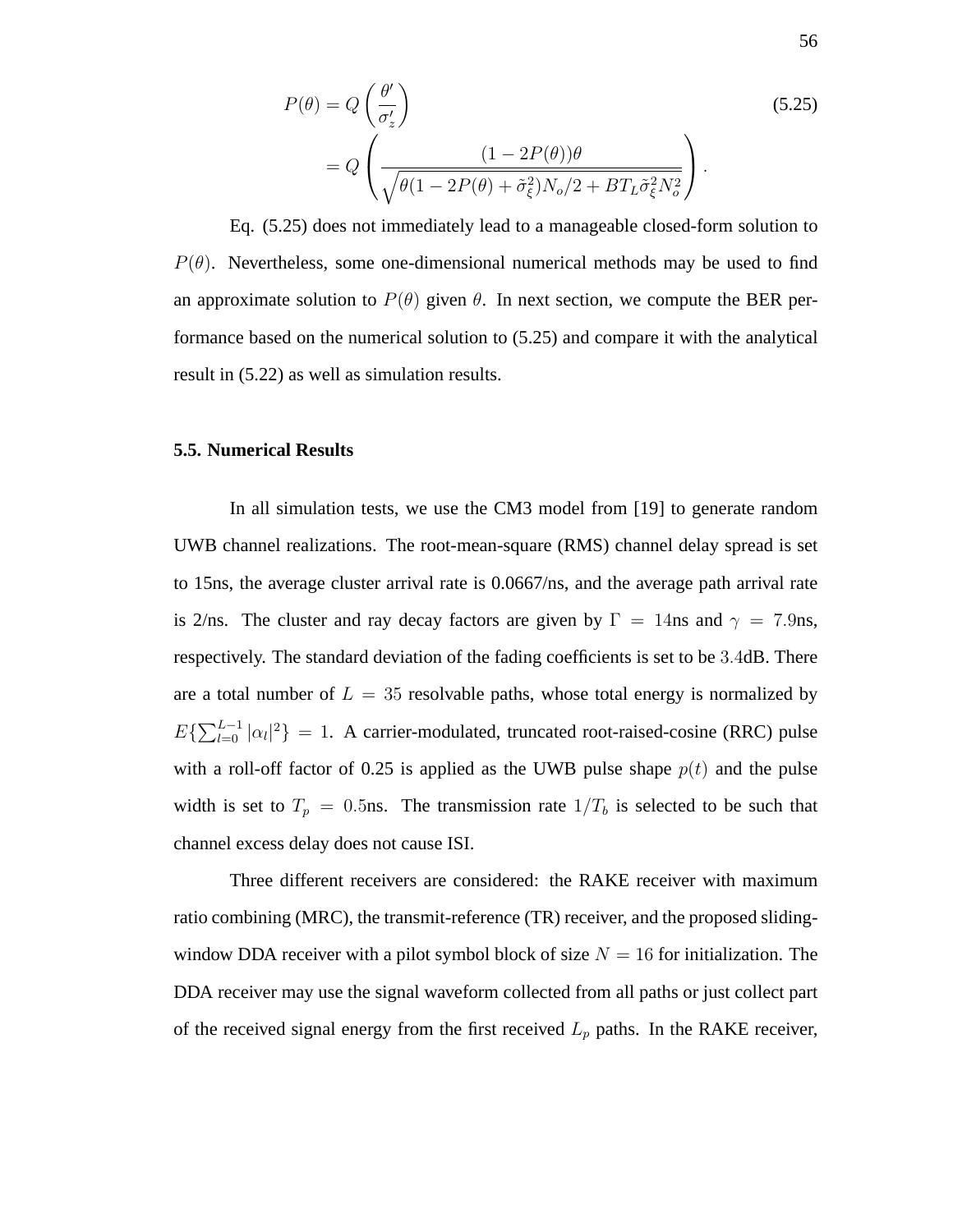the number of fingers is set to be 5, which is a reasonable limit imposed by practical receiver cost constraints.

The BER curves of these receivers are plotted in Figs. 5.3, 5.4, and 5.5, with  $L_p = 35, 20$  and 5, respectively. Analytical BER curves of the DDA receiver are also included to compare with the simulated curves. In all test cases, the proposed DDA receiver performs better than the TR receiver. The analytical performance of the DDA receiver matches well with its simulated results in high SNR region, except in Fig. 5.5 where  $L_p = 5$  is not large enough for the Wilkinson's method [34] to achieve an accurate approximation of the pdf  $f(\theta)$ . In the low SNR region, as discussed in Section 5.4.3, because the analysis did not take into account erroneous symbol decisions, the analytical BER in (5.22) is lower than the actual value. To accommodate the effect of erroneous symbol decisions in DD, the low-SNR BER expression in (5.25) is evaluated numerically to solve for  $P(\theta)$ , which is then used in (5.23) to reach the average BER. This low-SNR analytical BER matches well with simulations, as shown in Fig. 5.6.

Due to the noise term in the template waveform, the DDA receiver and the TR receiver perform worse than the RAKE receiver when the same number ( $L_p = 5$ ) of paths are collected, as shown in Fig. 5.5. However, the performance gap between the DDA and the RAKE receiver is small in high SNR region, since the noise effect has been mitigated by the averaging operation in the DDA receiver. As more paths are collected by the receiver (Figs. 5.3-5.4), both DDA and TR receivers outperform the 5-finger RAKE receiver. Note that collecting a large number of signal paths in DDA and TR does not raise implementation costs, as one can simply adjust the correlation time-window length  $T_L$ .

DDA receivers collecting different numbers of received paths are compared via simulations in Fig. 5.7. Apparently a receiver collecting more paths offers better BER performance, but the improvement does not increase proportionally because paths ar-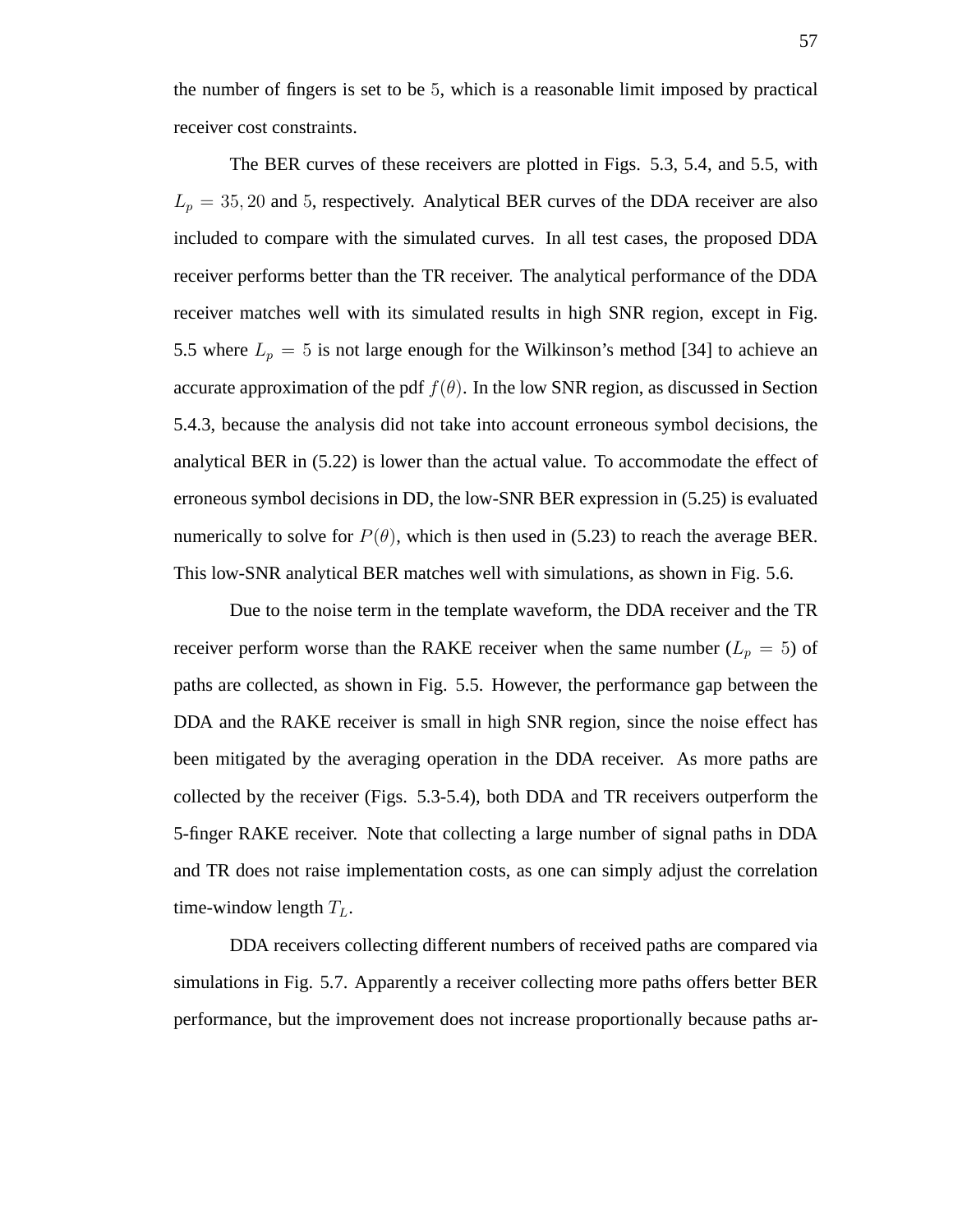

FIGURE 5.3. Analytical and simulated BER versus average received SNR curves using different receiver schemes.  $L_p$  is 35 for DDA and TR, 5 for RAKE.

riving earlier typically contain higher energy on average. The memory depth of the DD operation also affects the receiver performance, which is illustrated in Fig. 5.8. As expected, a larger N leads to a more significant reduction in the noise level of the constructed correlation template, which in turn improves the detection performance. In the high SNR region, it is noted that the BER performance can be effectively improved by increasing the number of collected paths  $L_p$ , while the improvement diminishes as the memory length  $N$  increases.

The sliding-window DDA receiver is compared with recursive DDA and LMS DDA receivers in Fig. 5.9. The latter two receivers are simpler to implement, yet exhibit BER performances comparable to that of sliding-window DDA. When the forgetting factor  $\mu$  is selected to be larger than  $(N-1)/(N+1)$  (based on the filter error variance factor  $\tilde{\sigma}_{\xi}^2$  in (5.14) at the steady state), the recursive DDA has an effective filter memory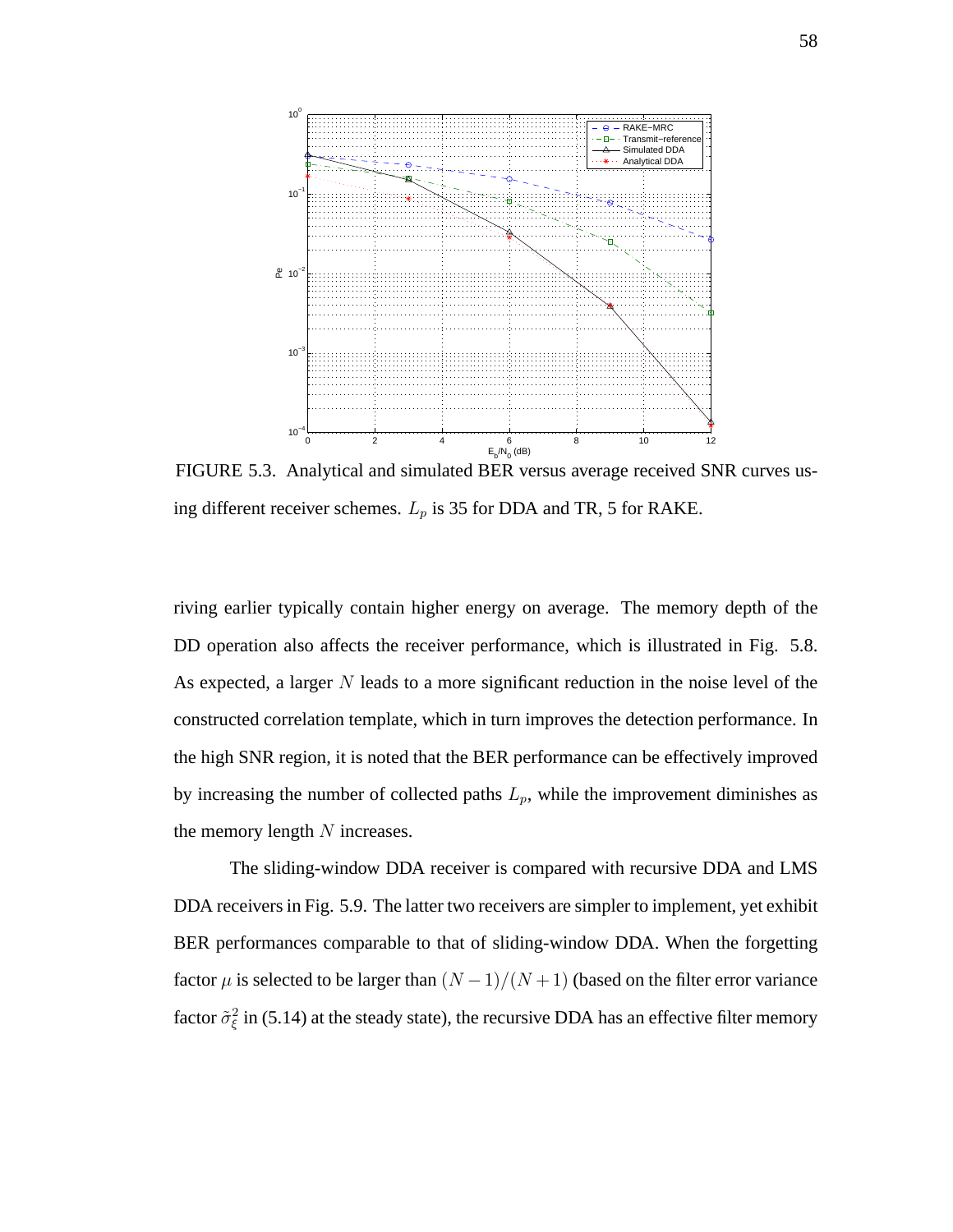

FIGURE 5.4. BER versus SNR for various receiver schemes:  $L_p$  is 20 for DDA and TR, 5 for RAKE.

length longer than  $N$ , leading to better BER performance than sliding-window DDA at the steady state. In general, a larger  $\mu$  leads to better steady state performance, but slower convergence. The LMS DDA receiver has slightly worse performance, because it is an adaptive implementation of Wiener filter, which does not take into account the finite-alphabet constraint on symbols *v*.

The analysis and simulations so far have assumed a single-user communication scenario. The DDA receivers are expected to outperform TR schemes in multi-user scenarios as well, since the adaptive template-updating process can also mitigate the effect of multiple-access interference (MAI) on the quality of the template waveform. However, the exact performance of the DDA receiver in a multi-user scenario depends on many factors such as the spreading schemes (time-hopping, direct-sequence, or others) and system parameters. The analytical performance analysis of the proposed schemes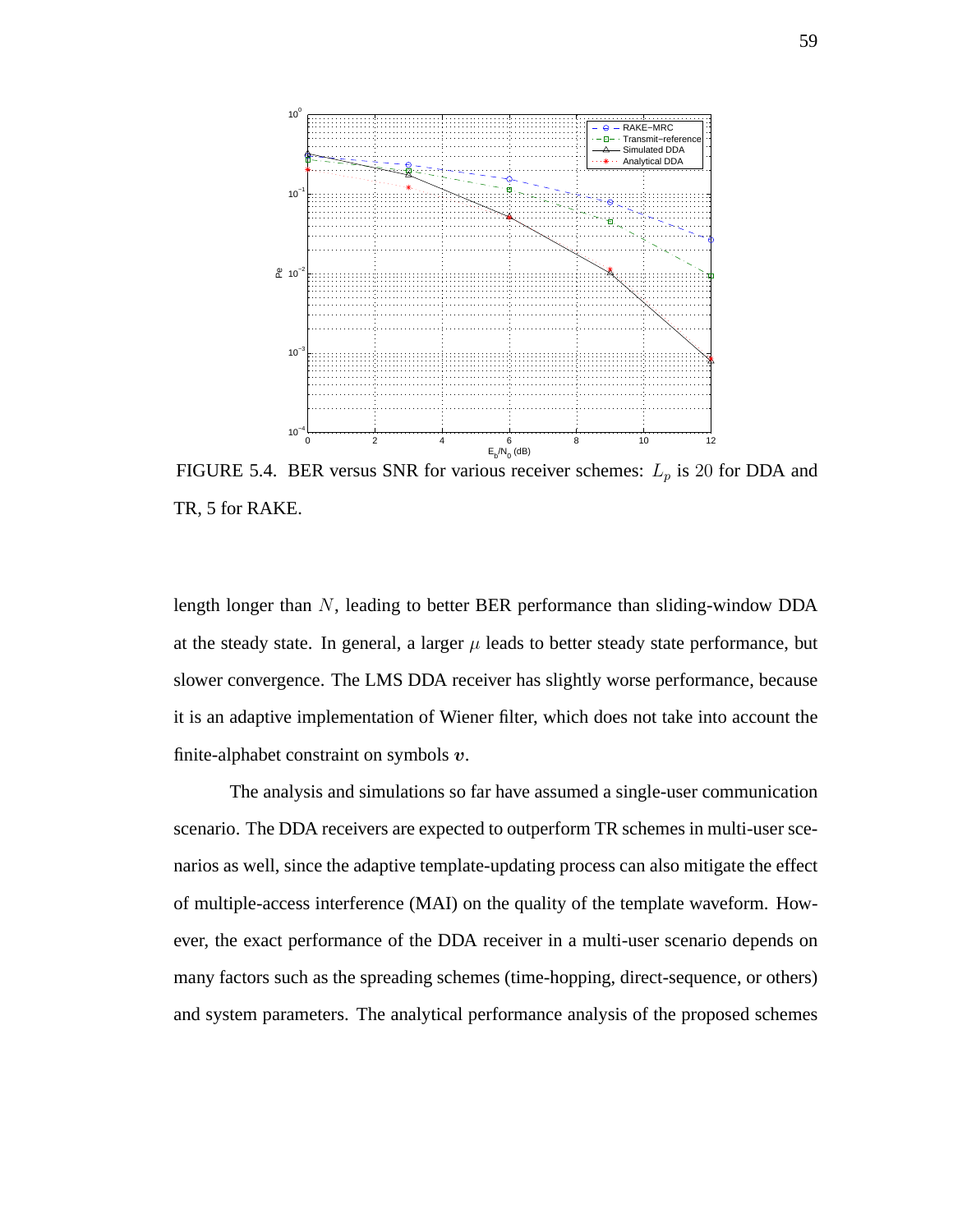

FIGURE 5.5. BER versus SNR for various receiver schemes:  $L_p = 5$  for all schemes.

in a multi-user environment is beyond the scope of this thesis, and is thus left for further investigation. Instead, we provide simulation results to compare the DDA and the TR schemes in a multi-user scenario. Fig. 5.10 shows the BER versus the received signal-to-interference ratio (SIR) curves with different number of interferers. The bit rate is chosen to be 20Mbps and all other parameters are same as previous examples. Although in a multi-user environment an error floor is observed for both the DDA and the TR schemes, the performance advantage of former over the latter is found to be quite significant.

## **5.6. Algorithm Enhancement via Soft Decoding**

The detection performances of DDA receivers depend not only on the noise effect, but also on potential error propagation effect when past decisions are in error.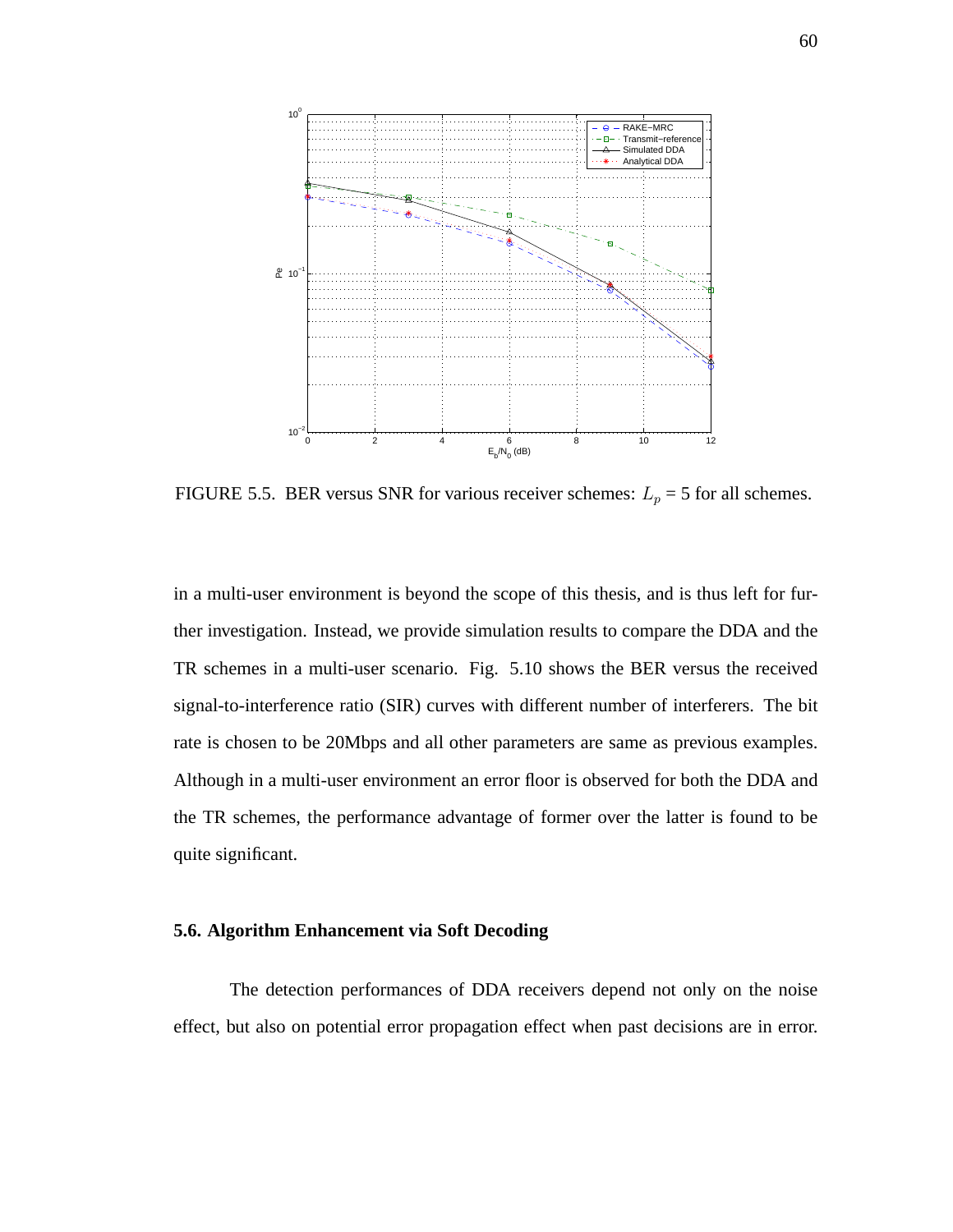

FIGURE 5.6. BER versus SNR curves using the analytical approach given in Sections 5.4.2 and 5.4.3:  $L_p = 35$ .

For the latter, we employ a soft decoding strategy to mitigate the destructive effect of wrong decisions on the self-derived templates.

Recall the decision process for a binary PAM symbol. The decision statistic  $y[k]$ is compared with the threshold 0 to make a hard decision  $\hat{b}[k]$  on the corresponding symbol  $b[k]$ . Replacing  $b[k]$  by the binary  $\hat{b}[k]$  is termed *hard-decoding* based DDA. The instantaneous decision quality is determined by  $|y[k]|$ , which is the distance from the observation to the threshold, and is determined by the channel fading and noise experienced. When  $|y[k]|$  is closer to 0, the detector is less confident about the decision, indicating a larger chance of making a detection error. However, in a hard-decision scheme, all past decisions affect the template estimate in the same manner, regardless of their different qualities indicated by  $|y[k]|$ . This degrades the estimation performance when wrong bit decisions occur.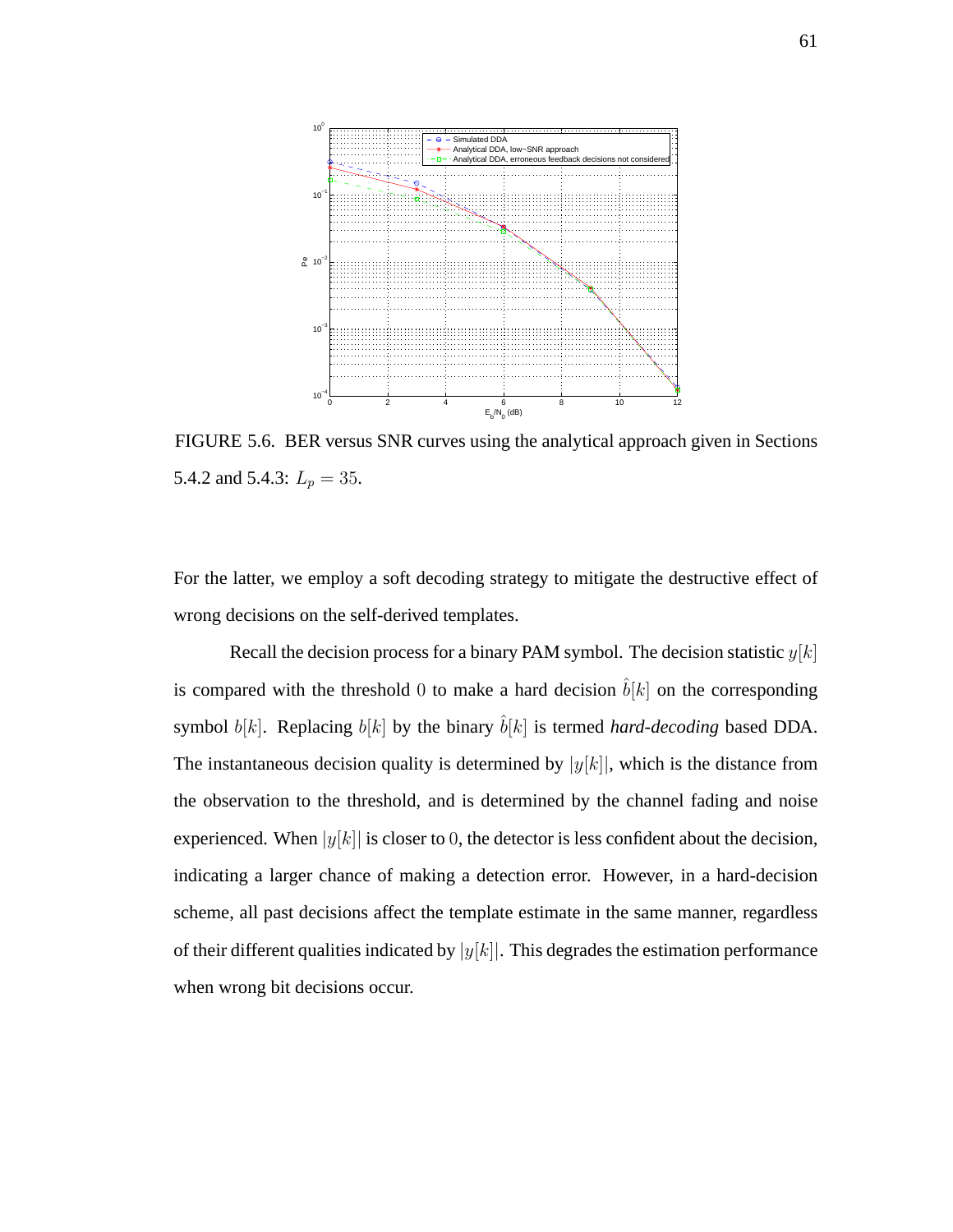

FIGURE 5.7. Simulated BER curves for DDA receiver with different number of collected paths  $L_p$ .

To take advantage of the error detection capability provided by  $|y[k]|$ , we propose a *soft decoding* DDA scheme that is capable of reducing the impact of error-prone symbol decisions. Depending on the confidence level the detector has on a past decision, the contribution of this past symbol to the template estimate will be weighted. The smaller  $|y[k]|$  is, the smaller its corresponding weight. Based on this idea, we construct a weighting function  $f(|y[k]|)$  that is monotonic in  $|y[k]|$ . A convenient choice is  $f(x) = x$ , which leads to a soft-decoding based DDA in the form of

$$
w_k(t) = \frac{1}{k} \sum_{i=0}^{k-1} f(|y[i]|) \hat{b}[i] r_i(t) = \frac{1}{k} \sum_{i=0}^{k-1} y[i] r_i(t).
$$
 (5.26)

Because the hard decision  $\hat{b}[i]$  is replaced by non-quantized correlator output  $y[i]$ , a strong and clean symbol waveform will contribute more to the self-derived template waveform than a weak and noisy waveform. Other choices for  $f(\cdot)$  are also possible.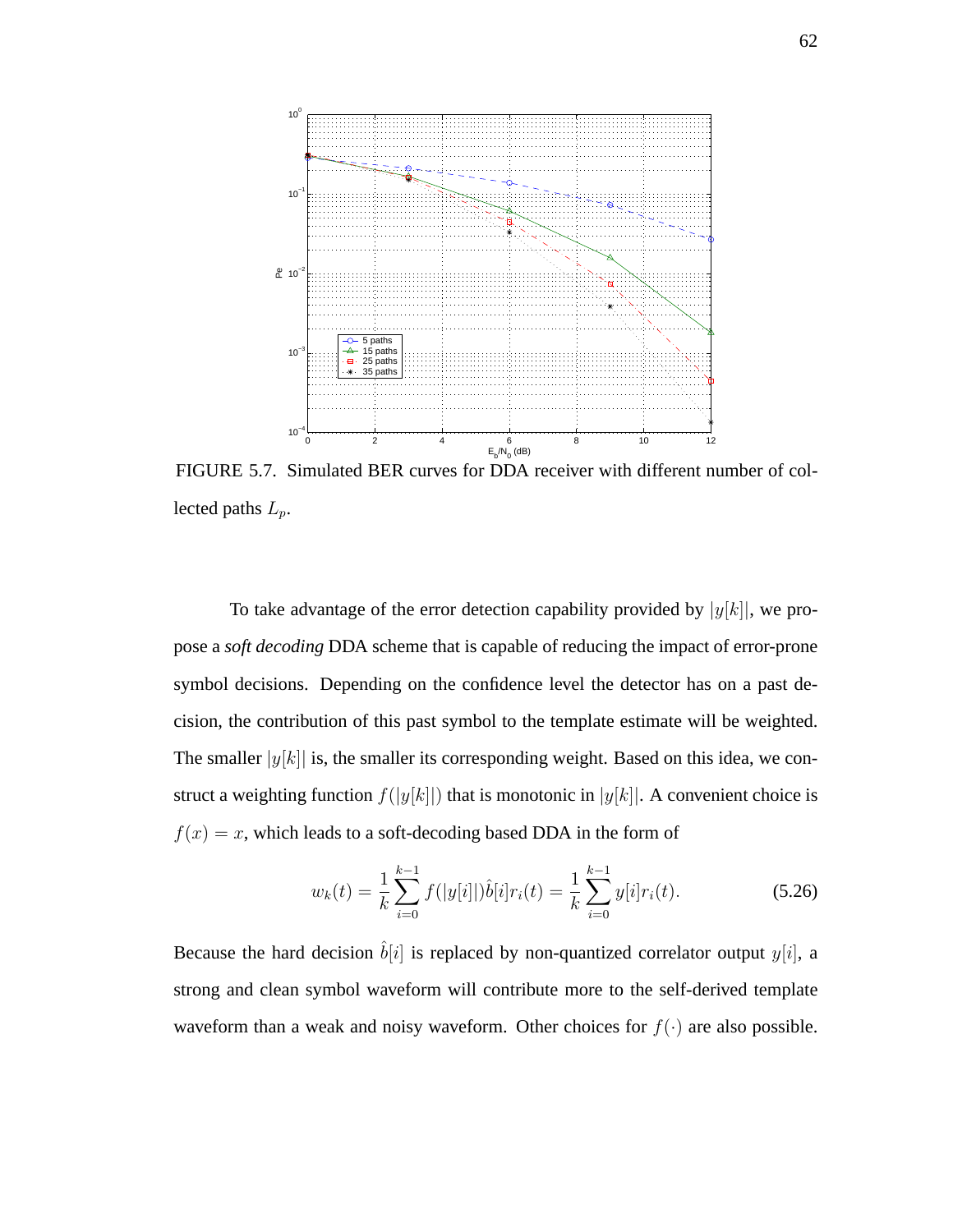

FIGURE 5.8. Simulated BER curves for DDA receiver with different window length N.

When  $f(x)=1$ ,  $\forall x$ , the weighting function is irrespective of the decision quality, and (5.26) reduces to the hard-decision scheme.

Sliding-window based soft-decoding DDA is compared with its hard-decision counterpart in Fig. 5.11, where the channel environment and transmission parameters are the same as those in Section 5.5. A SNR advantage of  $0.5 \sim 1$  dB is achieved by employing soft decoding.

## **5.7. Conclusion**

In this chapter, decision-directed autocorrelation receivers are proposed and analyzed for pulsed UWB systems. The advantages and disadvantages of different implementations of the DDA scheme are analyzed and compared. The DDA schemes are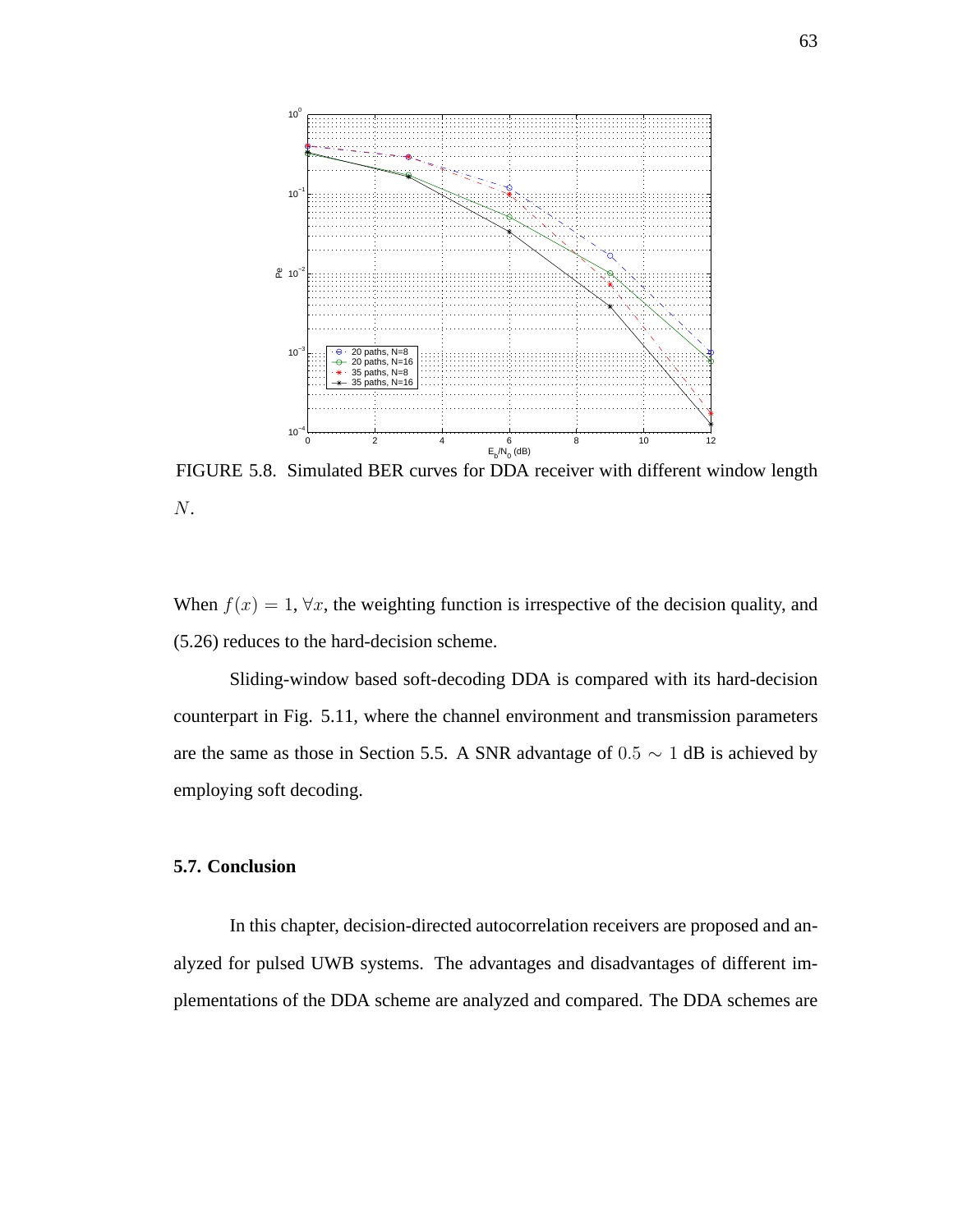

FIGURE 5.9. Performance comparison among all three DDA schemes.



FIGURE 5.10. Performance of DDA and TR receivers in multi-user scenarios:  $E_b/N_0 = 12dB$ .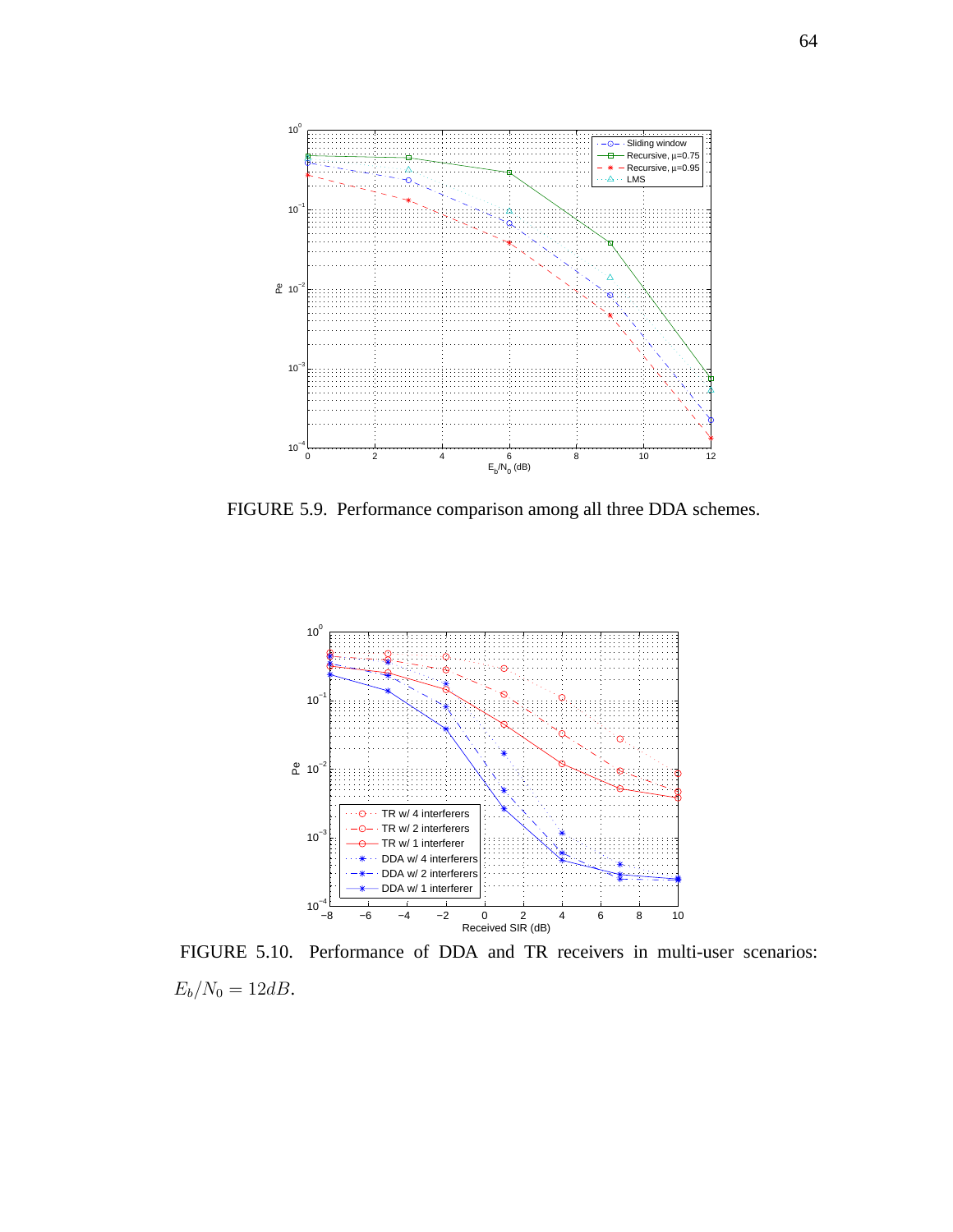

FIGURE 5.11. Performance comparison between the hard decoding and soft decoding DDA schemes.

simple to implement using delay and average units, and incur little training overhead for channel estimation. They are much more effective in capturing multipath energy than practical RAKE receivers, and effectively improve the power efficiency and suppress the noise enhancement effect in the correlation template compared with TR receivers. The detection performance is further improved by a soft decoding approach that takes advantage of the error quality indicator provided by correlator outputs. Confirmed by both analytical error performances and simulation results, the DDA receivers outperform other alternatives, especially in the high SNR region.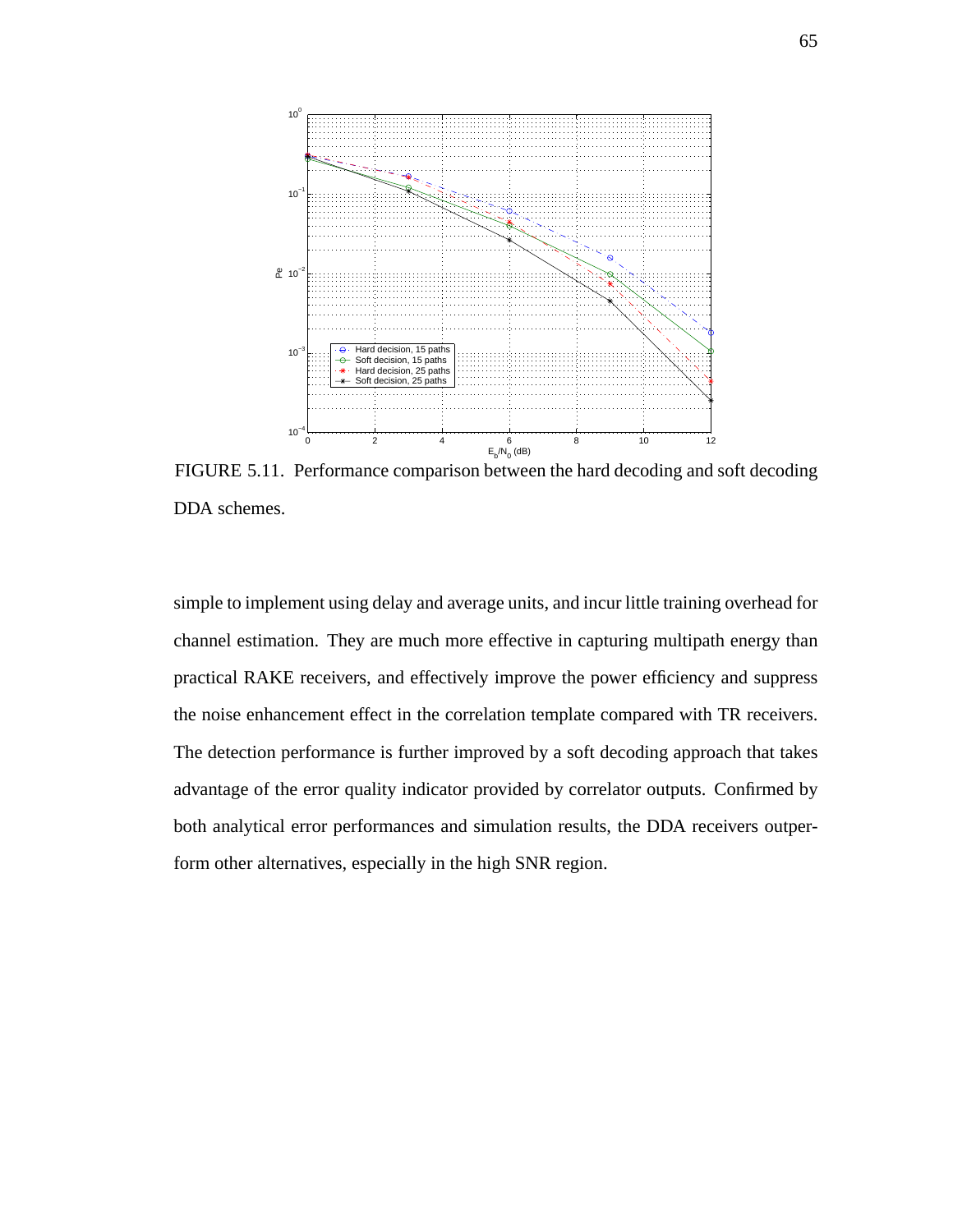# **6. HYBRID ULTRAWIDEBAND MODULATIONS COMPATIBLE FOR BOTH COHERENT AND TRANSMIT-REFERENCE RECEIVERS**

## **6.1. Introduction**

As we have seen in previous chapters, the popular traditional RAKE receiver method faces very high hardware complexity to overcome those technical challenges and achieve the expected high performance when it is applied in typical indoor propagation environments for pulsed UWB systems. This implies a high cost to final products. On the other hand, though TR (autocorrelation) receivers could significantly reduce hardware complexity, they increase transmission overhead, which results in reduced transmission power efficiency; the bit-error-rate (BER) performance is limited by the noise term in the reference signal [38, 41].

Users in a UWB network often have different quality of service (QoS) requirements. It is thus very desirable to enable a heterogeneous network structure, where users can flexibly choose the type of receiver sufficient to achieve their specific QoS targets while minimizing cost. This requires a "universal" modulation method compatible with different types of receivers such as coherent rake and TR receivers. Technically, it is possible to demodulate TR signals with a coherent receiver, by simply "throwing away" the reference pulses. However, this implies a 3dB signal energy penalty compared to a system that is designed to use coherent receivers only. On the other hand, signals designed for coherent receivers (i.e., those without reference pulses) obviously cannot be demodulated by a TR receiver.

We propose a hybrid modulation method that enables coherent rake receivers and TR receivers in the same wireless network to simultaneously receive the signal with high quality. The key idea here is to make the reference pulse information bearing, without modifying the phase relationship between the reference pulse and data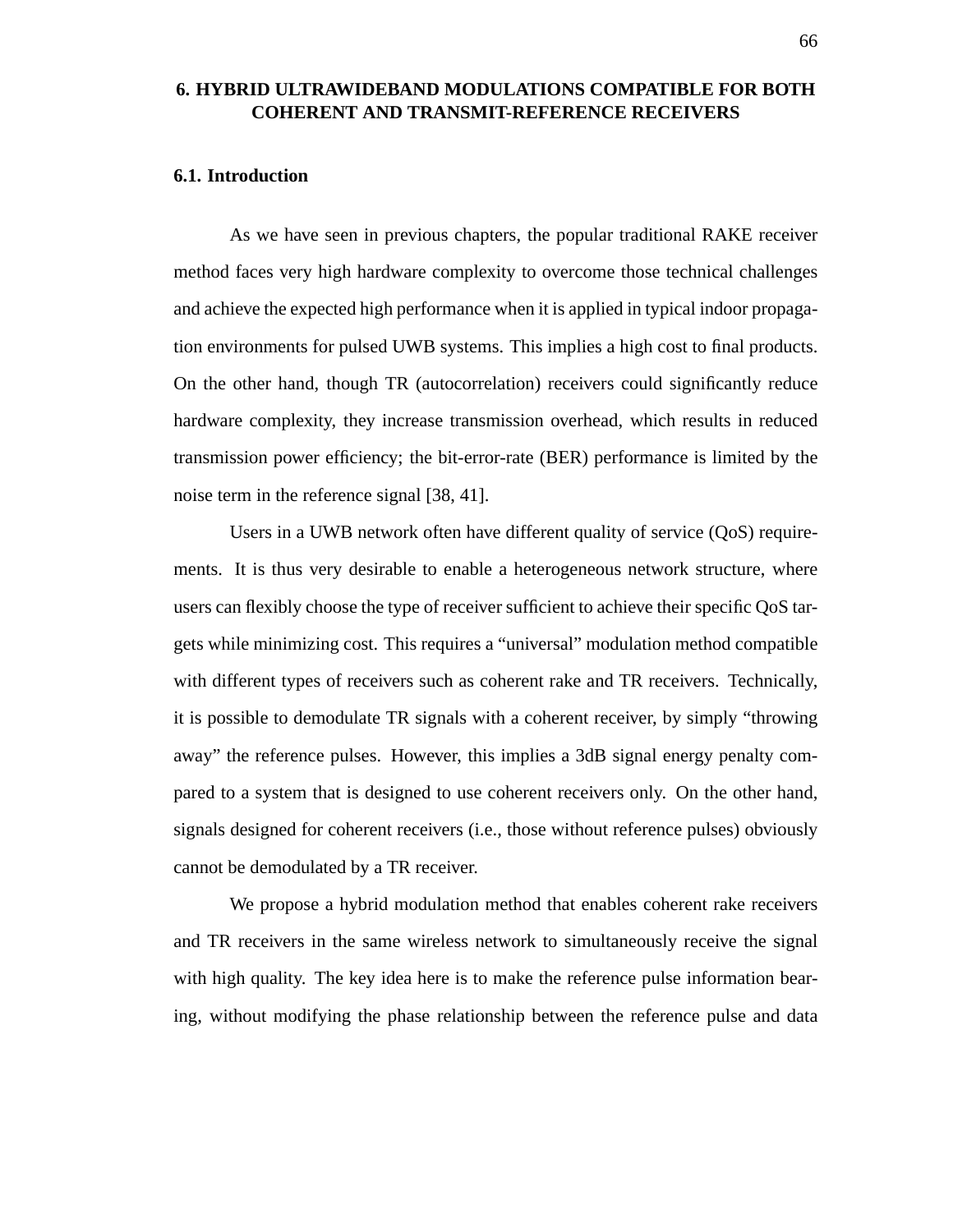pulse which is critical for the TR receiver operation. This makes sure that the energy in the reference pulse is not wasted for the coherent receiver, and recovers the 3 dB loss by normal TR signaling. Furthermore, we let the information in the reference pulse depend on the *previous* information symbol. Specifically, we let the absolute phase of the reference pulse in the current bit depend on the previous data bit, and the current data bit determines the phase/polarity difference between the reference pulse and the data pulse. This introduces memory into the modulation, which leads to a further performance gain: it is effectively a form of trellis coded modulation (TCM), which enables coherent receivers to achieve better performance than memoryless linear modulation techniques (e.g., bipolar) by taking advantage of this memory through detectors such as a maximum likelihood sequence detector (MLSD). It should be mentioned that the proposed signaling scheme is applicable not only to pulsed UWB systems, but also to narrowband or conventional spread spectrum systems.

The proposed hybrid modulation scheme also offers great advantages when combined further with forward error correction (FEC). The hybrid modulation scheme can be interpreted as a convolutional code with a short constraint length. By viewing FEC combined with hybrid modulation as a form of concatenated coding, this perspective allows us to apply iterative decoding techniques in the receiver, resulting in performance improvements comparable to serially or parallel concatenated coding schemes. A key advantage over serially/parallel concatenated codes is that it does not have the extra complexity or data rate loss caused by the additional FEC code. Still, the design methodology developed for traditional concatenated codes such as turbo codes can be conveniently applied to optimize the design of the constituent encoders [53, 55, 56]. For these purposes, we propose to transform the hybrid modulation, which can be viewed as a non-recursive systematic code, into a recursive code, which is favored by iterative decoding methods. We thus also propose a modified, recursive modulation format,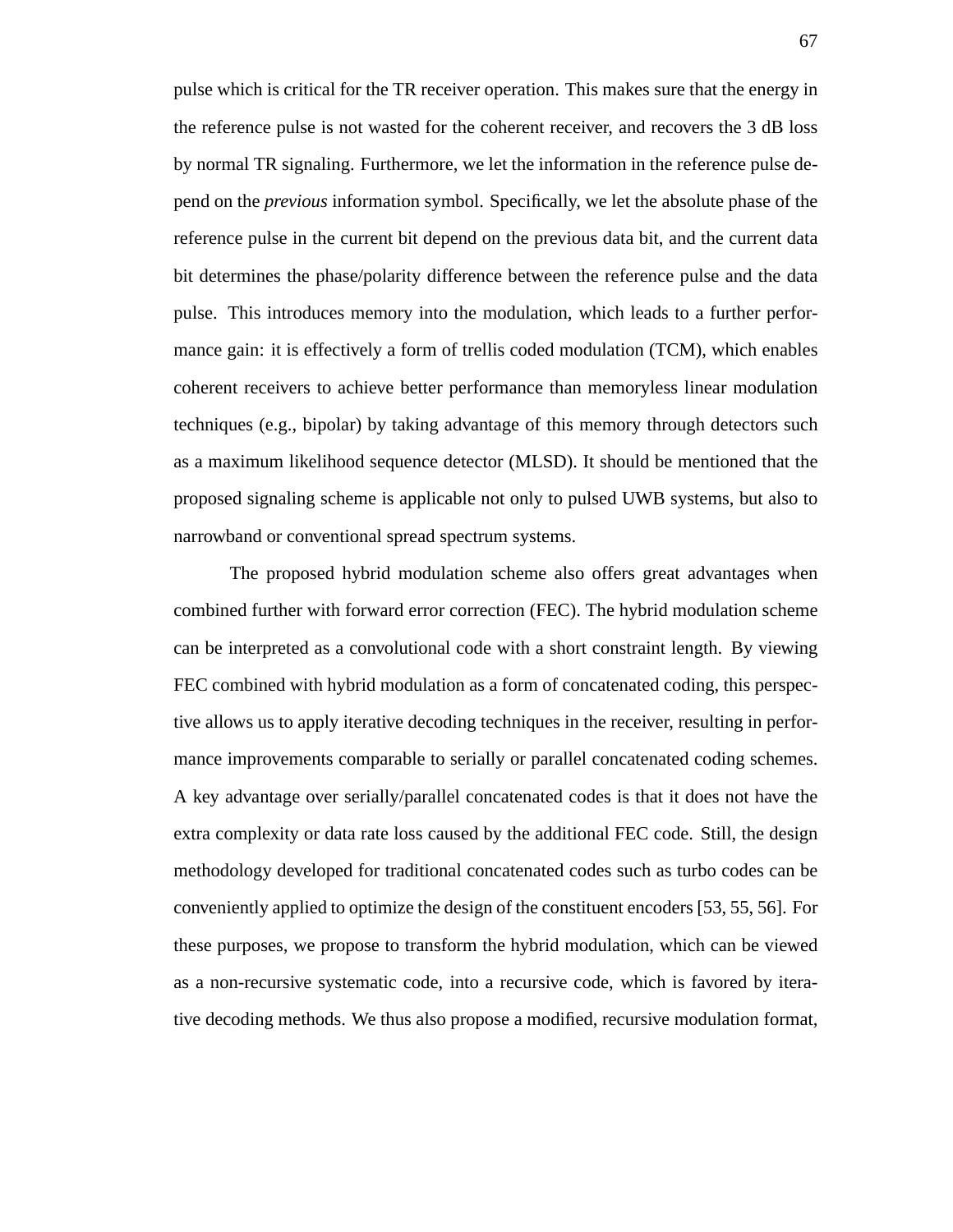which will work better by employing iterative decoding and can still be demodulated by TR receivers.

## **6.2. A Hybrid UWB Transmission Scheme**

## **6.2.1. Basic idea**

In the proposed scheme, each bit or symbol is represented by  $N_f$  pulse pairs, where  $N_f$  is a positive integer. The two pulses in each pair are separated by a fixed unit time  $T_d$ . The symbol duration - the time it takes to transmit a bit/symbol - is  $T_s$ . Each symbol period is partitioned into  $N_f$  frames, each of duration  $T_f$ . Each frame is partitioned into  $N_c$  chips, each of duration  $T_c$ , which typically corresponds to a pulse period. The three quantities  $T_s$ ,  $T_f$ , and  $T_c$  satisfy the following relationship:

$$
T_s = N_f T_f = N_f N_c T_c. \tag{6.1}
$$

Time-hopping (TH) and polarity scrambling are applied on each symbol to obtain processing gain, to combat multiple-access interference (MAI), and to smooth the signal spectrum. Specifically, each pulse pair is delayed by a pseudorandom time [50], and multiplied with a pseudorandom polarity scrambling that can take on the values  $\pm 1$ [51]; this can be easily undone at the receiver.

We now consider the mathematical formulation of an arbitrary signal that can be received by a TR receiver. We write this signal in a form that will turn out to be especially suitable for our later discussion:

$$
s_{TX}(t) = \sqrt{\frac{E_s}{2N_f}} \sum_{j=-\infty}^{\infty} d_j[\beta_j p(t - jT_f - c_jT_c) + (\overline{\beta_j \oplus b_{\lfloor j/N_f \rfloor}})p(t - jT_f - c_jT_c - T_d)]
$$
(6.2)

where  $b_i$  is the *i*-th information bit,  $i = \lfloor j/N_f \rfloor$  and  $\lfloor \cdot \rfloor$  denotes the integer part. If the system uses an FEC, then  ${b_i}$  are the outputs of the FEC encoder. An optional polarity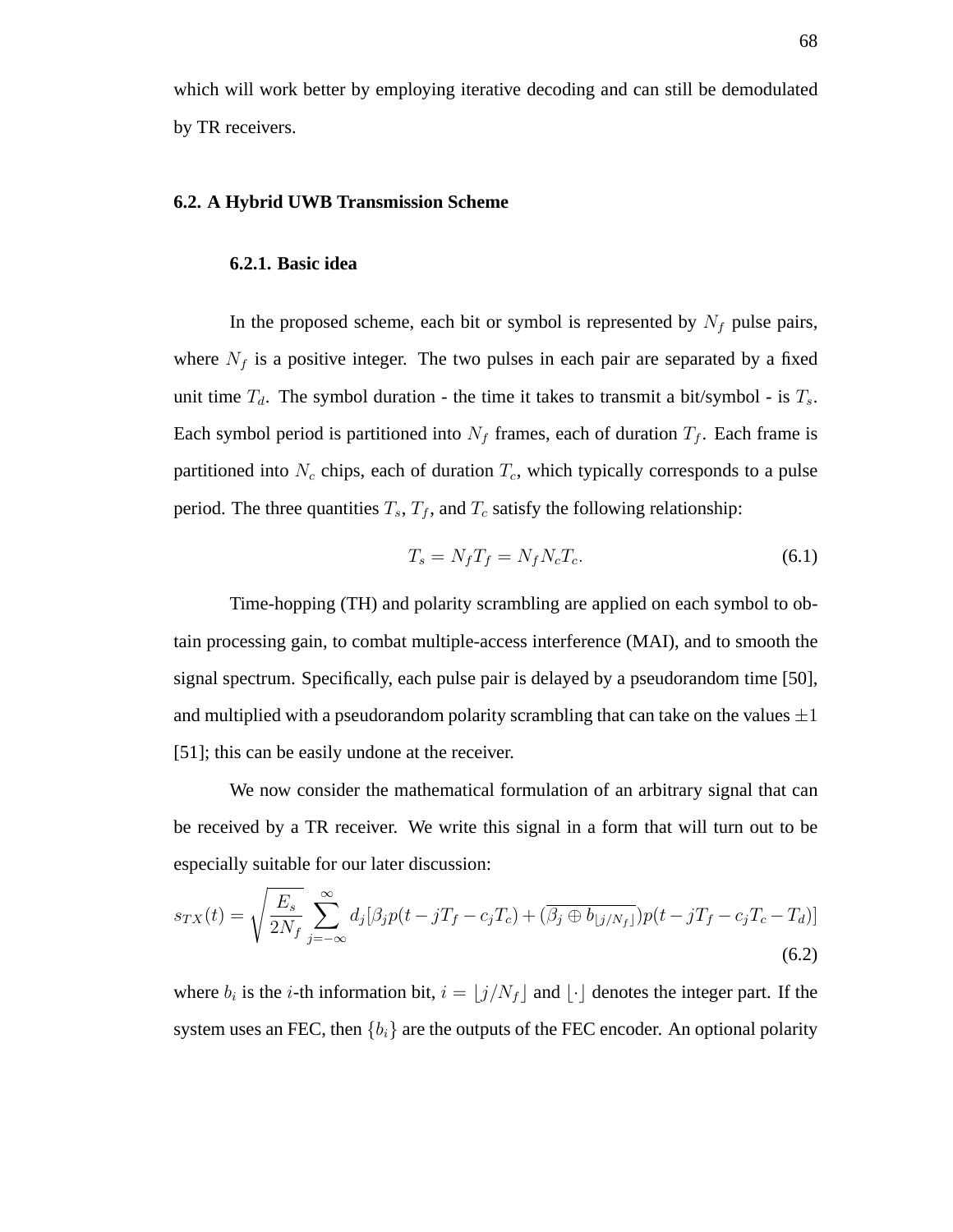scrambling sequence  $d_j \in \pm 1$  can be applied to each pulse pair in the transmitted signal to smooth the signal spectrum. The  $c_j \in \{0, 1, ..., N_{TH}\}$  constitutes the j-th entry of the TH sequence for the user under consideration. The TH code must satisfy  $N_{TH}$  <  $N_c$  and  $N_cT_c = N_{TH}T_c + T_d + T_g$ , where  $T_g$  is a guard time set to protect information signals from inter-frame interference. In order to provide the most general formulation, we have also introduced a polarity encoding  $\beta_i$ . To our knowledge all previous publications on TR set  $\beta_j = 1$ .  $E_s$  is the bit/symbol energy and  $p(t)$  is the short-duration UWB pulse shape whose energy is normalized to  $E_p = \int_{-\infty}^{\infty} p^2(t) dt = 1$ .

As mentioned in the introduction, the key idea of our hybrid modulator is to transmit redundant information on the reference pulses, in other words, to make the  $\beta_j$ dependent on the information symbols:

$$
\beta_j = b_{\lfloor j/N_f \rfloor - 1}.\tag{6.3}
$$



Fig. 6.1(a) shows a block diagram of the transmitter that realizes the above waveform.

FIGURE 6.1. (a) Block diagram of the hybrid transmitter; (b) Trellis representation of the hybrid modulation.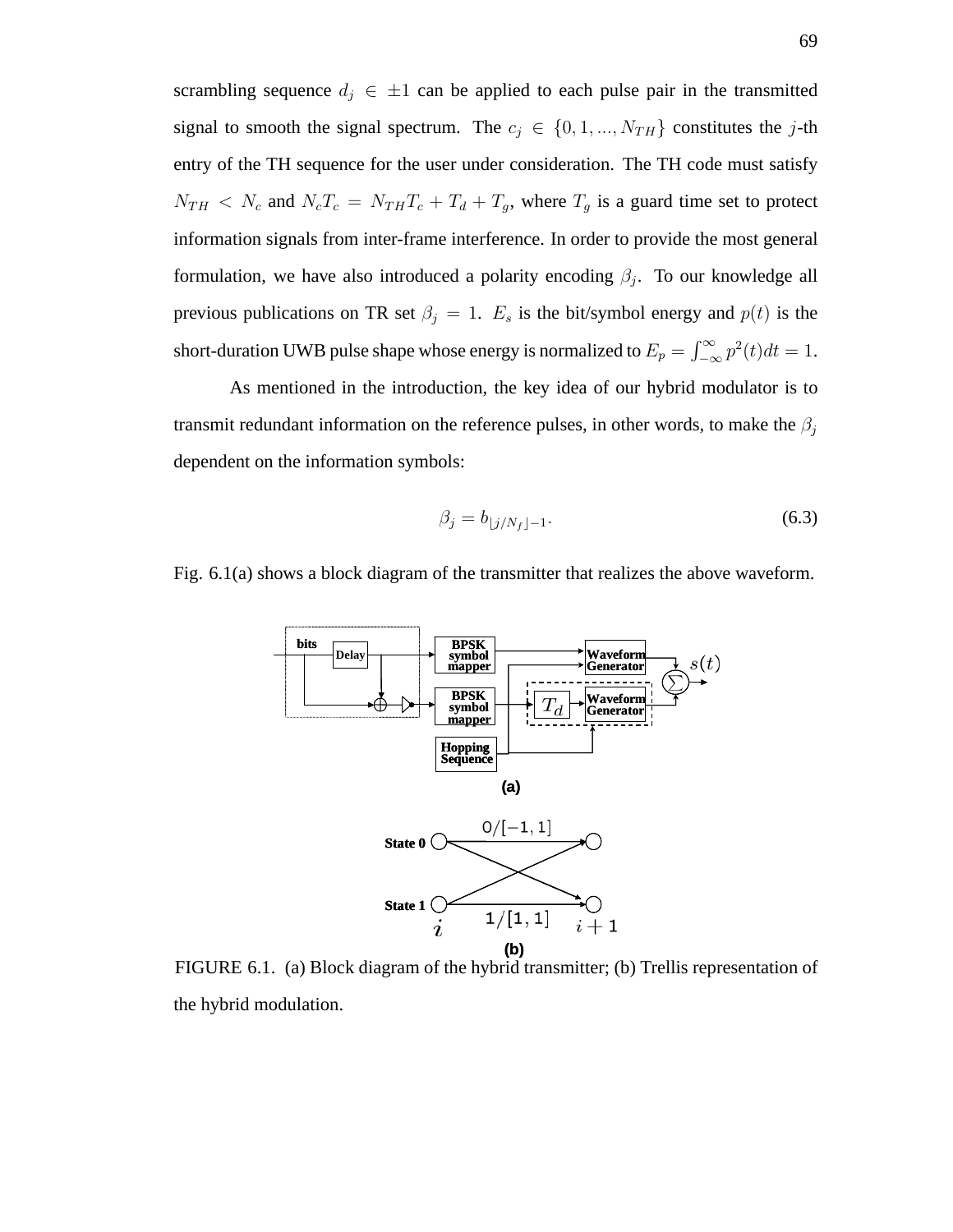Table 6.1 shows the four possible combinations of two consecutive bits, the corresponding values of the reference and data waveforms, and their phase differences or polarities. The phase difference between the reference pulse and the data pulse is identical to the conventional TR system.

|     |     | Reference pulse                    | Data pulse                                                  | Phase difference between |
|-----|-----|------------------------------------|-------------------------------------------------------------|--------------------------|
|     |     | Previous Current modulation symbol | modulation symbol                                           | reference pulse and      |
| bit | bit | $b_{\lfloor j/N_f\rfloor-1}$       | $b_{\lfloor j/N_f\rfloor-1}\oplus b_{\lfloor j/N_f\rfloor}$ | data pulse               |
| 0   |     | -1                                 |                                                             | $180^o$                  |
| 0   |     | - 1                                | - 1                                                         | $0^o$                    |
|     |     |                                    | -1                                                          | $180^o$                  |
|     |     |                                    |                                                             | $\Omega^o$               |

TABLE 6.1. Input and output combinations of hybrid modulation

If the current bit is 0, then the phase difference between the reference pulse and the data pulse is always  $180^\circ$ , regardless of the value of the previous bit. If the current bit is 1, then the phase difference is  $0^\circ$ . Additionally, the sequence of pairs also contains the information about the previous bit in the polarity of the reference pulse. Again, this is illustrated in Table 6.1, where the reference pulse in each pair has a  $+/-$  polarity that indicates the value of the previously encoded bit.

Clearly, a TR receiver can demodulate this transmitted signal. The signal can also be demodulated by a coherent TH receiver with an improved performance compared to the coherent reception of conventional TR signals. The performance gain comes from the fact that information is encoded in both the reference pulses and the data pulses (see Table 6.1). Thus, the coherent TH receiver can take advantage of the memory encoded in the reference pulses to improve performance.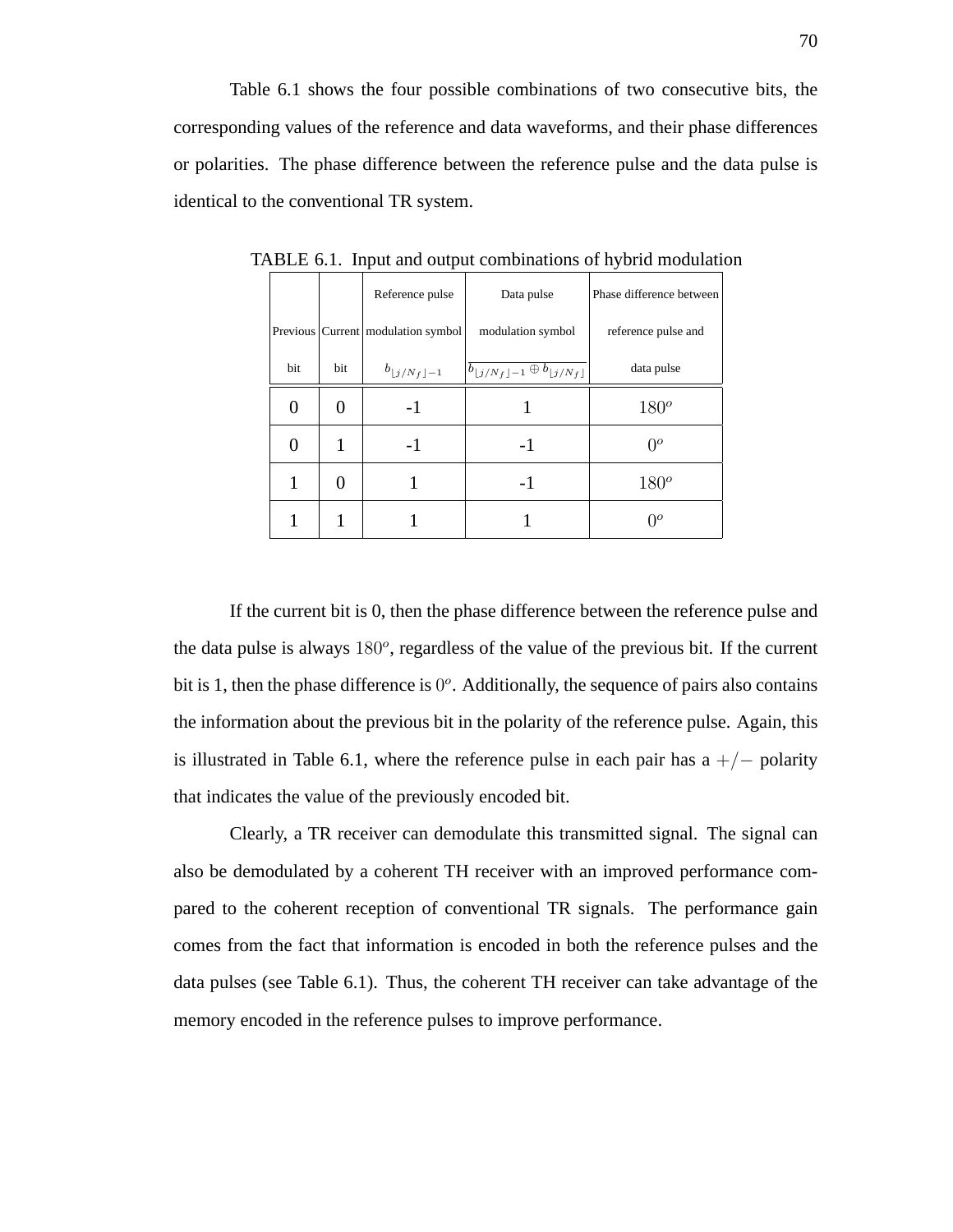Therefore, this hybrid modulation enables the use of both coherent and TR receivers in the same network. The choice of receiver can be based on considerations such as performance target, implementation cost, and desired radio frequency (RF) coverage area.

## **6.2.2. Alternative interpretation and receiver structure**

In the following, we give another interpretation of the modulation format, which also leads to the proposed receiver structure. During each symbol period, a sequence of  $N_f$  pulse pairs is transmitted. The pair in each frame consists of two pulses, each with a polarity depending on the current and previous bits transmitted. There are four possible combinations of pairs:

$$
s_0(t) = \alpha(-1 \cdot p(t) + 1 \cdot p(t - T_d))
$$
\n(6.4a)

$$
s_1(t) = \alpha(-1 \cdot p(t) - 1 \cdot p(t - T_d))
$$
\n(6.4b)

$$
s_2(t) = \alpha(1 \cdot p(t) - 1 \cdot p(t - T_d))
$$
\n(6.4c)

$$
s_3(t) = \alpha(1 \cdot p(t) + 1 \cdot p(t - T_d))
$$
\n(6.4d)

where the coefficient  $\alpha = \frac{1}{\sqrt{2M}}$  $\frac{1}{2N_fE_p}$  with  $E_p$  being the energy per pulse and  $N_f$  being the number of pulse pairs in a symbol normalizes the energy of the transmitted symbols. These signals can be represented by vectors as

$$
s_0 = \begin{bmatrix} -1 & 1 \end{bmatrix} \tag{6.5a}
$$

$$
s_1 = [-1 \ -1] \tag{6.5b}
$$

$$
s_2 = \begin{bmatrix} 1 & -1 \end{bmatrix} \tag{6.5c}
$$

$$
s_3 = [1 \ 1]. \tag{6.5d}
$$

Therefore, the transmitted signal can also be described as follows. During each symbol period, the transmitter transmits a sequence of  $N_f$  pairs. The four possible pairs are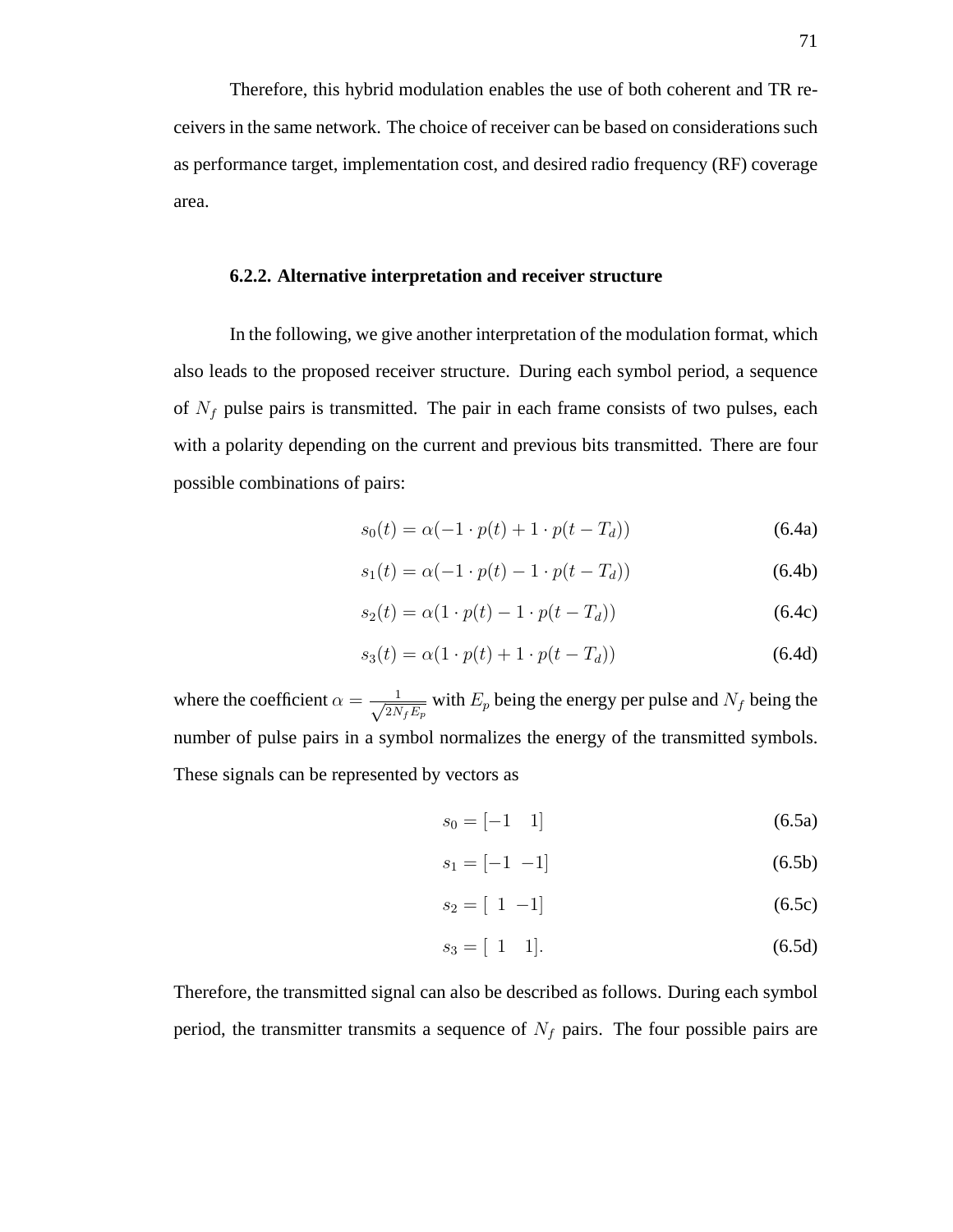given by Eq. (6.4). Optional polarity scrambling could be applied to the pairs to smooth the spectrum.

The above interpretation leads to a new improved coherent receiver structure. It becomes clear that the hybrid scheme provides a modulation format with memory, which can normally be represented by using a trellis diagram. Additionally, the transmitted signals are two-dimensional because two orthogonal basis functions  $\Psi_0(t) = \alpha p(t)$  and  $\Psi_1(t) = \alpha p(t - T_d)$  are used to represent the pairs.

Fig. 6.1(b) shows the trellis diagram describing the modulation. The trellis has two states, where state '0' represents a previous bit '0', and state '1' represents a previous bit '1'. Branches of the trellis indicate possible transitions. The branches are labeled with the value of the current input bit and the vector representation of the transmitted pair. For example, if the current state is '0' and a bit '1' is to be transmitted, then a transition to state '1' occurs, and pair  $s_1 = \begin{bmatrix} -1 & -1 \end{bmatrix}$  is transmitted. A MLSD detector determines the most probable path through the trellis for a given sequence of observations. Methods that approximate the MLSD detector, such as Viterbi decoding [72], can also be used.

Compared with an uncoded BPSK signal, there is a 3dB loss when a coherent receiver is used to demodulate a conventional TR signal, since the reference pulse is non-information bearing and has to be simply "thrown away". If we denote  $\varepsilon$  as the bit energy, a BPSK signal constellation  $\{\pm\sqrt{\varepsilon}\}\$ and a conventional TR signal constellation  ${\pm\sqrt{\varepsilon/2}}$  (ignoring the reference pulse) have Euclidean distances of  $d_0 = 2\sqrt{\varepsilon}$  and  $d_1 = \sqrt{2\varepsilon}$ , respectively. Now let us examine the free Euclidean distance of the trellis shown in Fig. 6.1(b). By viewing the hybrid trellis modulation as a systematic convolutional encoding or a TCM, the minimum Euclidean distance is  $\sqrt{d_0^2 + d_1^2} = \sqrt{6\varepsilon}$ between any two signal paths that leave one state and re-enter the same state. This clearly indicates that this trellis modulation not only compensates the 3dB loss due to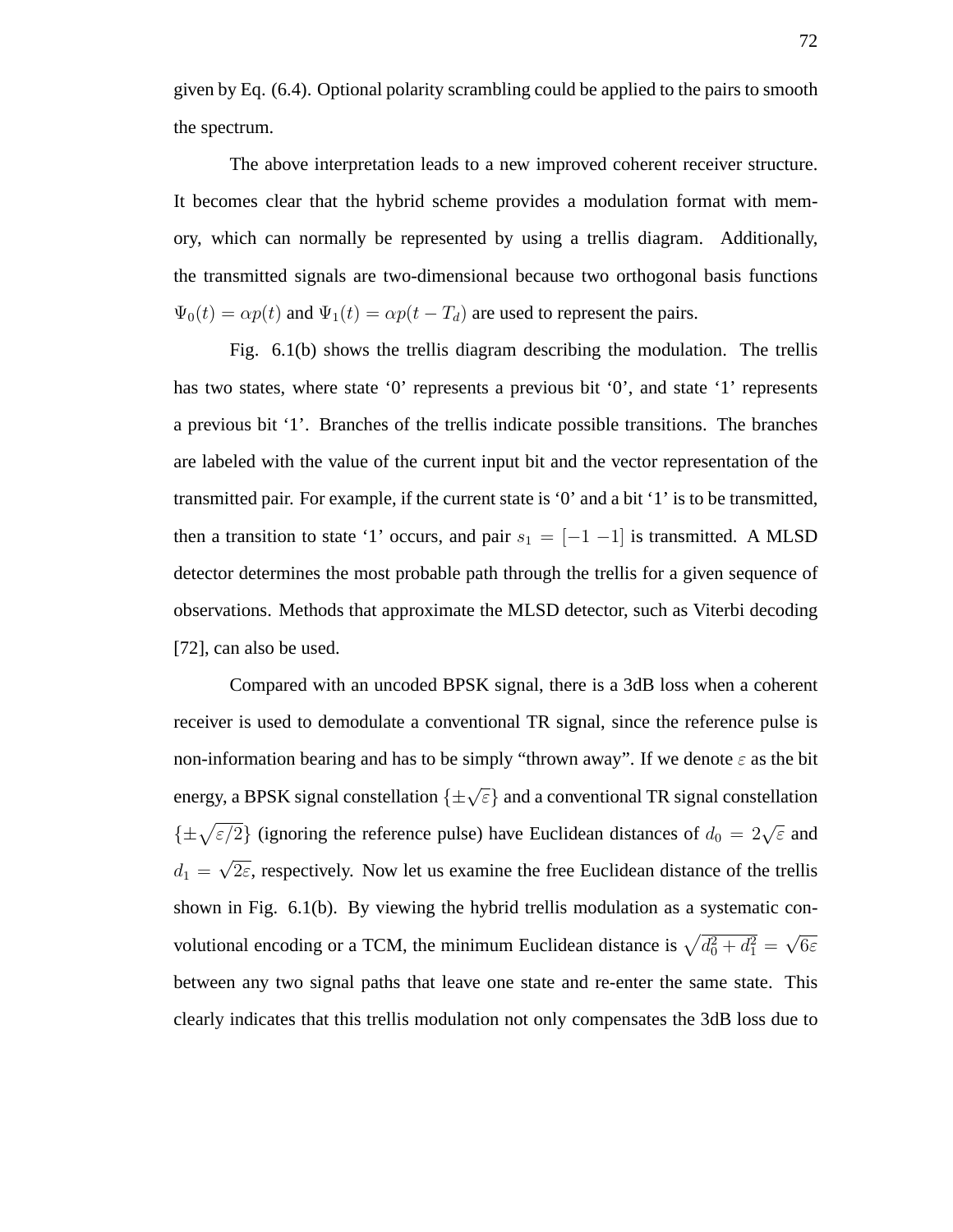reference pulses in TR signaling but also gives an additional coding gain of about 1.76 dB compared with uncoded BPSK signaling. The trellis decoding does not impose a significant complexity increase for demodulation since it is only a very simple two-state trellis.

#### **6.3. Enhanced Hybrid Modulation with Iterative Decoding**

## **6.3.1. Iterative decoding**

In practical communication systems, FEC codes are often used before digital modulation. For many applications, one simple FEC encoder may not be powerful enough, and a serial or parallel concatenation of two or more FEC codes with iterative decoding could be used to further improve the error-correction capability at the cost of higher hardware complexity [68, 72].

With only one FEC encoder, the proposed new hybrid scheme allows the implementation of powerful iterative decoding. Because the proposed modulation format already has memory and can be illustrated as a form of TCM, the hybrid modulation itself acts as an inner encoder. By simply adding one FEC code as an outer encoder, we can implement the iterative decoding. Because only one FEC encoder is required, the additional encoding hardware cost is minimal and the effective inner encoding does not reduce the data rate further.

Fig. 6.2 shows the block diagram of the improved encoder and the iterative decoder. In Fig. 6.2(a), information bits are FEC encoded before signal modulation and then passed through an interleaver (e.g., a pseudo-random interleaver) to randomize burst errors in the decoding stage. The iterative decoder consists of an inner decoder and an outer decoder, both are soft-input soft-output (SISO) decoders. A SISO decoder [53] is a four-port device that accepts the reliability information, or the corresponding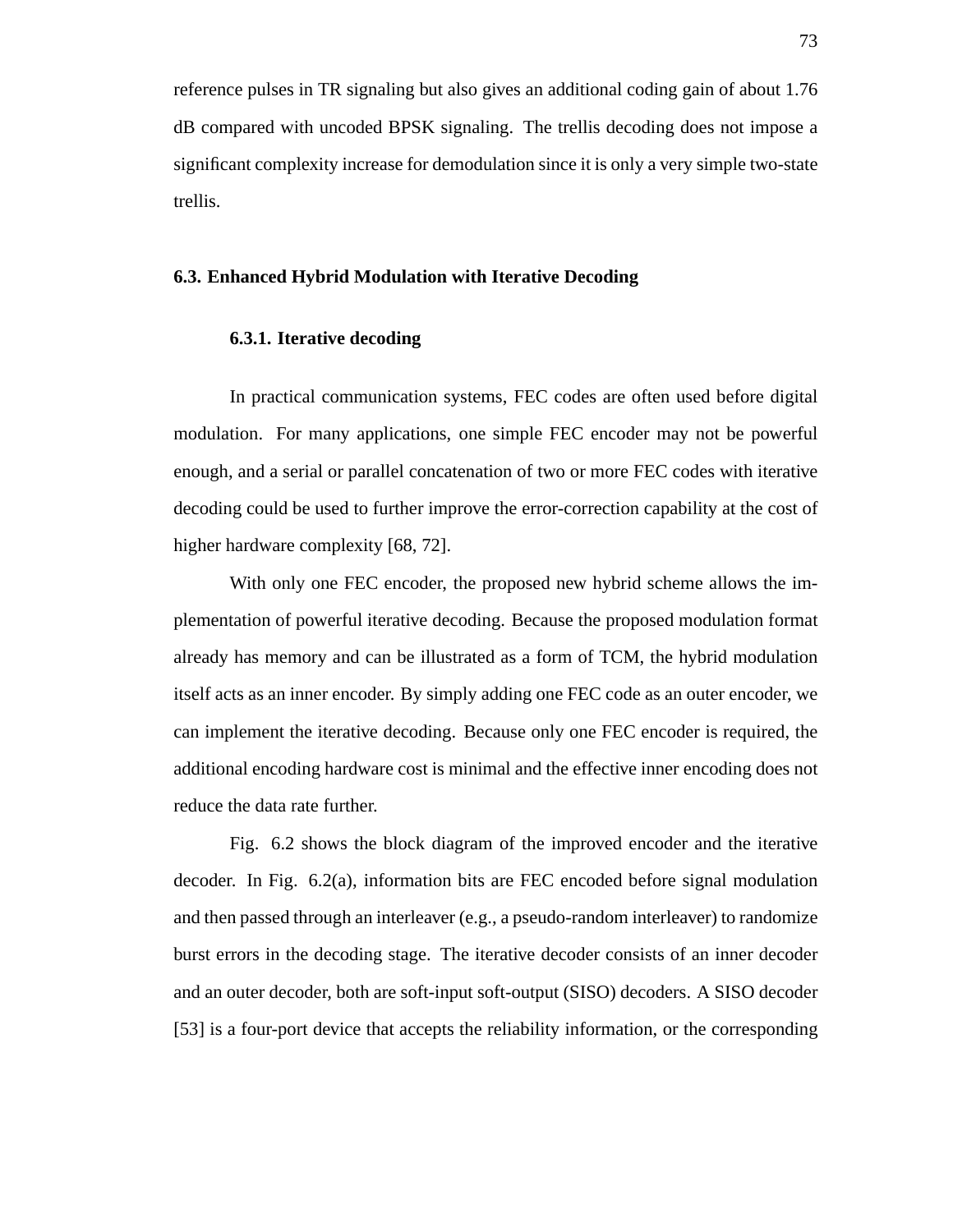probability distributions, of the information and encoded symbols as inputs, and outputs the updated reliability information based on the code constraints.



brid modulation with FEC.

In Fig. 6.2(b), the inner SISO decoder is simply a maximum *a posteriori* probability (MAP) or maximum likelihood (ML) demodulator based on the trellis modulation, which incurs little extra complexity. The soft input of the coded symbol  $Z$  comes from the coherent rake detection, and the soft input of the information symbol A1 is the de-interleaved feedback from  $E2$  at the outer decoder output. A natural reliability value in the binary case, to represent *a posteriori* probability, is the *logarithmic likelihood ratio* (LLR), defined as

$$
L(\Delta) \doteq ln \frac{P\{\Delta = +1|inputs\}}{P\{\Delta = -1|inputs\}}
$$
\n(6.6)

where  $\Delta$  refers to the decoder output and the word "inputs" refers to all the decoder inputs.

One example of algorithms for use in the decoders is the modified BCJR algorithm [52, 53]. The rest of the decoding procedure follows the conventional iterative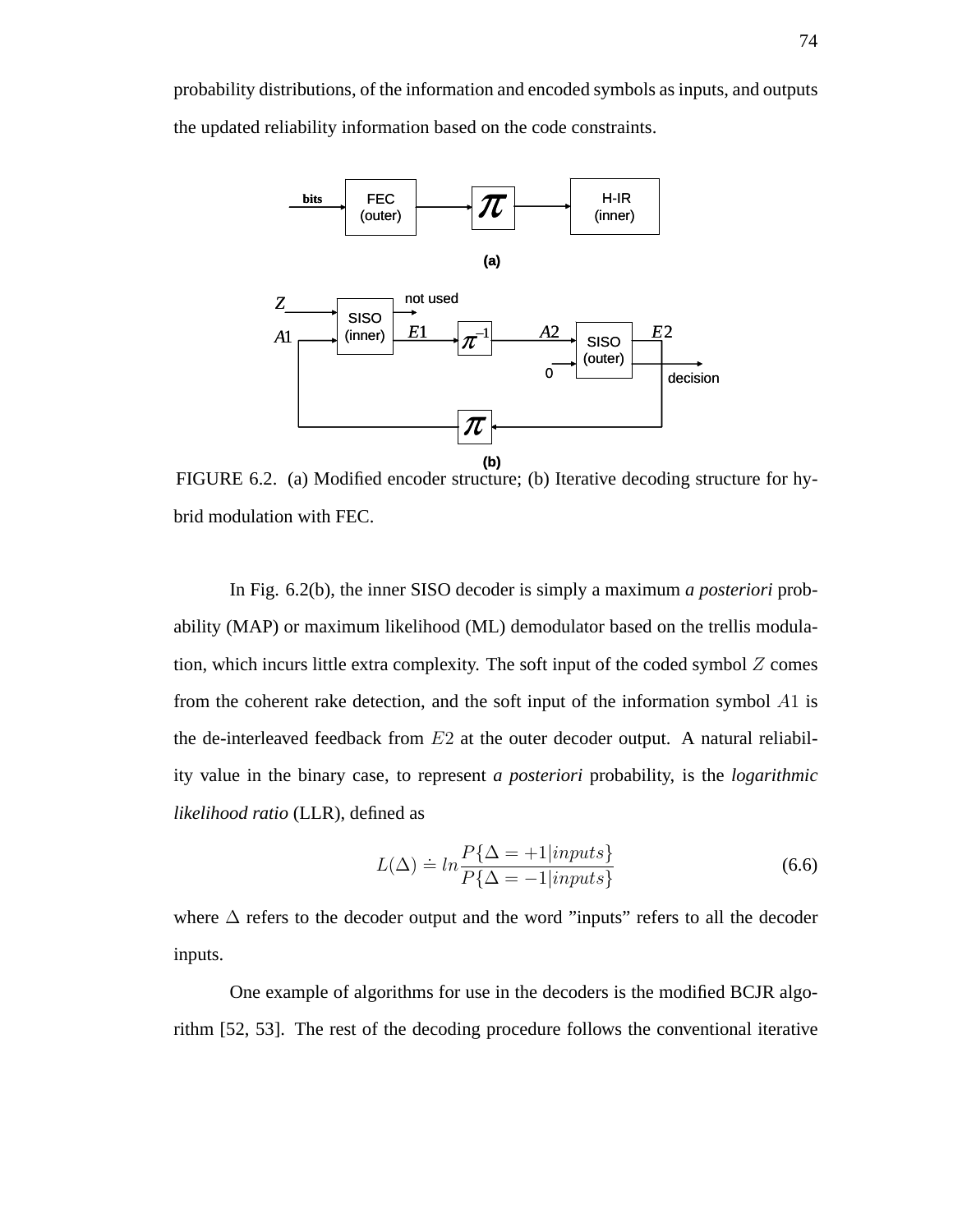decoding algorithm of serially concatenated codes [53]. The outer FEC code can be selected according to the desired balance between complexity and performance.

#### **6.3.2. A new recursive modulation**

It is well known that recursive systematic convolutional (RSC) codes, when used as inner constituent code in concatenated coding along with iterative decoding, give far better error performance than their nonrecursive counterparts. From the output of the hybrid modulator and its associated trellis shown in Fig. 6.1, one can recognize this as a systematic convolutional encoding, i.e., the current bit/symbol is always present in the polarity of the reference pulse. However, the encoder is nonrecursive.

We therefore introduce a variant of the hybrid modulation of Sec. II that leads to a recursive systematic encoding, and is thus better suited to take advantage of the iterative decoding. This can be achieved by modifying the transmitter shown in Fig. 6.1(a) with the addition of a feedback line from the output of the delay element. The hybrid modulator and the recursive version are shown in Fig. 6.3. The corresponding mathematical formulation, similar to Eq. (6.2), becomes

$$
s_{TX}(t) = \sqrt{\frac{E_s}{2N_f}} \sum_{j=-\infty}^{\infty} d_j [b_{\lfloor j/N_f \rfloor} p(t - jT_f - c_j T_c) + \gamma_{\lfloor j/N_f \rfloor} p(t - jT_f - c_j T_c - T_d)] \tag{6.7}
$$

Due to the new recursive path,  $\gamma$  is in fact

$$
\gamma_{\lfloor j/N_f \rfloor} = b_{\lfloor j/N_f \rfloor} \oplus \gamma_{\lfloor j/N_f \rfloor - 1} \tag{6.8}
$$

The modulator shown in Fig. 6.3(b) may be viewed as a new  $\frac{1}{2}$ -rate convolution encoder described by the generator polynomial  $[1, \frac{D}{1+D}]$ , where the denominator  $1+D$ represents the feedback line. The corresponding new trellis is shown in Fig. 6.4(a). If the two output bits are used to encode the reference and data pulses as described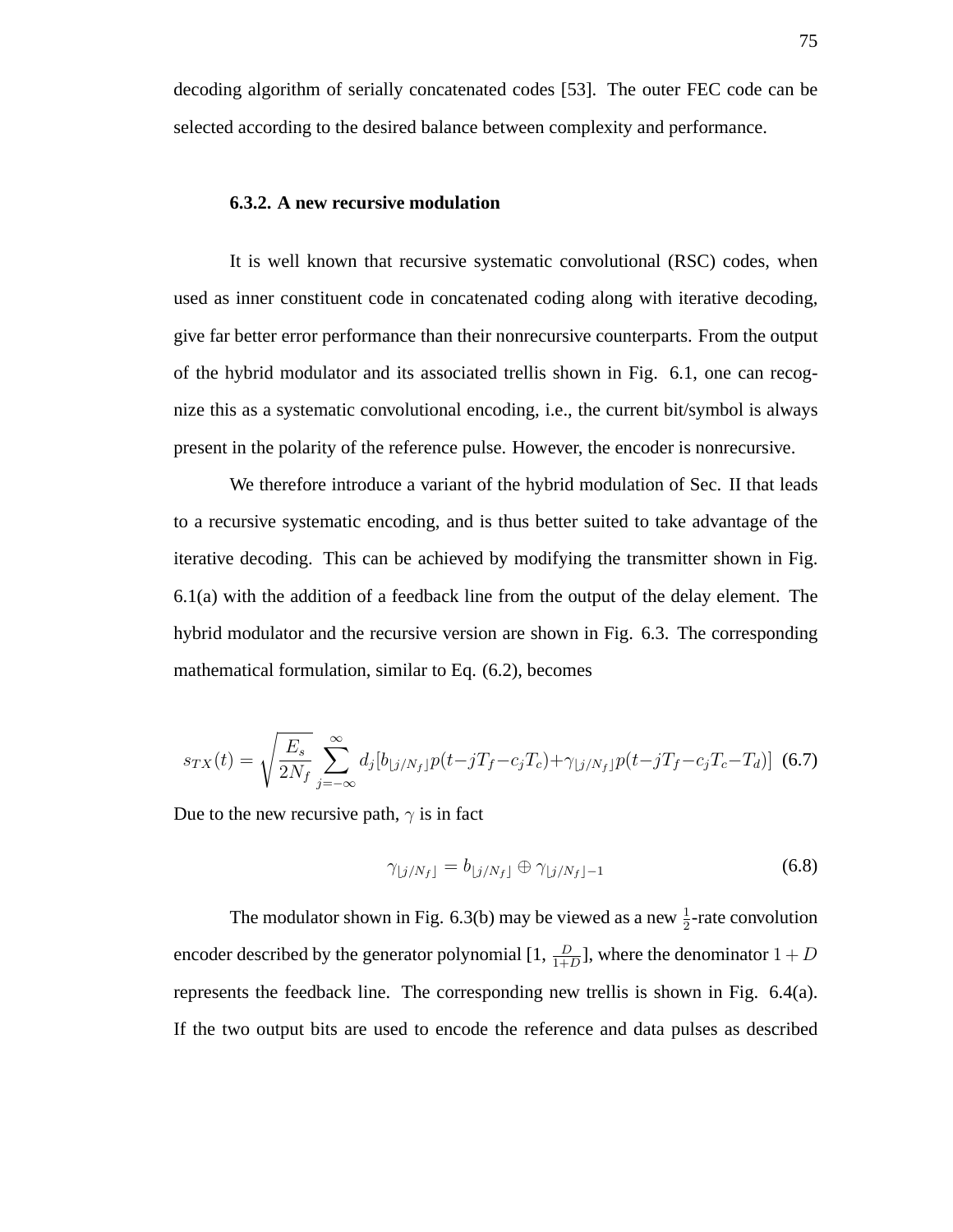

FIGURE 6.3. (a) The basic hybrid modulation; (b) The improved recursive hybrid modulation.

in Section 6.2, apparently a coherent receiver still works as before. Additionally, it achieves the performance gain by using a RSC code as the inner constituent code.



**(a) (b)** FIGURE 6.4. (a) Trellis representation of the new recursive hybrid modulation; (b) An example on decoding the recursive modulated signals by TR receiver.

When using the recursive version of the hybrid modulation, the phase difference in a pulse pair does not depend on the current input bit anymore. Instead, it only depends on the state transition. At first glance, one might have the impression that consequently, a trellis decoding is needed in the TR receiver. The increased complexity might be undesirable for simple TR receivers. After examining the new trellis in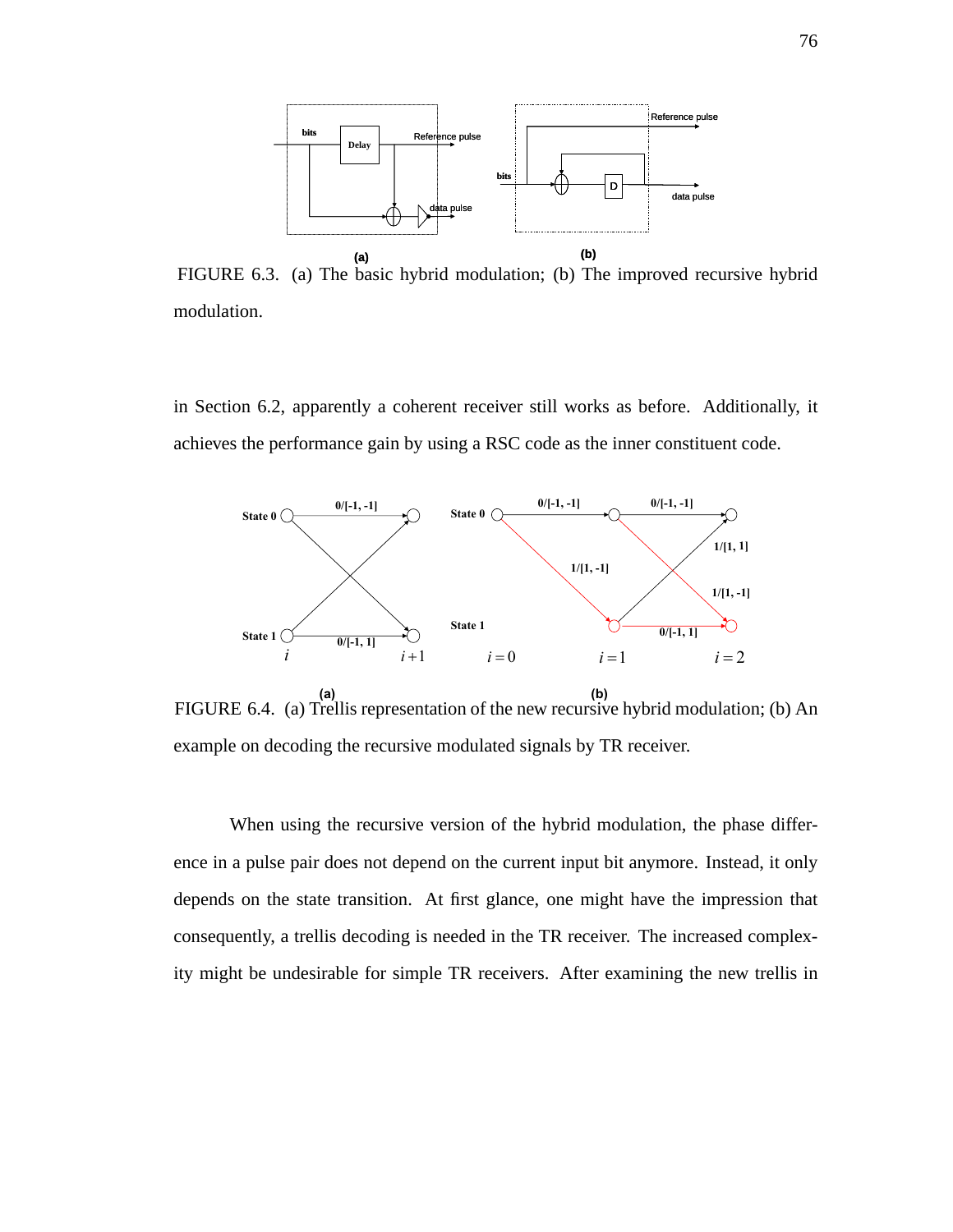Fig. 6.4(a), however, we find that we can implement a symbol-by-symbol detection procedure, which does not require a sequence detector.

Fig. 6.4(b) illustrates the decoding procedure. Without loss of generality, we assume that decoding always starts with state '0'. At time  $i = 2$ , looking at the both branches entering state '0', the phase difference between pulse pairs are found to be the same, indicating that the path selection up to time  $i = 1$  solely depends on the phase difference detected at that step. The situation is the same if we look at the branches entering state '1' at time  $i = 2$ . Thus, there is no need for decoding path memory or trace back. For example, at time  $i = 1$ , we know the previous state is '0'. Then as long as the phase difference is known to be  $0^{\circ}$  or  $180^{\circ}$  at time  $i = 1$ , the transmitted bit can be demodulated as '0' or '1' and the state changes to '0' or '1'. After the state at  $i = 1$ is known, then the same procedure is applied to demodulate the next bit, and so on. Although the demodulation depends on the trellis state besides the phase difference in the received pulse pair, a detected phase difference of  $180^\circ$  always leads to the next state '1', regardless of the previous state. To summarize, there is no error propagation, which has been verified by using simulation, so that sequence detectors are not necessary for TR receivers. The state and pulse combinations are shown in Table 6.2.

Again, the choice of receiver structure can be based on considerations of performance, implementation cost, and the desired RF coverage area.

## **6.4. EXIT charts of the hybrid modulations**

The heart of the iterative decoding procedure is the use of an algorithm, in each component decoder, that computes the *a posteriori* probability of the information symbols, or more generally a reliability value for each information symbol. By the exchange of these reliability information between decoders, each decoder takes redundant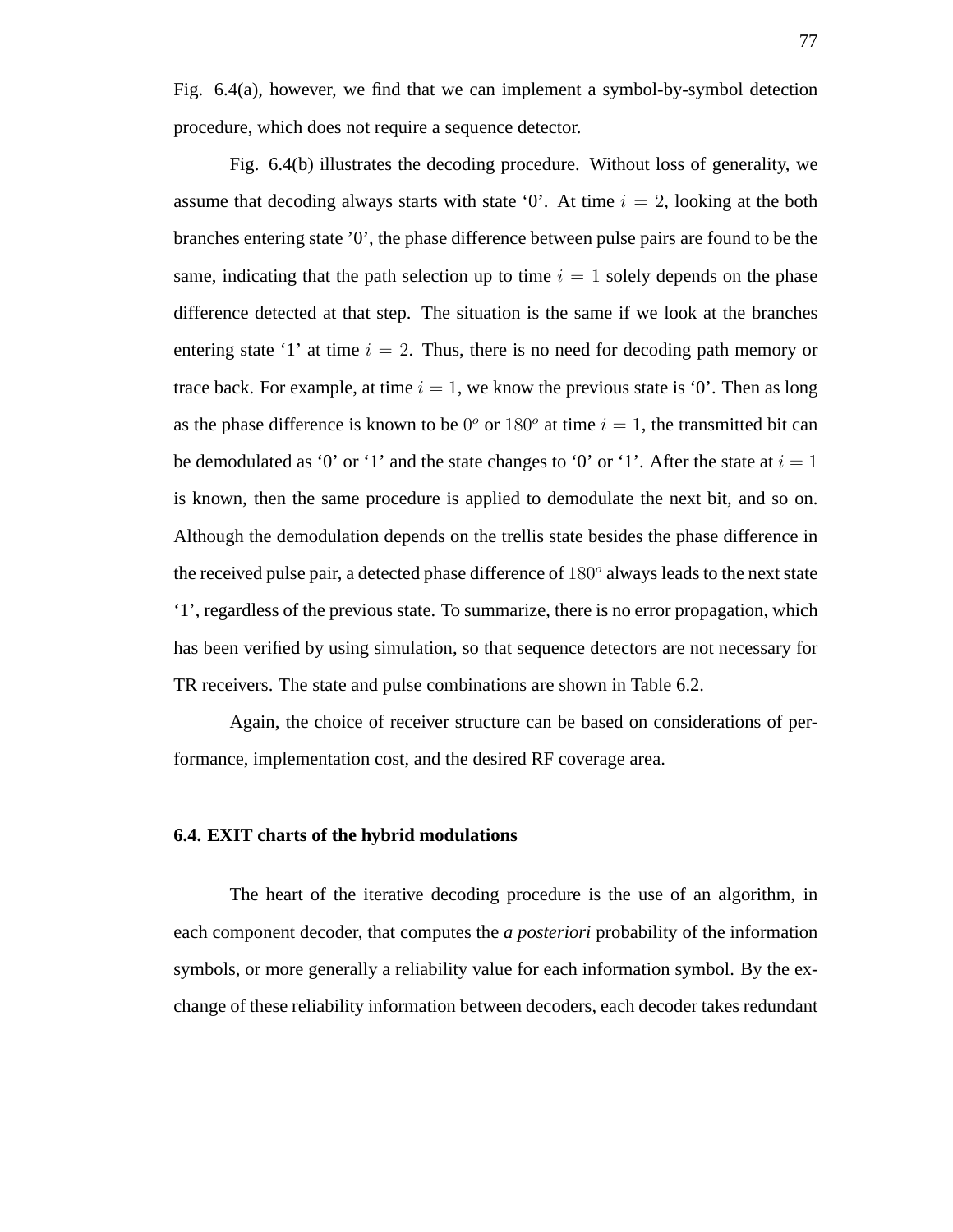|  |  | Phase difference                                               | Phase difference    |
|--|--|----------------------------------------------------------------|---------------------|
|  |  | Trellis state between previously Current bit between currently |                     |
|  |  | received pulse pair                                            | received pulse pair |
|  |  | $\mathbf{P}$                                                   | $\mathbf{Q}^o$      |
|  |  | $\cdot$ <sup>o</sup>                                           | $180^o$             |
|  |  | $180^o$                                                        | $180^o$             |
|  |  | $180^{o}$                                                      | ١O                  |

TABLE 6.2. State and pulse combinations of recursive hybrid modulation

information which does not originate from itself to improve the decoding correctness. In contrast to the priori channel observation, which is intrinsic to the iterative decoding process, [54] introduced the original concept of *extrinsic information* to identify the generated reliability value which depends on redundant information introduced by the considered constituent code.

Extrinsic information transfer (EXIT) charts provide a visual tool to study the convergence behavior of parallel or serially concatenated codes [55, 56]. The idea is to predict the behavior of the iterative decoder by solely looking at the input/output relations of individual constituent decoders. Mutual information, a quantity that measures the mutual dependence of two variables, is used to describe the flow of extrinsic information through the SISO decoder.

Fig. 6.5 compares the transfer characteristics of different outer FEC codes and inner coded modulation methods.  $I_{A1}$  and  $I_{E1}$  represent, respectively, the input and output mutual information of the inner modulation, while  $I_{A2}$  and  $I_{E2}$  represent those of the outer FEC code. For the inner constituent code in a serial concatenation, the output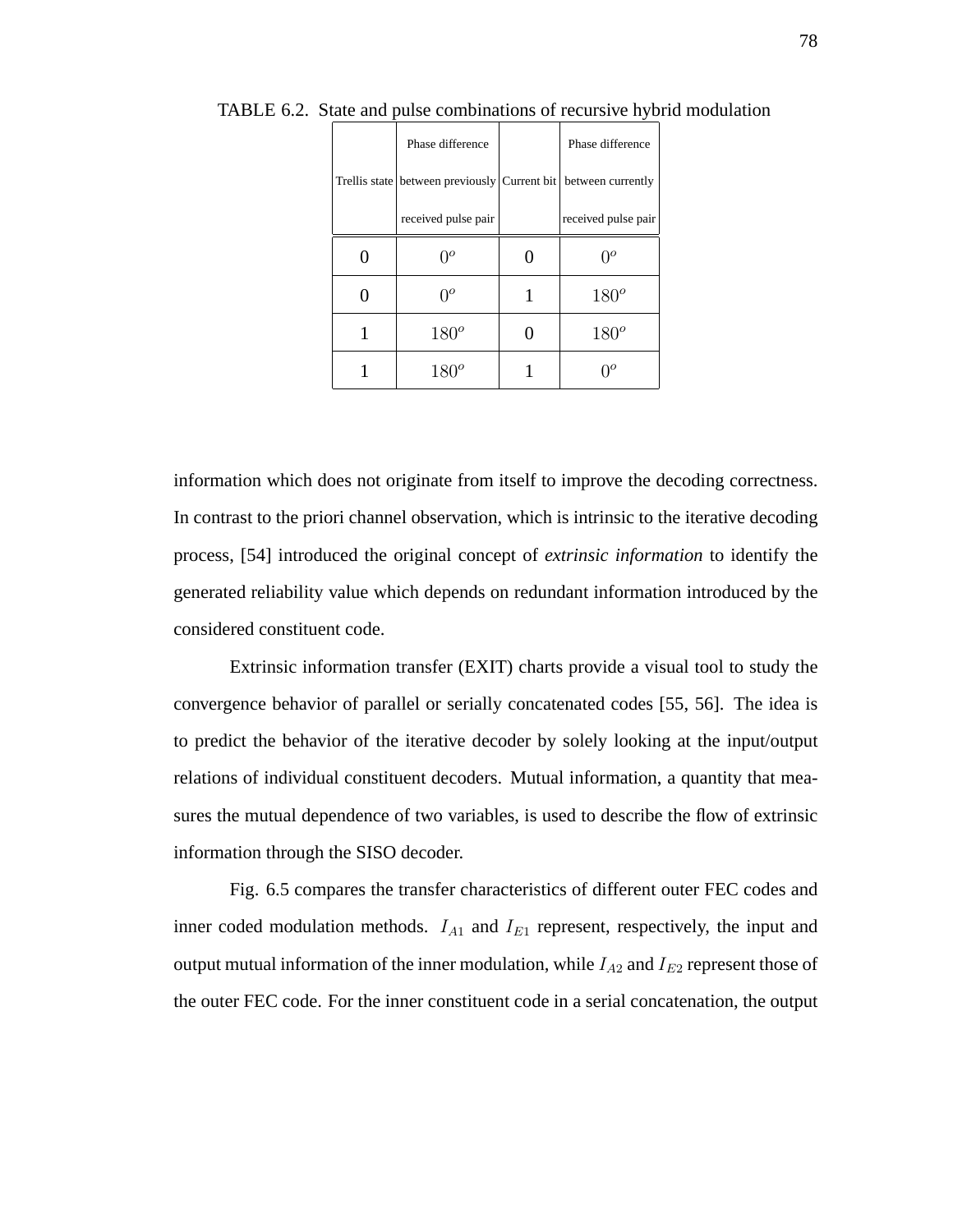mutual information  $I_{E1}$  can be viewed as a function of the input mutual information  $I_{A1}$  and the SNR  $E_b/N_0$ :  $I_{E1} = F_1(I_{A1}, E_b/N_0)$ . For the outer constituent code,  $I_{E2}$ only depends on  $I_{A2}$  and has no relation with  $E_b/N_0$ :  $I_{E2} = F_2(I_{A2})$ . During the decoding process as shown in Fig.  $6.2(b)$ , the extrinsic soft output  $E1$  of the inner decoder becomes the *a priori* input A2 of the outer decoder, which then feeds back its output E2 as *a priori* input A1 of the inner decoder. So the axes are swapped for inner and outer codes: for inner modulation,  $I_{A1}$  is on the horizontal axis and  $I_{E1}$  is on the vertical axis; but for the outer code, the two axes are interchanged. The details about how to read an EXIT chart can be found in [55, 56].



FIGURE 6.5. EXIT chart analysis of hybrid modulation schemes.

In the EXIT chart analysis of the hybrid modulation scheme shown Fig. 6.5, the curves of the outer FEC codes includes two  $\frac{1}{2}$ -rate convolutional codes of different constraint lengths (CL), which are represented by smooth lines (lines without marks).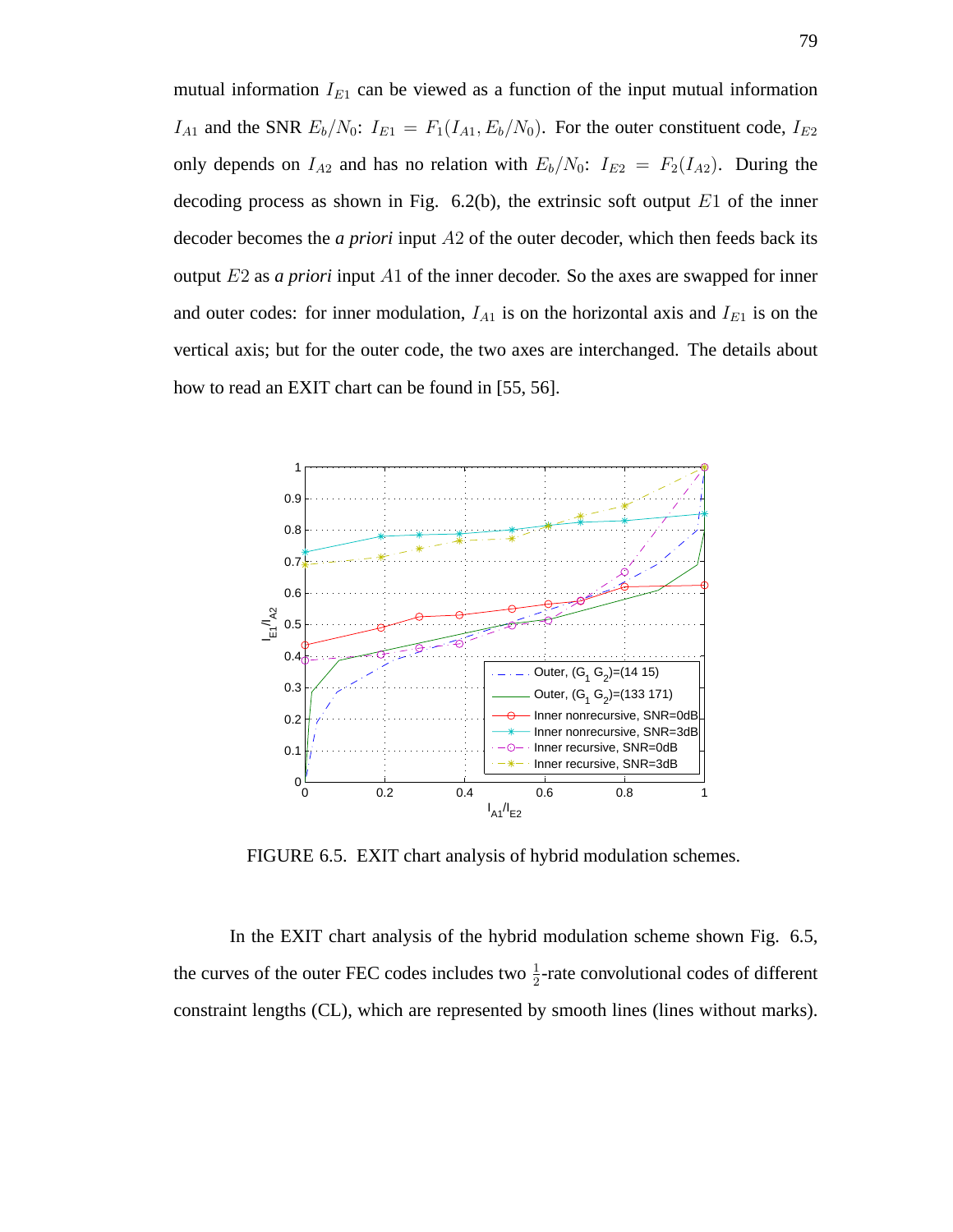One is  $CL = 7$  with generator polynomial  $(G_1 G_2) = (133 \ 171)$  in octal, and the other is  $CL = 4$  with generator polynomial  $(G_1 \ G_2) = (14 \ 15)$ . A shorter code memory tends to result in a steeper curve.

On the other hand, the inner modulation methods apparently play a more important role on the iterative decoding performance. Their transfer characteristics at different  $E_b/N_0$  values are shown by lines with marks in Fig. 6.5. The solid lines show the transfer characteristics of the nonrecursive hybrid modulation while the dashed lines show those of the recursive hybrid modulation.

Although the solid lines with marks have higher mutual information at  $I_{A1} = 0$ , which means better BER after the first round of decoding, they are very flat and do not reach the point  $(I_{A1}, I_{E1}) \approx (1, 1)$ , which causes convergence problems at low BER after multiple iterations. The flatness of the line also indicates that decoding converges after a few iterations so that many decoding iterations are unnecessary, which will be verified by using simulation results in the next section. At low  $E_b/N_0$  values, the marked dashed line crosses with the curves of the outer codes very early so that the decoding only converges to a point where mutual information is low, resulting in a decoding performance of the recursive modulation that is worse than the solid lines of the nonrecursive modulation. However, at high  $E_b/N_0$  values, the dashed line reaches the point  $(I_{A1}, I_{E1}) \approx (1, 1)$  and crosses with the outer codes at a point showing almost perfect mutual information. This indicates a great convergence capability at low BER of the enhanced recursive hybrid modulation with iterative decoding.

## **6.5. Numerical Results**

In this section, we obtain simulation results that compare the different modulation options proposed, as used alone or in combination with a convolutional FEC code.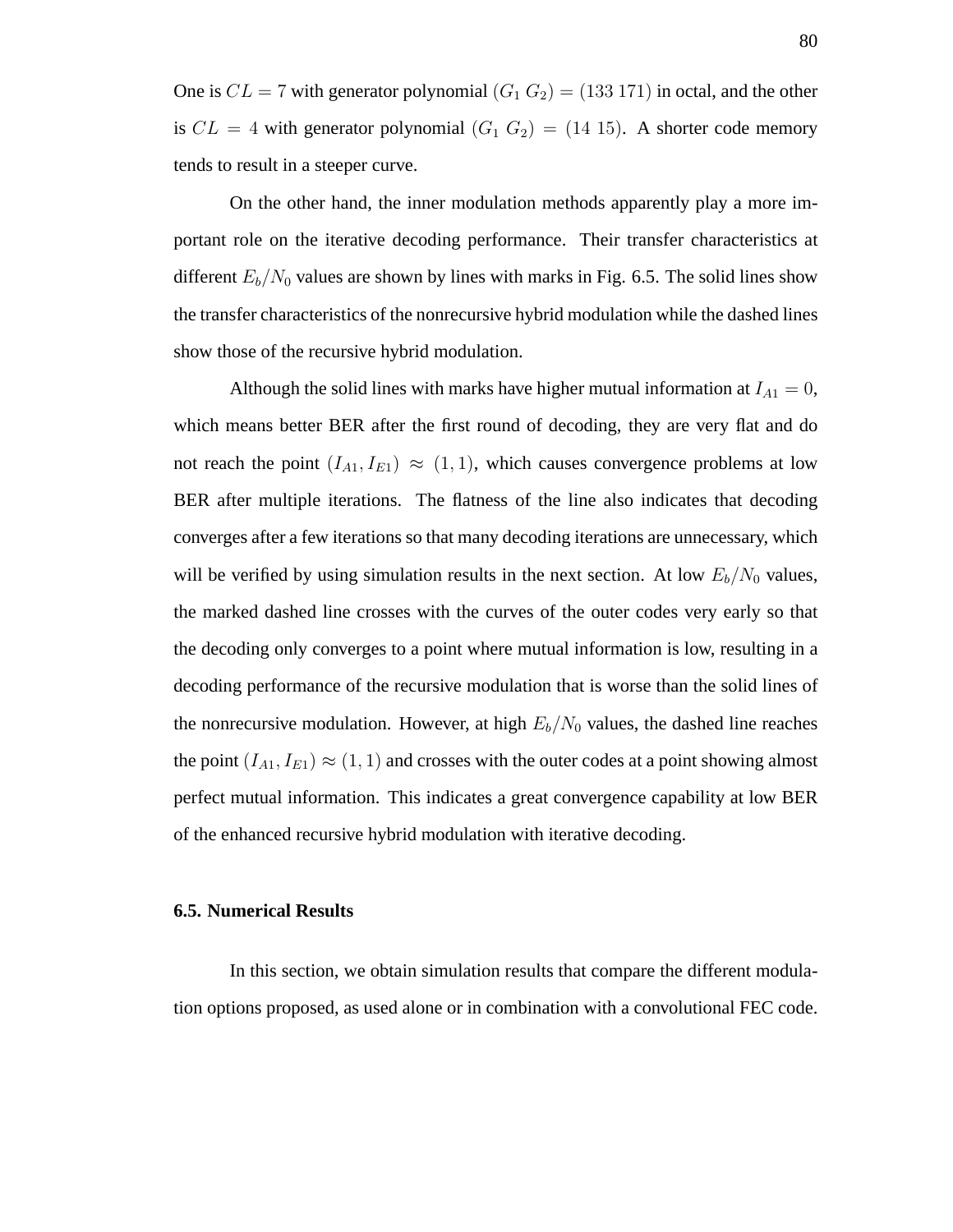For comparison, uncoded and convolutionally coded BPSK systems were also simulated under the same channel environment, processing gain, time hopping, and polarity scrambling sequences.

In all simulations, we used a carrier-modulated, truncated root-raised-cosine (RRC) pulse with a roll-off factor 0.25 as the UWB pulse shape  $p(t)$  and the 10-dB signal bandwidth is 500MHz. Because signal modulation compatible to both the TR and the coherent rake receivers has attracted significant interests from IEEE 802.15.4a task group (TG), we adopt the channel model from this group [20], which is generated from a large amount of measurements in different communication environments such as residential, office, industry, and outdoor, covering the frequency range from 2GHz to 10GHz. In this chapter, for all simulations over multipath fading channels, the channel impulse response model in non-line-of-sight (NLOS) industrial environments (Channel model 8) from [20] is adopted, since it is the most challenging one due to its large multipath dispersion. Perfect channel knowledge is assumed at the receiver. The chip duration is set at  $T_c = 4$ ns, and the pulse pair spacing  $T_d$  and the guard time  $T_q$  are 20ns. The TH sequence is constructed from the algorithm proposed in [57] with  $N_{TH} = N_f$  = 11 and  $T_f = 88$ ns.

When a TR receiver is used with the proposed hybrid modulation scheme, the performance is the same as a conventional TR scheme with or without a single FEC code. Since performance of the conventional TR receivers have been analyzed extensively in literature [13, 38, 41, 43, 39, 40, 42], simulation results are presented only for the coherent rake receiver. The rake receiver has 10 fingers to combine 10 strongest paths for each received symbol, and maximal ratio combining (MRC) is employed to collect multipath components.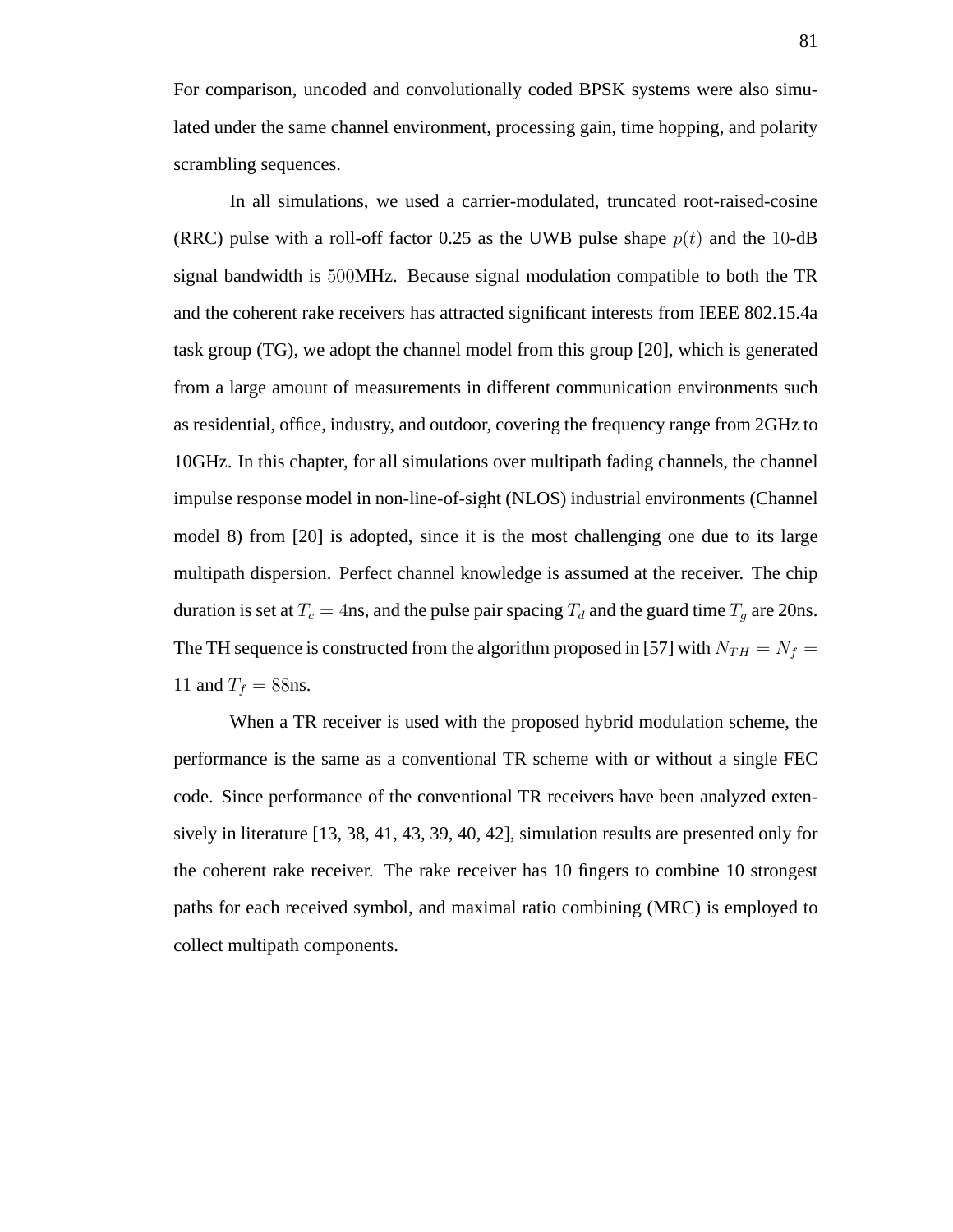## **6.5.1. Hybrid modulation without coding**

Firstly, we begin with a simple system which uses hybrid modulation without additional FEC coding. The data rate is set to be 1 Mbps. The rake MRC outputs are fed into a Viterbi detector and demodulated based on the trellis shown in Fig. 6.1(b).

Fig. 6.6 presents the system performance over AWGN channels and compares it with the theoretical performance of BPSK modulated system. The system performance over multipath fading channel is given in Fig. 6.7. For comparison, a BPSK modulated system is simulated with the same set of parameters (channel, processing gain, and time hopping and polarity scrambling sequences). The gain of hybrid modulation method over BPSK modulation is clearly observed.



FIGURE 6.6. BER versus SNR curves of uncoded hybrid and BPSK modulation with coherent rake receiver over AWGN channels.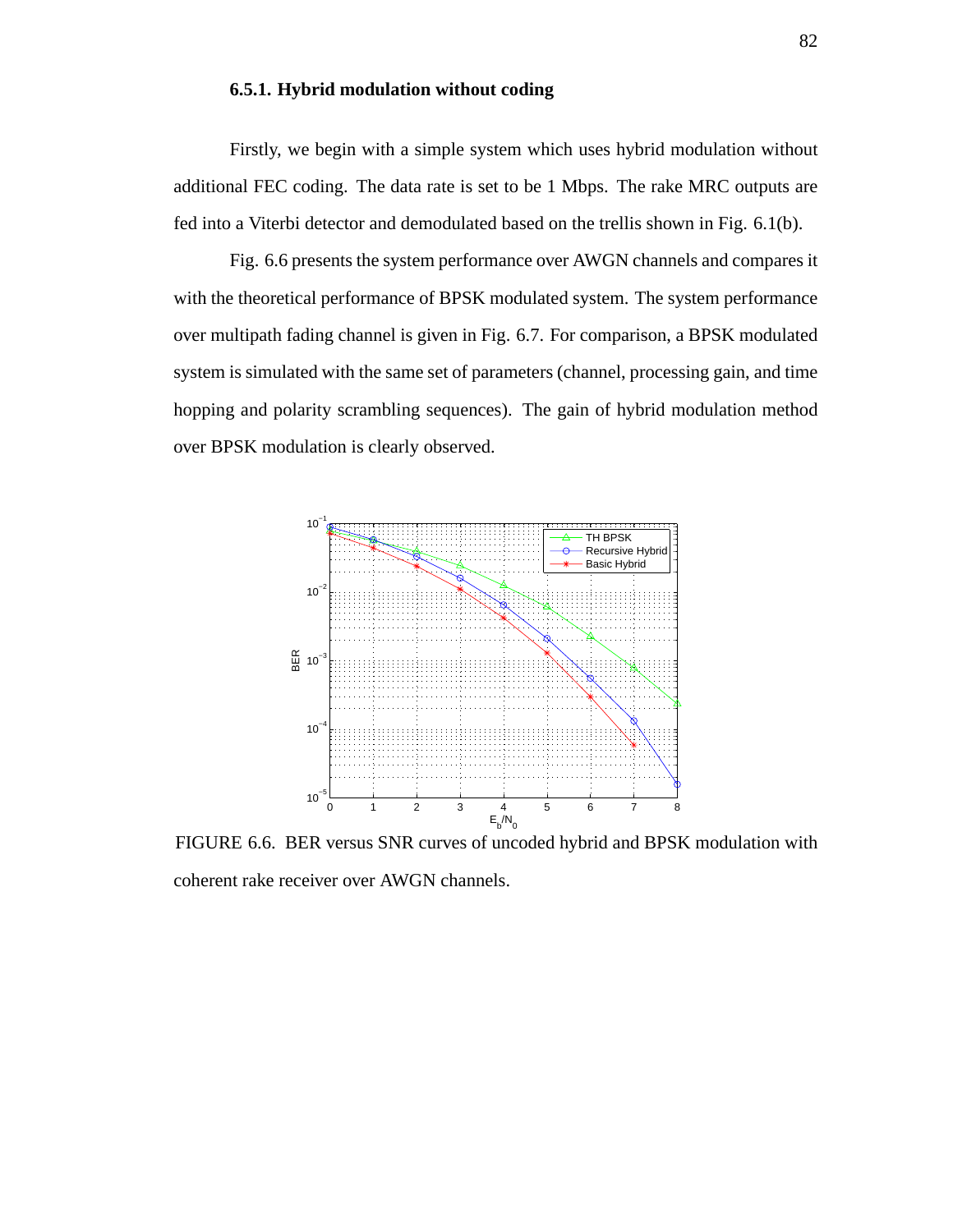

FIGURE 6.7. BER versus SNR curves of uncoded hybrid and BPSK modulation with coherent rake receiver over measured indoor industrial multipath fading channel.

## **6.5.2. Hybrid modulation concatenated with convolutional encoding**

Now we compare different modulation options as they were used in combination with convolutional FEC codes. In these simulations, the data streams are encoded with the  $\frac{1}{2}$ -rate convolutional code  $(G_1 \ G_2) = (14 \ 15)$ , whose extrinsic information transfer characteristic has been shown in Fig. 6.5. The data rate is set to be 1 Mbps after FEC encoding, i.e., a user payload of 500 Kbps, which is a data rate of interest to the 802.15.4a TG. After encoding and random interleaving, the data are fed into the hybrid transmitter.

In this scheme, the rake MRC outputs are fed into the SISO decoder. In the adopted 802.15.4a channel model [20], 100 different channel realizations are given for each channel environment. As suggested by the 802.15.4a task group, in the simulation for each channel environment, 10 data packets of 256 bits/packet were simulated for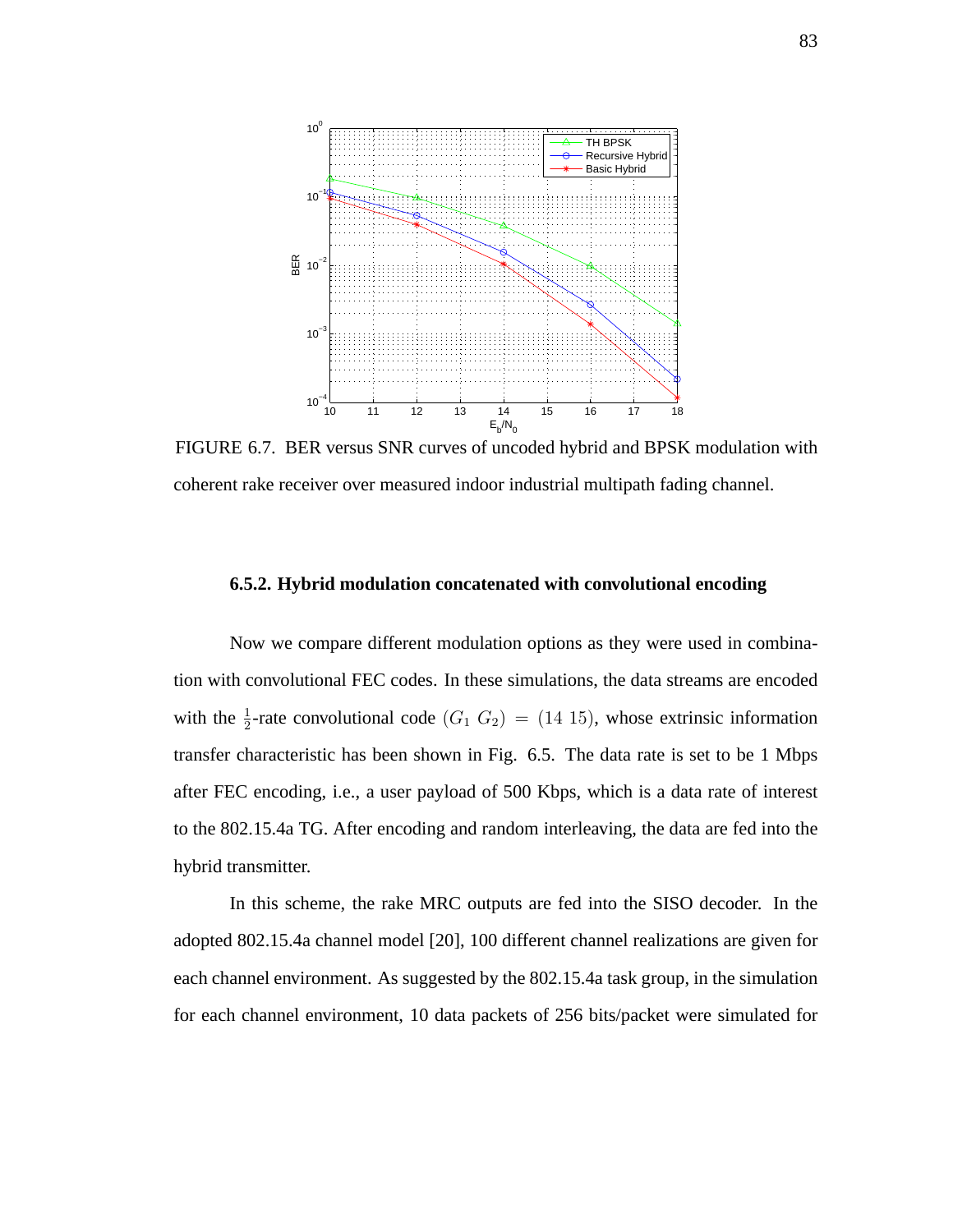each channel realization. Thus the interleaver size between the inner and outer codes is 512 bits.

Error performance curves of the nonrecursive and the recursive hybrid modulation schemes in AWGN environments are shown in Fig. 6.8 and Fig. 6.9, respectively, whereas the corresponding performances in multipath fading environments are shown in Figs. 6.10 and 6.11. We observed that the basic nonrecursive hybrid modulation performs slightly better at the low-SNR region. At the high-SNR (low-BER) region, however, although the nonrecursive hybrid modulation gives better BER after the first round of decoding, the enhanced recursive hybrid modulation improves the system performance drastically after several decoding iterations. Because the interleaver size is limited, the system does not perform exactly as predicted from the EXIT chart shown in Fig. 6.5, which requires a very large interleaver size to achieve its potential. But the basic trend seen from the EXIT chart on decoding performance related to different inner/outer codes and different  $E_b/N_0$  values matches well with the simulation results. Again, a BPSK modulated system and a system using conventional TR signaling are also simulated for comparison, with same FEC encoding, same channel, same processing gain, same time hopping and polarity scrambling sequences. The performance difference between the BPSK system and the hybrid system with no iterative decoding (i.e., after the first iteration) is not as big as the simple systems with no FEC. This is because BPSK demodulation gives more accurate soft output for further FEC decoding than hybrid modulation. However, BPSK systems cannot take advantage of the great power of iterative decoding. The system using conventional TR signaling suffers another 3 dB loss compared to the BPSK system.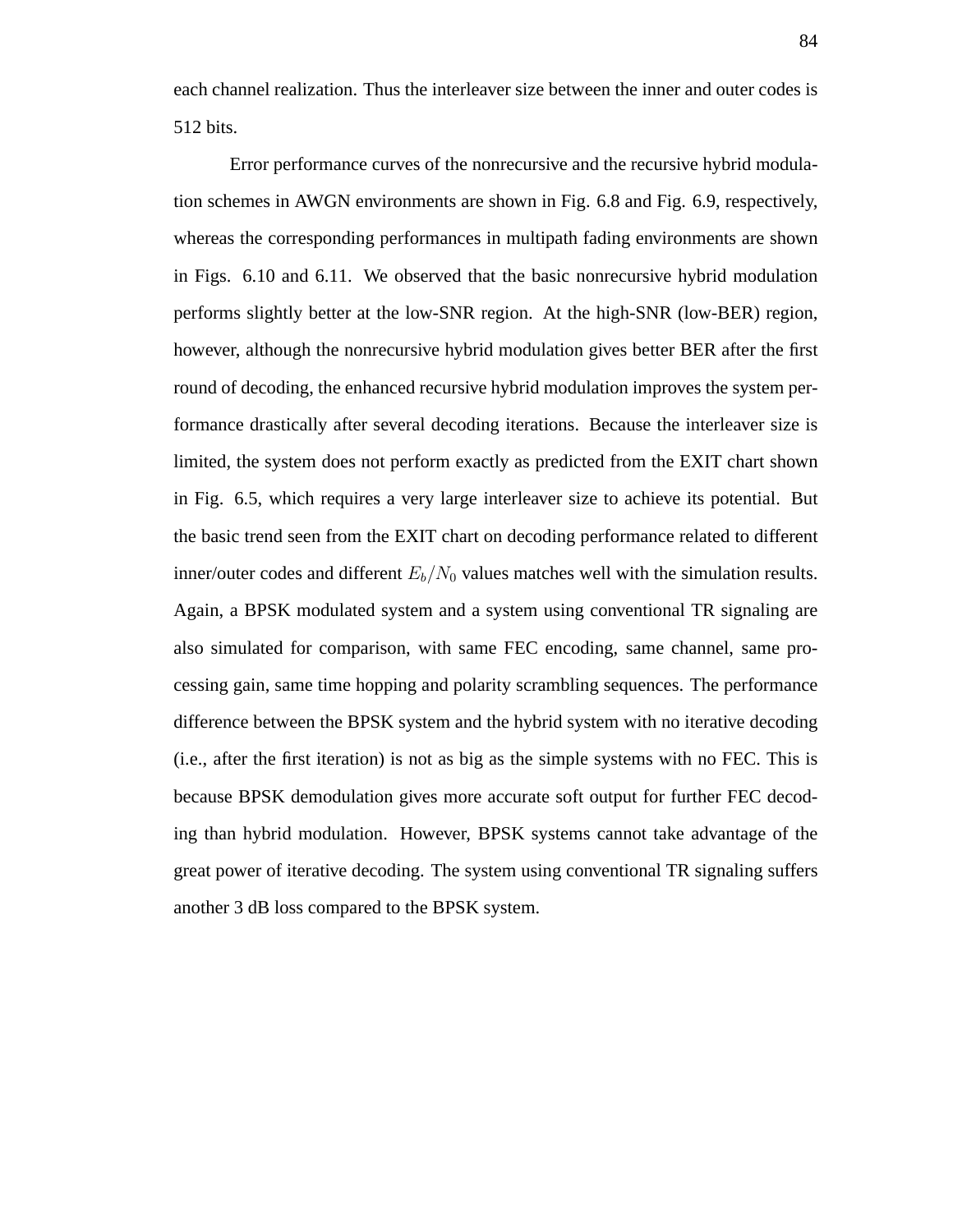

FIGURE 6.8. BER versus SNR curves of the basic hybrid modulation scheme over AWGN channels: coherent receiver with iterative decoding.

## **6.6. Conclusion**

In this chapter, we have proposed a hybrid UWB modulation scheme that allows reception with good quality by both coherent and TR receivers. The key idea is to transmit information about previous information bits on the reference pulses of a TR modulation scheme, thus exploiting the energy contained in the reference pulses for coherent receivers, as well as introducing memory into the system. We then presented an enhanced version by concatenating the hybrid modulation with an FEC code for performance improvements through iterative decoding. Since only one additional FEC encoder is needed for the enhanced hybrid scheme, it adds very little extra hardware complexity to the encoder. We have analyzed the convergence behavior of the proposed enhanced hybrid scheme using the EXIT chart technique, which can also be used to optimize the choices of the constituent codes. Simulation results have shown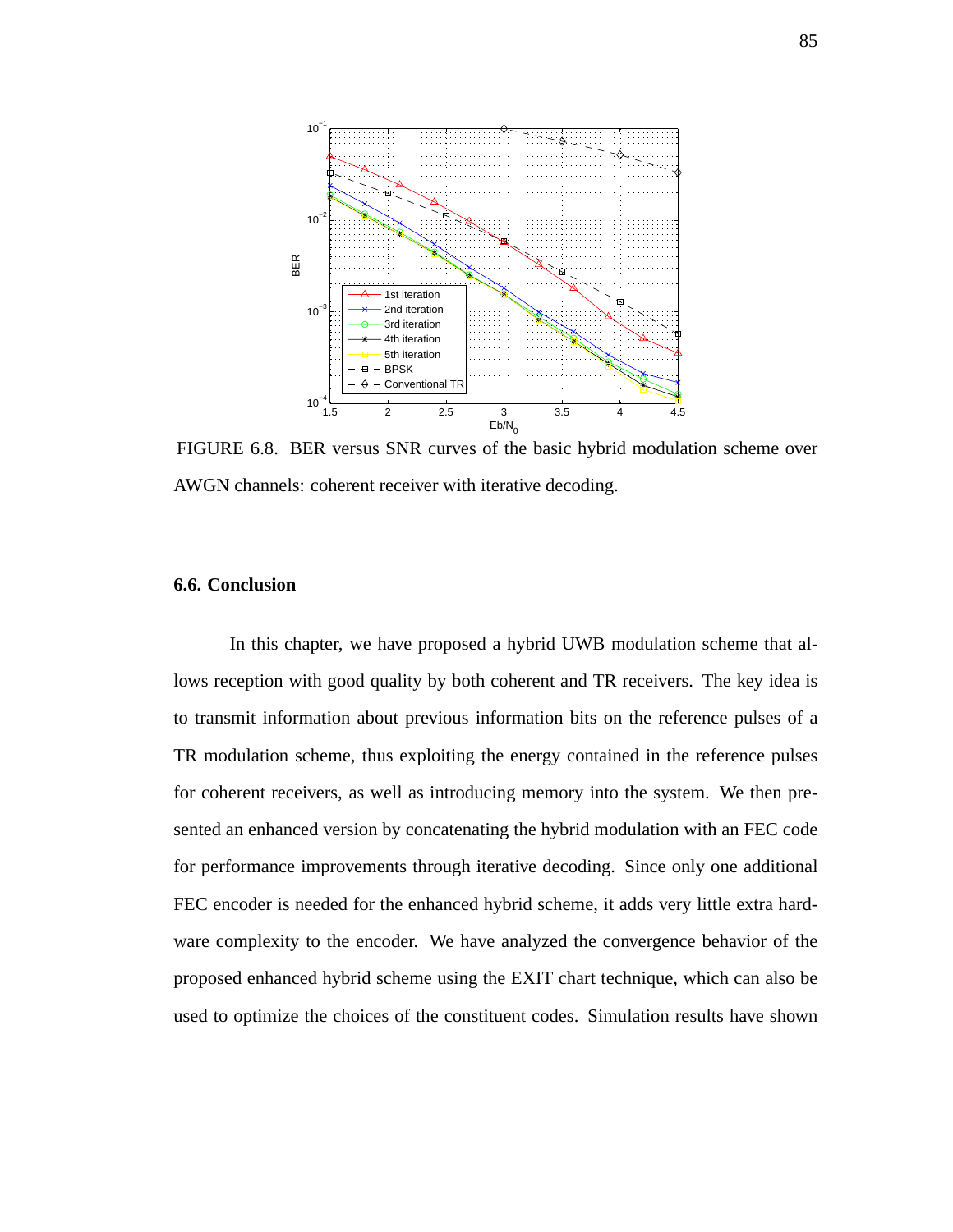

FIGURE 6.9. BER versus SNR curves of the recursive hybrid modulation scheme over AWGN channels: coherent receiver with iterative decoding.

a significant performance improvement by using iterative decoding and the proposed recursive hybrid modulation.

There are three options for receiver designs that work with our basic and recursive schemes, allowing flexible tradeoffs between performance and complexity. The simplest TR receiver can be used for both modulation schemes in the usual way; an FEC encoding provides additional performance improvements. Coherent receivers with iterative decoding are favored for best performance. A compromise between performance and cost might be to use coherent receivers but not to implement iterative decoding. Such design flexibility is highly desirable for heterogenous networks like the ones envisioned for the IEEE 802.15.4a standard; for this reason, our modulation scheme is currently under consideration by this standardization body.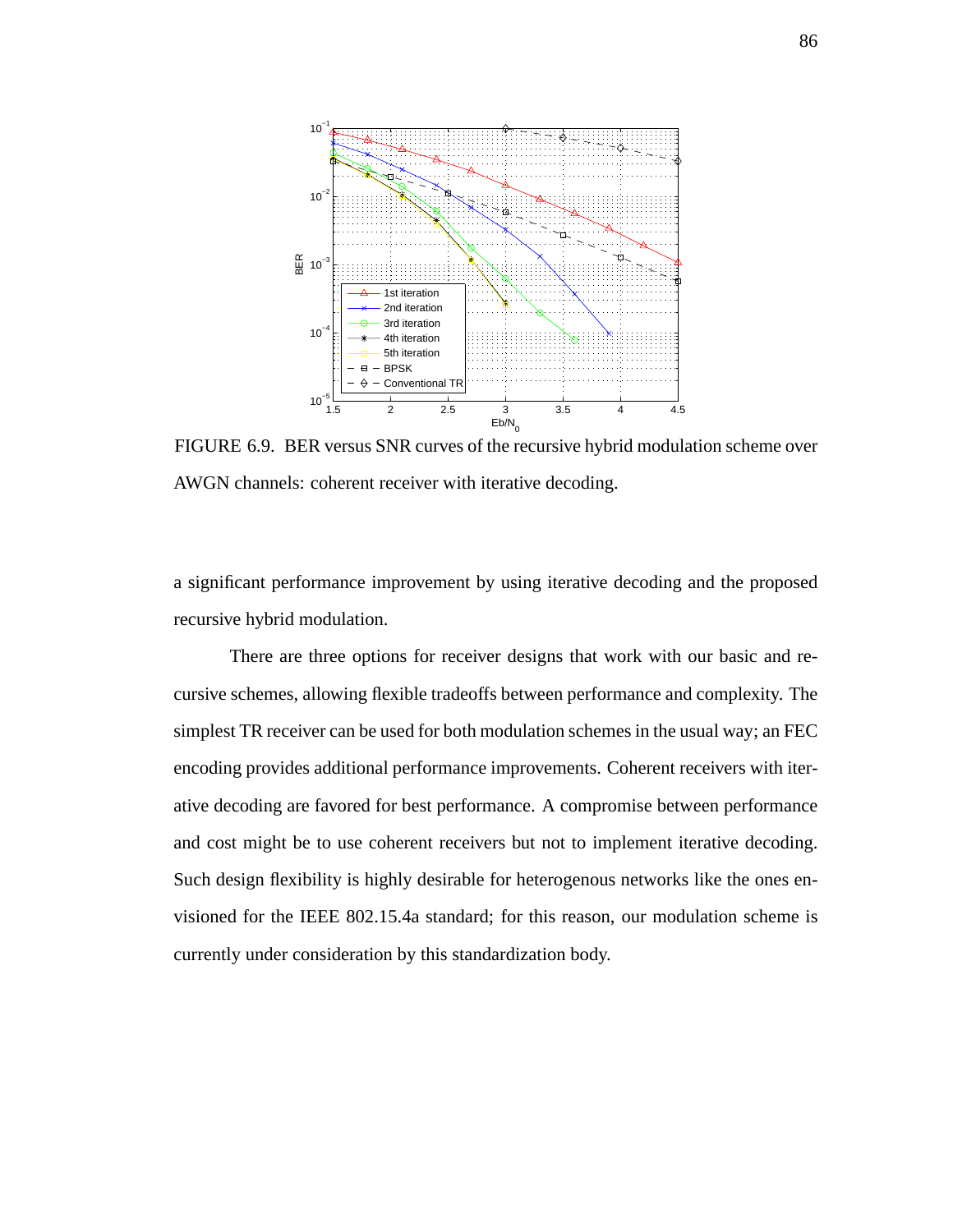

FIGURE 6.10. BER versus SNR curves of the basic hybrid modulation scheme over measured indoor industrial multipath fading channels: coherent receiver with iterative decoding.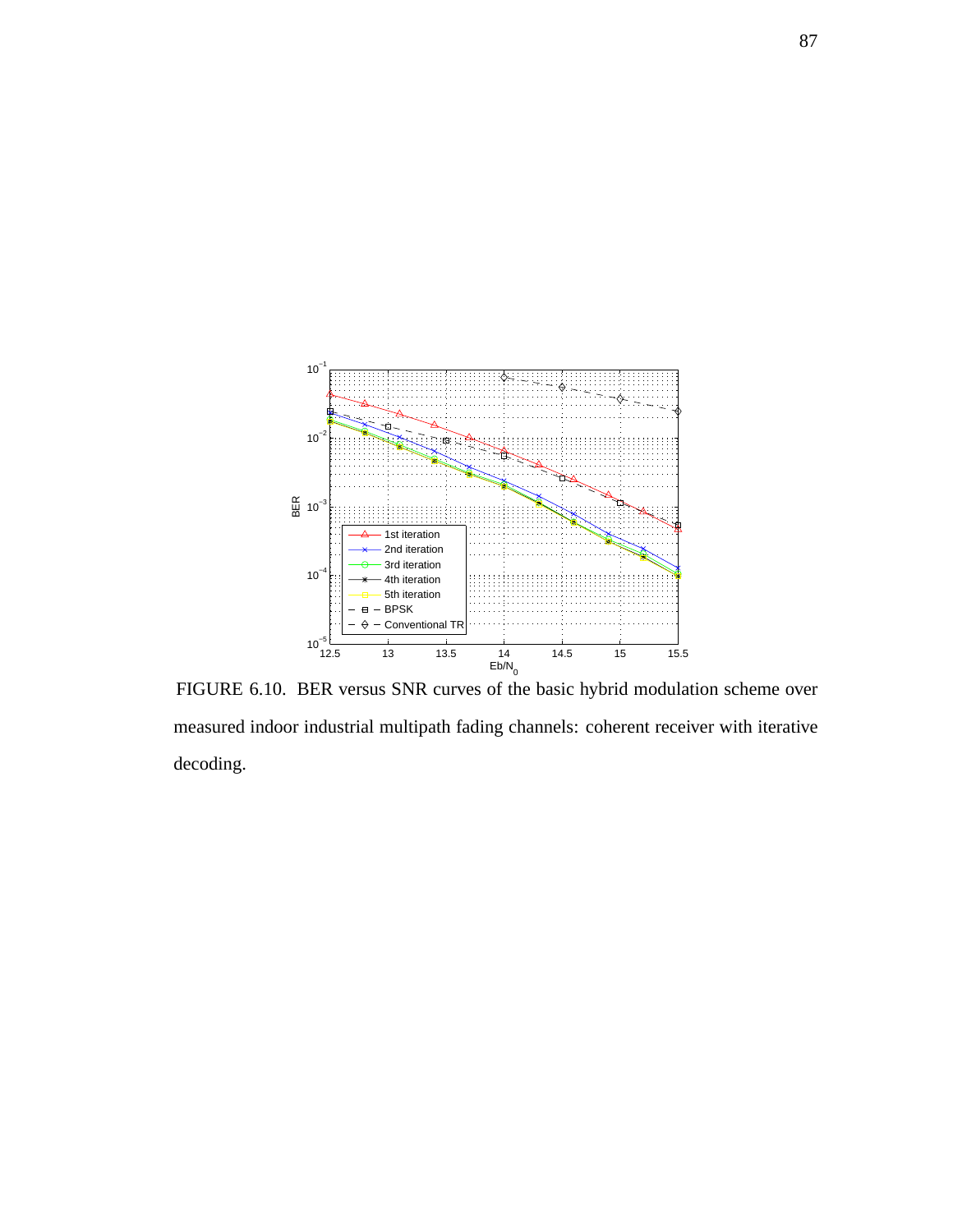

FIGURE 6.11. BER versus SNR curves of the recursive hybrid modulation scheme over measured indoor industrial multipath fading channels: coherent receiver with iterative decoding.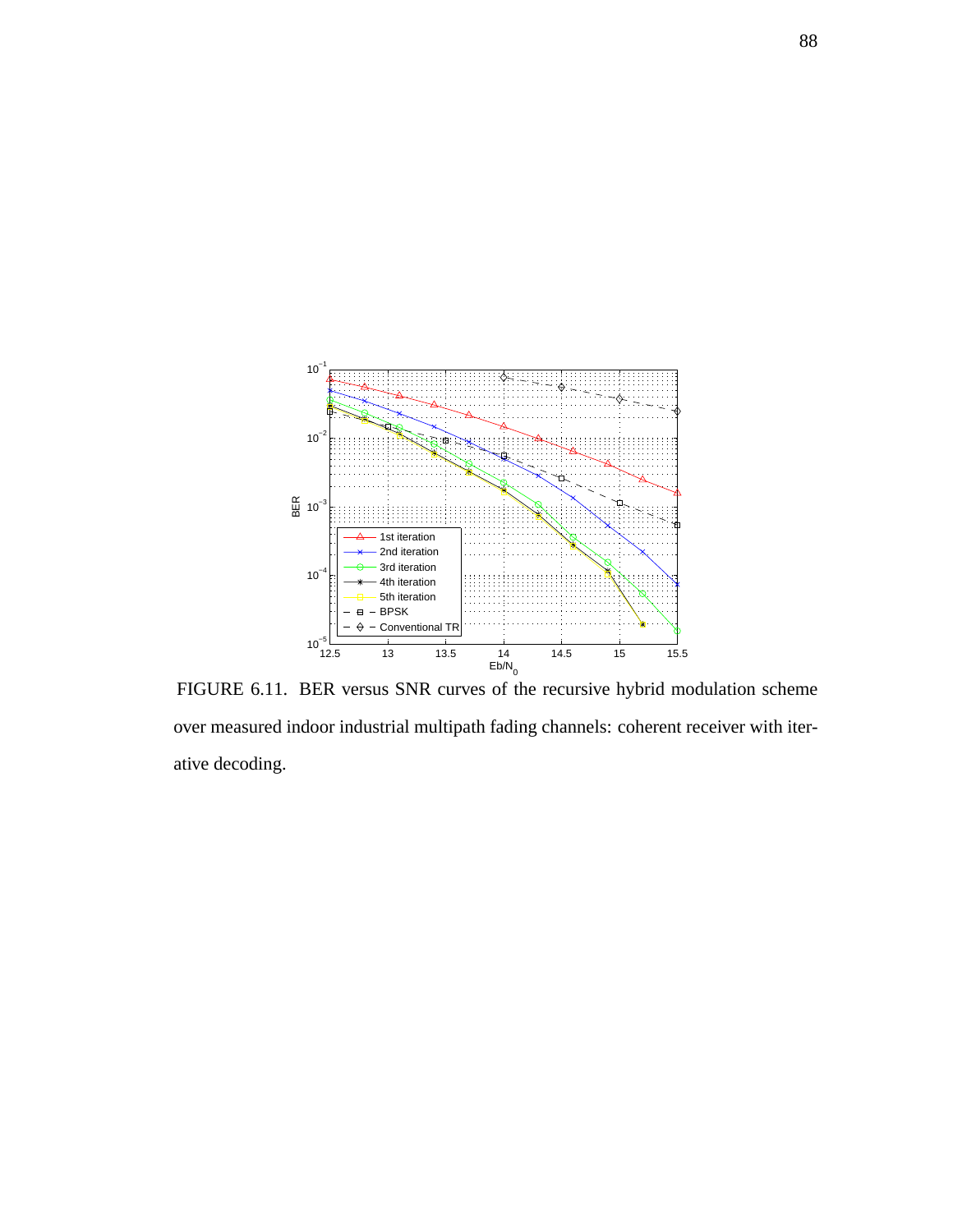# **7. TRANSMITTER-SIDE MULTIPATH PREPROCESSING FOR PULSED UWB SYSTEMS CONSIDERING PULSE OVERLAPPING AND NARROW-BAND INTERFERENCE**

## **7.1. Introduction**

One of the advantages of pulsed UWB communications is its ability to resolve individual multipath components. This requires a rake receiver to gain path diversity and to capture multipath energy. Multipath combining through a rake [27, 28] requires multipath tracking and channel estimation. However, hardware complexity, power consumption, and system cost scale up significantly with the number of paths combined, which should be avoided for portable or mobile units. Most UWB networks have fixed access points, and it is very desirable if the rake processes can be shifted from the mobile receivers to the transmitter at a fixed access point. As such a shift usually requires channel state information (CSI) in the transmitter, this technique is attractive for systems with time-division duplexing (TDD), where CSI can be easily obtained at both the transmitter and the receiver since both the uplink and the downlink of TDD systems operate in the same frequency band.

For TDD code-division multiple-access (CDMA) systems, a transmit precoding technique was investigated in [59]. This scheme suggests a prerake structure in which pre-delayed signal transmission is employed in the transmitter. This scheme was shown to have comparable performances with the common rake receivers. The prerake scheme has recently been applied to pulsed UWB systems [60], in which the ideal case that received adjacent paths are separated in time by at least one pulse width is assumed. This assumption might be acceptable for communications in line-of-sight (LOS) environments. In non-LOS indoor environments, however, it becomes inappropriate. For example, the typical average multipath arrival rate is in the range of  $0.5-2ns$  [19, 21]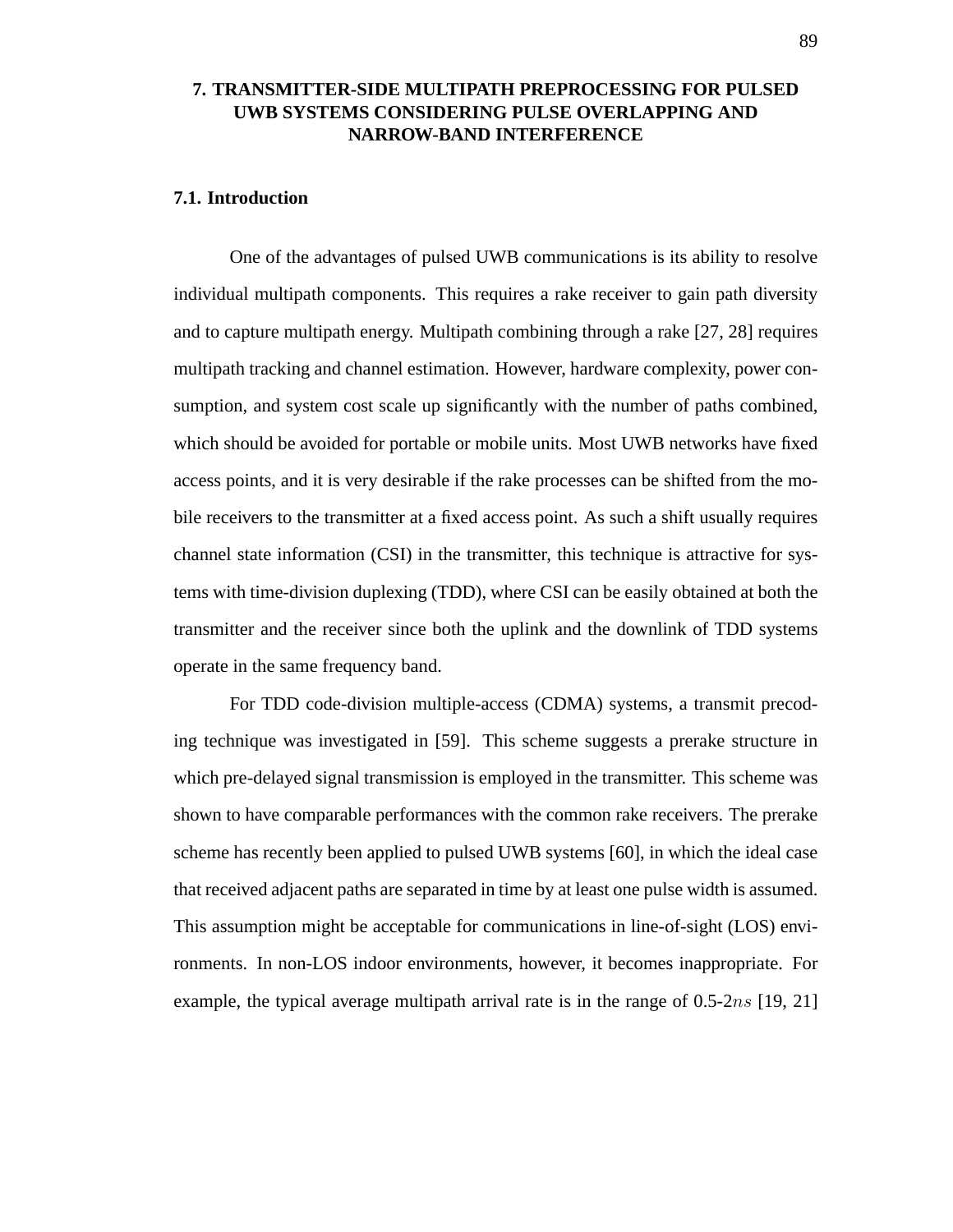and the typical pulse duration could be as large as  $1-4ns$  [35] for pulses with a 10-dB bandwidth of 500MHz-2GHz. Apparently, for this case severe inter-pulse interference (IPI) could occur. Detection and performance in the presence of IPI were studied in [14, 62, 63]. Besides IPI due to pulse overlapping, co-existing narrow-band radios will interfere with UWB systems. The effects of narrowband interference (NBI) to UWB systems with rake reception have been analyzed extensively [64, 65]. Prerake systems are expected to function differently from the conventional rake receiver in the presence of NBI. Therefore, the conclusions made in existing research on prerake UWB systems need to be re-examined and some optimizations might help to improve performance when pulse overlapping and NBI are taken into consideration. It is worth to note that the time-reversal technique [61] was applied to UWB communications with a very similar idea, though it has a different origin from wideband transmission in underwater acoustic and ultrasound. However, neither IPI nor NBI was considered in [61].

In this chapter we study the structure, optimization, and performance of prerake UWB systems when pulse overlapping and NBI are taken into consideration. Since timing jitter's effect is also often a concern, it is worth to point out that the performance degradation it caused to prerake systems is the same as that to rake systems. Although prerake systems shift the channel estimation to the transmitter side and preprocess the signals there, in the same environment the same level of timing offset will be experienced no matter the timing estimation is done at the transmitter side or the receiver side.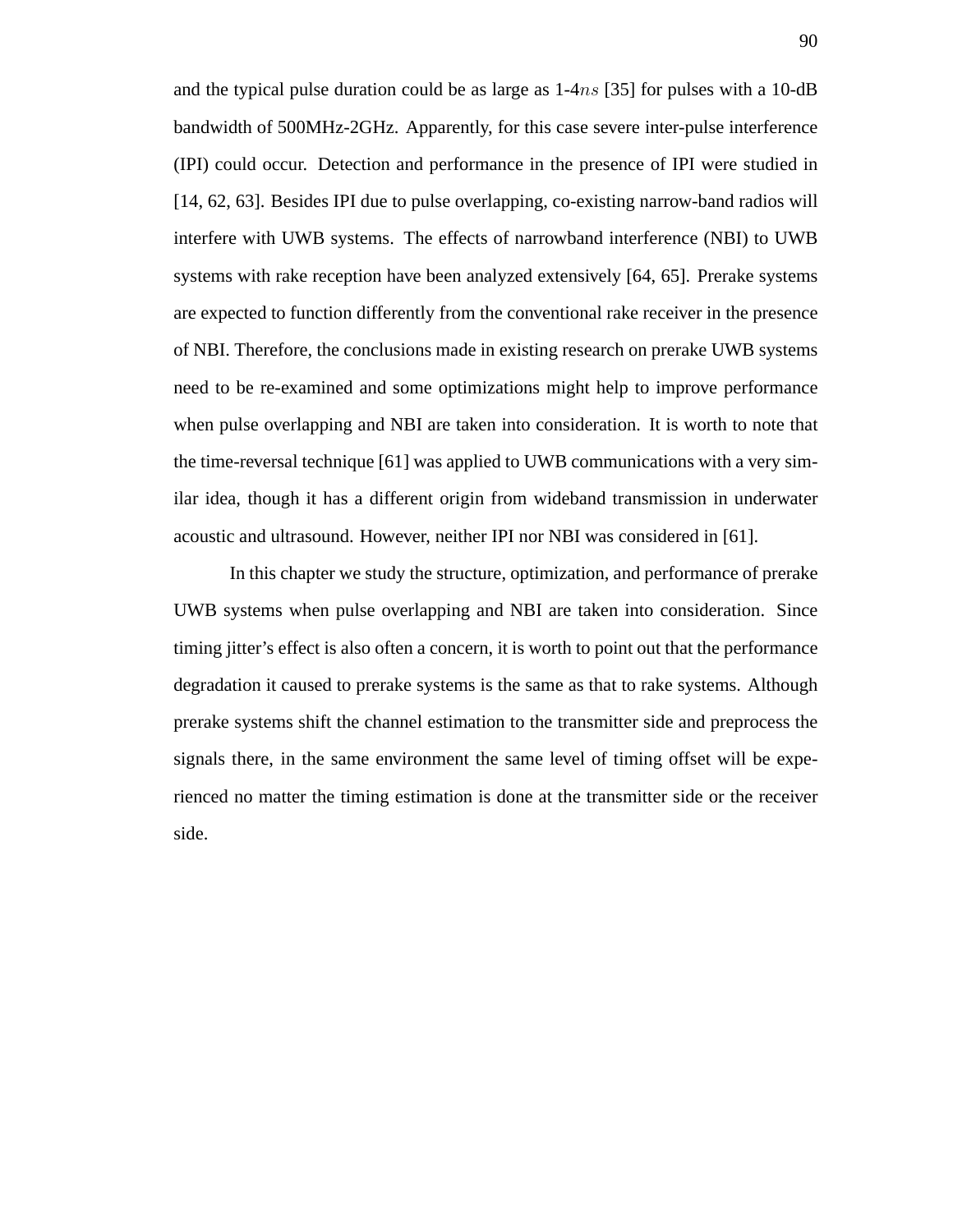#### **7.2. Transmitter side diversity combining: prerake method**

In pulsed UWB systems with binary pulse amplitude modulation, the transmitted signal without prerake processing is expressed as

$$
s(t) = \sum_{i = -\infty}^{\infty} s_i(t) = \sum_{i = -\infty}^{\infty} \sqrt{E_b} b(i) p(t - iT_b)
$$
\n(7.1)

where  $p(t)$  is the short-duration UWB pulse shape of width  $T_p$ ,  $E_b$  is the bit energy,  $T_b$  is the bit interval  $(T_b \gg T_p)$ , and  $b(i) \in \{1, -1\}$  is the *i*-th information bit. The energy of the basic pulse  $p(t)$  is normalized to  $E_p = \int_{-\infty}^{\infty} p^2(t) dt = 1$ .  $s(t)$  is then transmitted through a frequency-selective lognormal fading channel [19] with additive white Gaussian noise (AWGN).

## **7.2.1. Prerake model**

The concept of prerake diversity combining has been illustrated in [59, 60]. For completeness and for readers' convenience, we summarize the prerake model in this section. We assume that the signaling rate is such that the received signal energy of a particular bit is contained within one pulse repetition interval  $(T_b)$  so that there is no inter-symbol interference (ISI). Thus, we can focus on a particular bit interval in the receiver modeling. Corresponding to signal  $s_i(t)$  that carries the *i*-th information bit given in (7.1), the received signal is expressed as

$$
r(t) = \sum_{l=0}^{L-1} \alpha_l s_i(t - \tau_l) + n(t)
$$
\n(7.2)

where  $n(t)$  is the white Gaussian noise process with a two-sided power spectral density of  $N_0/2$ .

Assuming perfect timing and perfect estimates of channel coefficients and multipath delays, the correlator output of the l-th finger in a generic rake receiver that combines the first  $L_p$  ( $L_p < L$ ) paths is expressed as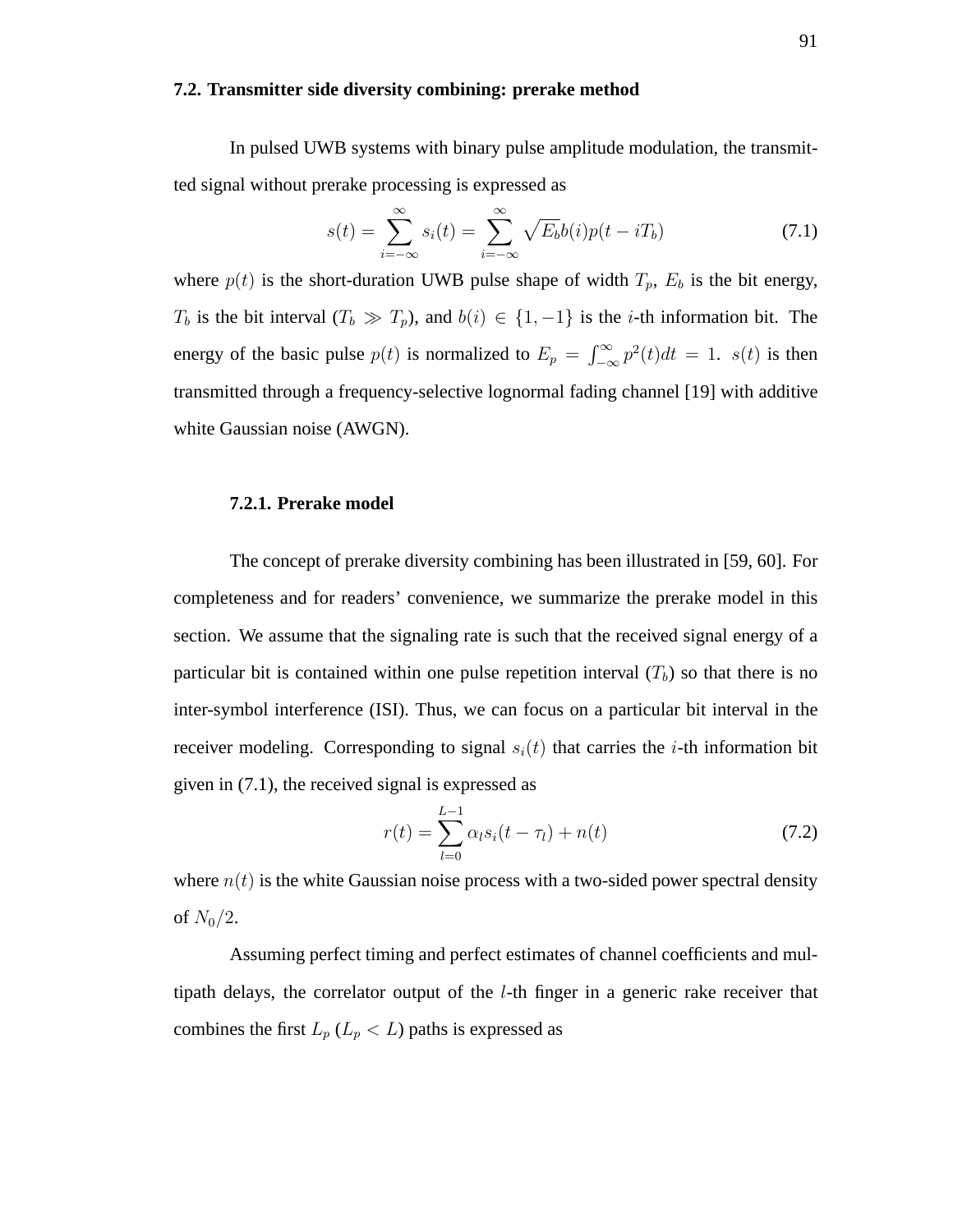$$
r_l = \sum_{k=0}^{L_p-1} \left( \alpha_k \sqrt{E_b} b(i) \int_{-\infty}^{\infty} p(t - iT_b - \tau_k) p(t - iT_b - \tau_l) dt \right) + n_l, \quad l = 0, 1, \dots, L_p - 1 \tag{7.3}
$$

where the zero-mean noise component is  $n_l = \int_{-\infty}^{\infty} n(t)p(t - iT_b - \tau_l)dt$  with variance  $\sigma_{n_l}^2 = N_0/2$ . When  $|\tau_j - \tau_i| < T_p$ ,  $i, j \in \{0, 1, \ldots, L-1\}$ , the *i*-th and the *j*-th received pulses overlap with each other and IPI occurs. For the ideal (nonrealistic) case when  $|\tau_j - \tau_i| > T_p$ ,  $i, j \in \{0, 1, ..., L - 1\}$ , received pulses do not overlap. Thus, all terms with  $k \neq l$  in Eq. (7.3) equal zero, and  $r_l$  simplifies to

$$
r_l = \alpha_l \sqrt{E_b} b(i) + n_l, \ \ l = 0, 1, \dots, L_p - 1 \tag{7.4}
$$

where noise components  $n_l$ ,  $l = 0, \dots, L_p - 1$ , are mutually independent.

In rake systems with linear combining, the decision variable is derived based on the outputs of the  $L_p$  rake fingers. Let  $\boldsymbol{r} = [r_0, r_1, \ldots, r_{L_p-1}]^T$  (where  $(\cdot)^T$  denotes transpose),  $\boldsymbol{\alpha} = [\alpha_0, \alpha_1, \ldots, \alpha_{L_p-1}]^T$ , and  $\boldsymbol{\omega} = [\omega_0, \omega_1, \cdots, \omega_{L_p-1}]^T$  be the tap weight vector for linear combining. The decision variable is expressed as  $\Delta = \omega^T r$ . It is well known that maximal ratio combining (MRC) is optimum when the desired signal is distorted only by AWGN. The MRC weights that maximize the output signalto-noise ratio (SNR) are written as  $\boldsymbol{\omega} = \boldsymbol{\alpha}^* = [\alpha_0, \alpha_1, \ldots, \alpha_{L_p-1}]^H$ , where  $(\cdot)^*$ denotes complex conjugate and  $(\cdot)^H$  denotes Hermitian transpose.

In prerake systems,  $L_p$  pulses each scaled and delayed based on the multipath coefficients and delays are transmitted in each bit interval. The channel acts as a filter and convolves with the transmitted pulses. The scaling coefficients and relative delays are controlled such that the output peak of the correlator in the receiver is equivalent to the output of a conventional rake with MRC. This scheme is illustrated in Fig 7.1. Note that in the prerake system, the receiver requires only one correlator and does not need to perform channel estimation and multipath tracking.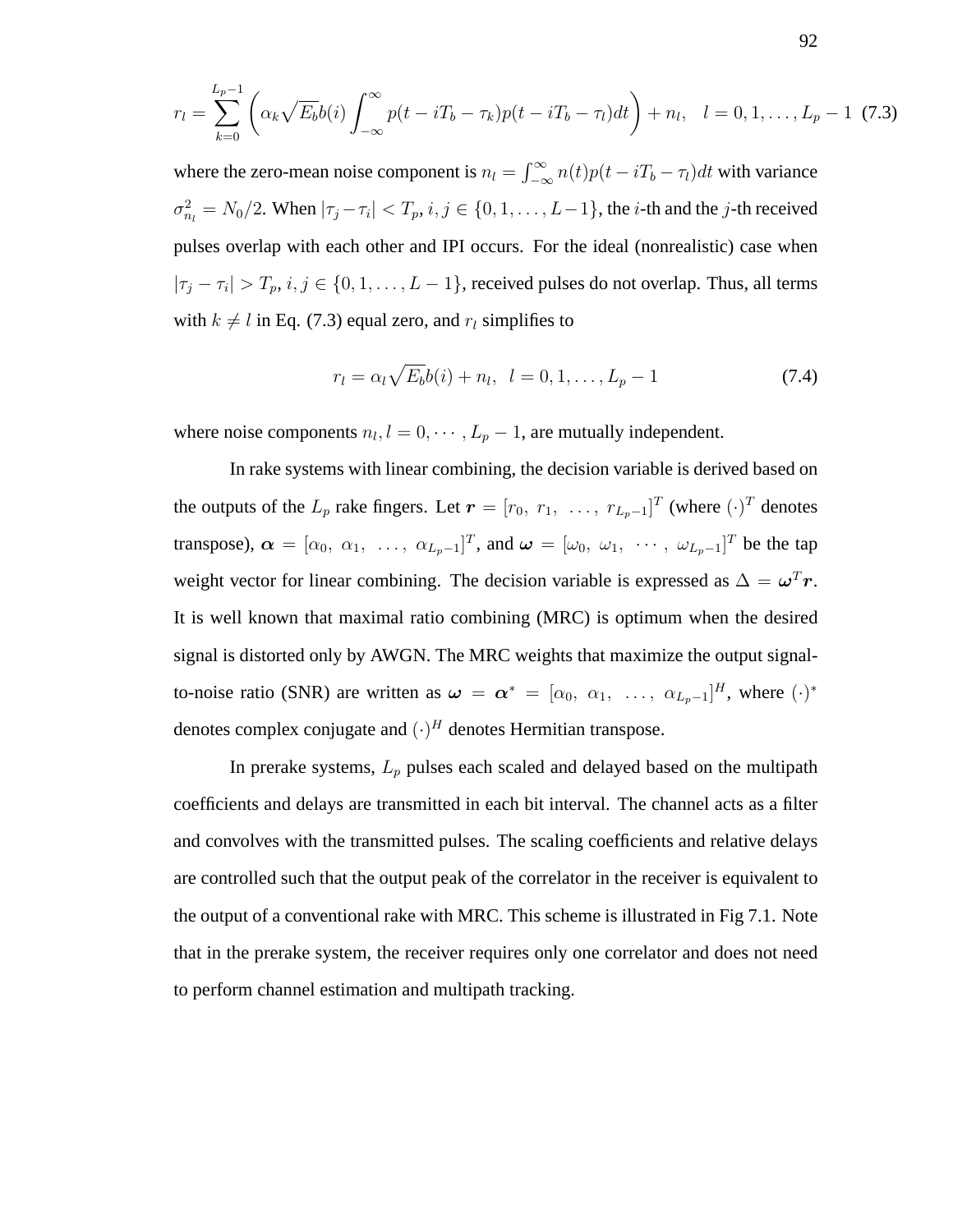

FIGURE 7.1. Illustration of rake and prerake systems in the absence of pulse overlapping: (a) rake diversity combining; (b) prerake diversity combining.

Different from Eq. (7.1) for conventional rake systems, the transmitted signal (again, only the signal in the  $i$ -th bit interval is modeled) in a prerake system is expressed as

$$
s_i'(t) = \sqrt{\frac{1}{\kappa}} \sum_{l=0}^{L_p - 1} \alpha_{L_p - 1 - l}^* s_i(t - \tau_l)
$$
\n(7.5)

where  $\kappa = \alpha^H \alpha$  is a power normalization factor. After passing through the frequencyselective fading channel described by  $(5.2)$ ,  $s'_{i}(t)$  arrives at the receiver as

$$
r'(t) = \sqrt{\frac{E_b}{\kappa}} b(i) \sum_{l=0}^{L_p - 1} \alpha_{L_p - 1 - l}^* \sum_{k=0}^{L-1} \alpha_k p(t - iT_b - \tau_l - \tau_k) + n(t). \tag{7.6}
$$

The receiver uses only the strongest path<sup>1</sup> to detect the *i*-th bit. The correlator output is expressed as

$$
\Delta' = \int_{-\infty}^{\infty} r'(t)p(t - iT_b - \tau_{L_p - 1})dt.
$$
\n(7.7)

<sup>&</sup>lt;sup>1</sup>The  $L_p$ -th path whose delay relative to the first-arriving path is  $\tau_{L_p-1}$ .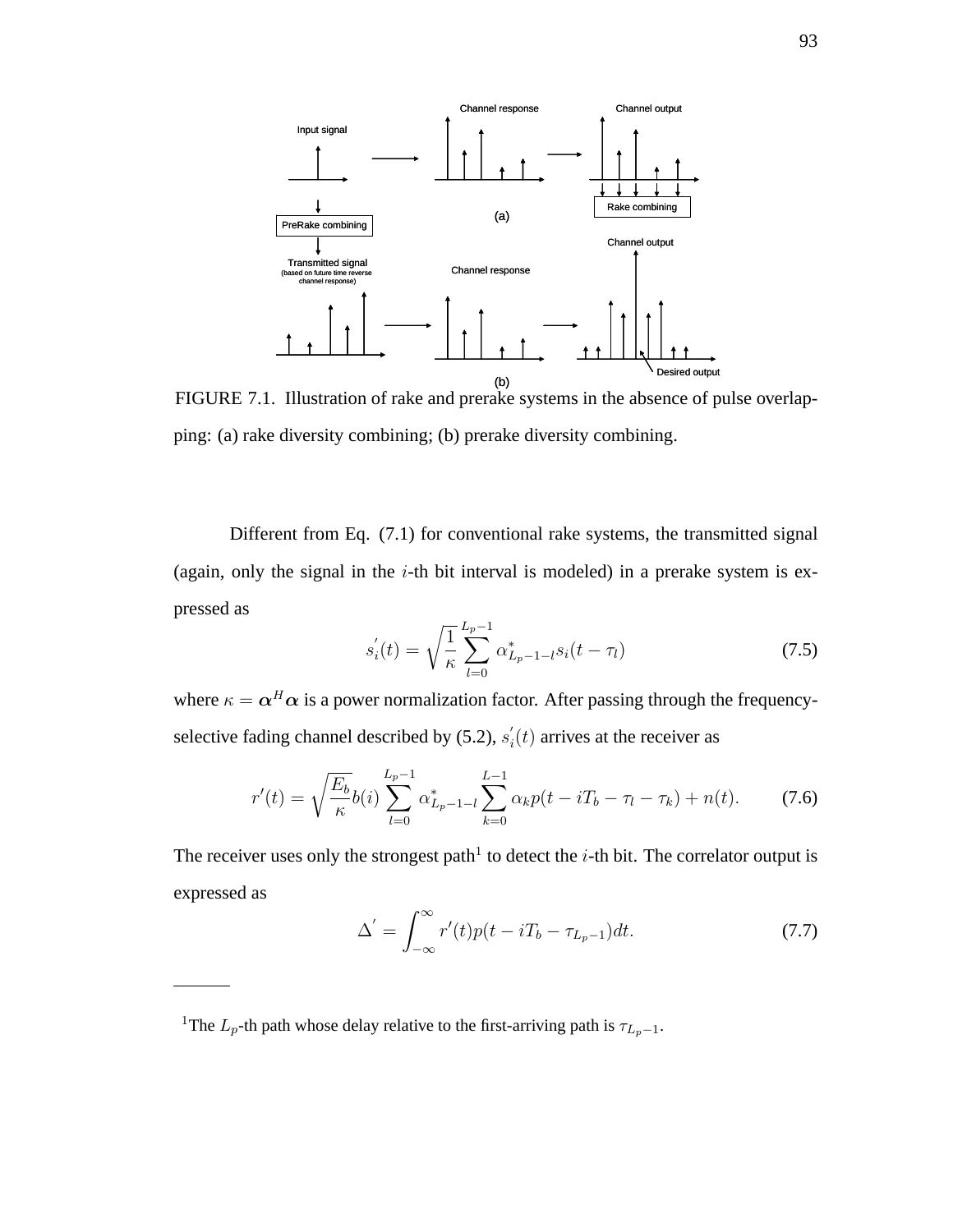In the absence of pulse overlapping,  $\Delta'$  simplifies to

$$
\Delta' = \sqrt{\frac{E_b}{\kappa}} b(i) \sum_{l=0}^{L_p - 1} \alpha_l^* \alpha_l + n'
$$
\n(7.8)

where the zero-mean noise component  $n' = \int_{-\infty}^{\infty} n(t)p(t-iT_b-\tau_{L_p-1})dt$  has a variance of  $N_0/2$ .

Let us examine the output SNR of the rake and prerake systems. For the conventional rake system, let  $n = [n_0, n_1, \dots, n_{L_p-1}]^T$  be the noise vector. The instantaneous output SNR of the rake combiner is  $\psi_{\text{rate}} = \frac{(\mathbf{\alpha}^H \mathbf{\alpha})^2 E_b}{2E{(\mathbf{\alpha}^H \mathbf{n})^H (\mathbf{\alpha}^H \mathbf{n})}}$ , where  $E\{(\alpha^H n)^H (\alpha^H n)\} = \alpha^H \alpha E\{n^H n\} = \alpha^H \alpha N_0/2$ . In the receiver of the prerake system, the output signal energy is  $\frac{(\mathbf{\alpha}^H \mathbf{\alpha})^2 E_b}{\kappa} = (\mathbf{\alpha}^H \mathbf{\alpha}) E_b$ . Because there is no such a multipath combining process like a rake system,  $E\{n'^*n'\} = N_0/2$ . Although not all the signal energy in the received multipath components are collected (only the strongest path is collected), the total noise energy also scales down accordingly. The output SNR of prerake systems is  $\psi = \frac{E_b(\mathbf{\alpha}^H \mathbf{\alpha})}{N_0}$ , which is equal to  $\psi_{\text{rake}}$ . Moreover, the diversity orders of the rake and prerake systems are the same. Consequently, both schemes have the same performance, which will be verified by simulation in Section 7.6.

# **7.3. Prerake optimization in the presence of pulse overlapping**

Since pulse overlapping causes inter-pulse interference, Eqs. (7.4) and (7.8) do not hold true anymore. Following the notation used in [14], we define the partial correlation between  $p(t - \tau_k)$  and  $p(t - \tau_l)$  as  $\rho_{l,k} = \int_{-\infty}^{\infty} p(t - \tau_l)p(t - \tau_k)dt = \rho_{k,l}$ . Since the energy of  $p(t)$  is normalized to unity,  $\rho_{l,k} = 1$  for  $l = k$  and  $0 \leq |\rho_{l,k}| < 1$ for  $l \neq k$ . Note that  $\rho_{l,k} = 0$  if  $p(t - \tau_k)$  and  $p(t - \tau_l)$  are mutually orthogonal or do not overlap with each other.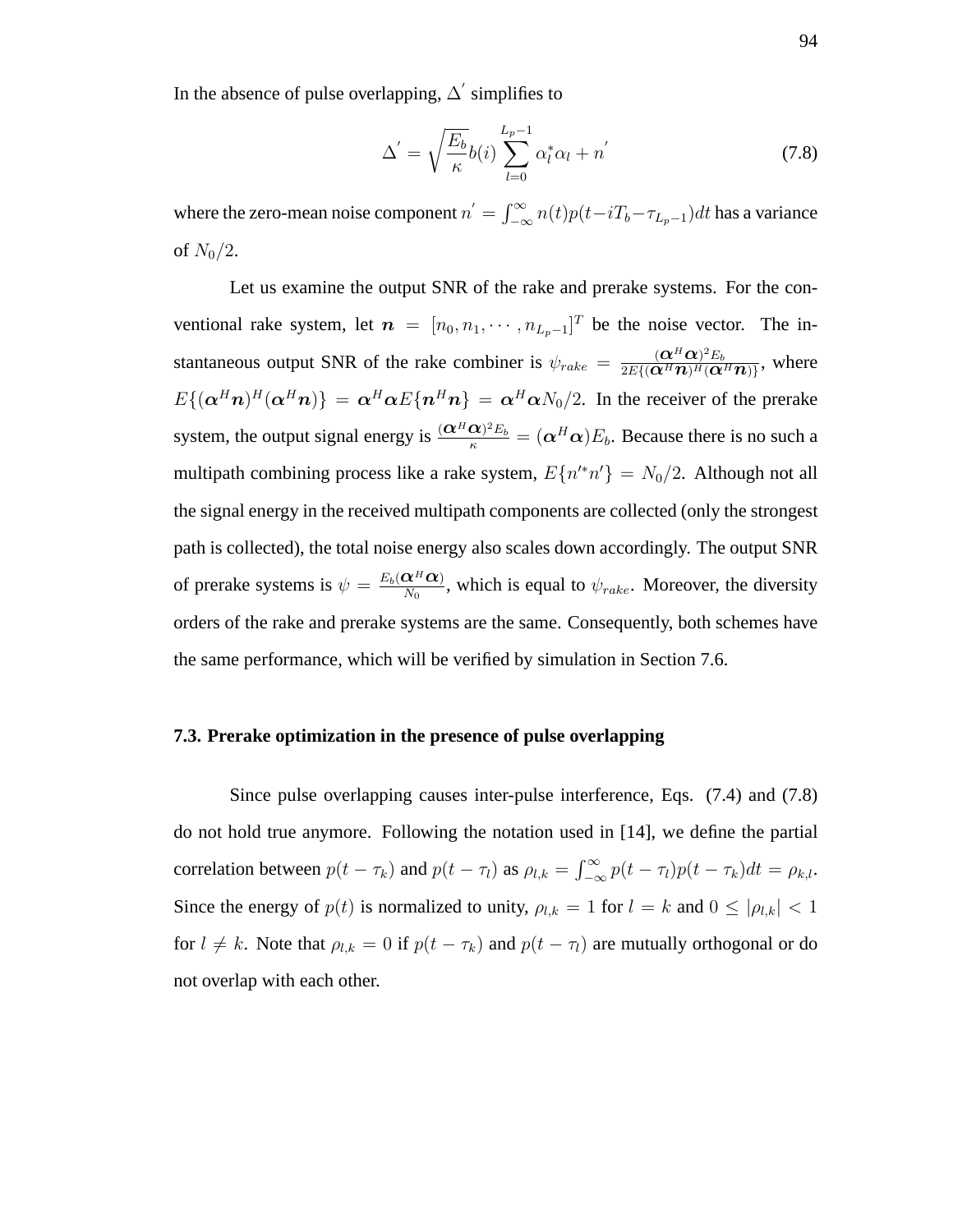For rake receivers derived from the signal model given in (7.3), the received signal vector becomes

$$
\boldsymbol{r} = \sqrt{E_b}b(i)\boldsymbol{R}\boldsymbol{\alpha} + \boldsymbol{n} \tag{7.9}
$$

where

$$
\boldsymbol{R} = \begin{bmatrix} 1 & \rho_{0,1} & \dots & \rho_{0,L_p-1} \\ \rho_{1,0} & 1 & \dots & \rho_{1,L_p-1} \\ \vdots & \vdots & \ddots & \vdots \\ \rho_{L_p-1,0} & \rho_{L_p-1,1} & \dots & 1 \end{bmatrix}
$$
(7.10)

is the partial correlation matrix, which can be calculated using the relative multipath delays  $\tau_l$  and the pulse shape  $p(t)$ . Thus, the zero-mean noise components at the output of different receiver fingers are not independent anymore, and the covariance matrix of *n* (zero mean) is obtained to be  $E\{nn^H\} = R\frac{N_0}{2}$ . The decision variable is still  $\Delta = \omega^T r$ , where the optimum selection of  $\omega$  has been discussed in [14]. Note that in the model given by Eqs. (7.9) and (7.10), the effect due to the potential overlap from statistically weaker paths  $L_p, \dots, L$  has been neglected.

In the absence of pulse overlapping, it should be mentioned that the ideal case shown in Fig. 7.1 must be modified accordingly. Due to IPI and the non-uniform time intervals between different multipath components, the appearance of the channel outputs at the receiver frontend as shown in Fig. 7.2 is very different from that shown in Fig. 7.1. However, the desired output signal components at the correlation peak are the same for both cases.

Because of the noise correlation and the additional distortion to received signals caused by IPI besides AWGN, prerake schemes designed according to the MRC rule may not be optimum. For prerake systems, we define the scaling factor for pulses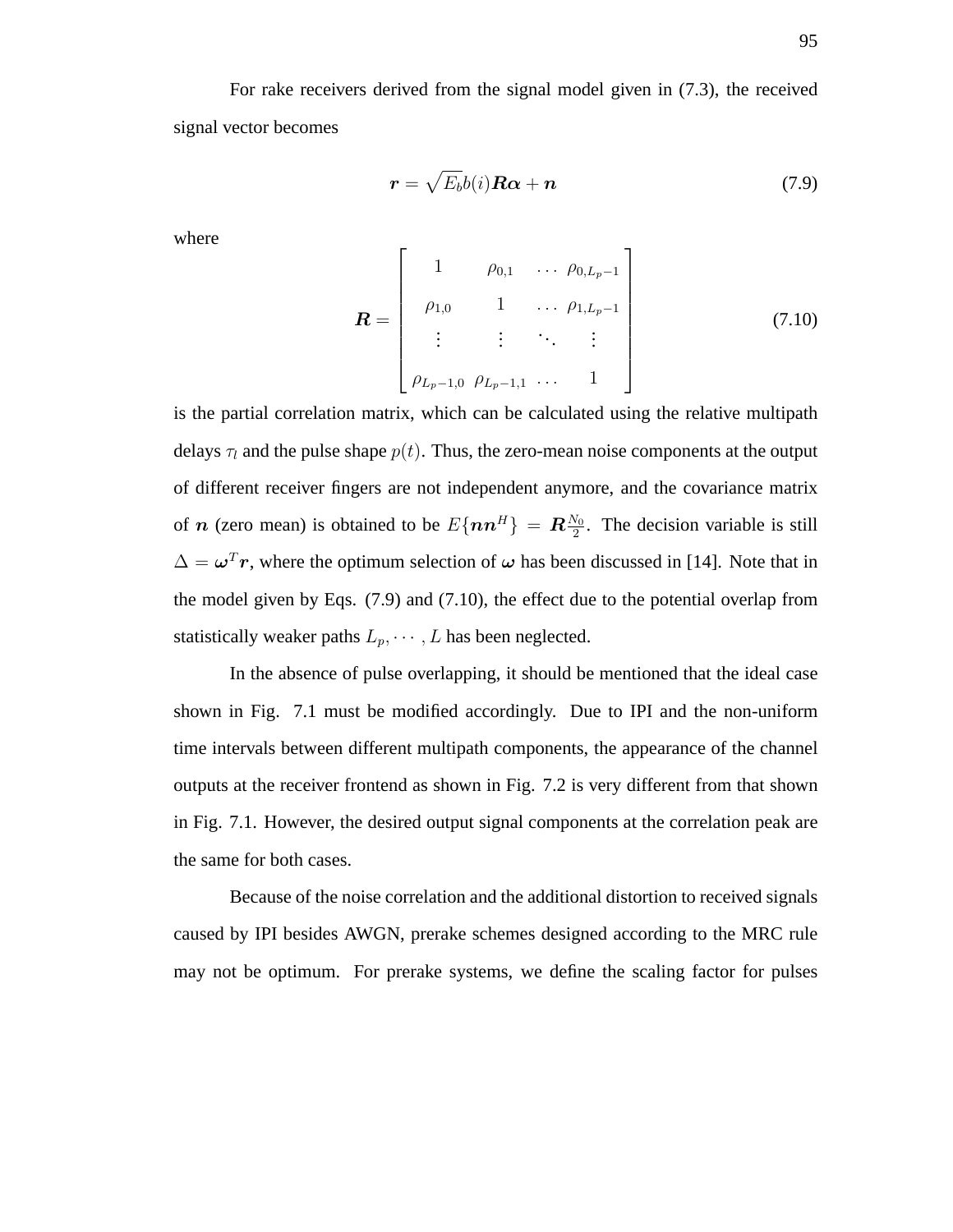

FIGURE 7.2. Concept of prerake systems in the presence of pulse overlapping: (a) rake diversity combining; (b) prerake diversity combining.

constituting  $s'_{i}(t)$  as  $\boldsymbol{w} = [w_0, w_1, \dots, w_{L_p-1}]^T$ . Thus  $s'_{i}(t)$  is re-written as

$$
s'_{i}(t) = \sqrt{\frac{1}{\kappa}} \sum_{l=0}^{L_{p}-1} \boldsymbol{w}_{L_{p}-1-l} s_{i}(t-\tau_{l})
$$
\n(7.11)

where the power normalization factor becomes  $\kappa = \mathbf{w}^H \mathbf{R} \mathbf{w}$ . Correspondingly, Eq. (7.8) becomes

$$
\Delta' = \sqrt{\frac{E_b}{\kappa}} b(i) \boldsymbol{w}^T \boldsymbol{R} \boldsymbol{\alpha} + n'.
$$
 (7.12)

# **7.3.1. Zero-forcing optimization**

From  $(7.12)$ , a natural choice of the prerake weight vector  $w$  to overcome the effect of IPI is to apply the zero forcing (ZF) scheme, which yields a weight vector

$$
\boldsymbol{w}^T = \boldsymbol{\alpha}^H \boldsymbol{R}^{-1} \tag{7.13}
$$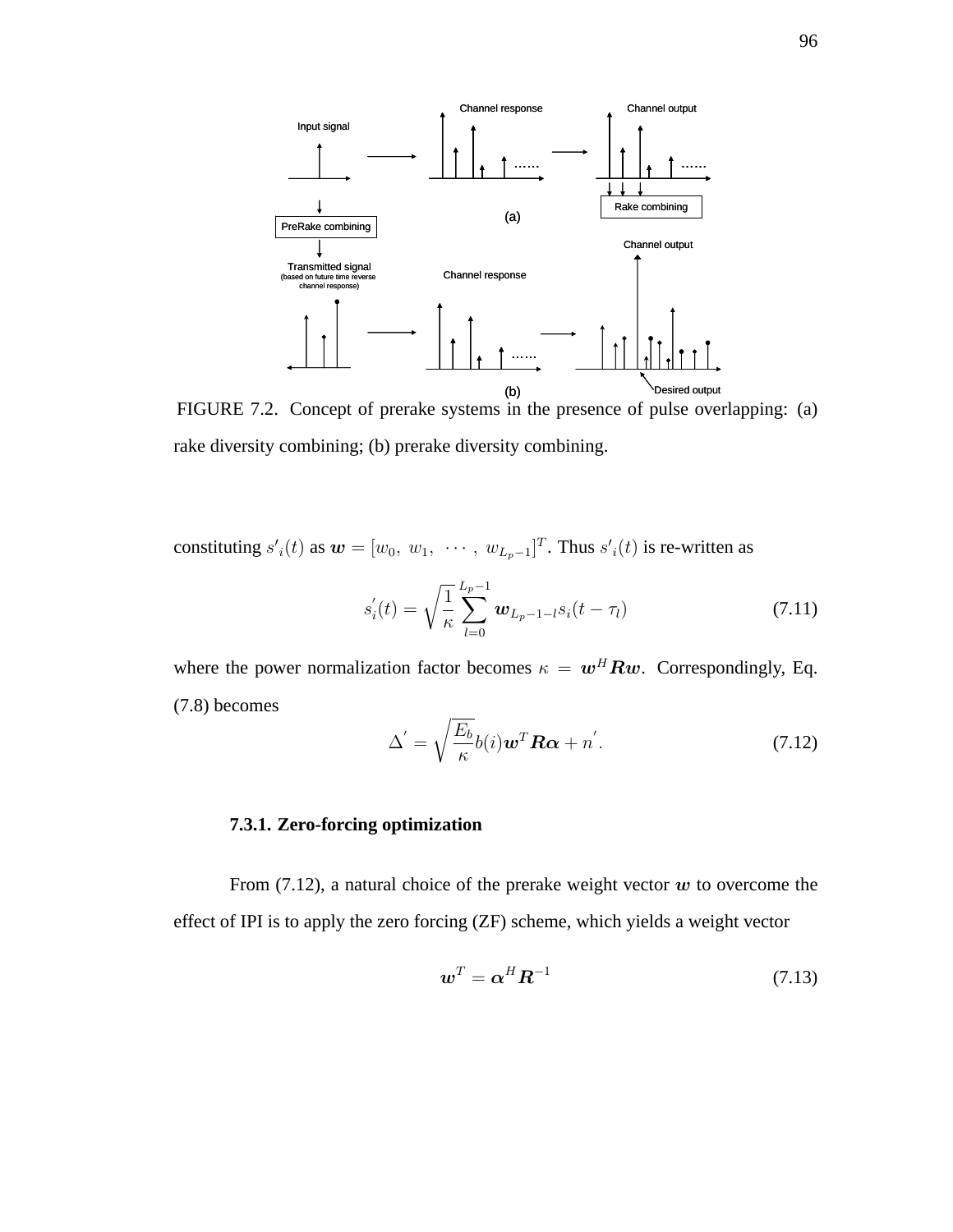where the matrix inversion always exists since  $\bf{R}$  is a positive definite Hermitian matrix. With the ZF prerake combining weight,  $w^T R \alpha = \alpha^H \alpha$ , and IPI is completely removed in the received signal.

It is well known that applying a ZF filter to remove interference in a rake receiver will enhance the additive noise. For prerake combining, since the ZF filtering is done at the transmitter, there is no noise enhancement. However, applying the ZF combining weight *w* in prerake systems increases the power normalization factor  $\kappa$ , except when  $\vec{R}$  is an identity matrix (no pulse overlapping). This will effectively lower the received SNR as the average transmitted signal power is kept constant.

#### **7.3.2. Maximization of the received SNR based on eigenanalysis**

The optimum diversity combining in the sense of maximizing the received SNR in a prerake system is to find *w* that maximizes  $\psi$ . We assume a quasi-static fading model for which the channel fading coefficients and relative path delays are static over a block of data. Next, we apply the eigenanalysis method to maximize the instantaneous SNR in each block to achieve optimum system performance.

As easily seen from Eq. (7.12), now the correlator output SNR of a prerake system in the presence of IPI becomes  $\psi = \frac{E_b \mathbf{w}^T \mathbf{R} \alpha \alpha^H \mathbf{R}^H \mathbf{w}^*}{\kappa N_0}$ . Maximizing  $\psi$  is equivalent to maximizing  $\psi' = \frac{\boldsymbol{w}^T \boldsymbol{R} \alpha \boldsymbol{\alpha}^H \boldsymbol{R}^H \boldsymbol{w}^*}{\kappa} = \frac{\boldsymbol{w}^T \boldsymbol{R} \alpha \boldsymbol{\alpha}^H \boldsymbol{R}^H \boldsymbol{w}^*}{\boldsymbol{w}^T \boldsymbol{R} \boldsymbol{w}^*}.$  From Eq. (7.10), we know that matrix  $R$  is Hermitian and positive definite. By using Cholesky factorization, *R* can be expressed as  $\mathbf{R} = \mathbf{M}^H \mathbf{M}$ . If we define a new vector  $\mathbf{u} = \mathbf{M} \mathbf{w}^*$ ,  $\psi'$  can be re-written as  $\frac{u^{\mu}M\alpha\alpha^{\mu}M^{\mu}u}{u^{\mu}u}$ . From the minimax theorem in eigenanalysis [70], the optimum prerake combining vector

$$
u = argmax_{u} \left\{ \frac{u^H M \alpha \alpha^H M^H u}{u^H u} \right\}
$$
 (7.14)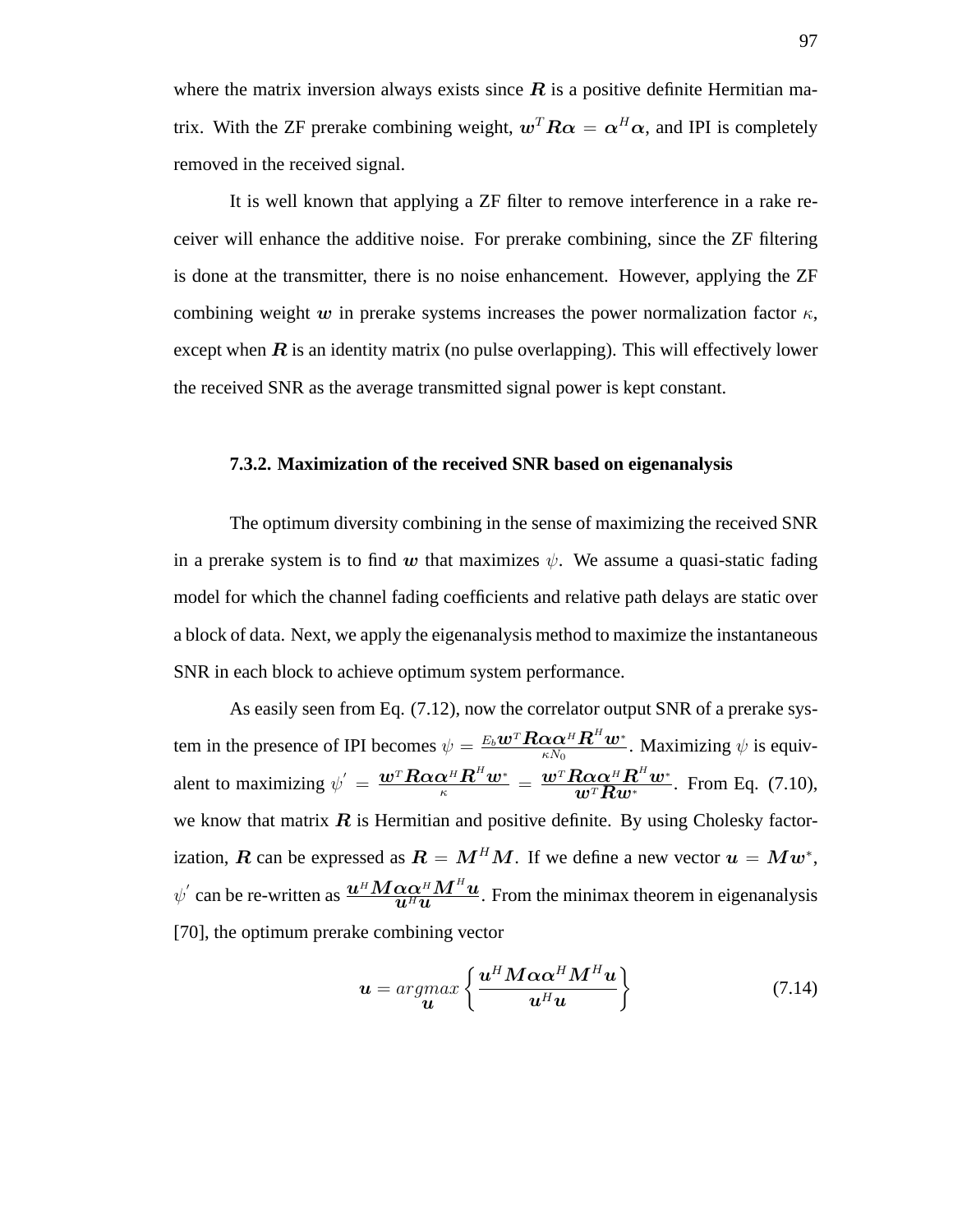is the principal eigen vector (the eigen vector corresponding to the largest eigen value) of  $M \alpha \alpha^H M^H$ . Because  $M \alpha \alpha^H M^H = M \alpha (M \alpha)^H$  is formed from a single column vector  $M\alpha$ , it is of only rank 1 with only one non-zero eigen value corresponding to the principal eigen vector  $v = M\alpha$ . We let  $u = v$ , which apparently leads to the conclusion that  $w = \alpha^*$ . This implies that, interesting although unexpected, even in the presence of IPI, MRC is still the optimum linear prerake diversity combining scheme. This choice of the prerake combining weight results in the same error performance as a conventional rake receiver with MRC when IPI is present.

#### **7.4. The Effects of Narrow-Band Interference**

Prerake and rake systems may perform differently in the presence of narrowband interference. This is because the receiver of a prerake system takes only one sample per bit for detection whereas the receiver of a rake system needs  $L_p$  samples. For simplicity, we consider the case that there is only one NBI source. The observations drawn from this case are applicable to the scenario of multiple independent NBI sources. Let  $I(t)$  represent the interference signal. The correlator output for the *i*-th information bit of a prerake system when NBI is present is modified as

$$
\Delta' = \sqrt{\frac{E_b}{\kappa}} b(i) \mathbf{w}^T \mathbf{R} \alpha + n' + I' = \Delta'_S + \Delta'_N + \Delta'_I \tag{7.15}
$$

where  $I' = \int_{-\infty}^{\infty} I(t)p(t - iT_b - \tau_{L_p-1})dt$ .

The narrowband interference does not change the weight selection for prerake diversity combining. For the ZF optimization, noises are not taken into consideration. For the eigenanalysis-based SNR maximization, the instantaneous SNR must be modified as  $\psi = \frac{E_b \mathbf{w}^T \mathbf{R} \alpha \alpha^H \mathbf{R}^H \mathbf{w}^*}{\kappa (N_0 + E_I)}$ , where  $E_I$  is the instantaneous NBI energy collected by the receiver. Since  $E_I$  is independent of the weight vector  $w$ , NBI does not change the weight optimization process for prerake multipath diversity combining.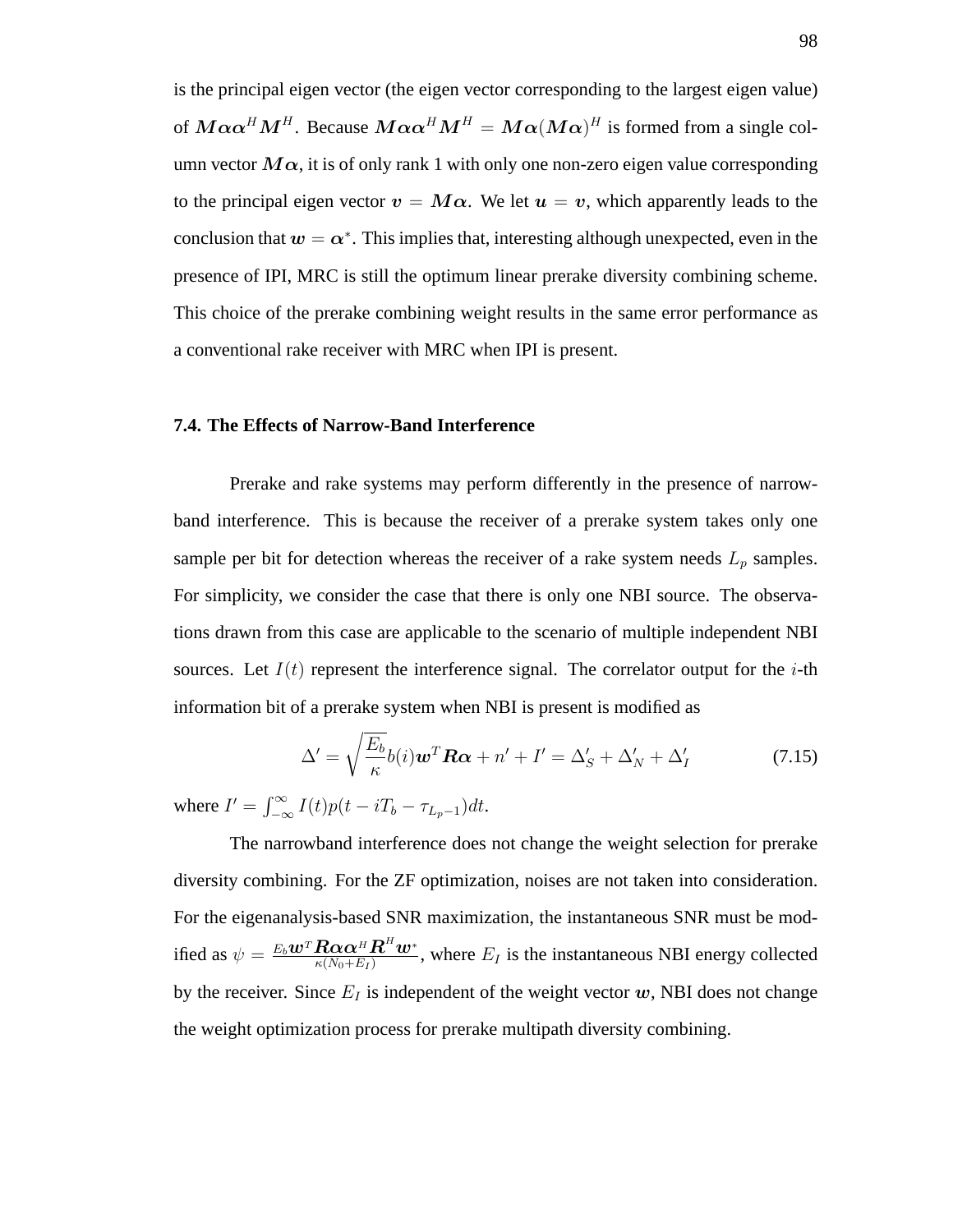As concluded in Section 7.3, rake and prerake systems with MRC have the same error performance when only AWGN is present. However, the NBI terms in the decision variables of rake and prerake receivers have different distributions, which may result in different error performances for the two schemes. Let us examine the NBI terms in the decision variables for rake and prerake schemes. When NBI is present, the combiner output of a common rake receiver given in (7.15) must be modified as

$$
\Delta = \sqrt{E_b} b(i) \mathbf{w}^T \mathbf{R} \alpha + \sum_{l=0}^{L_p - 1} w_l n_l + \sum_{l=0}^{L_p - 1} w_l I_l = \Delta_S + \Delta_N + \Delta_I \tag{7.16}
$$

where  $I_l = \int_{-\infty}^{\infty} I(t)p(t - iT_b - \tau_l)dt$ . To make the comparison fair, fading, AWGN, and NBI experienced by both the rake and prerake systems must be kept the same. For all practical scenarios, the time-span of the  $L_p$  paths is much shorter than the coherence time of the narrowband interference waveforms. It is thus reasonable to assume that  $I_l \approx I', l = 0, \dots, L_p - 1$ . For prerake systems, NBI experienced by the receiver only depends on NBI  $I(t)$  and UWB pulse shape  $p(t)$ , as clearly seen from  $I'$  defined in (7.15). For rake systems, the elements of the multipath combining  $\omega$  (equals  $\alpha^*$  if MRC is adopted) are random variables. Therefore, as clearly seen from (7.16), besides  $I(t)$  and  $p(t)$ , the distribution of NBI experienced by the receiver also depends on the distribution of  $\sum_{l=0}^{L_p-1} \omega_l$ .

These differences are illustrated via simulations where NBI is generated following the specification given in [66, 67]. In this paper two kinds of narrow-band interferers are considered: one is a generic in-band modulated interferer which uses BPSK modulation and uses root raised cosine (RRC) baseband waveform of 5 MHz with roll factor of 0.25; the other one is a generic in-band tone interferer. For simplicity and without loss of generality, the multipath channel is normalized as  $E\left\{\sum_{l=0}^{L_p-1}|\alpha_l|^2\right\}=1$  so that  $E_b/N_0$  equals to the average received SNR. Fig. 7.3 shows the distribution of NBI experienced by a rake and a prerake system as a tone interferer is present. The case with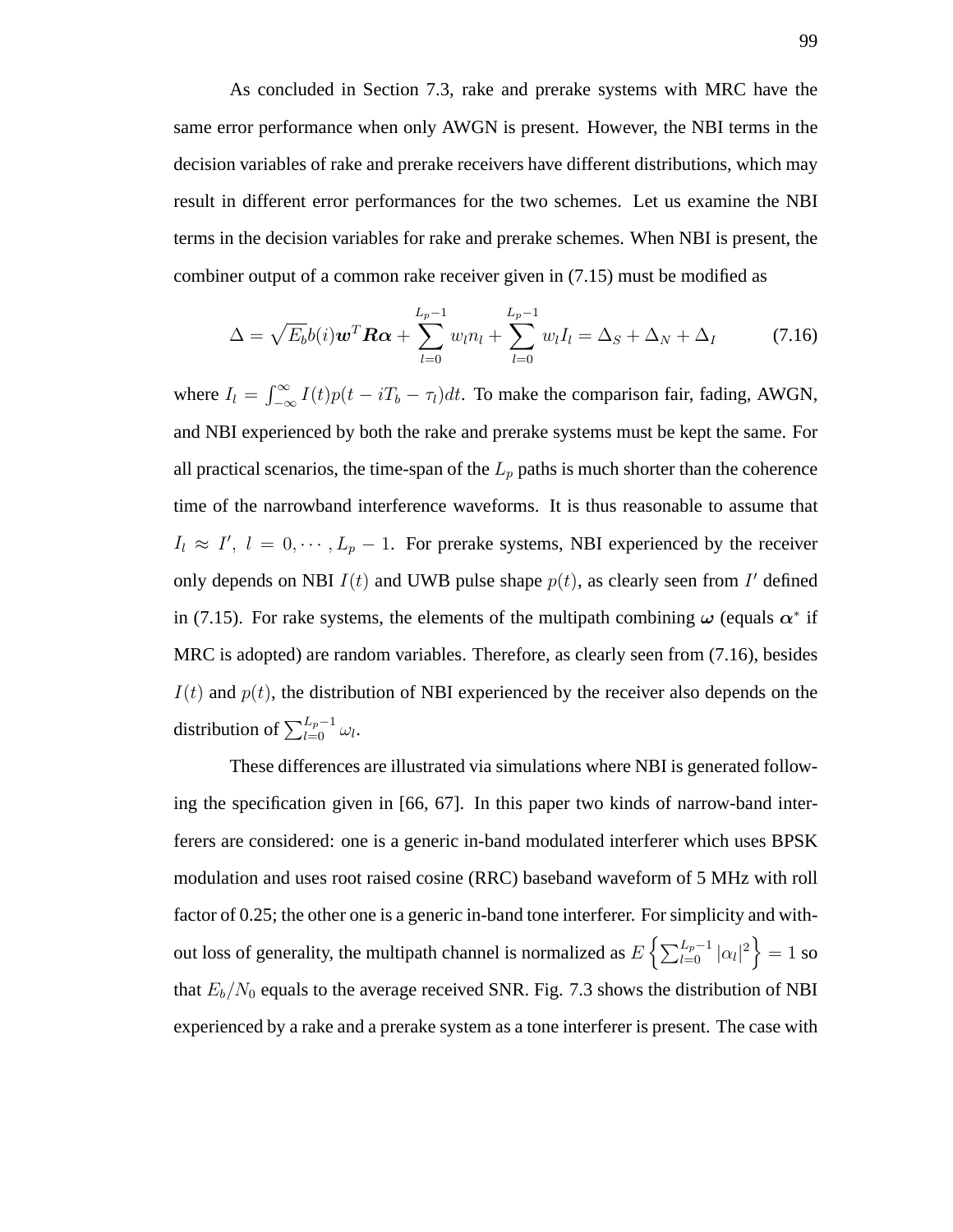a modulated interferer is shown in Fig. 7.4. In both cases the NBI signal power is set as 6 dB stronger than the data signal in the received power. The details on the data signal generation will be given in Section 7.6. In the both figures we can see that the NBI experienced by the rake and prerake systems show different distribution characteristics and apparently the difference will lead to different performances of these schemes in the presence of NBI. Nevertheless, it is hard to anticipate how the performance will be different by only looking at the distribution. Performance analysis and system simulations were carried out to evaluate and will be discussed in next two sections.



FIGURE 7.3. Distributions of NBI experienced by prerake and rake systems as in-band tone interferer is present.

## **7.5. Performance Analysis**

In this section, we analyze the BER performances of both rake and prerake systems in the scenario of NBI. Due to the complexity as IPI is involved, we only derive an lower bound of the BER which is the optimum case where no IPI happens.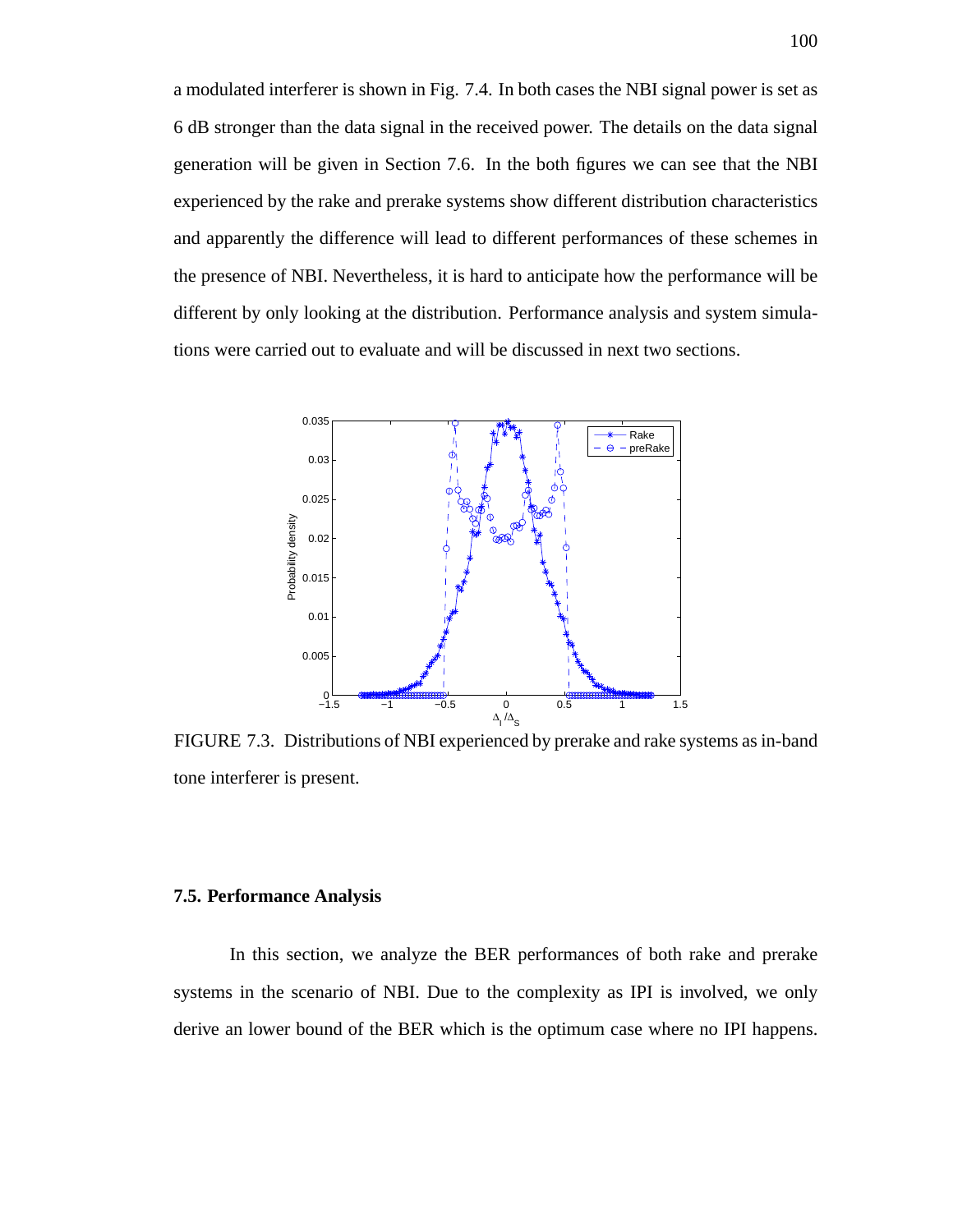

FIGURE 7.4. Distributions of NBI experienced by prerake and rake systems as in-band modulated interferer is present.

Without loss of generality, we assume that the  $i<sup>th</sup>$  transmitted bit is a 1 and derive the conditional BER<sup>2</sup>.

# **7.5.1. MRC Rake Receiver**

With perfect path resolution (no IPI) and  $b(i)=1$ , Eq. (7.16) can be simplified as

$$
\Delta = \Delta_S + \Delta_N + \Delta_I \tag{7.17}
$$

<sup>2</sup>When input bits have an equal probability to take on the value of 1 and 0, the conditional BER equals to the average BER. This is assumed true in this paper.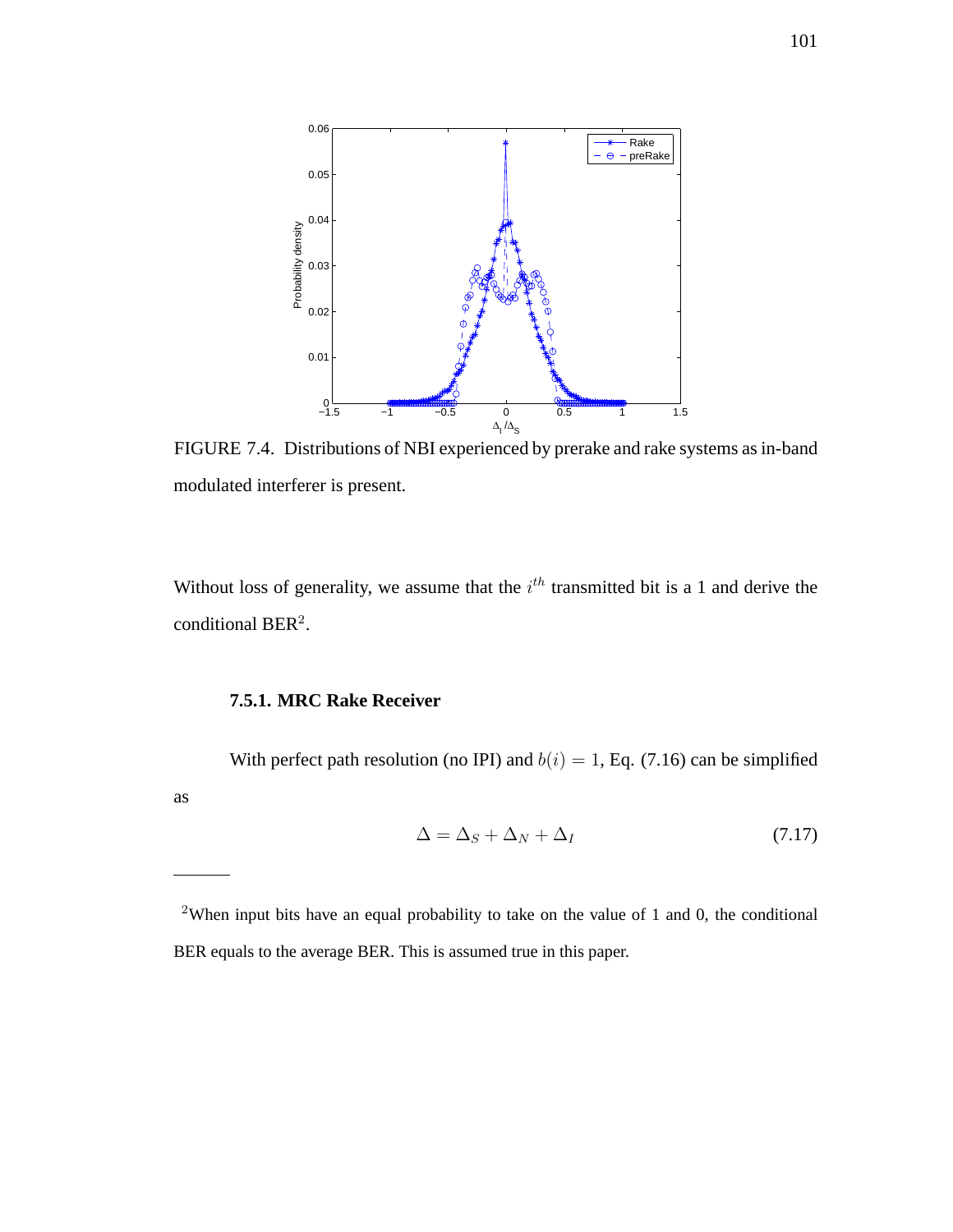where

$$
\Delta_S = \sqrt{E_b} \sum_{l=0}^{L_p - 1} \alpha_l^2 \tag{7.18a}
$$

$$
\Delta_N = \sum_{l=0}^{L_p - 1} \alpha_l n_l \tag{7.18b}
$$

$$
\Delta_I = \sum_{l=0}^{L_p - 1} \alpha_l I_l \tag{7.18c}
$$

Apparently the variance of noise component  $\Delta_N$  is  $\sigma_N^2 = \theta \frac{N_0}{2}$  if we define  $\theta = \sum_{l=0}^{L_p-1} \alpha_l^2$ . Conditioned on both  $\theta$  and  $\Delta_I$ , the BER expression of a binary PAM signal is given by

$$
P(\theta, \Delta_I) = \frac{1}{\sqrt{2\pi\sigma_N^2}} \int_{-\infty}^0 exp\left[-\frac{(\lambda - (\sqrt{E_b}\theta + \Delta_I))^2}{2\sigma_N^2}\right] d\lambda = Q\left(\frac{\sqrt{E_b}\theta + \Delta_I}{\sigma_N}\right)
$$
(7.19)

The average BER can be calculated by averaging the conditional BER  $P(\theta, \Delta_I)$ over the probability density function  $f(\theta)$  and  $f(\Delta_I)$  (which will be derived later) as

$$
P_{\text{rate}} = \int_{-\infty}^{\infty} \int_{0}^{\infty} P(\theta, \Delta_I) f(\Delta_I) f(\theta) d\theta d\Delta_I.
$$
 (7.20)

# **7.5.2. Prerake Receiver**

With perfect path resolution (no IPI) and  $b(i)=1$ , Eq. (7.15) can be simplified

$$
\Delta' = \Delta'_S + n' + I'
$$
\n(7.21)

where

as

$$
\Delta_S' = \sqrt{E_b \sum_{l=0}^{L_p - 1} \alpha_l^2} = \sqrt{E_b \theta}.
$$
\n(7.22)

The single noise component n' has a simple variance of  $\sigma_{n'}^2 = \frac{N_0}{2}$  and the distribution of single NBI component  $I'$  can be evaluated via Monte Carlo simulations.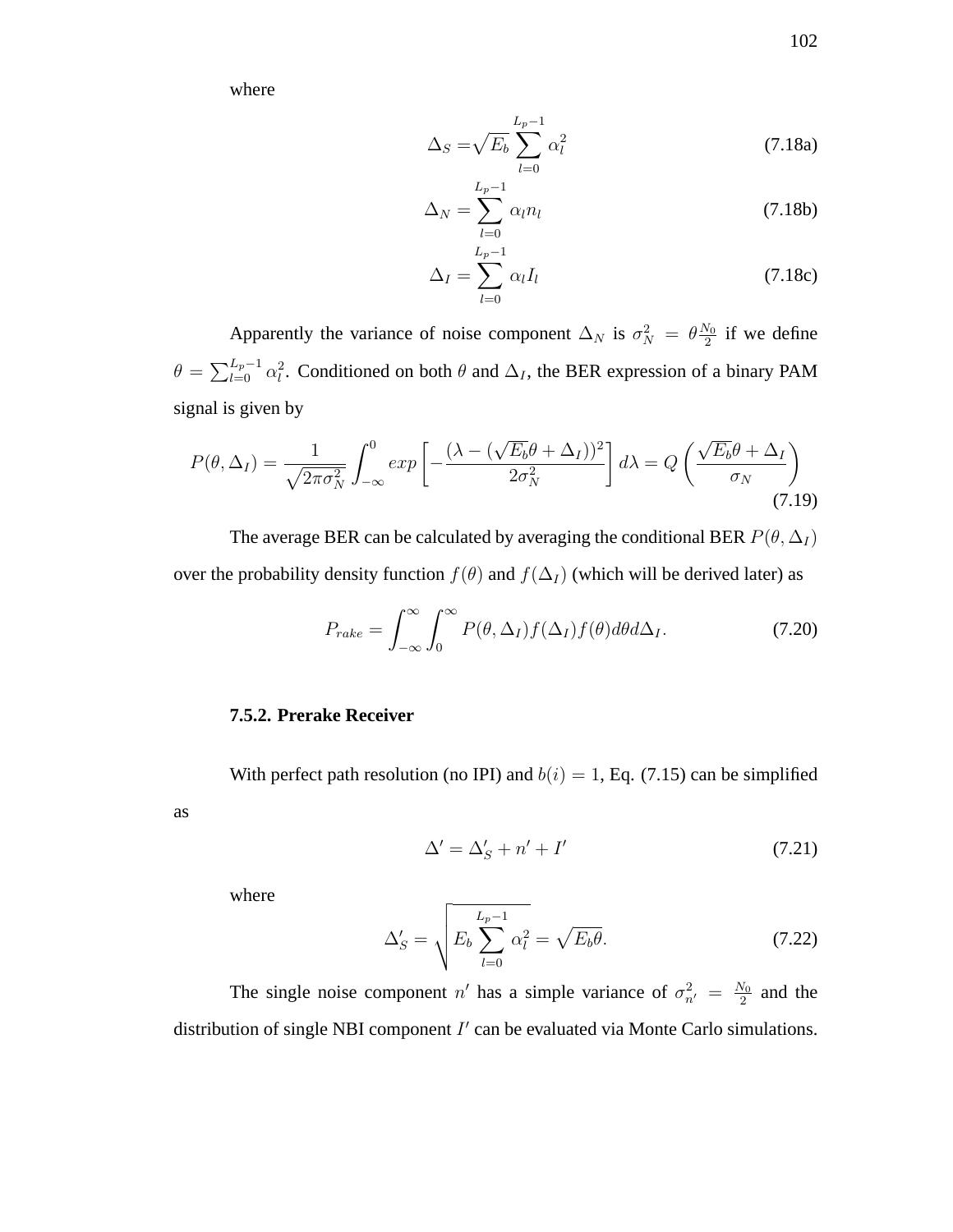Similar to the case of rake receivers in the previous subsection, conditioned on both  $\theta$ and  $I'$ , the BER expression of a binary PAM signal is given by

$$
P(\theta, I') = \frac{1}{\sqrt{2\pi\sigma_{n'}^2}} \int_{-\infty}^0 exp\left[-\frac{(\lambda - (\sqrt{E_b\theta} + I'))^2}{2\sigma_{n'}^2}\right] d\lambda = Q\left(\frac{\sqrt{E_b\theta} + I'}{\sigma_{n'}}\right)
$$
(7.23)

Again, the average BER can be calculated by averaging the conditional BER  $P(\theta, I')$  over the probability density function  $f(\theta)$  and  $f(I')$  as

$$
P_{prerate} = \int_{-\infty}^{\infty} \int_{0}^{\infty} P(\theta, I') f(I') f(\theta) d\theta dI'. \tag{7.24}
$$

## **7.5.3. Distribution of** θ

Focusing on the UWB indoor channel model in [19], we suppose for simplicity that all channel paths arrive separately in time, i.e., there is no pulse overlapping. Under this assumption, the received sample gain  $\theta$  can be simplified to  $\theta = \sum_{l=0}^{L_p-1} \alpha_l^2$ . Apparently, it is the sum of squared multipath fading coefficients, which are independent lognormal random variables (RVs). To evaluate the pdf of  $\theta$ , one needs to find the pdf of a sum of independent lognormal RVs. Although an exact closed-form expression does not exist, there are a number of methods to approximate this pdf. We will apply the Wilkinson's method [34] to approximate the desired pdf of  $\theta$ .

As mentioned in Chapter 2.2, the channel coefficient  $\alpha_l$  can be modeled as  $\alpha_l = \lambda_l \beta_l$ , where  $\lambda_l \in \{1, -1\}$  and  $\beta_l = |\alpha_l|$  is a lognormal RV. Let  $\beta_l := |\alpha_l| = e^{u_l}$ , where  $u_l$  is a normal RV obeying  $u_l \sim \mathcal{N}(\mu_{u_l}, \sigma_{u_l}^2)$ , and  $\theta_l := \alpha_l^2 = e^{2u_l}$ . The  $k^{th}$ moment of the lognormal variable  $\beta_l$  is then given by

$$
E\{\beta_l^k\} = e^{k\mu_{u_l} + k^2 \sigma_{u_l}^2/2}.
$$
\n(7.25)

According to Wilkinson's method, we let  $\theta = \sum_{l=0}^{L_p-1} \theta_l$  be modeled as a lognormal RV, which implies that  $\theta = e^x$  and  $x \sim \mathcal{N}(\mu_x, \sigma_x^2)$  is a normal RV. The two parame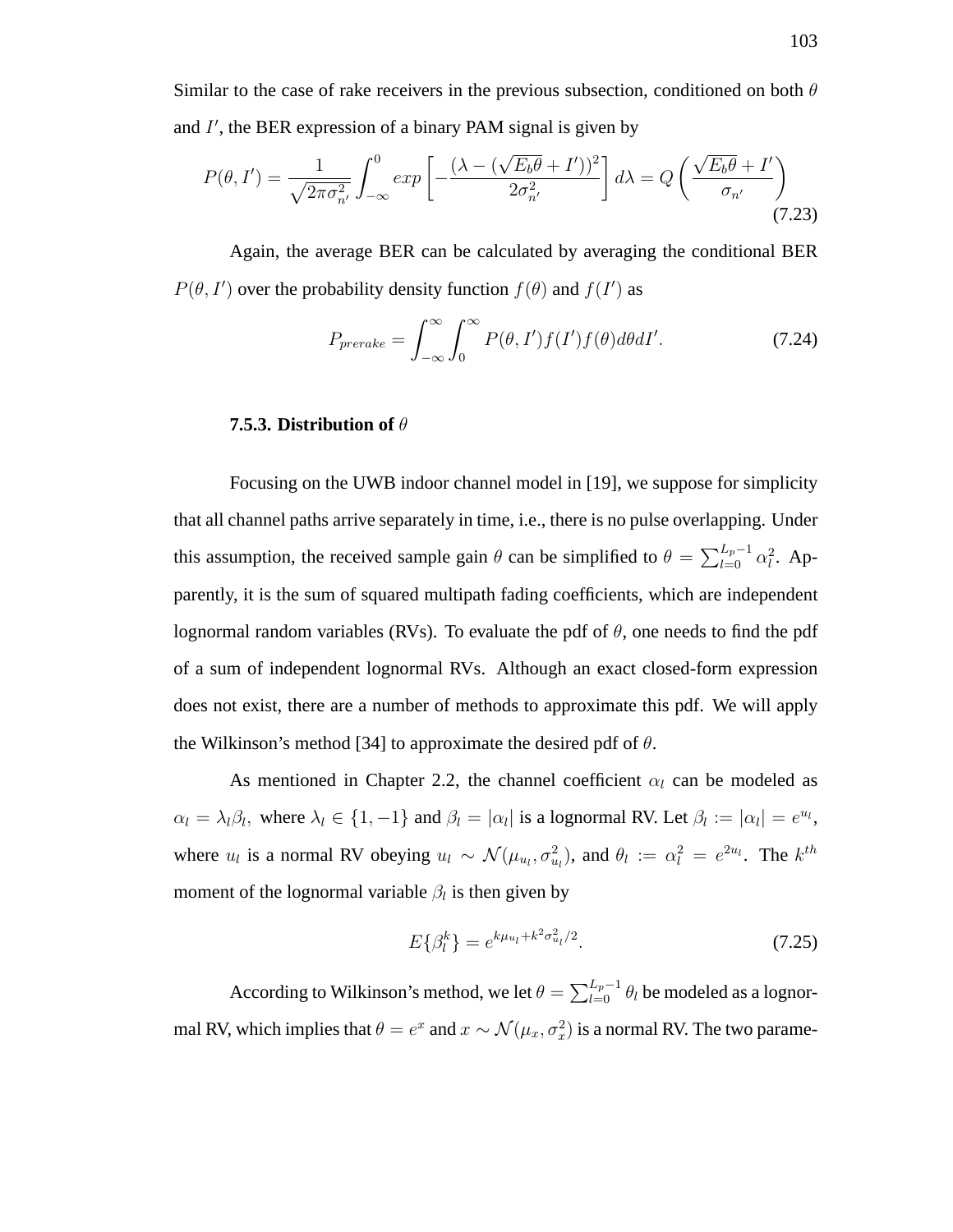ters  $\mu_x$  and  $\sigma_x$  can be obtained by matching the first two moments of  $\theta$  with the first two moments of  $\sum_{l=0}^{L_p-1} \theta_l$ . Algebraic manipulations lead to the mean  $\mu_x = \ln(E_{L1}^2/\sqrt{E_{L2}})$ and the standard deviation  $\sigma_x = \sqrt{\ln(E_{L2}/E_{L1}^2)}$ , where the two scalars  $E_{L1}$  and  $E_{L2}$ are related to  $\mu_{u_l}$  and  $\sigma_{u_l}^2$  by

$$
E_{L1} = \sum_{l=0}^{L_p - 1} e^{(2\mu_{u_l} + 2\sigma_{u_l}^2)}
$$
(7.26a)  

$$
E_{L2} = \sum_{l=0}^{L_p - 1} e^{(4\mu_{u_l} + 8\sigma_{u_l}^2)}
$$

$$
+ 2 \sum_{l=1}^{L_p - 1} \sum_{m=0}^{l-1} e^{2(\mu_{u_l} + \mu_{u_m} + \sigma_{u_l}^2 + \sigma_{u_m}^2)}.
$$
(7.26b)

Putting all together, the pdf of  $\theta$  is approximated as

$$
f(\theta) = \frac{1}{\theta \sqrt{2\pi \sigma_x^2}} exp\left[-\frac{(\ln(\theta) - \mu_x)^2}{2\sigma_x^2}\right].
$$
 (7.27)

In a general case, the pdf  $f(\theta)$  should be replaced by the actual channel statistic and can be evaluated via Monte Carlo simulations.

# **7.5.4. Distribution of**  $\Delta_I$  and  $I'$

Same as in Fig. 7.3 and 7.4, the distribution of  $\Delta_I$  and I' can be evaluated via Monte Carlo simulations. As being used for BER calculation using the analytical method discussed in the previous two subsections, the simulated distribution can be used, or a curve fitting method could be used to obtain an approximate but smoother distribution.

Because  $f(\theta)$ ,  $f(\Delta_I)$ , and  $f(I')$  are all approximations, and perfect path resolution has been assumed, the BER performance obtained in this section is a loose lower bound.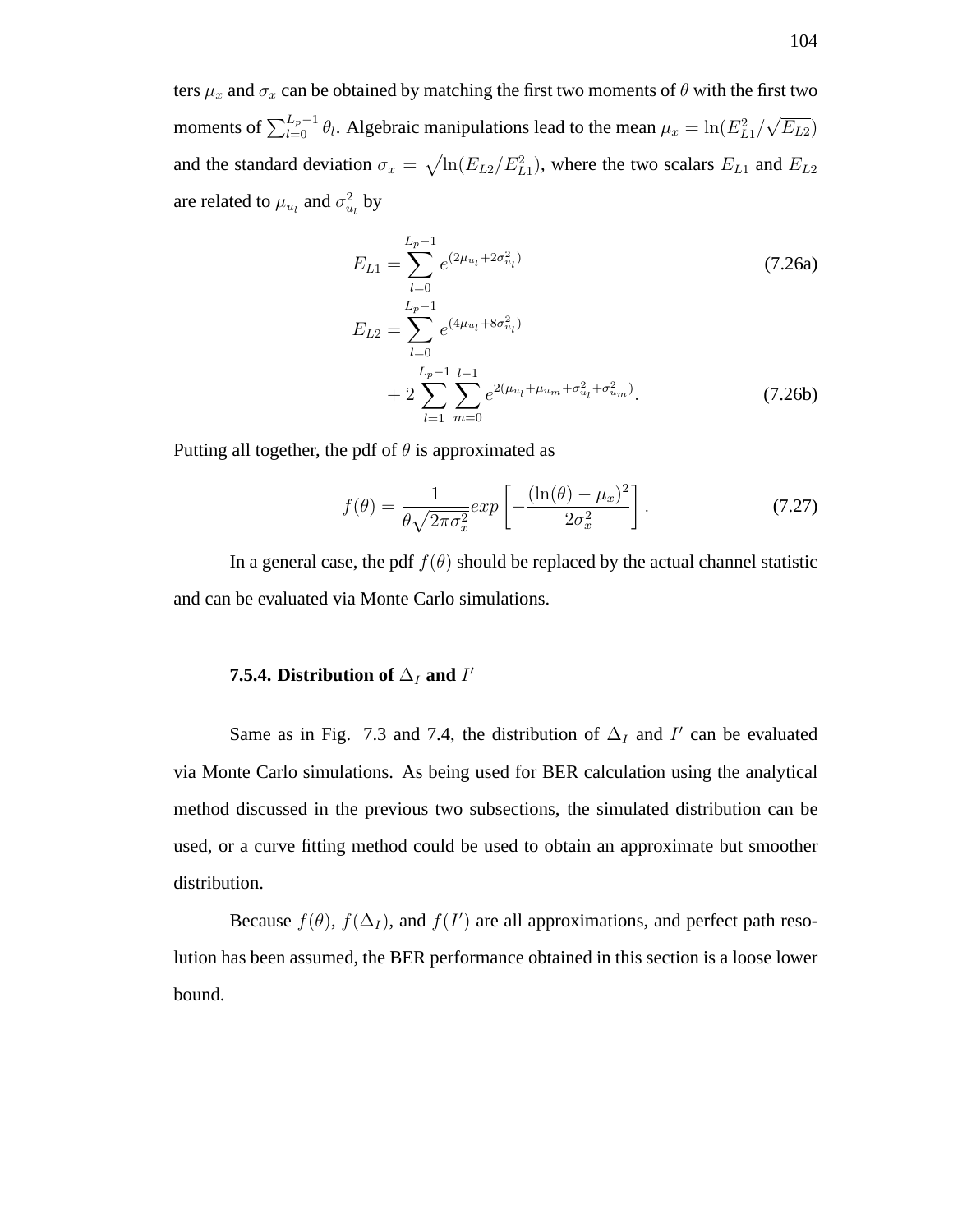#### **7.6. Simulation Results and Discussion**

In obtaining simulation results, a carrier-modulated, truncated RRC pulse with a roll-off factor 0.25 is applied as the UWB pulse shape  $p(t)$ . This pulse has a width of  $T_p = 1ns$  and a 10dB bandwidth of 2GHz. The system data rate is set as 50 Mbps. We adopt the CM3 channel model [19] with a root-mean-square (RMS) delay spread of 15ns, an average cluster arrival rate of  $0.0667/ns$ , and an average path arrival rate of  $2/ns$ . The cluster decay factor applied is  $\Gamma = 14ns$ , and the ray decay factor applied is  $\gamma = 7.9ns$ . The standard deviation of the fading coefficients chosen is 3.4dB and the number of fingers is set to be  $L_p = 5$ . The receiver has perfect knowledge of the channel coefficients and delays.

Fig. 7.5 shows the simulated error performances of prerake and rake systems in the absence of NBI. For comparison, error performances of these systems in the absence and presence of IPI are provided. All parameters of the channel and transmitted signals are the same for the IPI and non-IPI cases, except that the path arrival rate for the non-IPI case is controlled so that no IPI occurs. It is observed that although IPI degrades the performance, both the prerake and rake systems with MRC combining perform the same. When there is no pulse overlapping, the ZF scheme for prerake system is the same as MRC. In the presence of pulse overlapping, however, the ZF optimization for prerake multipath combining performs worse than the MRC scheme for reasons as explained in Section 7.3. Although ZF for prerake combining does not enhance noise in the receiver, it requires a higher transmit signal energy to overcome IPI.

Error performance in the presence of NBI is shown in Figs. 7.6 and 7.7. NBI signals are generated using the method described in Section 7.4. Fig. 7.6 shows the case when there is no pulse overlapping and the received NBI signal power is 6 dB stronger than the data signal, while in Fig. 7.7 both IPI and NBI are present and the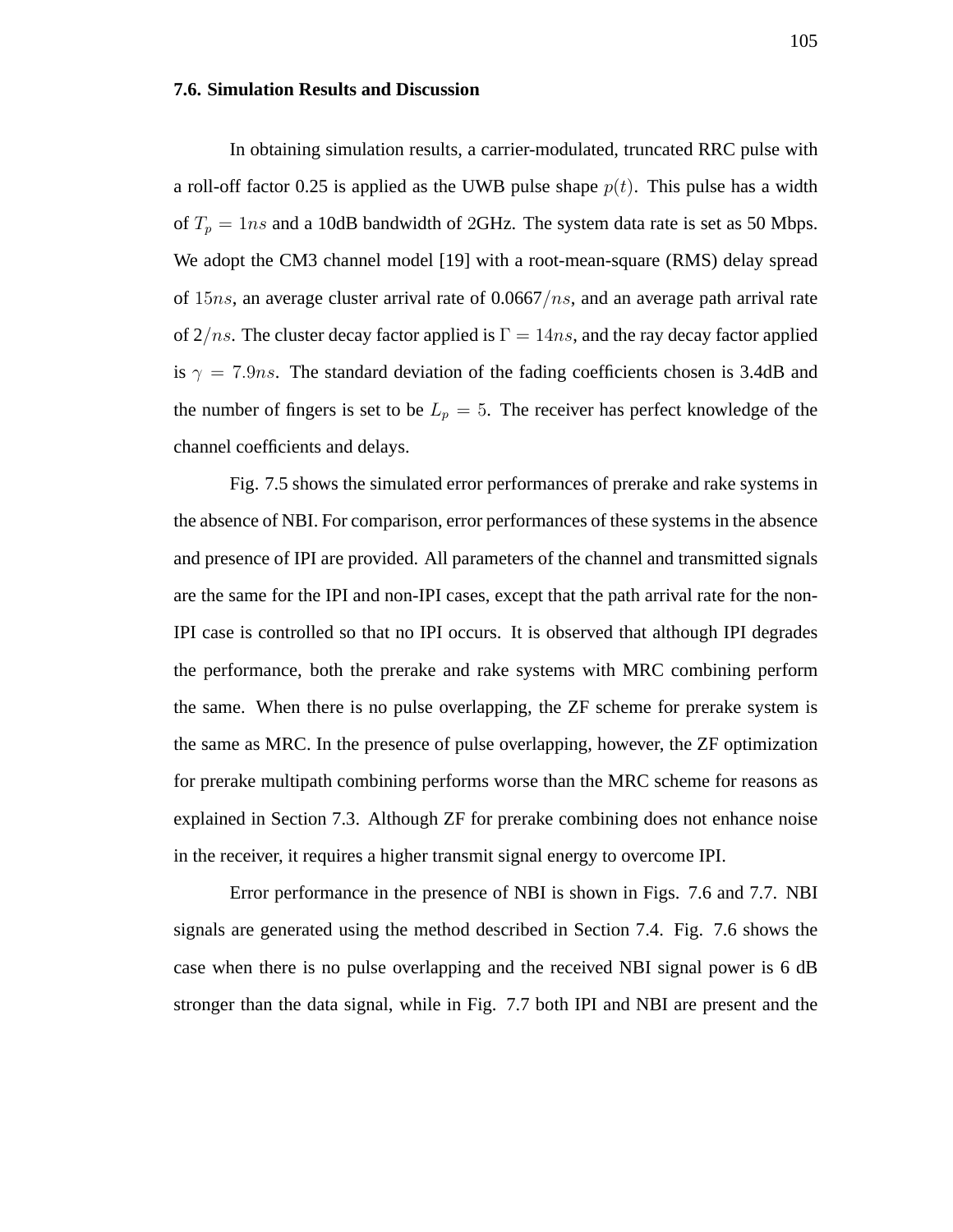

FIGURE 7.5. Simulated BER versus  $E_b/N_0$  curves of the prerake and rake systems with and without IPI, in the absence of NBI.

received NBI signal power is 3 dB stronger. It is observed that in the presence of NBI the prerake scheme always performs better than the conventional rake scheme. This is caused by the different distributions of NBI experienced by the rake and prerake systems as shown in Figs. 7.3 and 7.4.

Generated using the analytical methods developed in Section 7.5, performance curves in the presence of NBI are given in Fig. 7.8 and are compared with the simulated curves. All the system parameters are set as in Fig. 7.6, and the NBI distributions are obtained same as in Figs. 7.3 and 7.4. The comparison shows that the analytical method offers a good approximation to system performance.

Although prerake systems shift the channel estimation to the transmitter side and preprocess the signals there, in a same environment same level of timing offset will be experienced no matter the timing estimation is done at the transmitter side or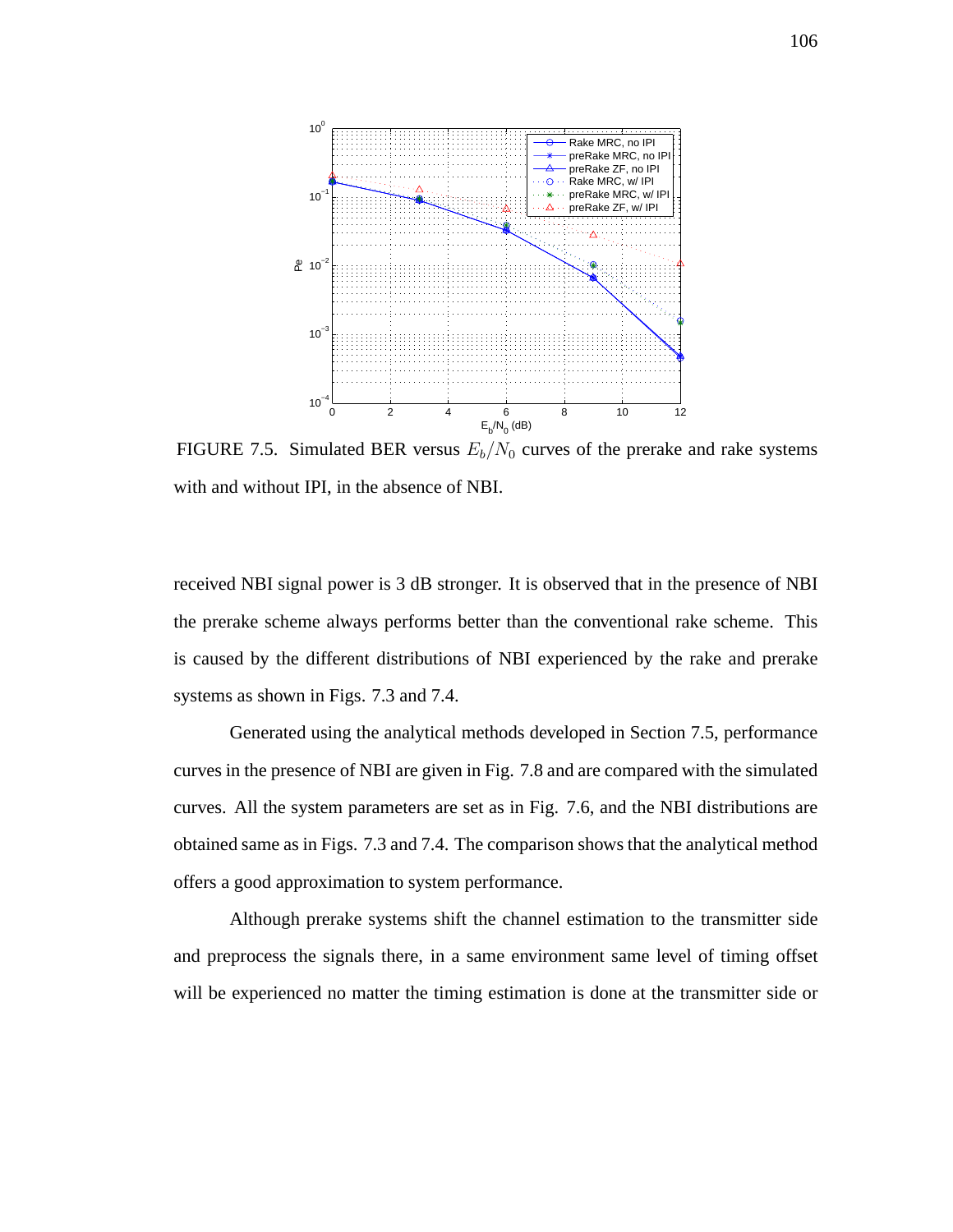

FIGURE 7.6. Simulated BER versus  $E_b/N_0$  curves of the prerake and rake systems with and without NBI, in the absence of IPI.

the receiver side. Fig. 7.9 validates our anticipation. In this simulation, the timing distortion is modelled as Gaussian distributed. A zero mean Gaussian random variable lies between  $\pm 3\delta$  in 99.73% cases. By choosing  $\delta$  to be  $0.1T_p$ , we model the case where the timing jitter is less than  $\pm 0.3T_p$  at most of the time. From the figure, timing jitter does degrade the system performance, but the degradation is same for either rake or prerake system.

# **7.7. Conclusion**

In this chapter, optimization of prerake multipath combining schemes has been discussed for pulsed UWB in the presence of IPI caused by pulse overlapping. MRC is still proved to be the optimum linear multipath combining scheme for prerake systems in the sense of maximum received SNR when the system is distorted by AWGN and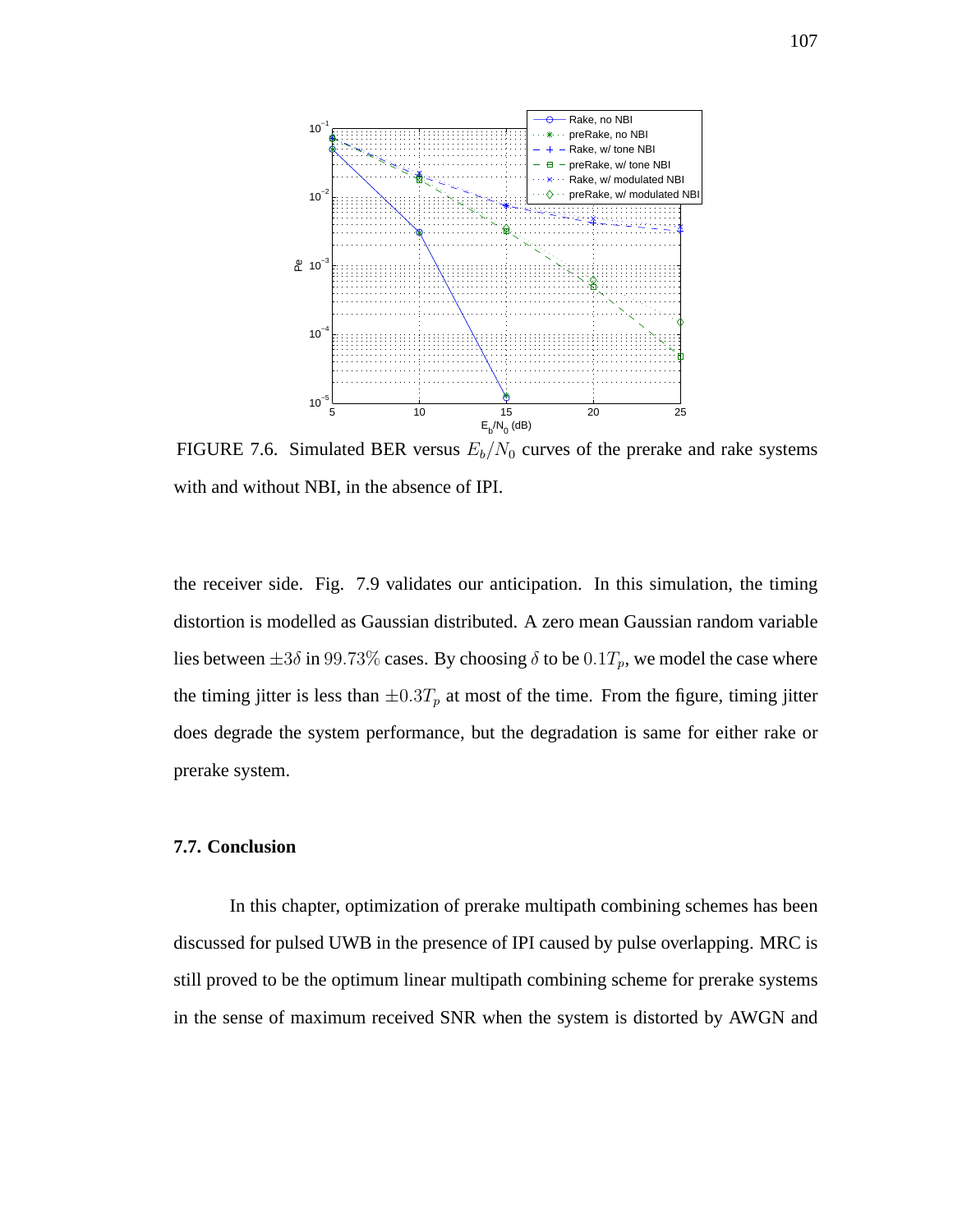

FIGURE 7.7. Simulated BER versus  $E_b/N_0$  curves of the prerake and rake systems with and without NBI, in the presence of IPI.

IPI. We have also assessed the receiver behavior and performance of both the prerake and the traditional rake schemes in the presence of NBI. The prerake scheme has been found to outperform the rake scheme when NBI is present. In the absence of NBI, however, both the rake and prerake schemes with the same set of combining weights have identical performances.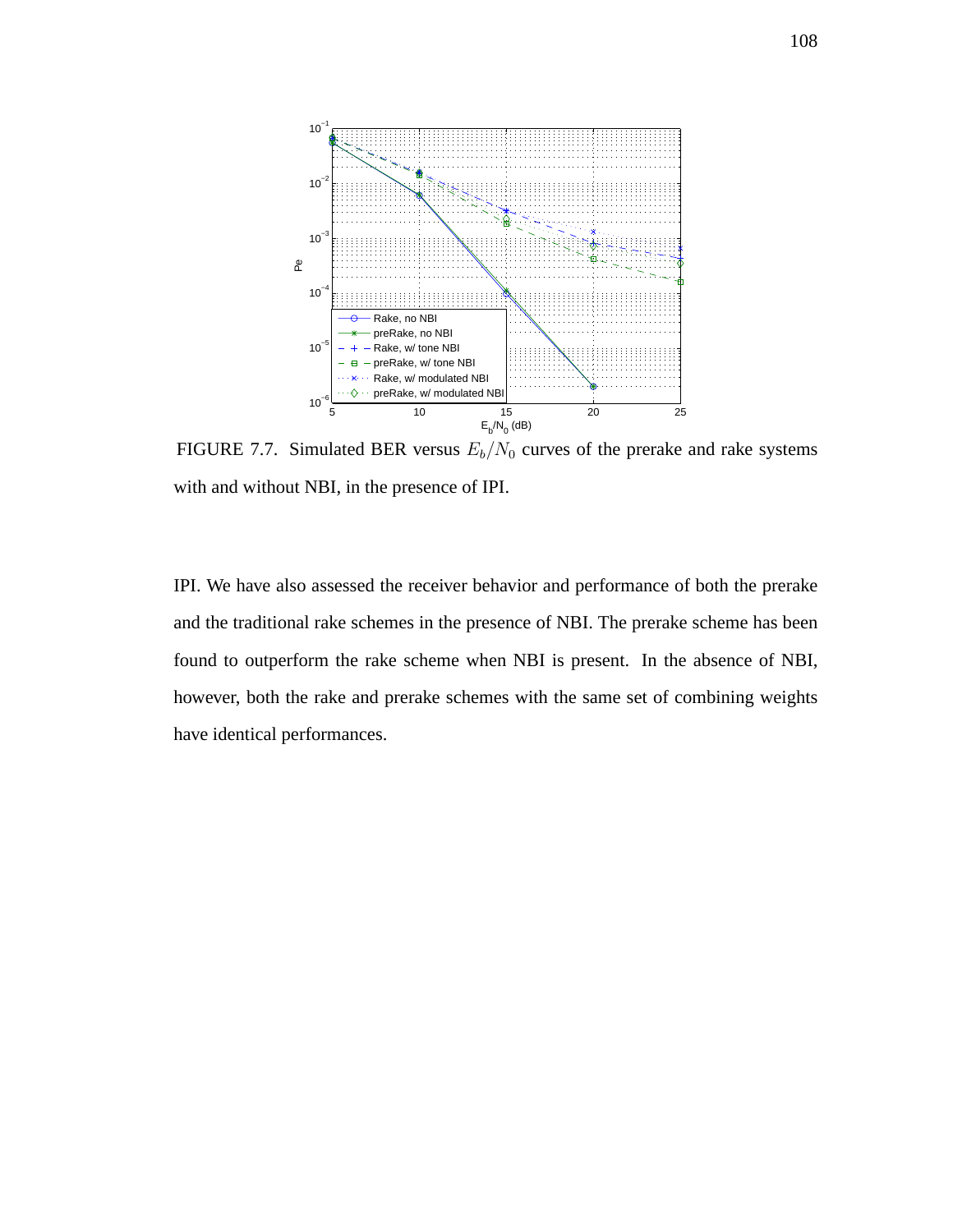

FIGURE 7.8. Analytical and simulated BER performances of the prerake and rake systems in the presence of NBI, but no IPI.



FIGURE 7.9. BER performances of the prerake and rake systems in the presence of timing jitter.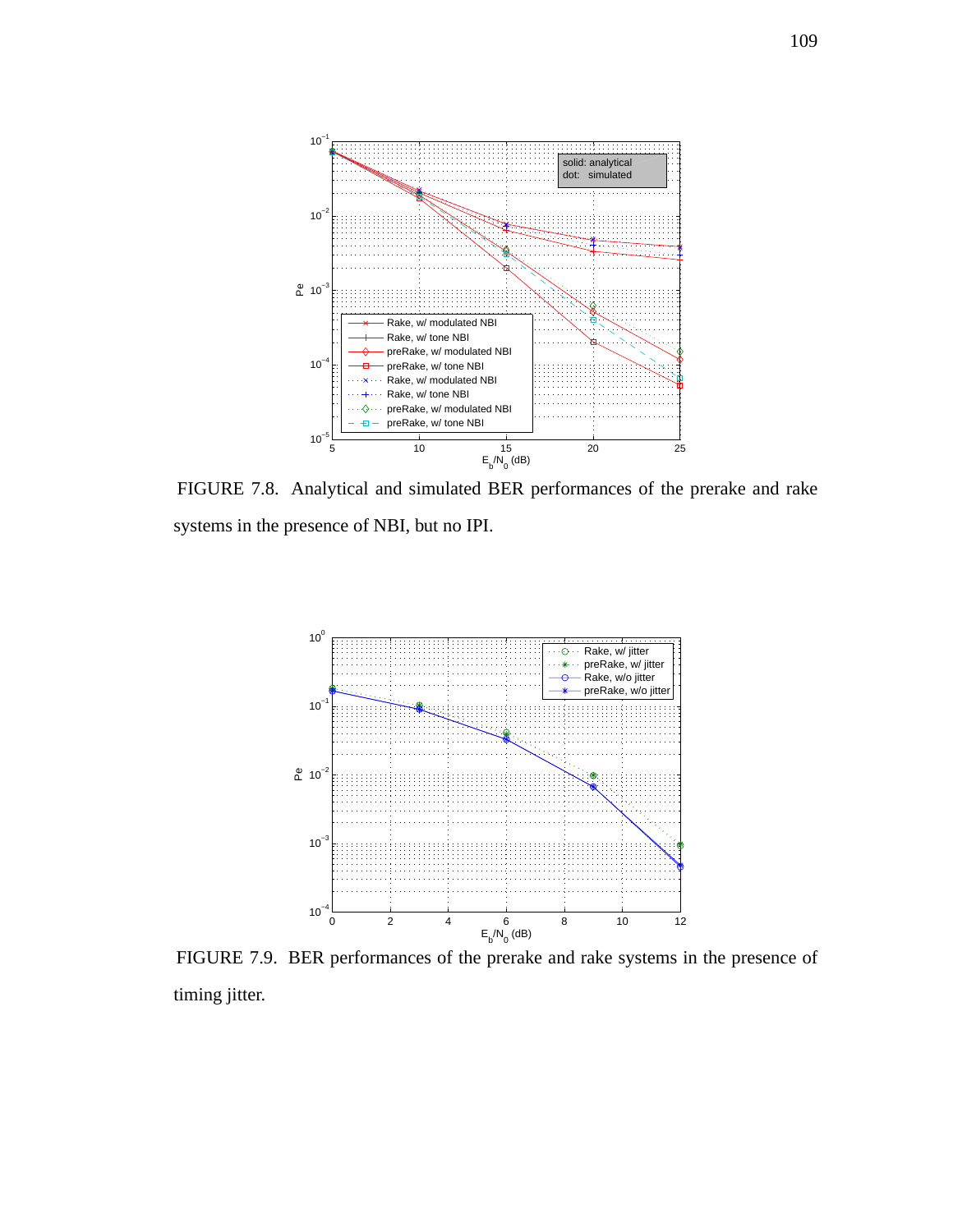## **8. CONCLUSIONS**

The UWB system designs involve a lot of different aspects from radio frequency circuit designs to digital signal processing, from modulation/demodulation to channel estimation to interference suppression, from the top overview on transceiver structures down to detailed analog/digital components. This thesis cannot cover all of them, but only a small part that was ever investigated during the author's research.

The UWB research has seen a lot of attention and progress, but still faces some challenges as we have discussed throughout. In this thesis we tried to contribute on some topics. As most of published UWB research to date has focused on single-band systems, in Chapter 3 a frequency-hopped multi-band system was proved to provide higher throughput and ISI mitigation. Although all existing research has assumed perfect multipath resolution, i.e. the received adjacent pulses are separated in time, pulse overlapping is common in realistic channel environment and may seriously degrade the system performance. In Chapter 4, optimum linear equalization scheme has been investigated for RAKE receivers experiencing IPI in stringent multipath fading scenarios.

As an effort to avoid the complexity and difficulty in coherent RAKE receiver implementations, innovative decision-directed autocorrelation (DDA) receiver structures was developed in Chapter 5 for effective multipath energy capture at low complexity, while minimizing the energy waste and performance degradation caused by the reference pilots in conventional transmit-reference (TR) receiver structures.

Another option to balance between cost and performance is to allow difference types of systems in a same heterogeneous network. In Chapter 6, we satisfied this goal by an innovative design of modulation method which allows both coherent RAKE receivers and TR receivers to be compatible in a same system. Different users can have the flexibility on choosing devices of different receiver types based on their specific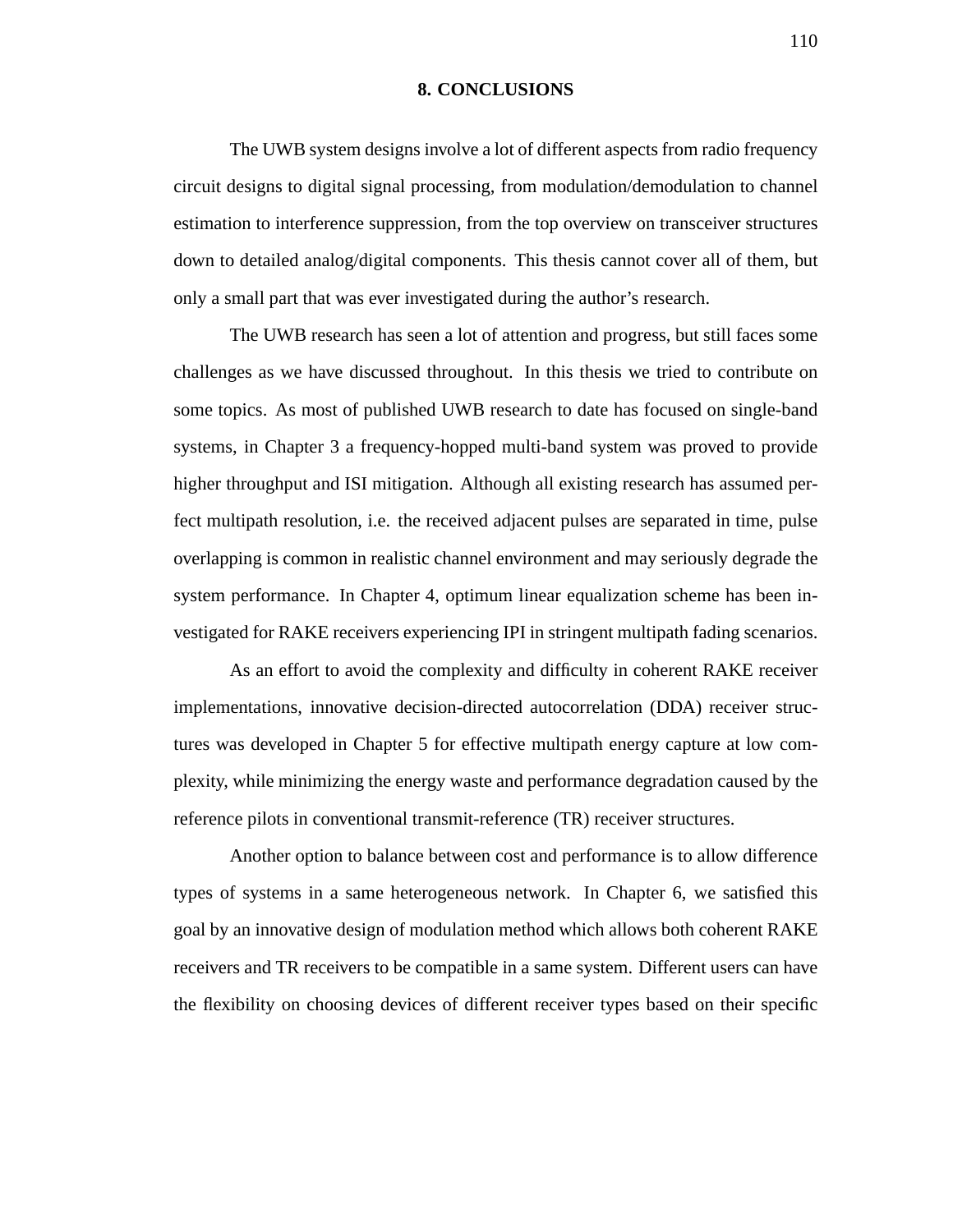QoS needs and financial capability. Neither type of receivers need to sacrifice their performance. In addition, coherent RAKE receivers can show great advantages when combined further with forward error correction (FEC) and iterative decoding methods.

Attractive to infrastructure type of TDD system with fixed access points, prerake diversity combining scheme was proposed in Chapter 7 to shift signal processing burden from receiver to transmitter side. We are the first to investigate it in a realistic channel environment with IPI and NBI.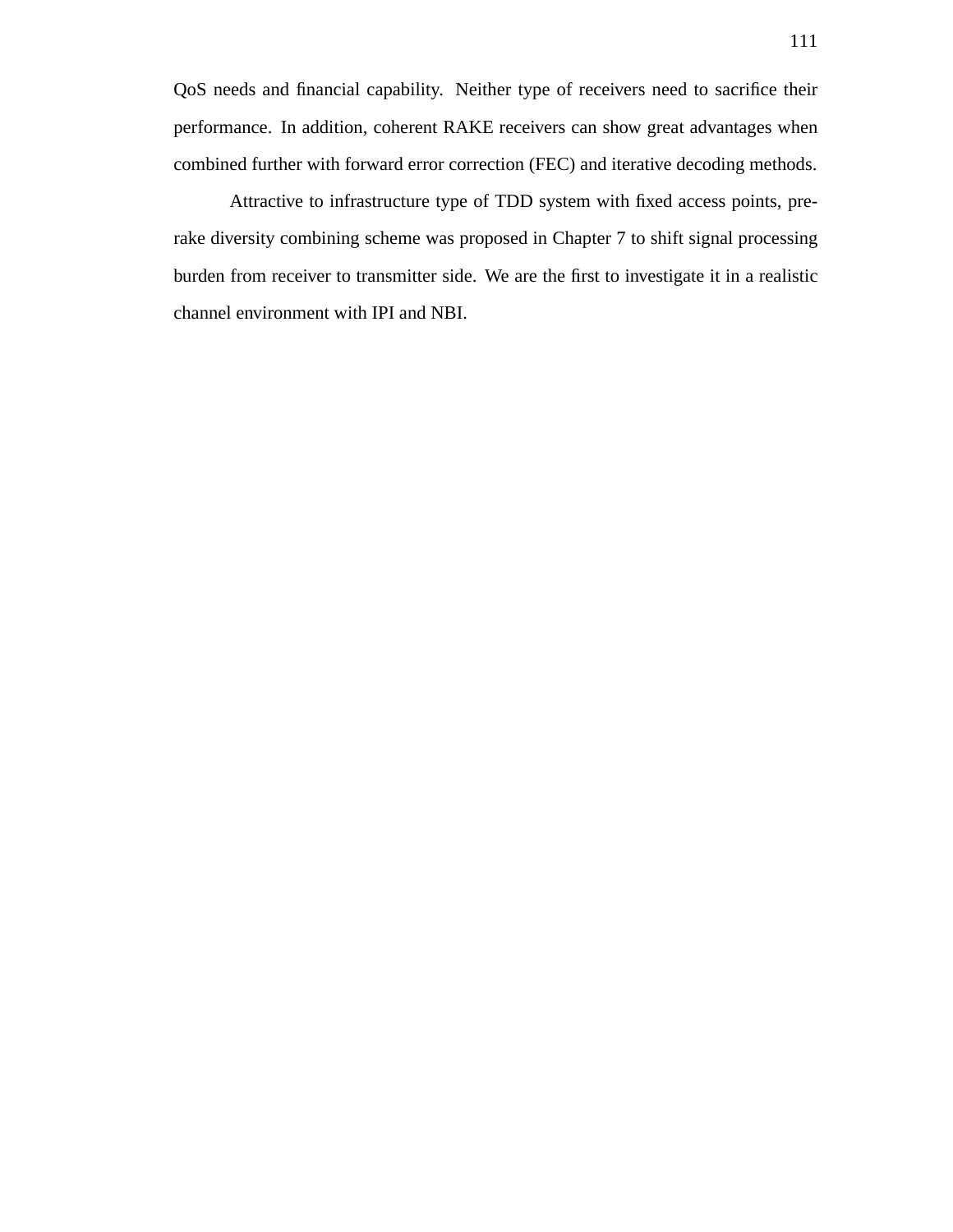## **BIBLIOGRAPHY**

- [1] M. Z. Win and R. A. Scholtz, "Impulse radio: how it works," *IEEE Communications Letters*, vol. 2, pp. 36–38, Feb. 1998.
- [2] M. G. diBenedetto, T. Kaiser, A. F. Molisch, I. Oppermann, C. Politano, and D. Porcino (eds.), *UWB communications systems: a comprehensive overview*, EURASIP publishing, 2005.
- [3] R. C. Qiu, H. Liu, and X. Shen, "Ultra-wideband for multiple access communications," *IEEE Communications Magazine*, vol. 43, pp. 80-87, Feb. 2005.
- [4] L. Yang and G. B. Giannakis, "Ultra-wideband communications An idea whose time has come," *IEEE Signal Processing Magazine*, vol. 21, pp. 26–54, Nov. 2004.
- [5] W. Zhuang, X. Shen, and Q. Bi, "Ultra-wideband wireless communications," *Wireless communications and mobile computing*, vol. 3, pp. 663–685, 2003.
- [6] J. R. Foerster, E. Green, S. Somayazulu, and D. Leeper, "Ultra-Wideband Technology for Short- or Medium-Range Wireless Communications," *Intel Technology Journal, 2001Q2*.
- [7] Assessment of Ultra-Wideband (UWB) Technology, OSD/DARPA, *Ultrawideband Radar Review Panel*, R-6280, July 1990.
- [8] FCC Notice of Proposed Rule Making, "Revision of part 15 of the commission's rules regarding ultra-wideband transmission systems," *ET-Docket 98-153*, 1998.
- [9] FCC First Report and Order, "In the matter of revision of part 15 of the commission's rules regarding ultra-wideband transmission systems," *FCC 02-48*, Apr. 2002.
- [10] S. Gezici, Z. Tian, G. B. Giannakis, H. Kobayashi, A. F. Molisch, H. V. Poor, and Z. Sahinoglu, "Localization via ultra-wideband radios: a look at positioning aspects for future sensor networks," *IEEE Signal Processing Magazine*, vol. 22, pp. 70–84, July 2005.
- [11] S. Zhao, H. Liu, and S. Mo, "Performance of a multi-band ultra-wideband system over indoor wireless channels," *Proc. of IEEE CCNC'04*, Jan. 2004.
- [12] S. Zhao, H. Liu, and Z. Tian, "A decision-feedback authcorrelation receiver for pulsed ultra-wideband systems," *Proc. of IEEE 2004 Radio and Wireless Conference (Rawcon'04)*, pp. 251-254, Sep. 2004.
- [13] S. Zhao, H. Liu, and Z. Tian, "Decision directed autocorrelation receivers for pulsed ultra-wideband systems," to appear in *IEEE Trans. on Wireless Comm.*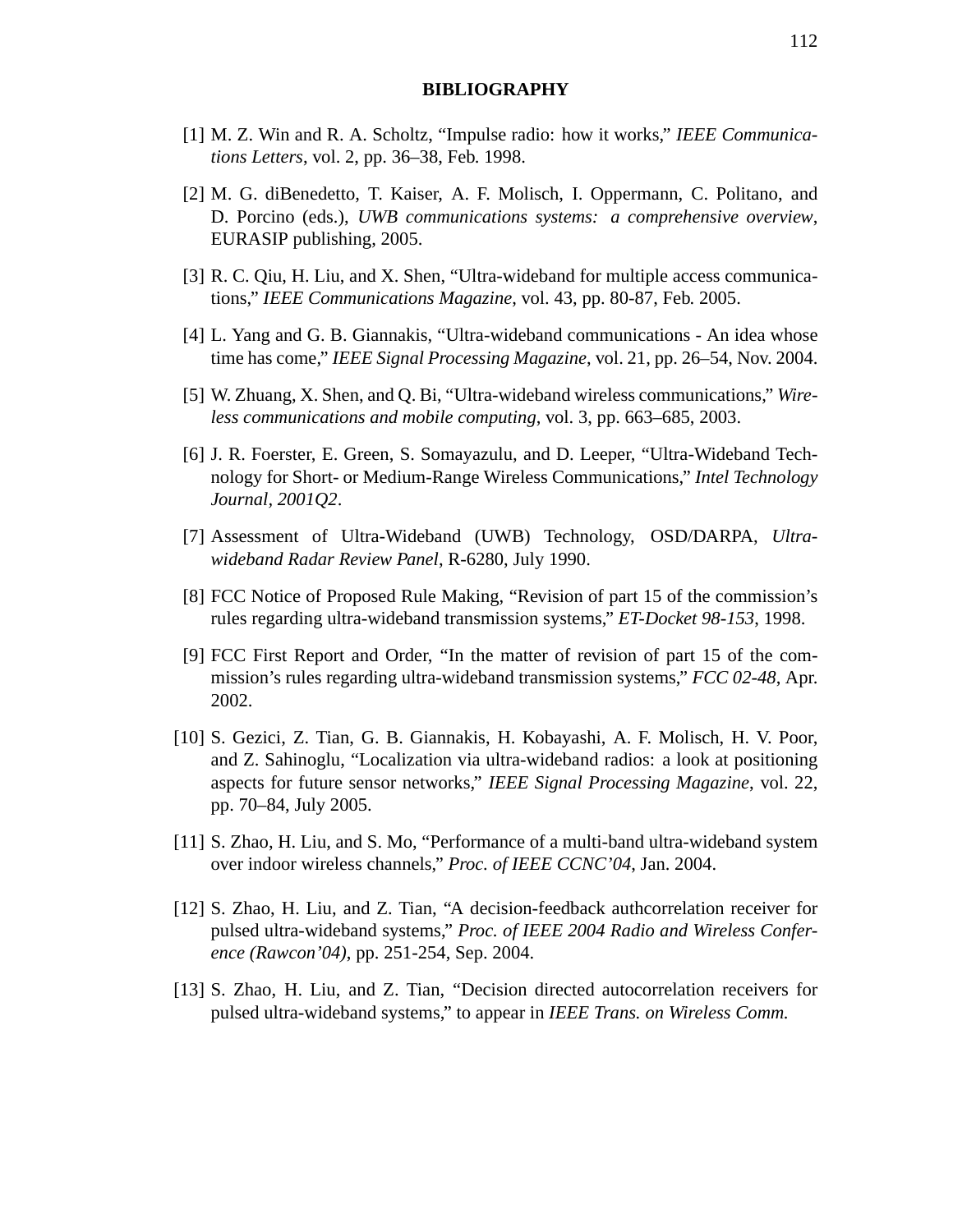- [14] S. Zhao and H. Liu, "On the optimum linear receiver for impulse radio system in the presence of pulse overlapping," *IEEE Communication Letters*, vol. 9, no. 3, Mar. 2005.
- [15] P. Orlik, S. Zhao, and A. Molisch, "A hybrid UWB modulation design compatible for both coherent and transmit-reference receivers," *Proc. of IEEE ICC'06*, June 2006.
- [16] S. Zhao, P. Orlik, A. F. Molisch, H. Liu, and J. Zhang, "Hybrid Ultrawideband Modulations Compatible for Both Coherent and Transmit-Reference Receivers," to appear in *IEEE Trans. on Wireless Comm.*
- [17] S. Zhao and H. Liu, "Prerake diversity combining for pulsed UWB systems considering realistic channels with pulse overlapping and narrow-band interference," *Proc. of IEEE Globecom'05*, Nov. 2005.
- [18] S. Zhao and H. Liu, "Transmitter-Side Multipath Preprocessing for Pulsed UWB Systems Considering Pulse Overlapping and Narrow-Band Interference," submitted to *IEEE Trans. on Vehi. Tech.*
- [19] A. F. Molisch, J. R. Foerster, and M. Pendergrass, "Channel models for ultrawideband personal area networks," *IEEE Wireless Communications*, vol. 10, No. 6, pp. 14–21, Dec. 2003.
- [20] A. F. Molisch, K. Balakrishnan, C.-C. Chong, S. Emami, A. Fort, J. Karedal, J. Kunisch, H. Schantz, U. Schuster, and K. Siwiak, "IEEE 802.15.4a channel model - final report," *Document IEEE 802.15-04-0662-02-004a*, 2005.
- [21] A. F. Molisch, K. Balakrishnan, C. C. Chong, D. Cassioli, S. Emami, A. Fort, J. Karedal, J. Kunisch, H. Schantz, and K. Siwiak, "A comprehensive model for ultrawideband propagation channels," submitted to *IEEE Trans. Antennas Prop.*, 2006.
- [22] H. Hasmemi, "Inpulse response modeling of indoor radio propagation channels," *IEEE Journal on Selected Areas in Communications*, vol. 11, pp. 967-978, Sept. 1993.
- [23] H. Hashemi, "The indoor radio propagation channel," *Proceedings of the IEEE*, vol. 81, No. 7, pp. 943-968, July 1993.
- [24] J. R. Foerster, V. Somayzulu, and S. Roy, "A multi-banded system architecture for ultra-wideband communications," *Proc. of 2003 IEEE Military Communications Conference*, vol. 2, pp. 903–908, Oct. 2003.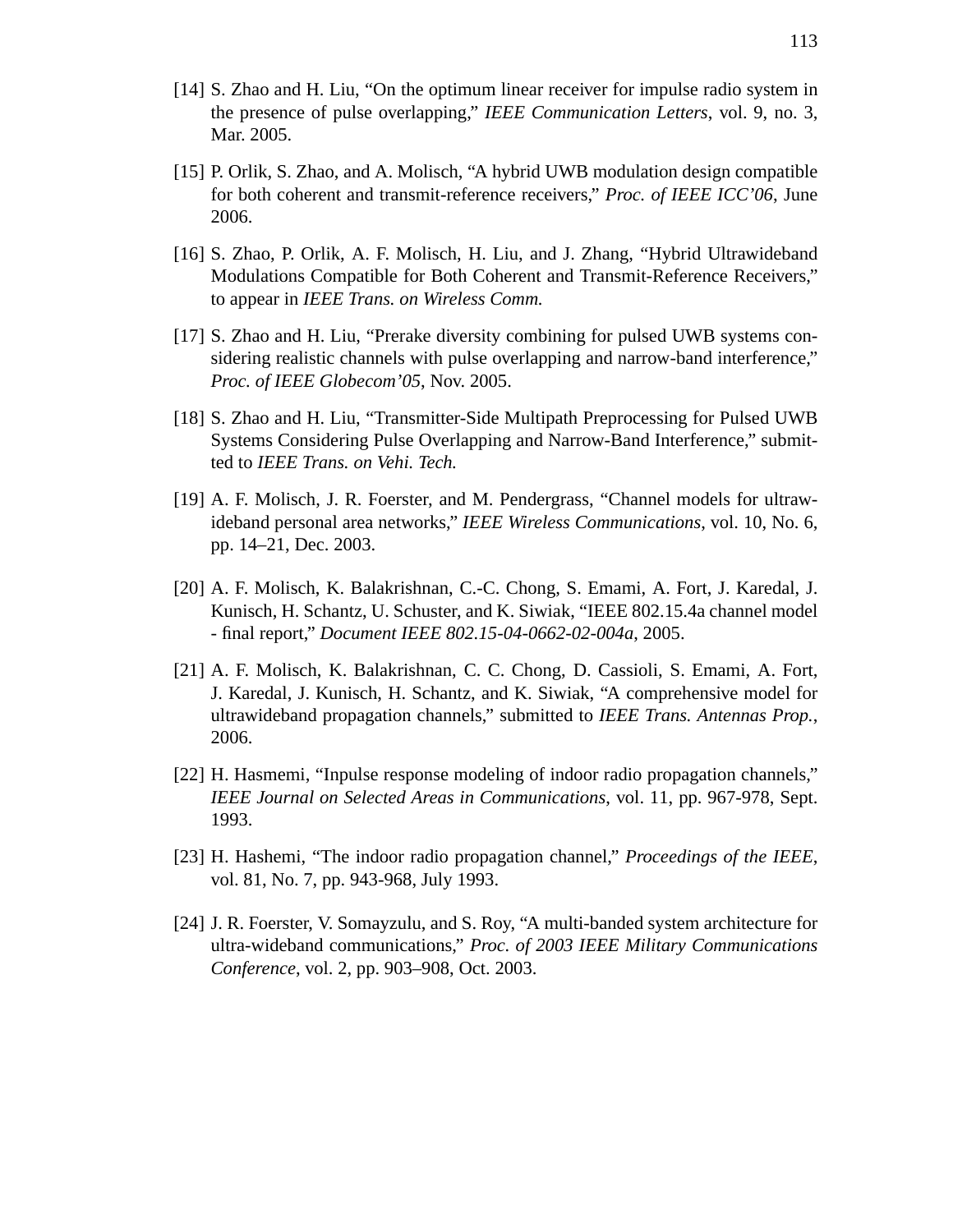- [25] A. Batra, J. Balakrishnan, G. R. Aiello, J. R. Foerster, A. Dabak, "Design of a multiband OFDM system for realistic UWB channel environments," *IEEE Trans. on Microwave Theory and Techniques*, vol. 52, no. 9, pp. 2123–2138, Sept. 2004.
- [26] J. Balakrishnan, A. Batra, and A. Dabak, "A multi-band OFDM system for UWB communication," *Proc. of 2003 IEEE Conference on Ultra-wideband Systems and Technologies*, Nov. 2003.
- [27] M. Z. Win and R. A. Scholtz, "On the energy capture of ultrawide bandwidth signals in dense multipath environments," *IEEE Communications Letters*, vol. 2, no. 9, pp. 245–247, Sep. 1998.
- [28] S. Gaur and A. Annamalai, "Improving the range of UWB transmission using RAKE receivers," *Proc. of the 53rd IEEE VTC*, vol. 1, pp. 597–601, Oct. 2003.
- [29] D. Cassioli, M. Z. Win, A. F. Molisch, and F. Vatelaro, "Performance of selective Rake reception in a realistic UWB channel," *Proc. ICC 2002*, pp. 763–767, 2002.
- [30] [V. S. Somayazulu, "Multiple access performance in UWB systems using time hopping vs. direct sequence spreading," *IEEE WCNC 2002*.
- [31] J. R. Foerster, "The performance of a direct-sequence spread ultra-wideband system in the presence of multipath, narrowband interference and multiuser interference," *Proc. of 2002 IEEE Conference on Ultra-Wideband Systems and Technologies*, pp. 87–91, 2002.
- [32] J. R. Foerster, "The effects of multipath interference on the performance of UWB systems in an indoor wireless channel," *Proc. of the 53rd IEEE Vehicular Technology Conference, VTC 2001 Spring*, vol. 2, pp. 1176–1180, 2001.
- [33] M. Patzold, F. Laue, and U. Killat "A frequency hopping Rayleigh fading channel simulator with given correlation properties," *Proc. of the 1997 IEEE International Workshop on Intelligent Signal Processing and Communication System, ISPACS'97*, pp. S811–S816, Malaysia, 1997.
- [34] N. C. Beaulieu, A. A. Abu-Dayya, and P. J. Mclane, "Estimating the distribution of a sum of independent lognormal random variable," *IEEE Trans. on Communications*, vol. 43, pp. 2869-2873, Dec. 1995.
- [35] M. Hamalainen, V. Hovinen, R. Tesi, J. H. J. Iinatti, M. Latva-aho, "On the UWB system coexistence with GSM900, UMTS/WCDMA, and GPS," *IEEE Journal on Selected Areas in Communications*, vol. 20, No. 9, pp. 1712–1721, Dec. 2002.
- [36] A. Klein, G. K. Kaleh, and P. W. Baier, "Zero forcing and minimum mean-squareerror equalization for multiuser detection in code-division multiple-access chan-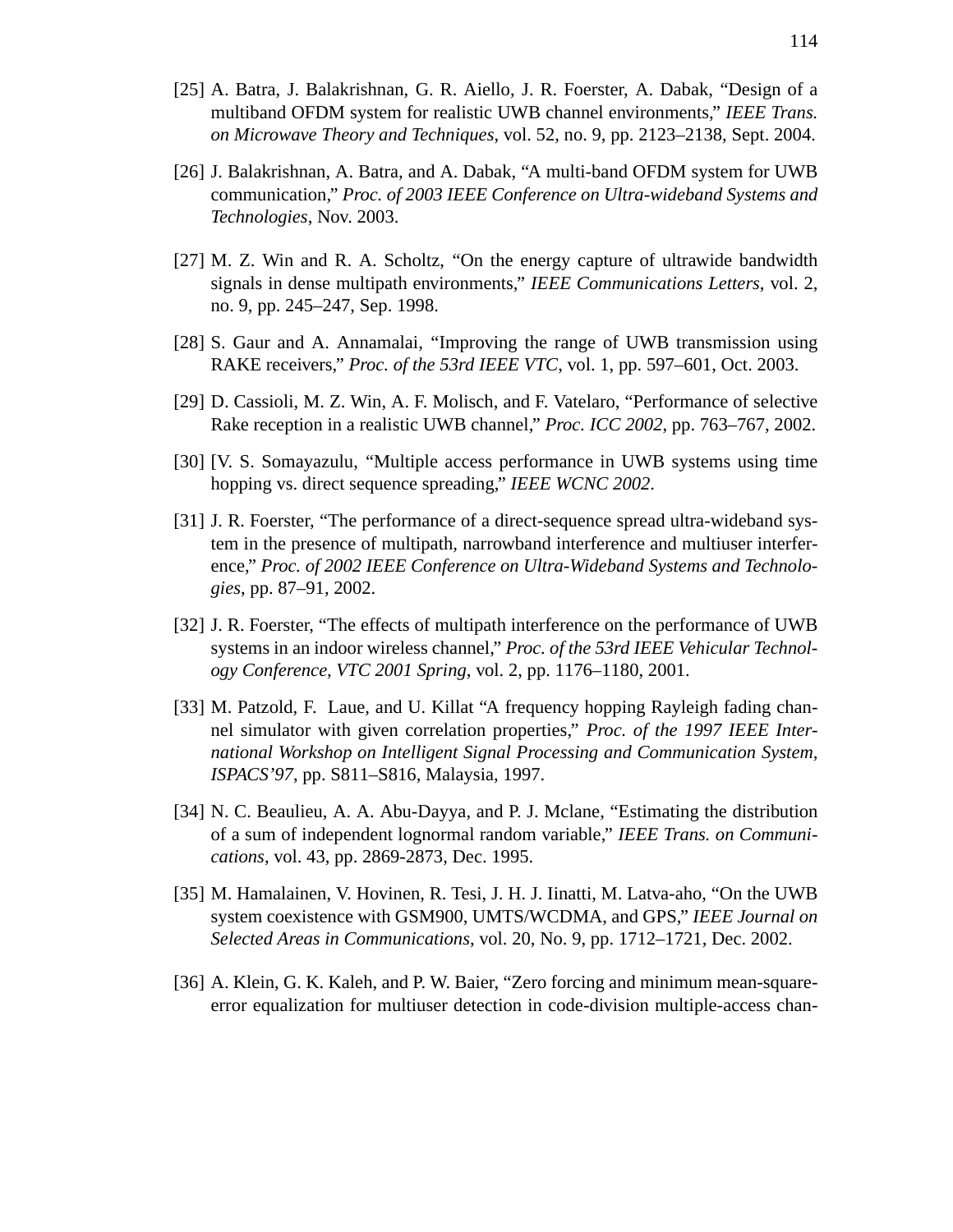nels," *IEEE Transactions on Vehicular Technology*, vol. 45, No. 2, pp. 276-287, May 1996.

- [37] D. A. Gore, R. W., Heath Jr., and A. J. Paulraj, "Transmit selection in Spatial multiplexing systems," *IEEE Communications Letters*, vol. 6, pp. 491-493, Nov. 2002.
- [38] R. T. Hoctor and H. W. Tomlinson, "An overview of delay-hopped, transmittedreference RF communications," in *Technical Information Series*, G.E. Research and Development Center, pp. 1-29, Jan. 2002.
- [39] K. Witrisal, G. Leus, M. Pausini, and C. Krall, "Equivalent system model and equalization of differential impulse radio UWB systems," *IEEE J. Selected Areas Comm.*, vol. 23, pp. 1851–1862, 2005.
- [40] T. Q. S. Quek and M. Z. Win, "Analysis of UWB transmitted-reference communication systems in dense multipath channels," *IEEE J. Selected Areas Comm.*, vol. 23, pp. 1863–1874, 2005.
- [41] J. D. Choi and W. E. Stark, "Performance of ultra-wideband communications with suboptimal receiver in multipath channels," *IEEE Journal on Selected Areas in Communications*, vol. 20, No. 9, pp. 1754-1766, Dec. 2002.
- [42] S. Gezici, F. Tufvesson, and A. F. Molisch, "On the performance of transmittedreference impulse radio," *Proc. of IEEE Globecom'04*, vol. 5, pp. 2874-2879, Nov. 2004.
- [43] L. Yang and G. B. Giannakis, "Optimal pilot waveform assisted modulation for ultra-wideband communications," *IEEE Transactions on Wireless Communications*, vol.3, no. 4, pp. 1236-1249, July 2004.
- [44] H. Zhang and D. L. Goeckel, "Generalized transmitted-reference UWB systems," *Proc. of IEEE UWBST'03*, pp. 147–151, Nov. 2003.
- [45] A. Trindade, Q. H. Dang, and A. *van der* Veen, "Signal processing model for a transmit-reference UWB wireless communication system," *Proc. of IEEE UWBST'03*, pp. 270–274, Nov. 2003.
- [46] G. Leus, and A. *van der* Veen, "Noise suppression in UWB transmitted reference systems," *Proc. Signal Processing Advances in Wireless Communications* (SPAWC'04), Lisbon, Portugal, July 2004.
- [47] Y.-L. Chao and R. Scholtz, "Optimal and suboptimal receivers for ultra-wideband transmitted reference systems," *Proc. of IEEE Glboecom'03*, pp. 759–763, Dec. 2003.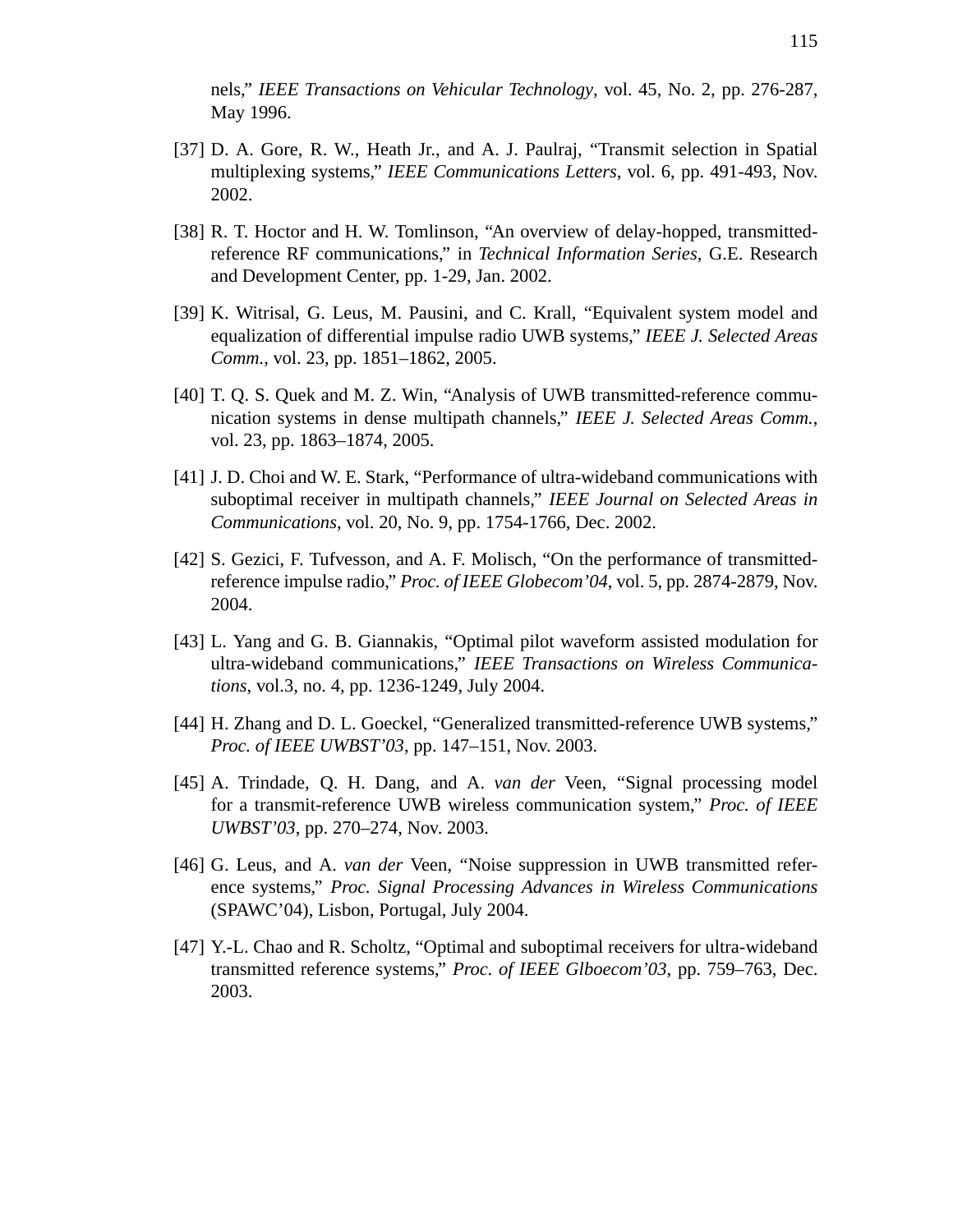- [48] G. Durisi and S. Benedetto, "Performance of coherent and non-coherent receivers for UWB communications," *Proc. of IEEE ICC'04*, pp. 3429–3433, June 2004.
- [49] L. Yang and G. B. Giannakis, "A general model and SINR analysis of low dutycycle UWB access through multipath with narrowband interference and Rake reception," *IEEE Trans. Wireless Comm.*, vol. 4, pp. 1818–1833, July 2005.
- [50] M. Z. Win and R. A. Scholtz, "Ultra-wide bandwidth time-hopping spreadspectrum impulse radio for wireless multiple-access communications," *IEEE Trans. Comm.*, vol. 48, pp. 679–691, Apr. 2000.
- [51] Y. P. Nakache and A. F. Molisch, "Spectral shape of UWB signals : influence of modulation format, multiple access scheme and pulse shape," *Proc. VTC 2003 spring*, pp. 2510–2514, 2003.
- [52] L. R. Bahl, J. Cocke, F. Jelinek, J. Raviv, "Optimal decoding of linear codes for minimizing symbol error rate," *IEEE Trans. On Info. Theory*, vol. 20, no. 2, pp. 284 – 287, Mar. 1974.
- [53] S. Benedetto, D. Divsalar, G. Montorsi, and F. Pollara, "Serial concatenation of interleaved codes: performance analysis, design, and iterative decoding," *IEEE Trans. on Info. Theory*, vol. 44, no. 3, pp. 909–926, May 1998.
- [54] C. Berrou and A. Glavieux, "Near optimum error correcting coding and decoding: Turbo-codes," *IEEE Trans. Commun.*, vol. 44, pp. 1261–1271, Oct. 1996.
- [55] Stephan ten Brink, "Convergence behavior of iteratively decoded parallel concatenated codes," *IEEE Trans. on Comm.*, vol. 49, no. 10, pp. 1727–1737, Oct. 2001.
- [56] Stephan ten Brink, "Design of serially concatenated codes based on iterative decoding convergence," *Proc. Int. Symp. on Turbo Codes and Related Topics*, Brest, France, pp. 319-322, Sep. 2000.
- [57] R. A. Scholtz, P. V. Kumar, and C. J. Corrada-Bravo, "Signal design for ultrawideband radio," *Proc. of Sequences and Their Applications (SETA'01)*, 2001.
- [58] J. H. Park, "On binary DPSK detection," *IEEE Trans. on Communications*, vol. COM-26, pp. 484-486, Apr. 1978.
- [59] R. Esmailzadeh, E. Sourour, and M. Nakagawa, "Prerake diversity combining in time-division duplex CDMA mobile communications," *IEEE Transactions on Vehicular Technology*, vol. 48, no. 3, pp. 795-801, May 1999.
- [60] K. Usuda, H. Zhang, and M. Nakagawa, "Pre-Rake performance for pulse based UWB system in a standardized UWB short-range channel," *Proc. of IEEE WCNC'04*, vol. 2, Mar. 2004.